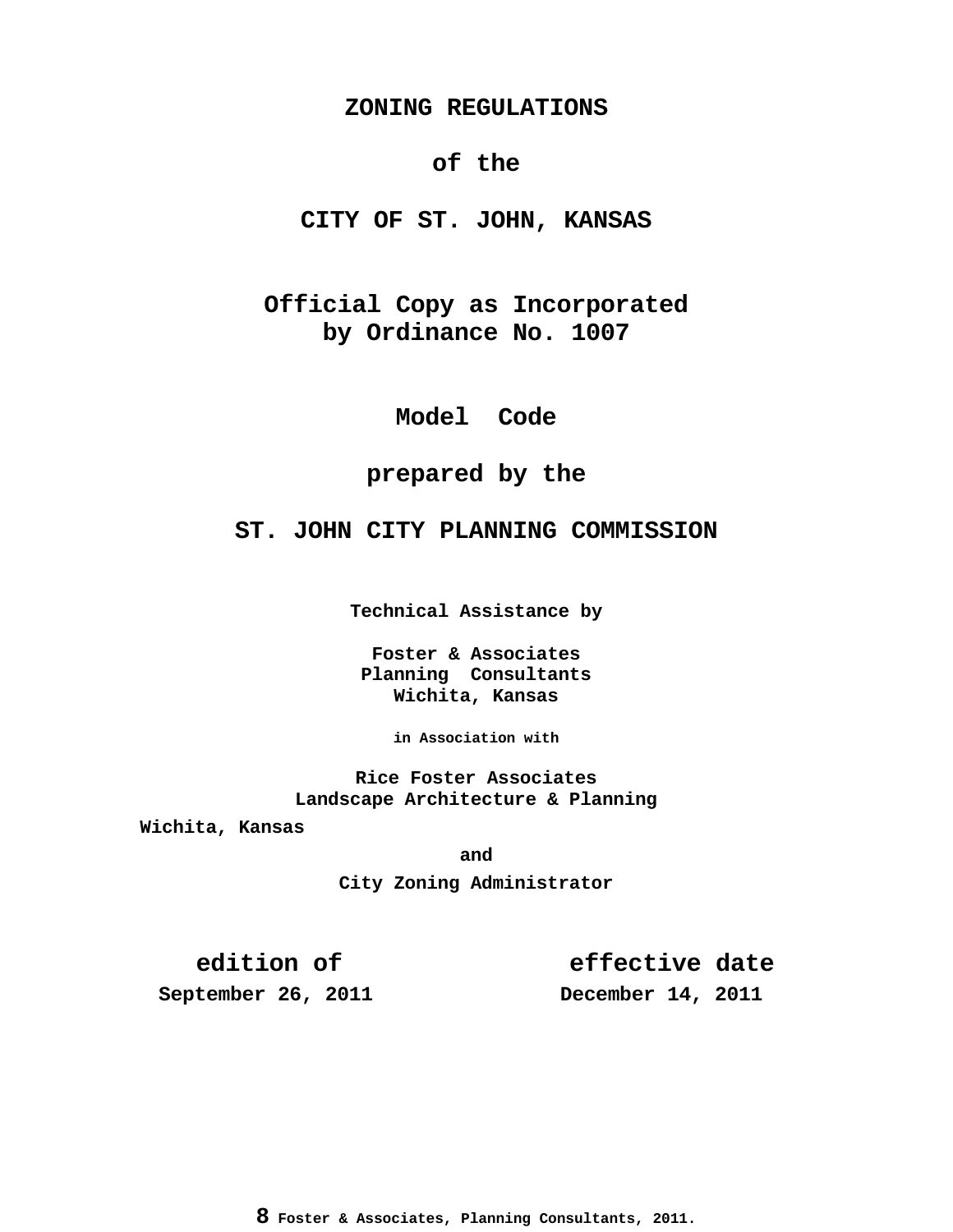| Section                  |                                                                                                                                                                                                                                                           | Page                                                                      |
|--------------------------|-----------------------------------------------------------------------------------------------------------------------------------------------------------------------------------------------------------------------------------------------------------|---------------------------------------------------------------------------|
|                          | ARTICLE 1. TITLE, PURPOSE, AUTHORITY AND JURISDICTION                                                                                                                                                                                                     | $1 - 1$                                                                   |
| 100<br>101<br>102<br>103 | Zoning Jurisdiction                                                                                                                                                                                                                                       | $1 - 1$<br>$1 - 1$<br>$1 - 2$<br>$1 - 2$                                  |
|                          | ARTICLE 2.<br>INTERPRETATION, CONSTRUCTION AND<br><b>DEFINITIONS</b>                                                                                                                                                                                      | $2 - 1$                                                                   |
| 100                      | Rules of Interpretation                                                                                                                                                                                                                                   | $2 - 1$                                                                   |
|                          | Minimum Requirements<br>Α.<br>Overlapping or Contradictory Regulations<br>B.<br>Private Agreements<br>$\mathcal{C}$ .<br>D <sub>1</sub><br>Not a Licensing Regulation<br>$E$ .<br>Effect on Existing Permits<br>$F$ .<br>G. Vesting of Development Rights | $2 - 1$<br>$2 - 1$<br>$2 - 1$<br>$2 - 1$<br>$2 - 1$<br>$2 - 1$<br>$2 - 2$ |
| 101<br>102               | Rules of Construction                                                                                                                                                                                                                                     | $2 - 2$<br>$2 - 3$                                                        |
|                          | ARTICLE 3.<br><b>GENERAL PROVISIONS</b>                                                                                                                                                                                                                   | $3 - 1$                                                                   |
| 100                      | Activities Governed by these Regulations                                                                                                                                                                                                                  | $3 - 1$                                                                   |
|                          | New Structures<br>Α.<br>New Uses of Old Structures<br>В.<br>Structural Alterations<br>Uses of Open Land<br>$D$ .<br>Е.                                                                                                                                    | $3 - 1$<br>$3 - 1$<br>3-1<br>$3 - 1$<br>$3 - 1$                           |
| 101                      | Districts, Zoning Maps and Boundaries                                                                                                                                                                                                                     | $3 - 2$                                                                   |
|                          | Establishment of Districts<br>Α.<br>Β.<br>$\mathcal{C}$ .<br>Zoning of Rights of Way<br>$D$ .                                                                                                                                                             | $3 - 2$<br>$3 - 2$<br>$3 - 2$<br>$3 - 3$                                  |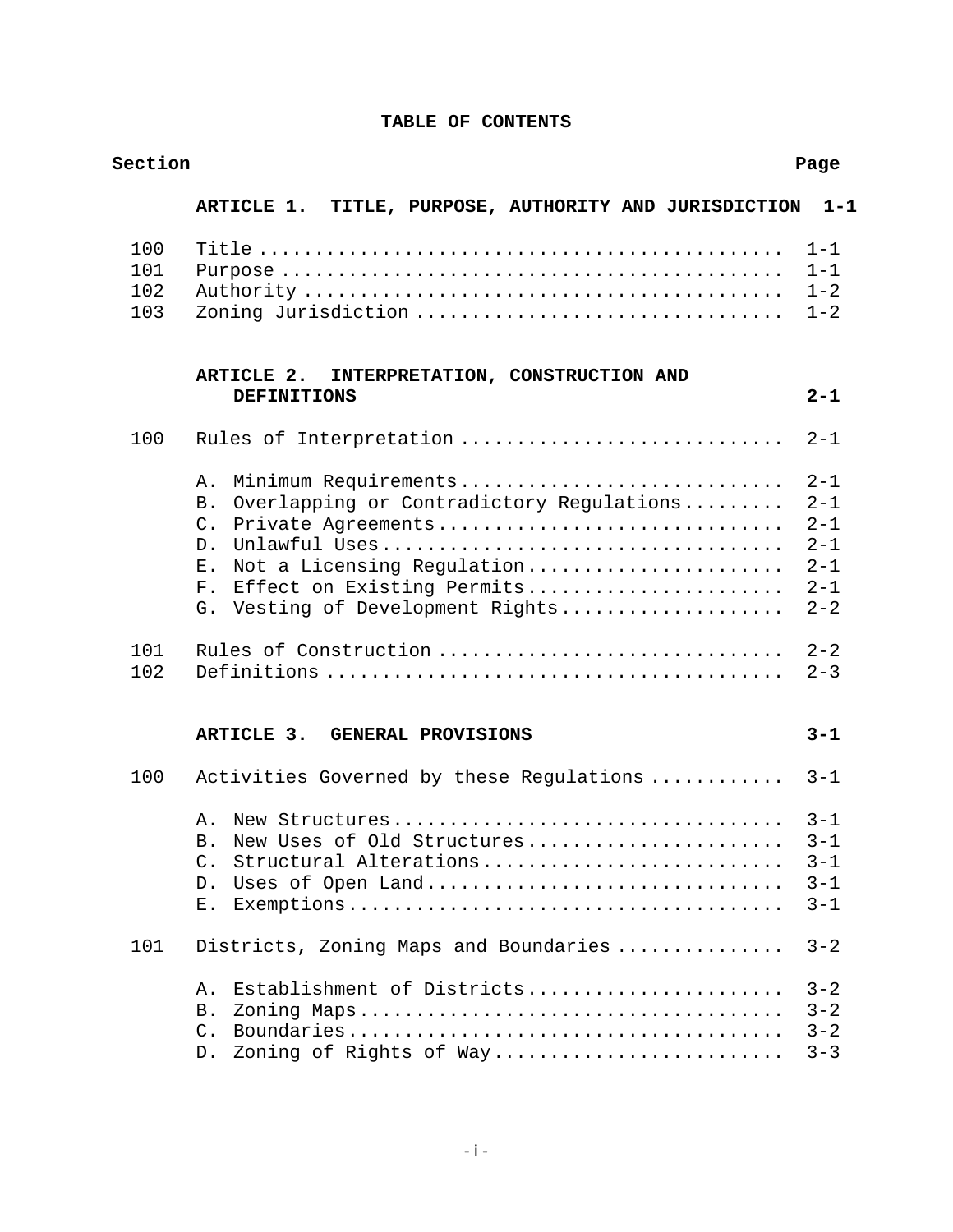| 102 | General Requirements for All Zoning Districts  3-3 |         |
|-----|----------------------------------------------------|---------|
|     |                                                    |         |
|     |                                                    |         |
|     |                                                    |         |
|     |                                                    | $3 - 3$ |
|     | E. Bulk Requlations                                | $3 - 4$ |
|     | F. Use Limitations                                 | $3 - 4$ |
|     | G. Off-Street Parking and Loading 3-5              |         |

(Continued)

# **Section Page**

|     | Accessory Structures or Uses<br>Η.<br>Temporary Structures or Uses<br>Ι.<br>Home Occupations<br>J.<br>К.                                                                                                                                                                                                                                                                                                                                                                                                                                                                                                                                                                                                                                   | $3 - 5$<br>$3 - 5$<br>$3 - 5$<br>$3 - 5$                                                                                                               |
|-----|--------------------------------------------------------------------------------------------------------------------------------------------------------------------------------------------------------------------------------------------------------------------------------------------------------------------------------------------------------------------------------------------------------------------------------------------------------------------------------------------------------------------------------------------------------------------------------------------------------------------------------------------------------------------------------------------------------------------------------------------|--------------------------------------------------------------------------------------------------------------------------------------------------------|
| 103 | Supplemental Requirements                                                                                                                                                                                                                                                                                                                                                                                                                                                                                                                                                                                                                                                                                                                  | $3 - 5$                                                                                                                                                |
|     | Number of Structures and Uses on a Zoning Lot<br>$A$ .<br>Platted Building Setback Lines<br><b>B</b> .<br>Average Setback in Existing Residential Districts<br>$C$ .<br>Yard Requirements for Open Land<br>D <sub>1</sub><br>Restrictions on Allocation and Disposition<br>Ε.<br>of Required Yards or Open Space<br>Permitted Obstructions in Required Yards<br>$F_{\infty}$<br>Lot Size Requirements and Bulk Regulations<br>G.<br>for Utility Facilities<br>Access to Business and Industrial Districts<br>Η.<br>$T$ .<br>Sewer and Water Facilities<br><b>J</b> .<br>Dedication of Rights of Way and Easements<br>Κ.<br>Floodplain Requirements<br>L.<br>Moving Structures<br>Μ.<br>N.<br>Status of Moving Manufactured or Mobile Homes | $3 - 5$<br>$3 - 6$<br>$3 - 6$<br>$3 - 6$<br>$3 - 6$<br>$3 - 7$<br>$3 - 8$<br>$3 - 8$<br>$3 - 8$<br>$3 - 8$<br>$3 - 9$<br>$3 - 9$<br>$3 - 9$<br>$3 - 9$ |
|     | 0. Vision Triangle                                                                                                                                                                                                                                                                                                                                                                                                                                                                                                                                                                                                                                                                                                                         | $3 - 10$                                                                                                                                               |
| 104 | Screening and Landscaping                                                                                                                                                                                                                                                                                                                                                                                                                                                                                                                                                                                                                                                                                                                  | $3 - 10$                                                                                                                                               |
|     | ARTICLE 4.<br>ZONING DISTRICTS                                                                                                                                                                                                                                                                                                                                                                                                                                                                                                                                                                                                                                                                                                             | $4 - 1$                                                                                                                                                |
| 100 | Permitted Uses in All Districts                                                                                                                                                                                                                                                                                                                                                                                                                                                                                                                                                                                                                                                                                                            | $4 - 1$                                                                                                                                                |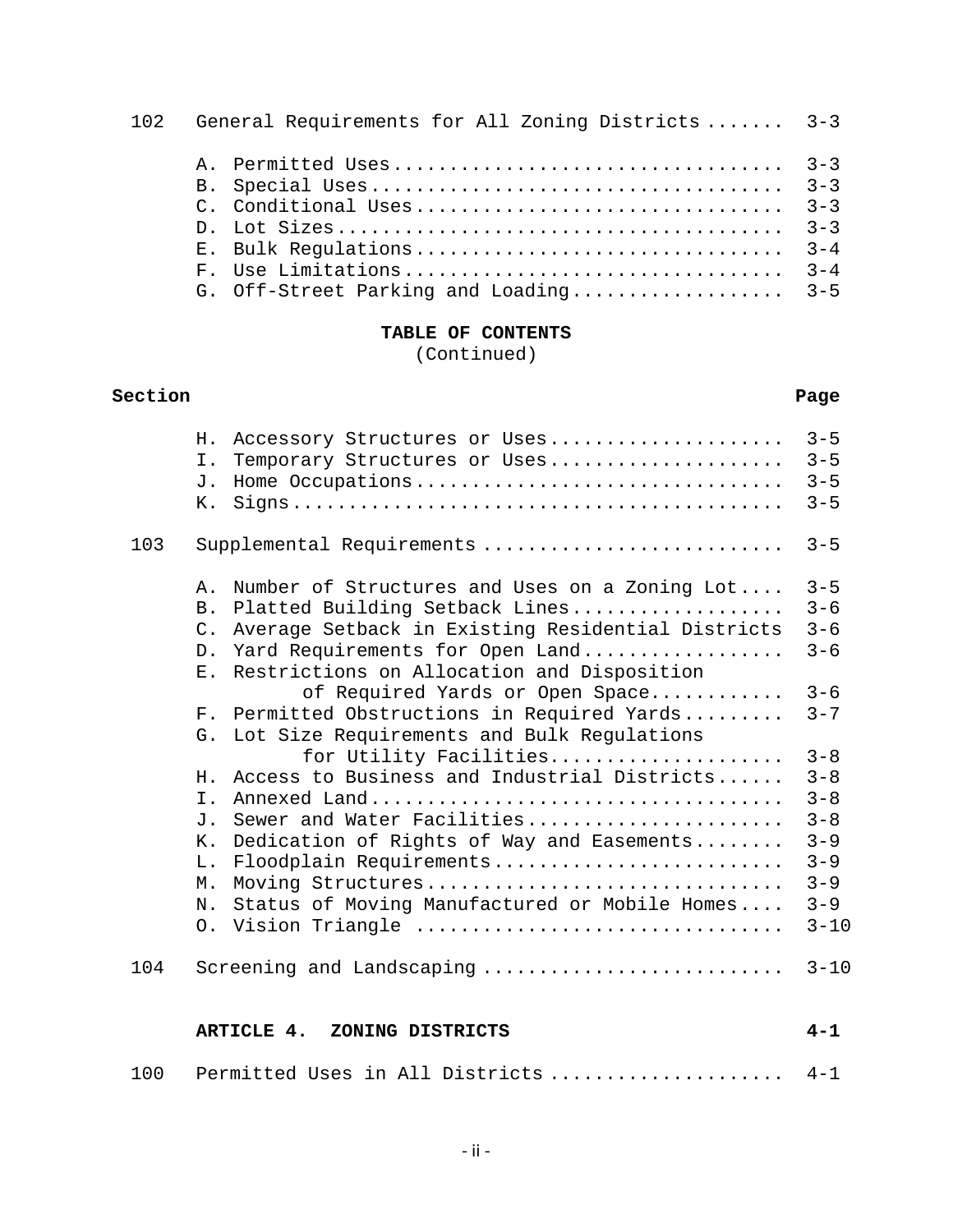| 101<br>102 | R-1 Single-Family Residential District  4-1<br>R-2 Multiple-Family Residential District  4-4 |         |
|------------|----------------------------------------------------------------------------------------------|---------|
| 103<br>104 | C-1 Central Business District  4-7<br>C-2 General Business District  4-10                    |         |
| 105<br>106 | I-1 Light Industrial District  4-12<br>P-O Protective Overlay District 4-15                  |         |
|            | ARTICLE 5. OFF-STREET PARKING AND LOADING                                                    | $5 - 1$ |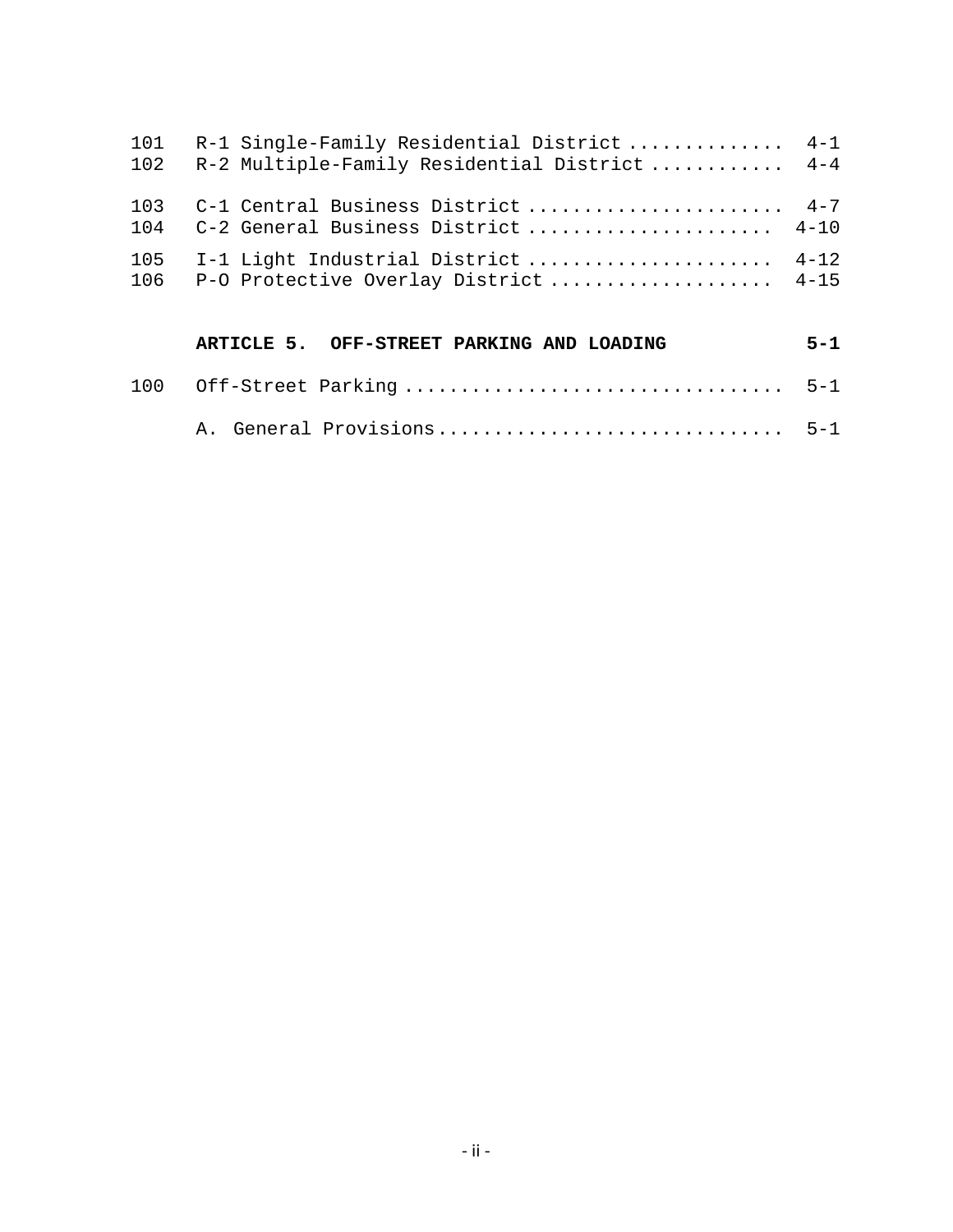(Continued)

| Section<br>Page |                                                                                                                              |                                          |
|-----------------|------------------------------------------------------------------------------------------------------------------------------|------------------------------------------|
| 101             | Required Parking Spaces                                                                                                      | $5 - 4$                                  |
|                 | Dwelling and Lodging Uses<br>Α.<br>Business and Industrial Uses<br><b>B</b> .                                                | $5 - 4$<br>$5 - 4$<br>$5 - 5$            |
| 102<br>103      | Conditional Use for Parking<br>Off-Street Loading and Unloading                                                              | $5 - 6$<br>$5 - 7$                       |
|                 | ACCESSORY USES, TEMPORARY USES AND HOME<br>ARTICLE 6.                                                                        | $6 - 1$                                  |
| 100             | Accessory Uses Authorization                                                                                                 | $6 - 1$                                  |
|                 | Α.<br>Permitted Accessory Uses<br>B.<br>Bulk Regulations<br>$C_{\bullet}$<br>D. Use Limitations                              | $6 - 1$<br>$6 - 1$<br>$6 - 3$<br>$6 - 4$ |
| 101             | Temporary Uses Permitted                                                                                                     | $6 - 4$                                  |
| 102             | Home Occupations Authorization                                                                                               | $6 - 5$                                  |
|                 | Α.<br>Use Limitations<br><b>B</b> .<br>Home Occupations Permitted<br>$\mathcal{C}$ .<br>Home Occupations Prohibited<br>$D$ . | $6 - 5$<br>$6 - 6$<br>$6 - 7$<br>$6 - 7$ |
|                 | ARTICLE 7. SIGNS                                                                                                             | $7 - 1$                                  |
| 100             |                                                                                                                              | $7 - 1$                                  |
| 101             | Classification of Signs                                                                                                      | $7 - 1$                                  |
|                 | Functional Types<br>Α.<br>Structural Types<br>Β.                                                                             | $7 - 1$<br>$7 - 2$                       |
| 102             | General Standards                                                                                                            | $7 - 2$                                  |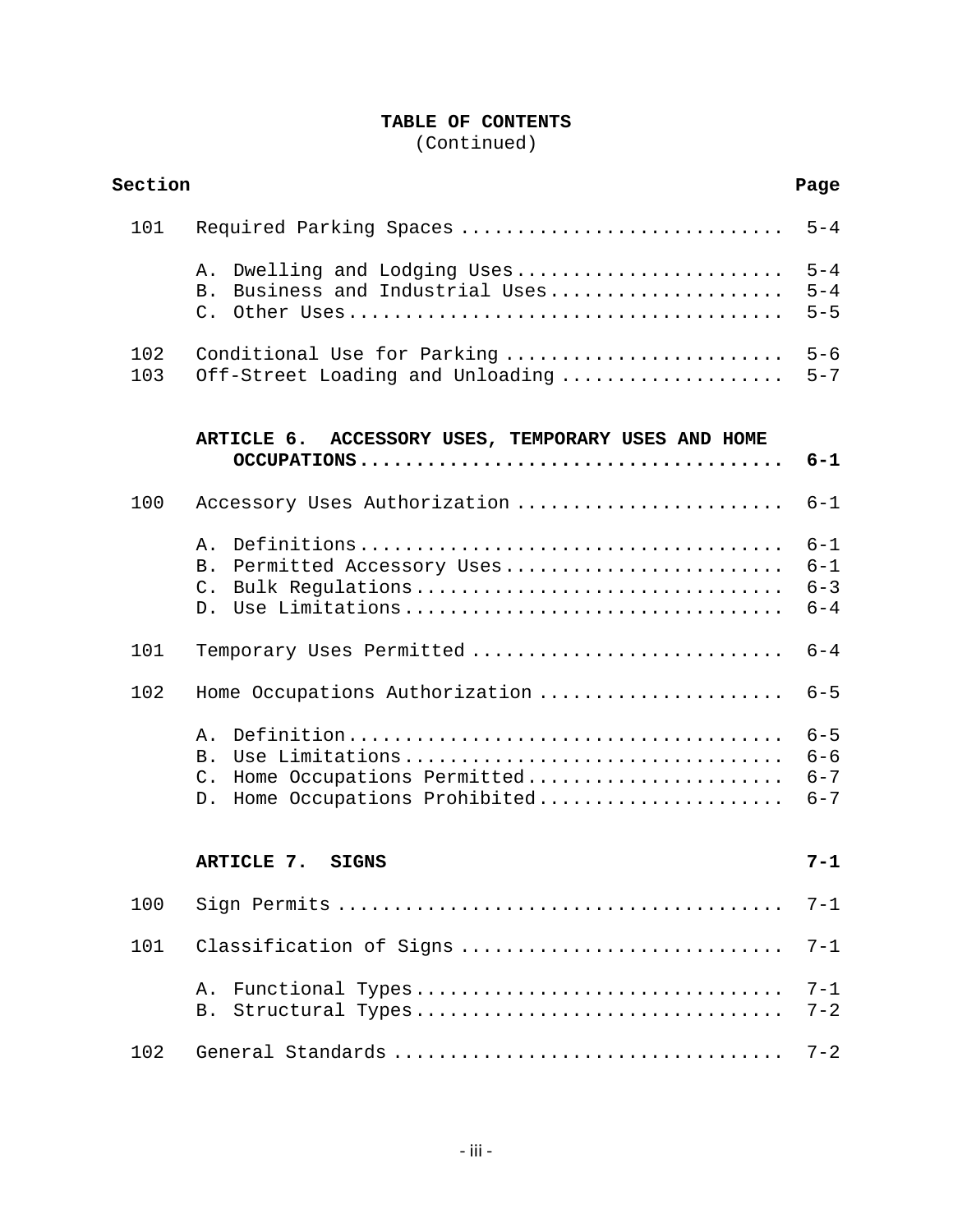| B. Corner and Through Lots                  | $7 - 3$ |
|---------------------------------------------|---------|
|                                             | $7 - 3$ |
| D. Building and Electrical Codes Applicable | $7 - 3$ |
| E. Illuminated Signs                        | $7 - 3$ |
| F. Flashing or Moving Signs                 | $7 - 3$ |
| G. Signs Adjacent to Pedestrian Walkways    | $7 - 3$ |
| H. Access Way or Window                     | $7 - 3$ |
| I. Signs on Trees or Utility Poles          | $7 - 3$ |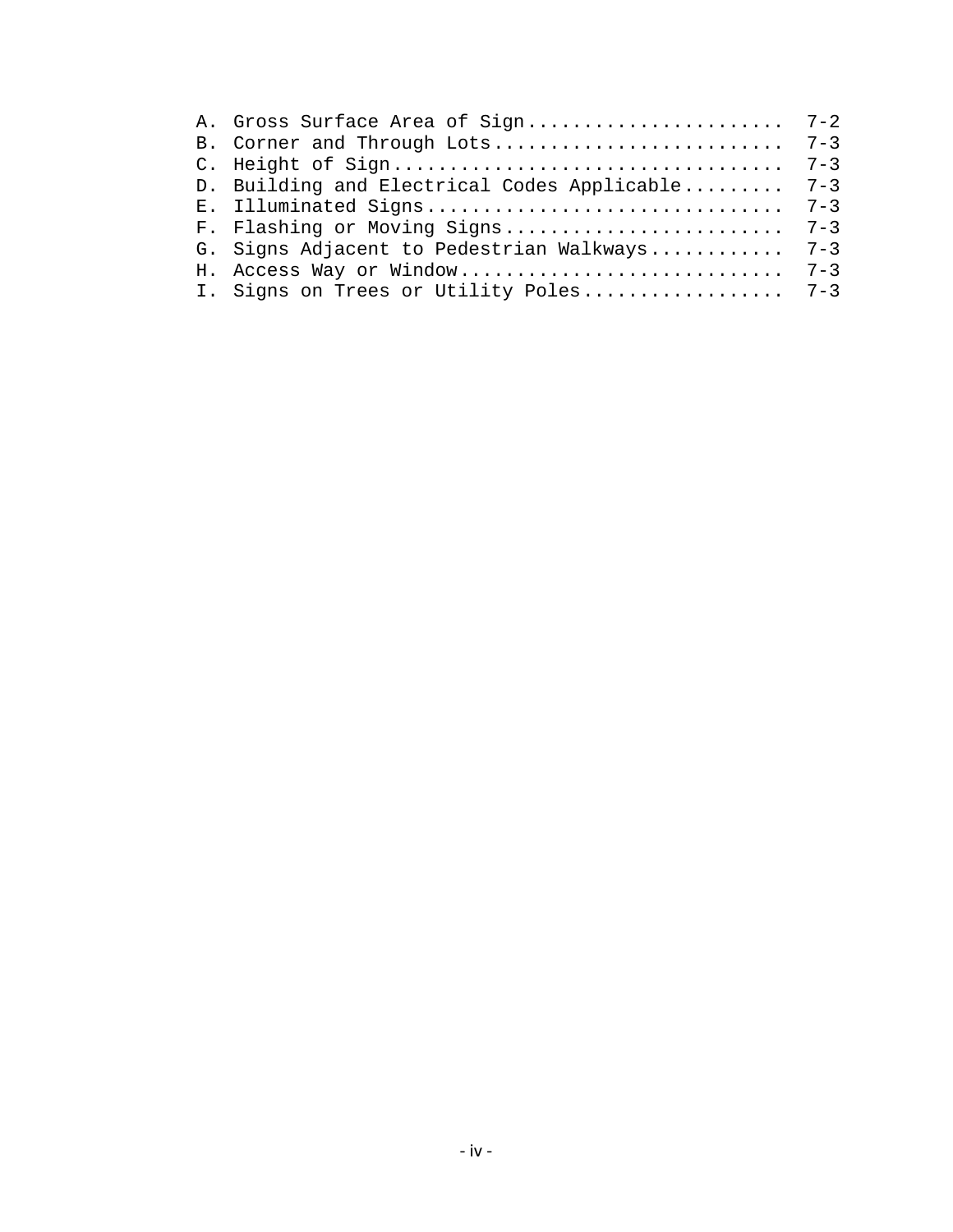(Continued)

| Section    |                                                                                                                                                                                                      | Page                                                                                                       |
|------------|------------------------------------------------------------------------------------------------------------------------------------------------------------------------------------------------------|------------------------------------------------------------------------------------------------------------|
|            | Traffic Safety<br>J.<br>Κ.<br>Portable Signs<br>L.<br>Damaged or Unsafe Signs<br>М.                                                                                                                  | $7 - 4$<br>$7 - 4$<br>$7 - 4$<br>$7 - 6$                                                                   |
| 103<br>104 | District Regulations                                                                                                                                                                                 | $7 - 6$<br>$7 - 7$                                                                                         |
|            | ARTICLE 8.<br>NONCONFORMING LOTS, STRUCTURES AND USES                                                                                                                                                | $8 - 1$                                                                                                    |
| 100        |                                                                                                                                                                                                      | $8 - 1$                                                                                                    |
| 101        | Nonconforming Lots of Record                                                                                                                                                                         | $8 - 1$                                                                                                    |
|            | In Any Residential District<br>Α.<br>In Districts Other than Residential Districts<br><b>B</b> .                                                                                                     | $8 - 1$<br>$8 - 2$                                                                                         |
| 102        | Nonconforming Structures                                                                                                                                                                             | $8 - 2$                                                                                                    |
|            | Authority to Continue<br>Α.<br>Enlargement, Repair or Alterations<br>Β.<br>$\mathsf{C}$ .<br>$D$ .                                                                                                   | $8 - 2$<br>$8 - 3$<br>$8 - 3$<br>$8 - 3$                                                                   |
| 103        |                                                                                                                                                                                                      | $8 - 3$                                                                                                    |
|            | Authority to Continue<br>Α.<br>Ordinary Repair and Maintenance<br>Β.<br>Structural Alteration<br>$C_{\cdot}$<br>D.<br>Ε.<br>$F$ .<br>Damage.<br>G.<br>Η.<br>Ι.<br>Nonconforming Accessory Uses<br>J. | $8 - 3$<br>$8 - 3$<br>$8 - 4$<br>$8 - 4$<br>$8 - 4$<br>$8 - 4$<br>$8 - 5$<br>$8 - 5$<br>$8 - 5$<br>$8 - 6$ |
| 104<br>105 | Nonconforming Residential Structures<br>Nonconforming Nonresidential Structures and Uses                                                                                                             | $8 - 6$<br>$8 - 6$                                                                                         |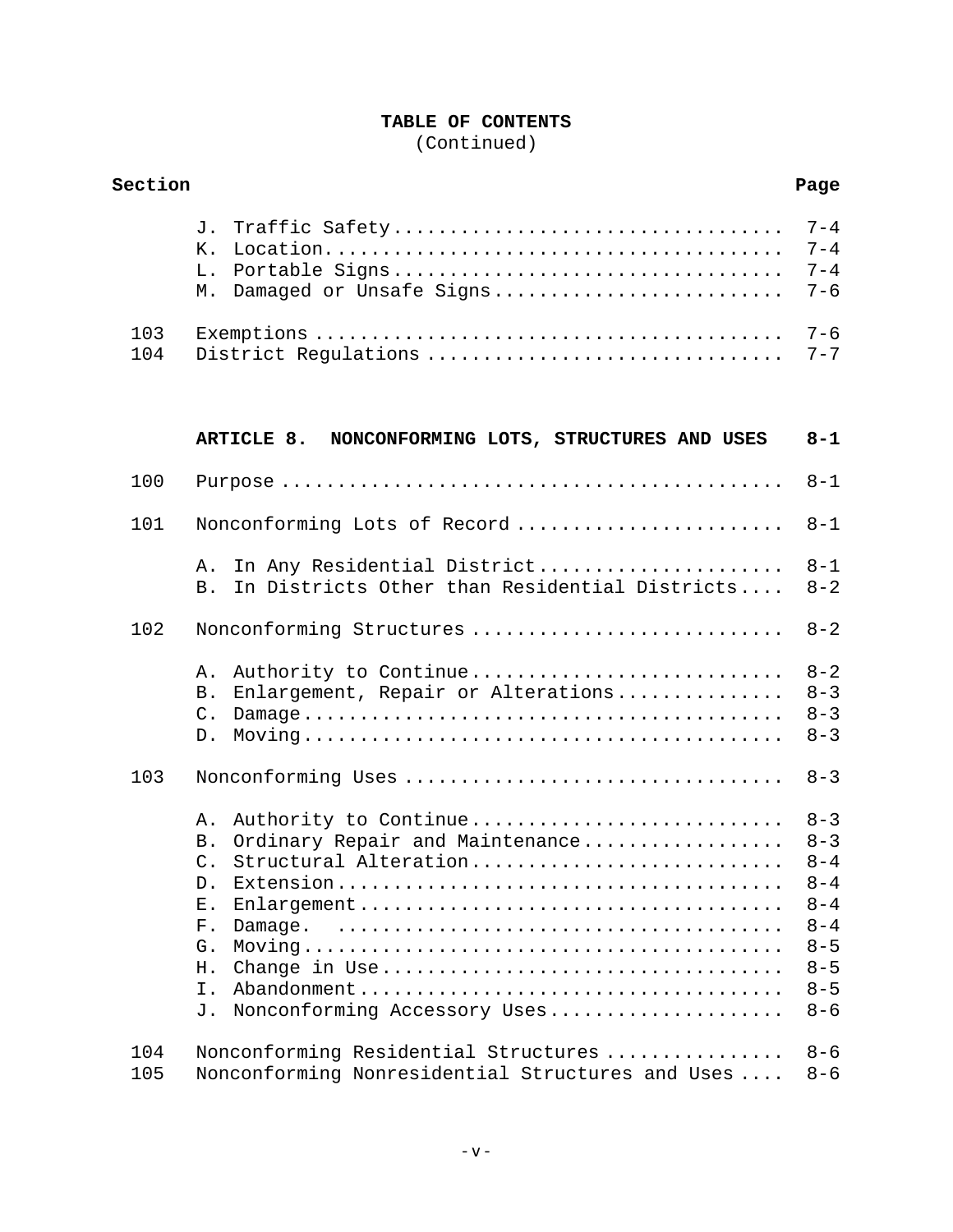| 106 Status of Existing Special and Conditional Uses  8-6 |  |
|----------------------------------------------------------|--|
|----------------------------------------------------------|--|

Registration of Nonconformities and Exceptions ...... 8-7

## **TABLE OF CONTENTS**

(Continued)

| Section                                                     |                                                                                                            | Page                                                                                                     |
|-------------------------------------------------------------|------------------------------------------------------------------------------------------------------------|----------------------------------------------------------------------------------------------------------|
|                                                             | ARTICLE 9.<br>ADMINISTRATION AND ENFORCEMENT                                                               | $9 - 1$                                                                                                  |
| 100                                                         | Office of the Zoning Administrator                                                                         | $9 - 1$                                                                                                  |
|                                                             | A. Duties of the Zoning Administrator<br>Duties of the Clerk<br>B <sub>1</sub>                             | $9 - 1$<br>$9 - 2$                                                                                       |
| 101                                                         | Zoning Permits and Occupancy Certificates                                                                  | $9 - 2$                                                                                                  |
|                                                             | Occupancy Certificates<br>B.                                                                               | $9 - 2$<br>$9 - 4$                                                                                       |
| 102<br>103<br>104<br>105                                    | Enforcement and Liability<br>$Fees$ 9-6                                                                    | $9 - 5$<br>$9 - 6$<br>$9 - 6$                                                                            |
|                                                             | ARTICLE 10.<br>BOARD OF ZONING APPEALS                                                                     | $10 - 1$                                                                                                 |
| 100<br>101<br>102<br>103<br>104<br>105<br>106<br>107<br>108 | General Procedures<br>Notice of Hearing<br>Conduct of Hearing<br>Finality and Judicial Review of Decisions | $10 - 1$<br>$10 - 1$<br>$10 - 1$<br>$10 - 2$<br>$10 - 2$<br>$10 - 3$<br>$10 - 3$<br>$10 - 4$<br>$10 - 7$ |

**ARTICLE 11. AMENDMENTS** 11-1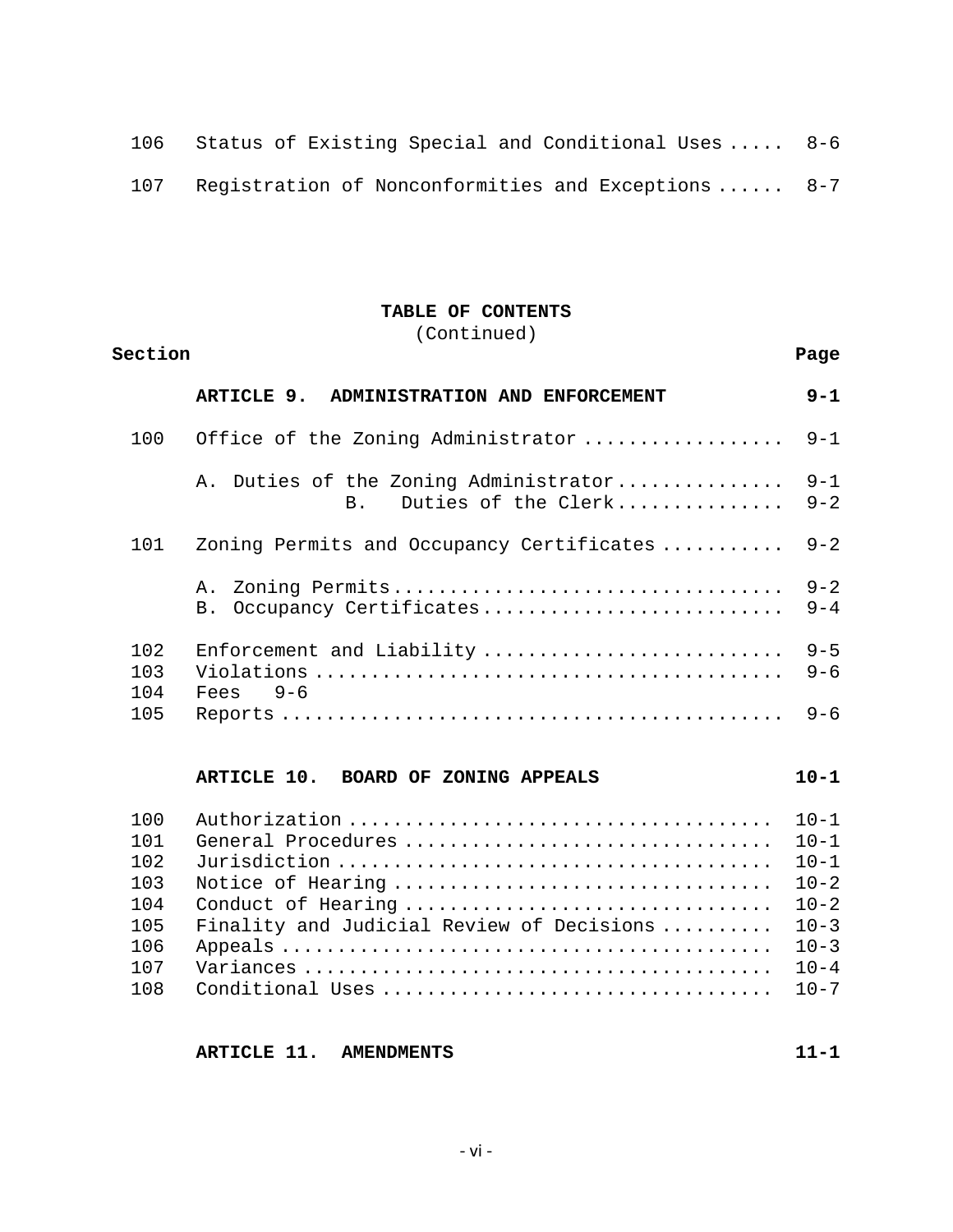| 100                             | General Provisions for Amendments and Special Uses.                                                                                                                                                                                                                                         | $11 - 1$                                                                                     |
|---------------------------------|---------------------------------------------------------------------------------------------------------------------------------------------------------------------------------------------------------------------------------------------------------------------------------------------|----------------------------------------------------------------------------------------------|
|                                 | Ά.<br>B.<br>Public Hearing<br>$\mathcal{C}$ .<br>Notice of Hearing<br>D <sub>1</sub><br>Conduct of Hearing<br>$\mathbf{E}$ .<br>Report by Planning Commission<br>$\mathbf{F}_{\perp}$<br>Amendments to Text<br>$G_{\perp}$<br>Review Criteria for Amendments or Special Uses<br>$H_{\odot}$ | $11 - 1$<br>$11 - 1$<br>$11 - 2$<br>$11 - 2$<br>$11 - 3$<br>$11 - 5$<br>$11 - 5$<br>$11 - 5$ |
| 101<br>102<br>103<br>104<br>105 | Filing of Protest<br>Adoption of Amendments or Special Uses by the Governing<br>$11 - 9$<br>Body                                                                                                                                                                                            | $11 - 7$<br>$11 - 8$<br>$11 - 8$<br>$11 - 9$                                                 |
| 106                             |                                                                                                                                                                                                                                                                                             | $11 - 10$                                                                                    |

(Continued)

| Section      |                                             | Page     |
|--------------|---------------------------------------------|----------|
|              | ARTICLE 12. SEVERABILITY AND EFFECTIVE DATE | $12 - 1$ |
| 100<br>1 N 1 |                                             |          |

| Table of Comparability for Zoning Districts                  | A-1   |
|--------------------------------------------------------------|-------|
| Selected Index by Subject and Section                        | $A-3$ |
| Ordinance Incorporating and Adopting Zoning Regulations A-11 |       |

**APPENDIX A-1**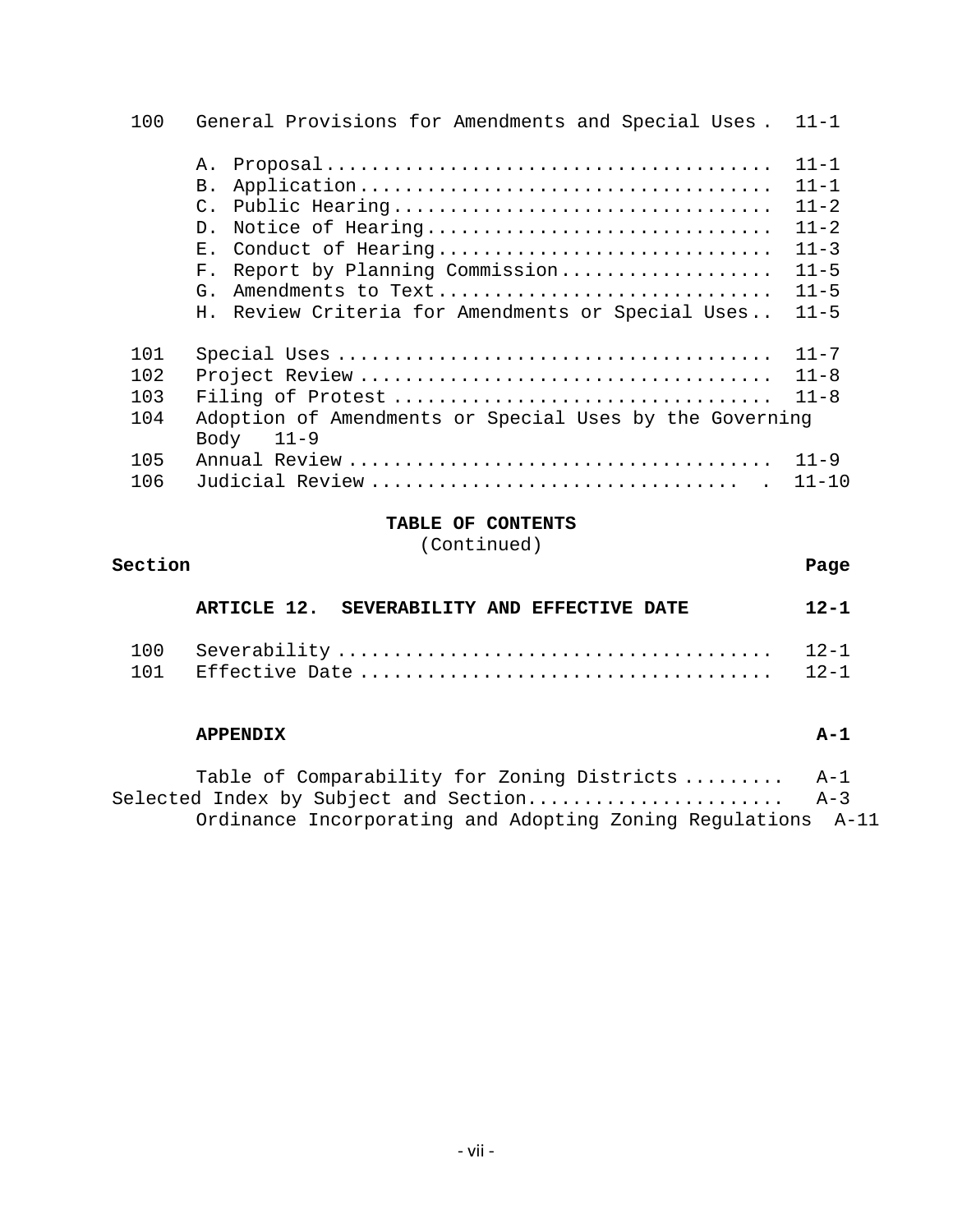## **ZONING REGULATIONS of the CITY OF ST. JOHN, KANSAS**

#### **ARTICLE 1. TITLE, PURPOSE, AUTHORITY AND JURISDICTION**

- **100Title.** These regulations, including the zoning district maps made a part hereof, shall be known and may be cited as the "Zoning Regulations of the City of St. John, Kansas", and shall hereinafter be referred to as "these regulations."
- **101Purpose.** These regulations are intended to serve the following purposes:
	- A.To promote the public health, safety, morals, comfort and general welfare in the City;
	- B.To establish a variety of zoning district classifications according to the use of land and buildings with varying intensities of uses and standards whose interrelationships of boundary zones form a compatible pattern of land uses and buffer areas which enhance the value of each zone;
	- C.To regulate and restrict the location, use and appearance of buildings, structures and land within each district and to zone for residential, commercial, industrial and other purposes;
	- D.To regulate and restrict the height, number of stories and size of buildings and structures including their distance from any lot line or street right of way; the percentage of each lot that may be occupied by buildings and other structures; and size of yards, courts and other open spaces;
	- E.To protect property and historical values and conserve energy and natural resources;
	- F.To provide for adequate light and air and acceptable noise levels;
	- G.To avoid the undue concentration of population and vehicular traffic and to prevent overcrowding the use of land and public facilities;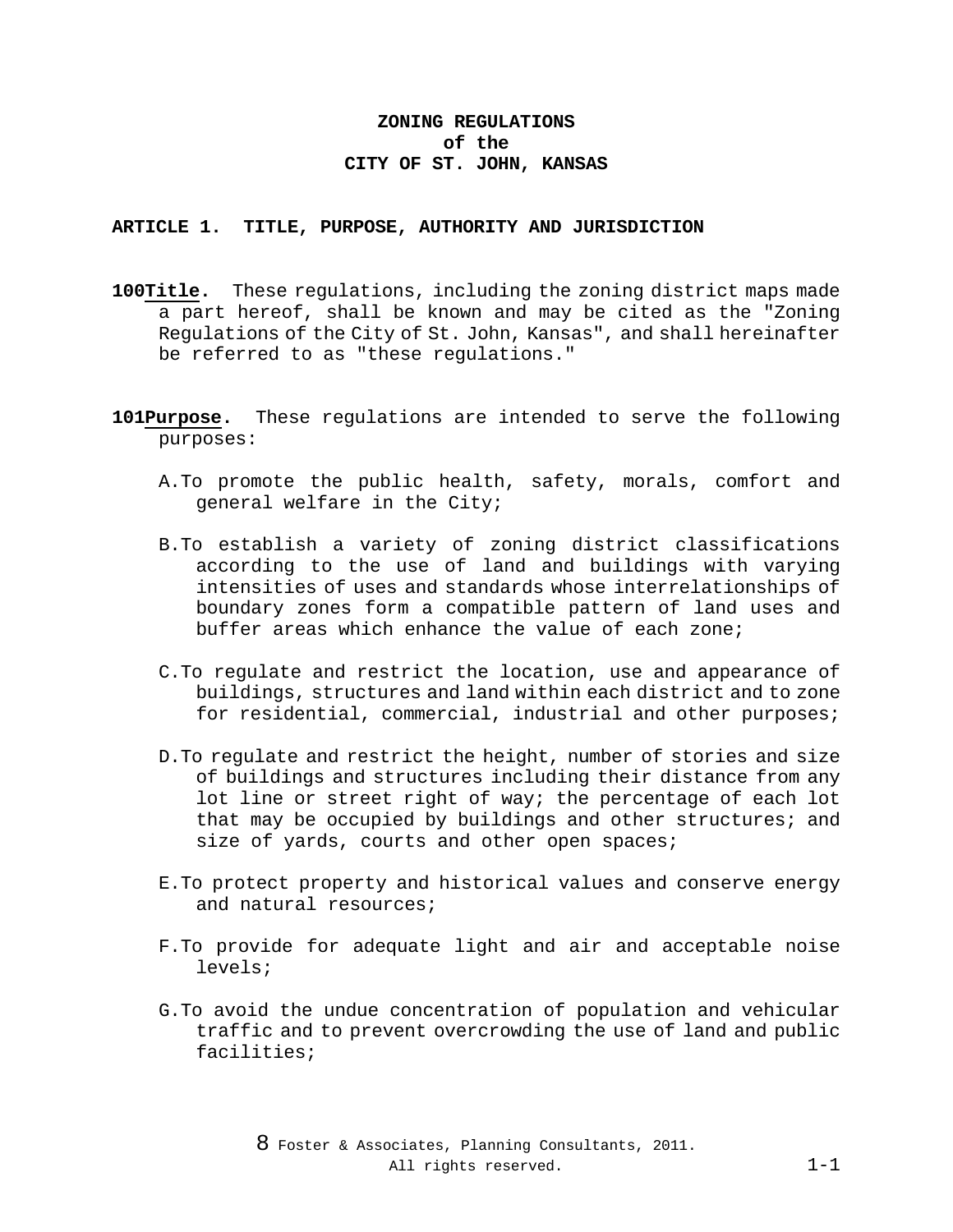- H.To facilitate the adequate provision of transportation, water supply, sewage disposal, schools, parks and other public improvements;
- I.To provide adequate public notice on proposed changes in these regulations and zoning maps and an opportunity to be heard on such zoning matters;
- J.To establish and provide procedures for the Board of Zoning Appeals to consider appeals, variances and conditional uses as exceptions; and
- K.To implement the goals, policies and proposals of the comprehensive plan for the zoning jurisdiction.
- **102Authority.** These regulations are adopted under authority established by K.S.A., 12-741 et seq., as amended, 12-736, 12-3009 to 12-3012 inclusive, 12-3301 and 12-3302.
- **103Zoning Jurisdiction.** These regulations shall apply to all buildings, structures and land within the corporate limits of the City of St. John, Kansas, as presently exist or are hereafter established by annexation.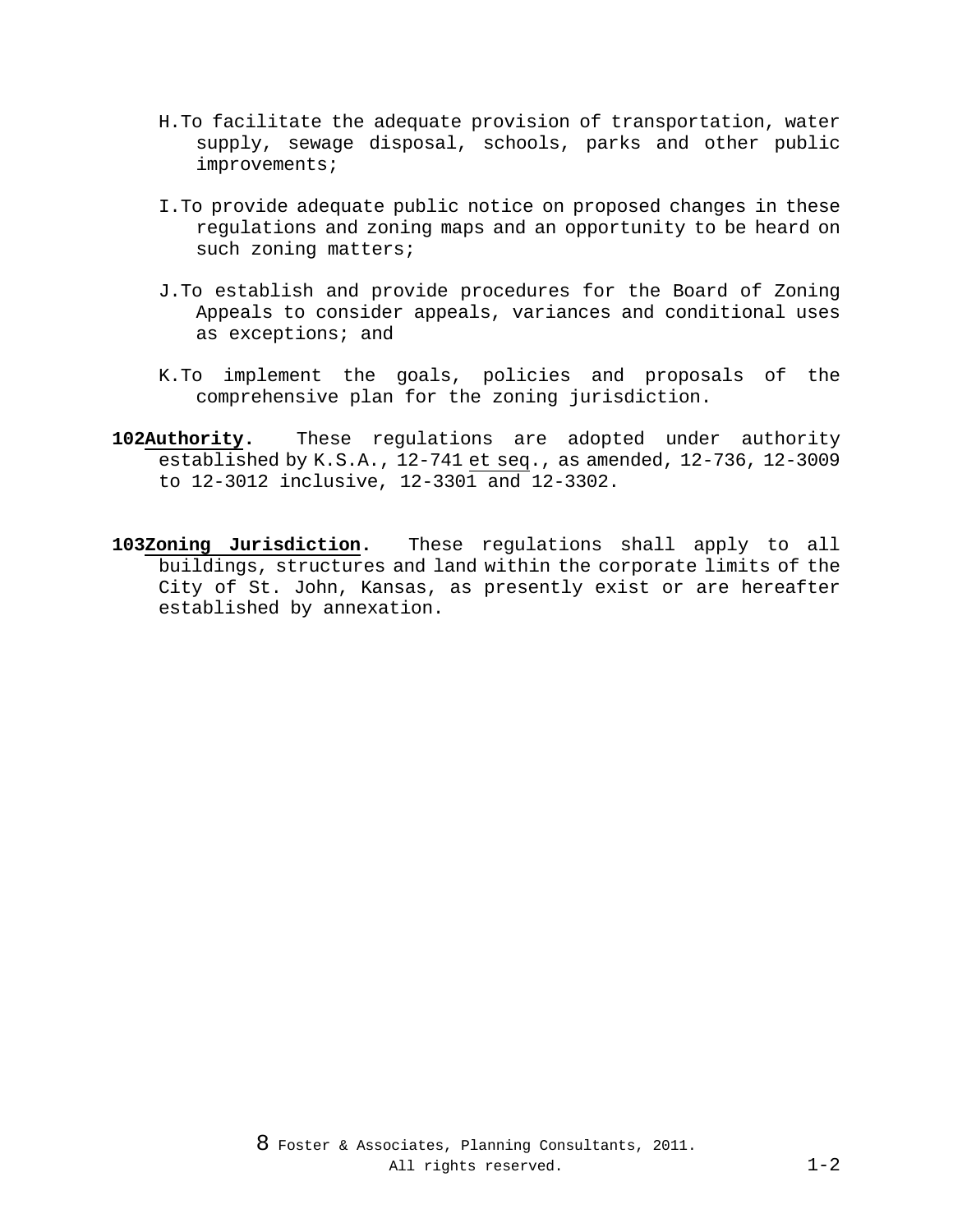#### **ARTICLE 2. INTERPRETATION, CONSTRUCTION AND DEFINITIONS**

#### **100 Rules of Interpretation.**

- A.Minimum Requirements. In their interpretation and application, the provisions of these regulations shall be held to be the minimum requirements for the promotion of the public health, safety, morals, comfort and general welfare.
- B.Overlapping or Contradictory Regulations. Where the conditions imposed by the provisions of these regulations upon the use of land or structures are either more restrictive or less restrictive than comparable conditions imposed by any other provision of any other applicable law, ordinance, resolution, rule or regulation of any kind, the regulations which are more restrictive and impose higher standards or requirements shall govern.
- C.Private Agreements. The provisions of these regulations are not intended to abrogate any lawful and valid easement, deed restriction, covenant or other private agreement of legal relationship; provided, that where the requirements of these regulations are more restrictive or impose higher standards or regulations than such private agreements, the requirements of these regulations shall govern. The City does not have a responsibility to enforce such private agreements.
- D.Unlawful Uses. No use of land or structure which was not lawfully existing at the time of the adoption of these regulations shall become or be made lawful solely by reason of the adoption of these regulations; and to the extent that, and in any respect that, said unlawful use or structure is in conflict with the requirements of these regulations, said use or structure remains unlawful hereunder.
- E.Not a Licensing Regulation. Nothing contained in these regulations shall be deemed to be a consent, license or permit to use any property or to locate, construct or maintain any structure or facility or to carry on any trade, industry, occupation or activity.
- F.Effect on Existing Permits. For all purposes, nothing in these regulations shall be deemed to require any change in plans, construction or designated use of any land or structure in the event that: (See Section 2-100G for Vesting of Development Rights.)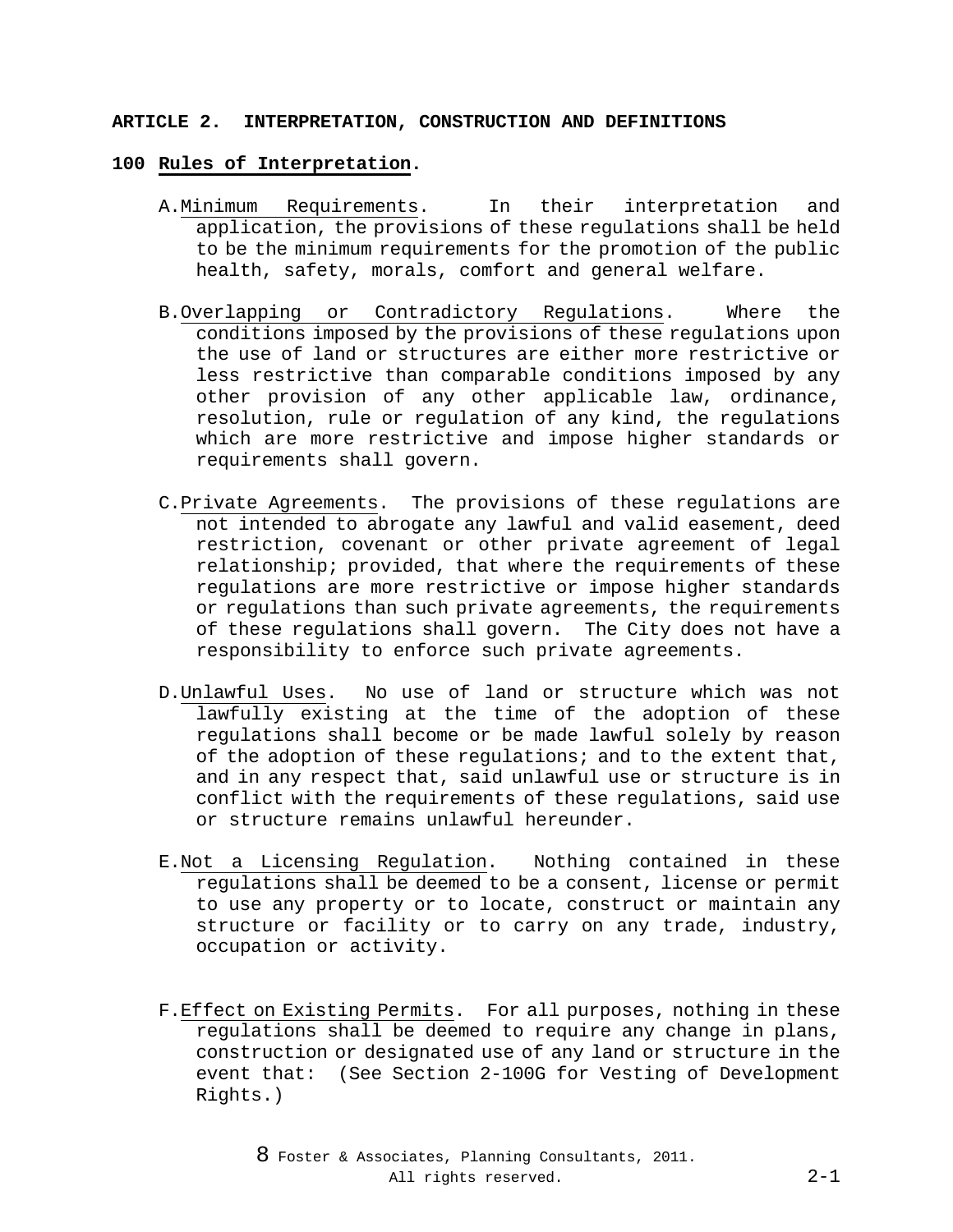- 1.A zoning permit for such use of land or structure was lawfully issued prior to the effective date of these regulations or the effective date of any amendment thereof; and
- 2.Such permit had not by its own terms expired prior to such effective date; and
- 3.Such permit was issued on the basis of an application showing complete plans for proposed construction and/or use; and
- 4.There has been a substantial change of position, substantial expenditure, substantial work performed or incurrence of substantial obligations by the permit holder in reliance on such permit other than purchase of land or preparation of design plans; and
- 5.Such issuance of a permit and change of position, expenditures, work or incurrence of obligations were made prior to the effective date of an amendment of these regulations which amendments would have made illegal the issuance of such permit; and
- 6.Construction pursuant to such permit is completed prior to the expiration of such permit; and
- 7.When the use of land or a structure is completed under a permit to which this Section 2-100F applies, an occupancy certificate shall be issued in accordance with the zoning regulations in effect at the time the zoning permit was issued.
- For all purposes other than residential developments, if substantial amounts of work have **not** been completed within 10 years of the issuance of such a permit, the development rights shall expire and current regulations shall apply if work is to continue under new permit.
	- G.Vesting of Development Rights. For the purpose of single-family residential developments according to K.S.A. 12-764, as amended, development rights in such land use shall vest upon recording of a final plat of such land after January 1, 1992. If construction of a principal structure is not commenced on such land within five years of recording a final plat before July 01, 2009, the development rights in such land shall expire and, thus, all revisions to zoning or subdivision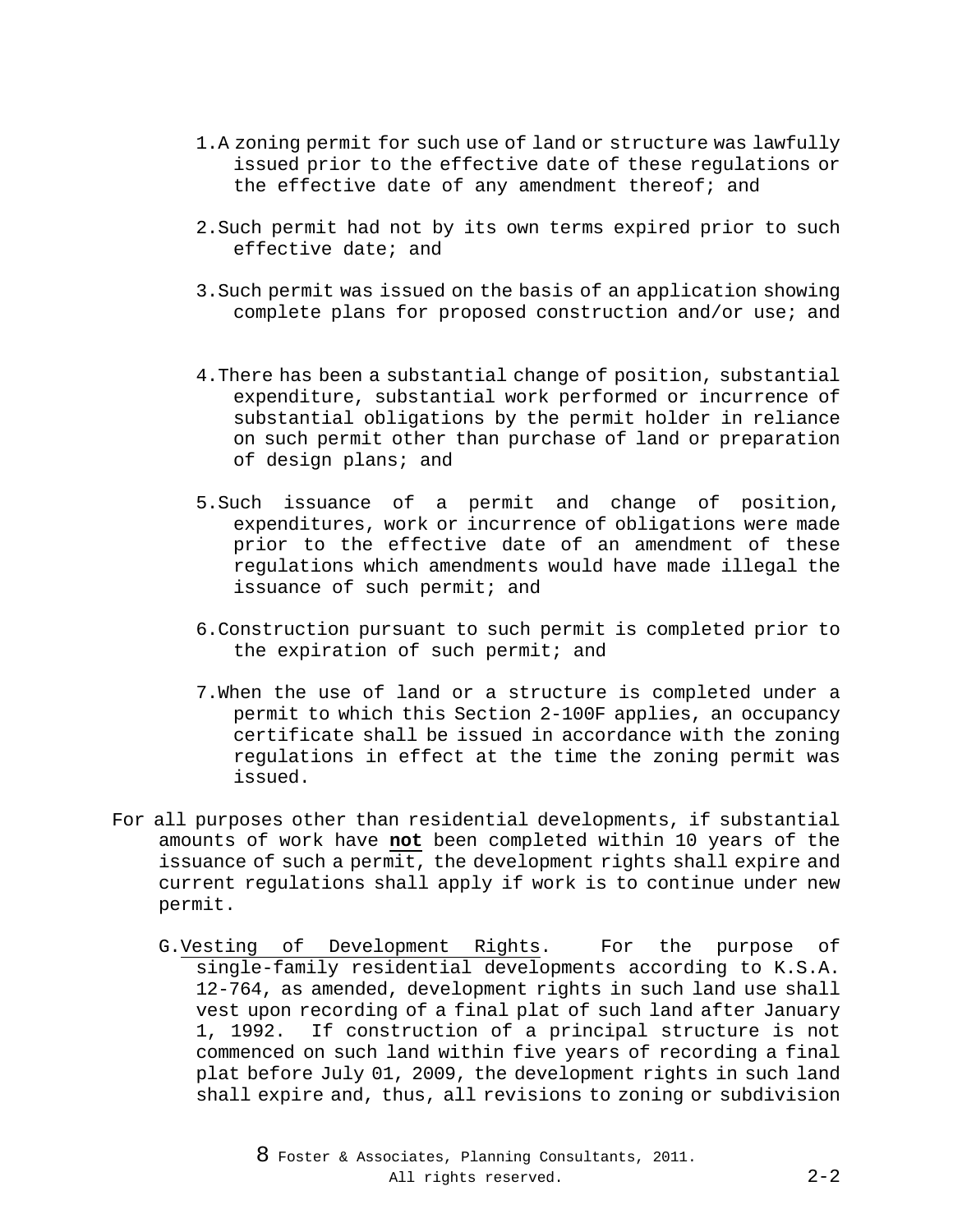regulations becoming effective during the period vested shall then apply to such platted land. For such plats recorded on or after July 01, 2009, such construction must take place within 10 years to be vested.

## **101 Rules of Construction.**

- A.In the construction of these regulations, the provisions and rules of this Section shall be preserved and applied, except when the context clearly requires otherwise:
	- 1.The singular number includes the plural and the plural the singular.
	- 2.The present tense includes the past and future tenses and the future tense the present.
	- 3.The word **"shall"** is mandatory while the word **"may"** is permissive.
	- 4.The phrase **"used for"** shall include the phrases "arranged for," "designed for," "intended for," "maintained for" and "occupied for."
	- 5.The word **"person"** includes an individual, firm, corporation, association, partnership, trust, governmental body and agency, and all other legal entities.
	- 6.The word **"City"** means the City of St. John, Kansas.
- 7.The words **"Governing Body"** mean the Mayor and Council members of the City of St. John, Kansas which together constitute the governing body.
	- 8.The word **"Clerk"** means the City Clerk of the City of St. John, Kansas.
	- 9.The words **"Planning Commission"** mean the St. John City Planning Commission.
	- 10.The words **"Comprehensive Plan"** mean the adopted and approved Comprehensive Development Plan for the City of St. John, Kansas and surrounding Planning Area, which includes, among other elements, a plan for land use.
	- 11.The word **"Board"** means the St. John Board of Zoning Appeals.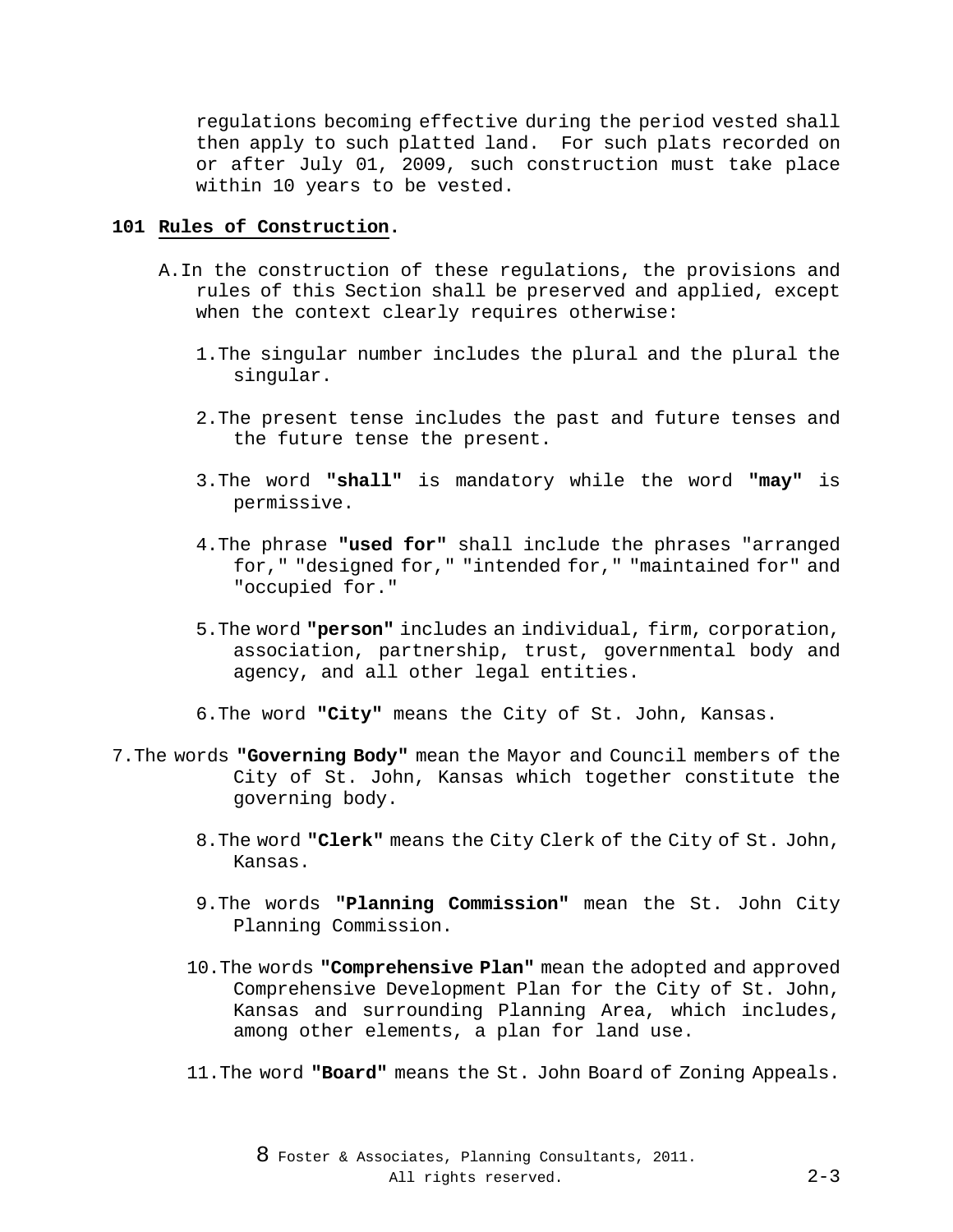- 12.The words **"zoning jurisdiction"** mean the area as defined in Section 1-103 for which the jurisdiction of these regulations is applicable for zoning purposes.
- 13.Unless otherwise specified, all distances shall be measured horizontally.
- B.Any word or phrase which is defined in this Article or elsewhere in these regulations shall have the meaning as so defined whenever used in these regulations, unless such definition is expressly limited in its meaning or scope.
- C.Words or terms not herein defined shall have their ordinary meaning in relation to the context as defined in a dictionary.
- **102Definitions.** The following definitions shall be used in the interpretation and construction of these regulations:
- **ACCESSORY DWELLING:** An accessory use dwelling unit that may be constructed wholly within, or may be detached from, a principal single-family dwelling unit which shall be subject to the following standards:
- 1.A maximum of one accessory dwelling may be allowed on the same zoning lot as a single-family dwelling unit;
	- 2.The appearance of an accessory dwelling shall be compatible with the principal dwelling and the character of the neighborhood;
	- 3.The lot on which the accessory dwelling is to be located must meet the minimum lot area as required for the lot size in the relevant zoning district;
	- 4.The off-street parking space and standards required for Section 5-101A1 must be met;
	- 5.Separate or shared utility connections may be utilized subject to meeting all requirements of any applicable building codes in the City;
	- 6.Temporary, prefabricated structures may be used as accessory dwellings for limited periods of time; and
	- 7.An accessory dwelling shall remain accessory to and under the same ownership as the principal single-family dwelling unit and not be subdivided or sold as a condominium. A suitable deed restriction stating this restriction must be filed with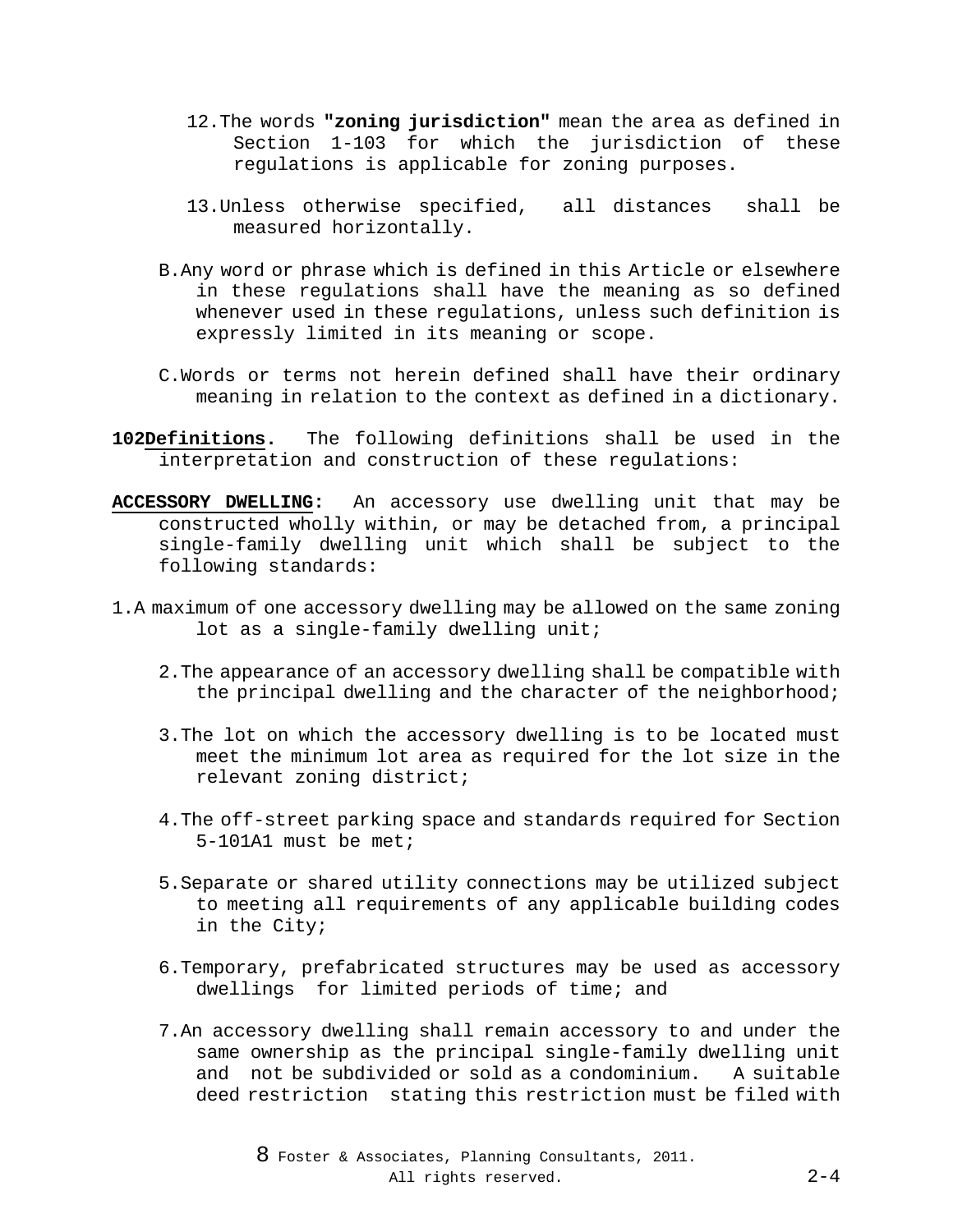the Stafford County Register of Deeds prior to issuance of any occupancy certificate for the accessory dwelling.

**ACCESSORY USE OR STRUCTURE:** As defined in Article 6.

- **ADULT CARE CENTER:** A facility in which care and activities are provided on an hourly or daily basis for adults of all ages. The latter arrangement is not construed to be a "nursing home". It may also be referred to as an "adult day care" facility. Such centers are licensed under regulations established and administered by the Kansas Department of Health and Environment. (See Section 6-102C1 for adult care center limitations as home occupation.)
- **ADULT CARE HOME:** A residential facility operated as a home occupation for not more than six adults wherein care and activities are provided on an hourly or daily basis or limited nursing care is provided on a 24-hour basis. Such homes may also be referred to as "home plus" and are licensed under regulations established and administered by the Kansas Department of Health and Environment. Standards for such definitions may be periodically amended by changes in state regulations.
- **AGRICULTURE:** The use of land for growing crops in the open, horticulture, nurseries, truck farms and accessory uses, including structures **not** in a designated floodplain, for carrying out agricultural operations; provided, however, such agricultural use **shall not include** the following uses: (See Section 3-100E4 for Exemptions.)
	- a.The maintenance and operation of commercial greenhouses or hydroponic farms, except in zoning districts where permitted.
	- b.Retail sales as an accessory use, unless the same are otherwise permitted by these regulations.

c.The feeding of garbage to animals.

d.The feeding, grazing or sheltering of domestic animals or fowl, e.g., horses, cows, swine, goats, chickens, pigeons, rabbits or fur bearing animals, but not including cats and dogs and other pets; unless such animals or fowl are otherwise permitted by City laws or regulations.

e.The operation or maintenance of a stockyard or feedlot. Farmhouses are considered to be single-family dwellings.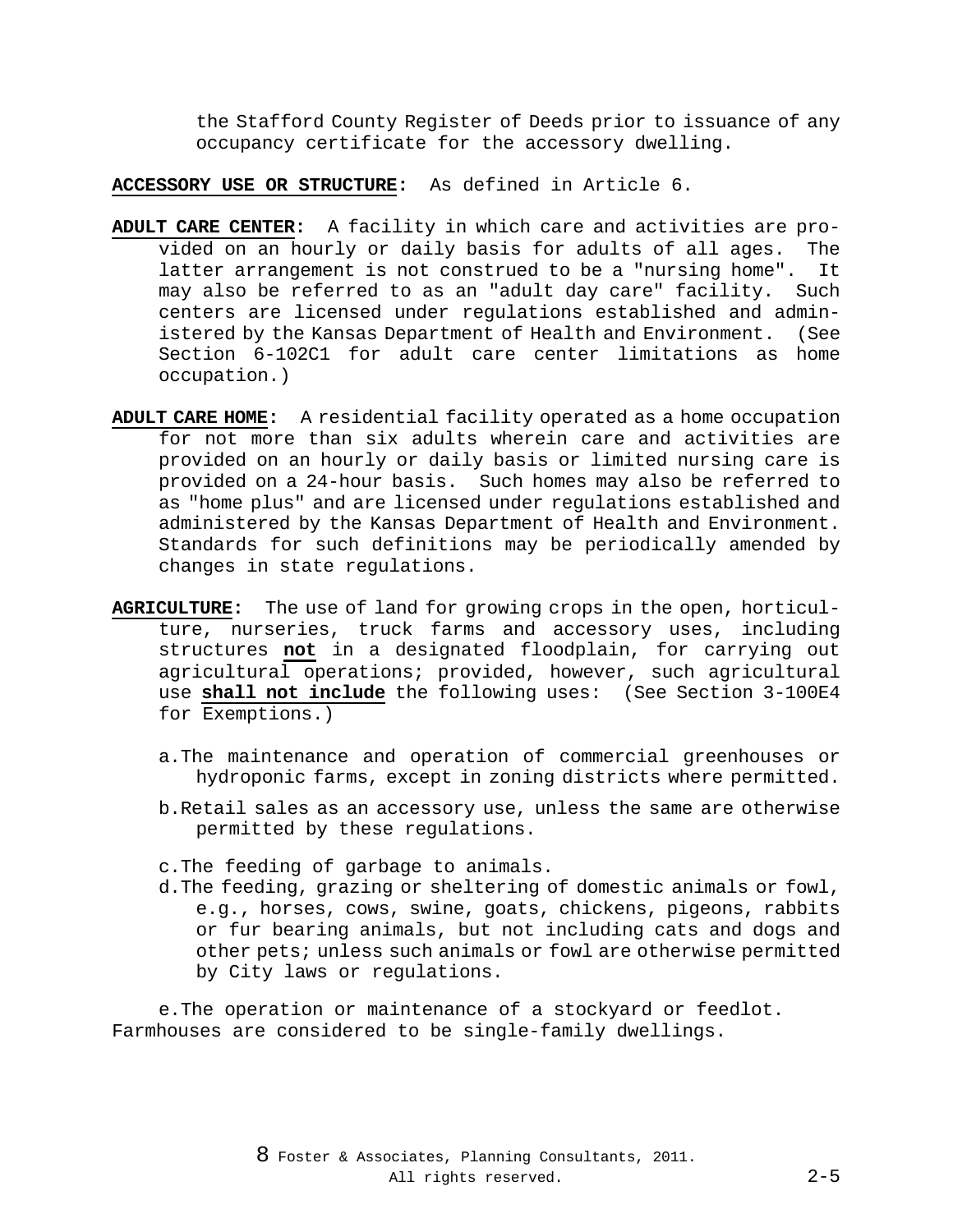**ALLEY:** A minor public right of way along the side of or in the rear of lots intended to provide a secondary means of access to abutting lots and to and from streets.

**ALTERATION:** See STRUCTURAL ALTERATION.

- **AMUSEMENT CENTER:** An indoor commercial establishment which contains amusement devices for public use as the principal activity of the business operating the center, but, in any event, places which operate five or more of the devices. Amusement devices shall include computer video games, pinball machines, pool or billiard and other table games. Such definition is not intended to include recreational uses such as bowling, skating rinks or miniature golf, but may include ranges for archery and shooting firearms.
- **ANIMAL HOSPITAL OR CLINIC:** An establishment where animals are admitted principally for examination, treatment, board or care, by a doctor of Veterinary Medicine. This does not include open kennels or runs, unless specifically permitted by the district regulations.
- **APARTMENT:** See DWELLING, MULTIPLE-FAMILY.
- **APPEAL:** See Section 10-106 for description.
- **ASSISTED LIVING FACILITY:** Dwelling units used by older persons, persons with disabilities or other persons needing or desiring assistance with day-to-day living matters, but not including nursing homes, hospitals or convalescent care facilities. Typical uses include retirement communities in which housekeeping services, common dining facilities and recreational and social activities are offered to residents.
- **AUTOMOBILE SERVICE STATION:** A structure and surrounding land used for the storage and sale of petroleum fuel, including self-service, primarily to passenger vehicles and for accessory uses such as the sale of lubricants, accessories or supplies, the incidental washing of motor vehicles and the performing of minor repairs, but not including tire recapping, body repairs or major overhaul. Such use does not include open sales lots for new or used vehicles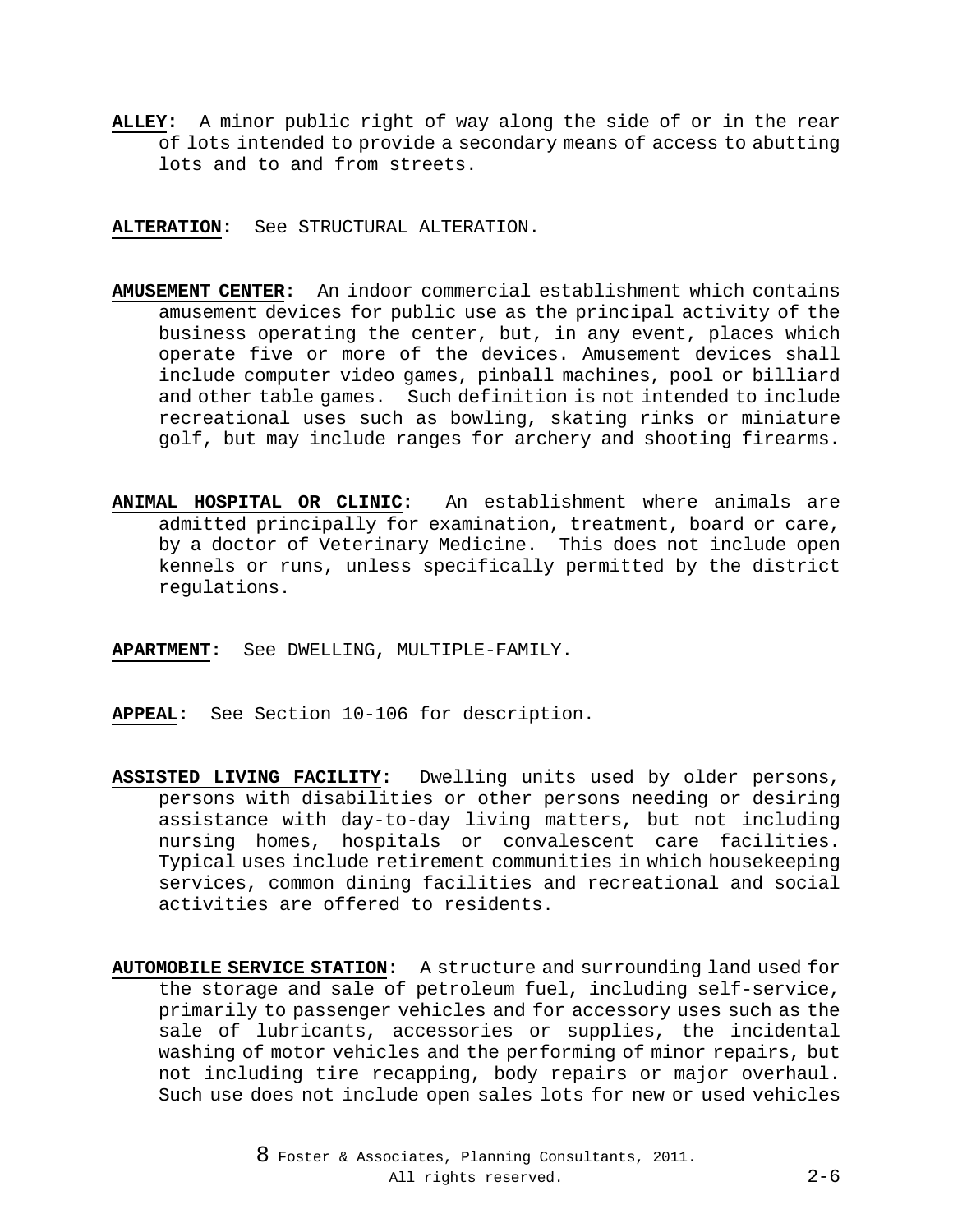or provide for rental vehicles or equipment, unless specifically permitted by the district regulations.

- **AWNING:** A roof-like cover that is temporary in nature which projects from the wall of a building and which may overhang a public sidewalk area.
- **BASEMENT:** That portion of a building located wholly or partially underground, but having more than one-half of its clear floor-to-ceiling height below the average grade of the adjoining ground.
- **BED AND BREAKFAST HOME OR INN:** A dwelling where for compensation one or more rooms are available for lodging and breakfast served to<br>lodgers only. When conducted as a home occupation, such When conducted as a home occupation, such facilities are designated as "homes." When designated as an "inn," such facilities may be operated as a home occupation or as a business enterprise. When specifically permitted, meals for a limited number of customers may be operated in conjunction with bed and breakfast inns.
- **BLOCK:** A tract of land bounded by streets or by a combination of streets, public parks, cemeteries, railroad rights of way, waterways, city limits or other property lines.
- **BOARDING OR ROOMING HOUSE:** A building other than a hotel where, for compensation and by prearrangement for definite periods, lodging only or with meals are provided for three or more boarders and/or roomers exclusive of the occupant's family. Individual cooking facilities are not provided. (See FAMILY.)
- **BUILDING:** Any covered structure having a roof supported by columns or walls for the shelter, support or enclosure of persons, animals, horticultural products or chattels. Interconnected buildings shall be considered as one building.
- **BULK REGULATIONS:** Regulations controlling the size of structures and the relationships of structures and uses to each other and to open areas and lot lines. Bulk regulations include regulations controlling: (1) maximum height, (2) maximum lot coverage, and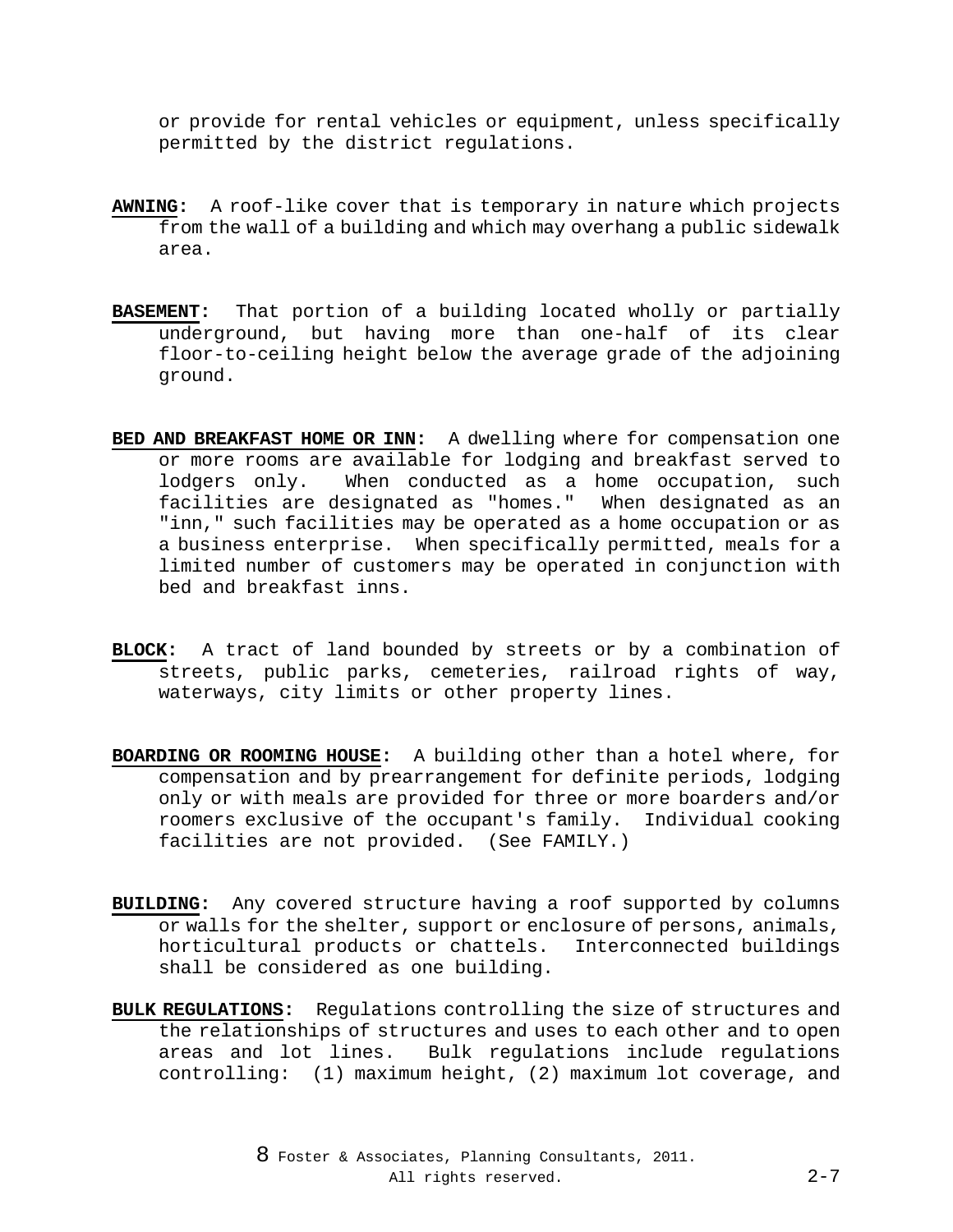(3) minimum size of yards and setbacks. (See Section 3-103G for utility and communication facilities exemption.)

- **BUSINESS AND PROFESSIONAL OFFICE:** The office of an architect, attorney, dentist, doctor, engineer, landscape architect, real estate or insurance agent or other similar professional person, and any office used primarily for accounting, correspondence, research, editing or administration.
- **CAMPGROUND:** Any parcel of ground which provides space for transient occupancy and is used or intended to be used for the parking of one or more recreational vehicles, camping trailers or tents. Unless all camping accommodations self-contain all necessary sanitary facilities, a campground must provide such facilities in an accessory building. No camper shall occupy a campground for a period exceeding 60 consecutive days. The term campground does not include sales lots on which unoccupied camping trailers, whether new or used, are parked for the purpose of storage, inspection or sale.
- **CANOPY:** Any structure, movable or stationary, open on three sides without supporting posts, which is attached to and projects from a wall of a building for the purpose of sheltering a drive-up facility, platform, stoop, entranceway or sidewalk from the elements including a motor vehicle; or an independent roof-like structure supported by posts with no sidewalls for the purpose of sheltering a gasoline service area, drive-in facility or motor vehicles. In any event, a canopy for sheltering of motor vehicles is for temporary parking and unloading only and not a permanent parking or storage space. (See Section 3-103F1 for Permitted Obstructions.)
- **CAPACITY IN PERSONS:** The maximum number of persons that can avail themselves of the services or goods of an establishment, at any one time, with reasonable comfort.
- **CARPORT:** A structure for shelter and temporary or permanent parking space for motor vehicles and recreational vehicles either attached to a building or independent thereof. Such carports are not permitted obstructions under Section 3-103F1. (See CANOPY.)
- **CAR WASH:** An establishment having facilities designed or used exclusively for washing or cleaning motor vehicles.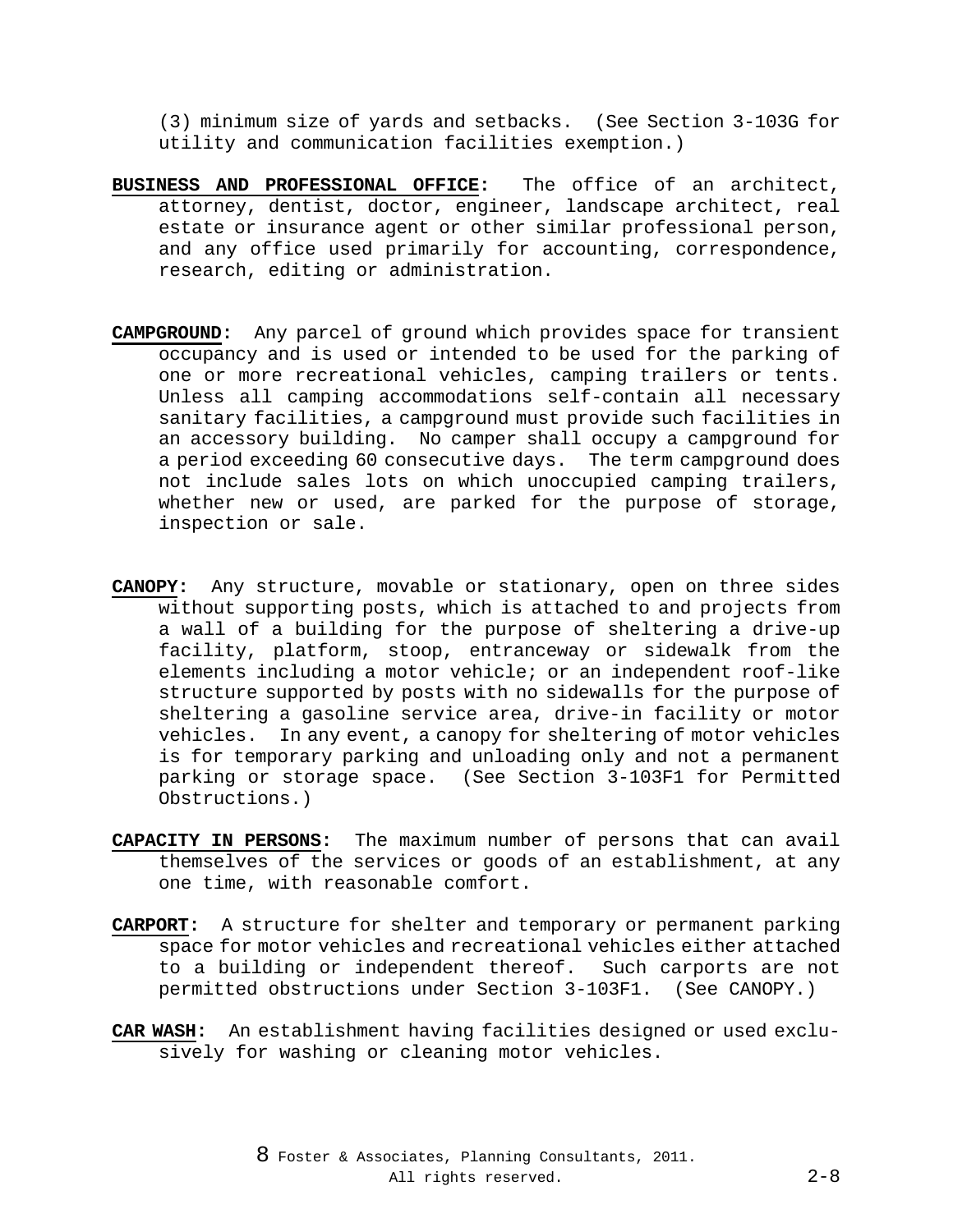- **CHILD CARE FACILITIES:** Definitions for facilities which provide care for children are established by state law and promulgated by regulations of the Kansas Department of Health and Environment. Standards for such definitions may be periodically amended by changes to state regulations and are automatically incorporated herein. The following facilities are licensed or registered by the department:
	- 1.Group Boarding Home: A non-secure facility providing 24-hour residential care for not less than five nor more than 10 persons unrelated to the caregivers. Emergency shelter and maternity care may be provided.
	- 2.Child Care Center: A facility in which care and educational activities for 13 or more children two weeks to 16 years of age are provided for more than three, but less than 24 hours per day, including before and after school care for school age children.
	- 3.Preschool: A facility such as a "nursery school" providing learning experiences for children of less than kindergarten age, but who are 30 months or older, where sessions do not exceed three hours per day.
	- 4.Day Care Home: A home or facility in which care is provided for a maximum of 10 children under 16 years of age.
	- 5.Group Day Care Home: Similar to day care homes except that care is provided to a maximum of 12 children under 16 years of age.
	- 6.Family Day Care Home: A home in which care is provided for less than 24 hours per day for a maximum of six children who are less than 16 years of age, but of whom not more than three children are less than 18 months.
- (See Section 6-100B11 for child care facilities for employees and Sections 6-102C and D for home occupations permitted and prohibited.)
- **CLUB:** An organization licensed as a Class A or B club for the purpose of consuming alcoholic beverages either for or not for profit under K.S.A. 41-2601, et seq., as amended. (See FRATERNAL OR SERVICE CLUB and TAVERN AND DRINKING ESTABLISHMENT.)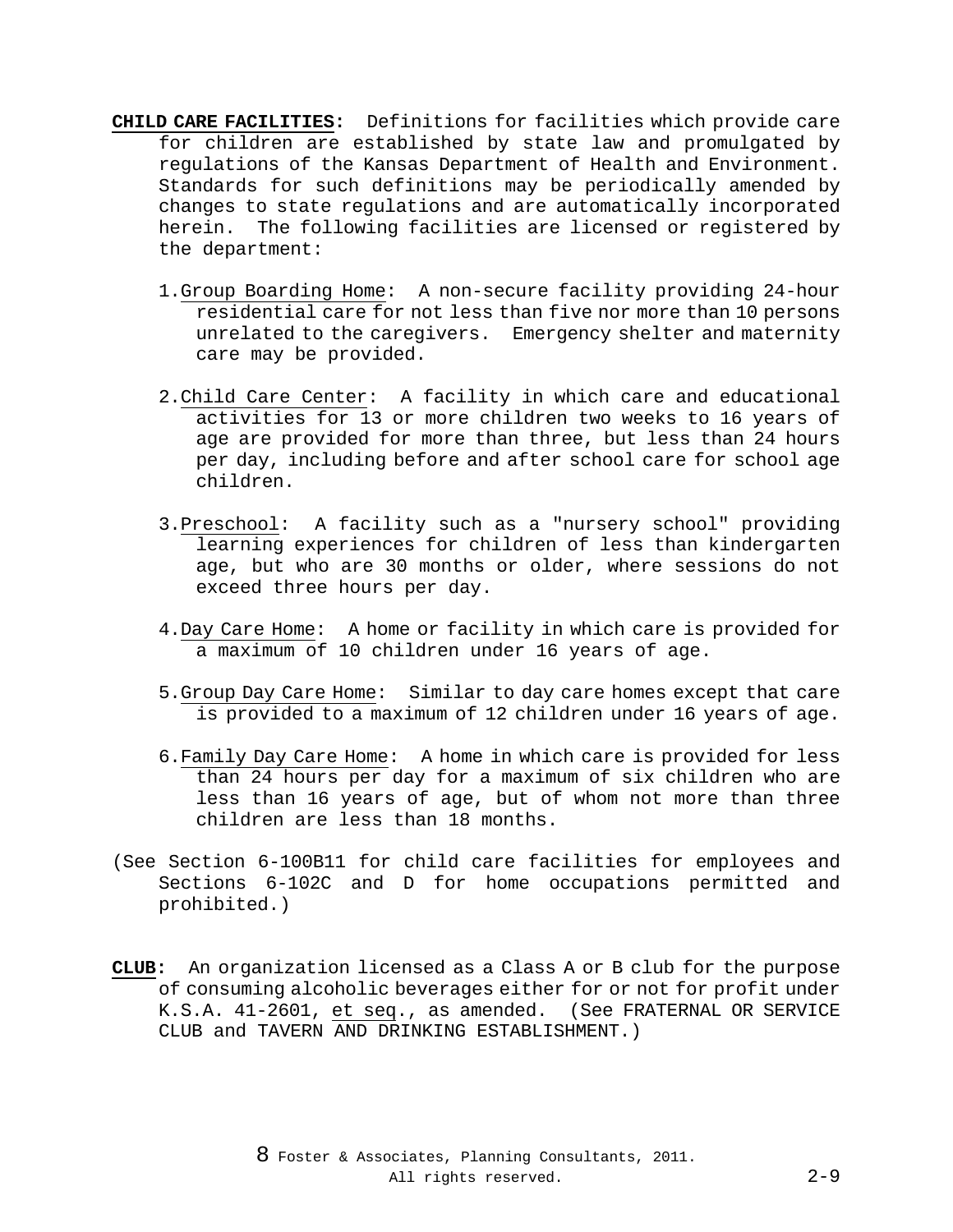- **CONDITIONAL USE:** The use of a structure or land that is not permitted outright within any zoning district, but when specifically authorized and listed in these regulations as a conditional use such use may be granted as an "exception" by the Board of Zoning Appeals. Conditions may be attached to the approval of such uses by the Board so that they may be more compatible to the particular location within a district. (See Section 10-108 for Conditional Uses.)
- **CONDOMINIUM:** A structure and related common areas and facilities designed to meet the provisions of the Apartment Ownership Act cited in K.S.A. 58-3101 et seq. which governs the ownership, management, taxation, contents of the declaration and other matters related to the sale and operation of such structures and the independent units therein. Independent condominium units, as defined in the Act, may be used for residential, office, business, industrial and other uses as permitted by the respective zoning districts. The contents of the declaration as required by K.S.A. 58-3111 shall also include a provision for the City to carry out the obligation to maintain the common areas and facilities in order to avoid having them become a public nuisance. In the event that such common areas and facilities are all or portions of declared to be a public nuisance by the Governing Body and such responsibilities are assumed by the City, the costs for such maintenance shall be assessed against the condominium units and shall become a tax lien thereon. The Zoning Administrator must be satisfied that such a provision is included in the declaration before an occupancy certificate will be approved.
- **DENSITY:** Restrictions on the number of dwelling units that may be constructed per acre or per square feet of a zoning lot area.
- **DEVELOPER:** The legal or beneficial owner or owners of all of the land proposed to be included in a planned development or the duly authorized agent thereof. The holder of an option or contract for purchase, a lessee having a remaining term of not less than 40 years or other person having an enforceable proprietary interest in such land, shall be deemed to be a developer for the purpose of these regulations.
- **DISTRICT:** A section or sections of the zoning jurisdiction for which the regulations governing the use of buildings and land, the height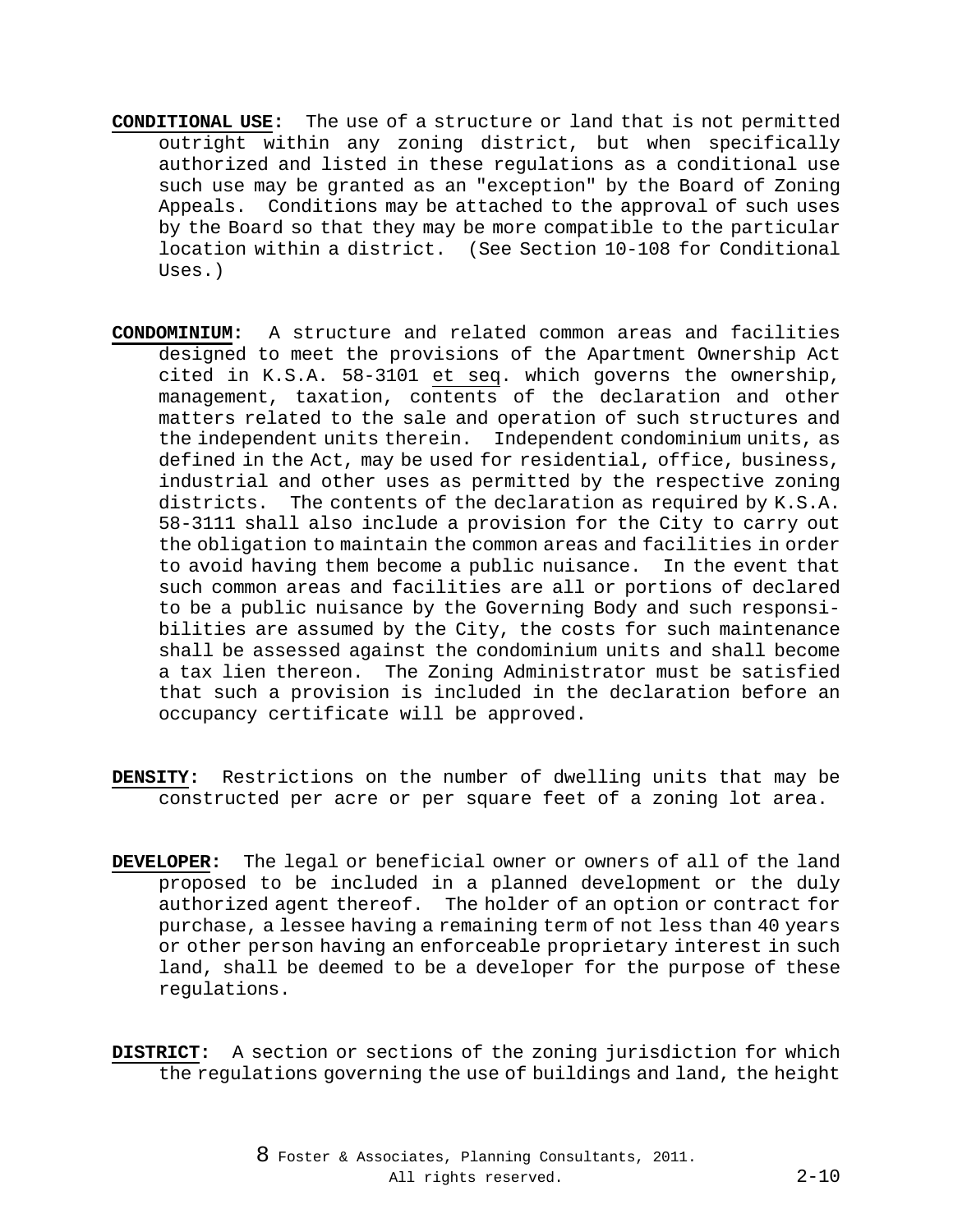of buildings, the size of yards, and the intensity of use are uniform.

- **DOG KENNEL:** Any place where five or more dogs are kept, maintained, boarded, bred for a fee or offered for sale. A "dog" is defined as any member of any canine species over six months of age. This definition includes dogs which are kept or maintained as pets, but not temporary shelters and/or confinement area for hunting dogs.
- **DRIVE-IN ESTABLISHMENT:** An enterprise which accommodates the patrons' parked automobiles and from which the occupants may make purchases, transact business or view motion pictures or other entertainment. Such definition does not include a drive-through facility such as located at banks or restaurants.
- **DWELLING:** A building, or portion thereof, which is designed or used for residential occupancy including a condominium and a modular home, but not a group home as herein defined, an earth-sheltered dwelling, a residential-design manufactured home or a manufactured or mobile home, unless any of the latter are specifically permitted.
- **DWELLING, ATTACHED:** A residential building which is joined to another dwelling at one or more sides by a party wall or walls, including walls of an attached garage. Separate ownership of attached dwelling units known as common lot line housing or "twin homes" shall be accompanied by a recorded lot split unless already platted into individual lots. All utilities and facilities must be independent of each other, unless provided by an association of condominium or town house owners under K.S.A. 58-3101 et seq. or 58-3701 et seq. respectively and platted as common ownership.
- **DWELLING, DETACHED:** A residential building which is entirely surrounded by open space on the same lot.
- **DWELLING, MULTIPLE-FAMILY:** A residential building containing three or more dwelling units.
- **DWELLING, SINGLE-FAMILY:** A residential building containing one dwelling unit only or a group home as defined herein.
- **DWELLING, TWO-FAMILY:** A residential building containing two dwelling units only.
- **DWELLING UNIT:** One or more rooms in a residential building or residential portion of a building which are arranged, designed,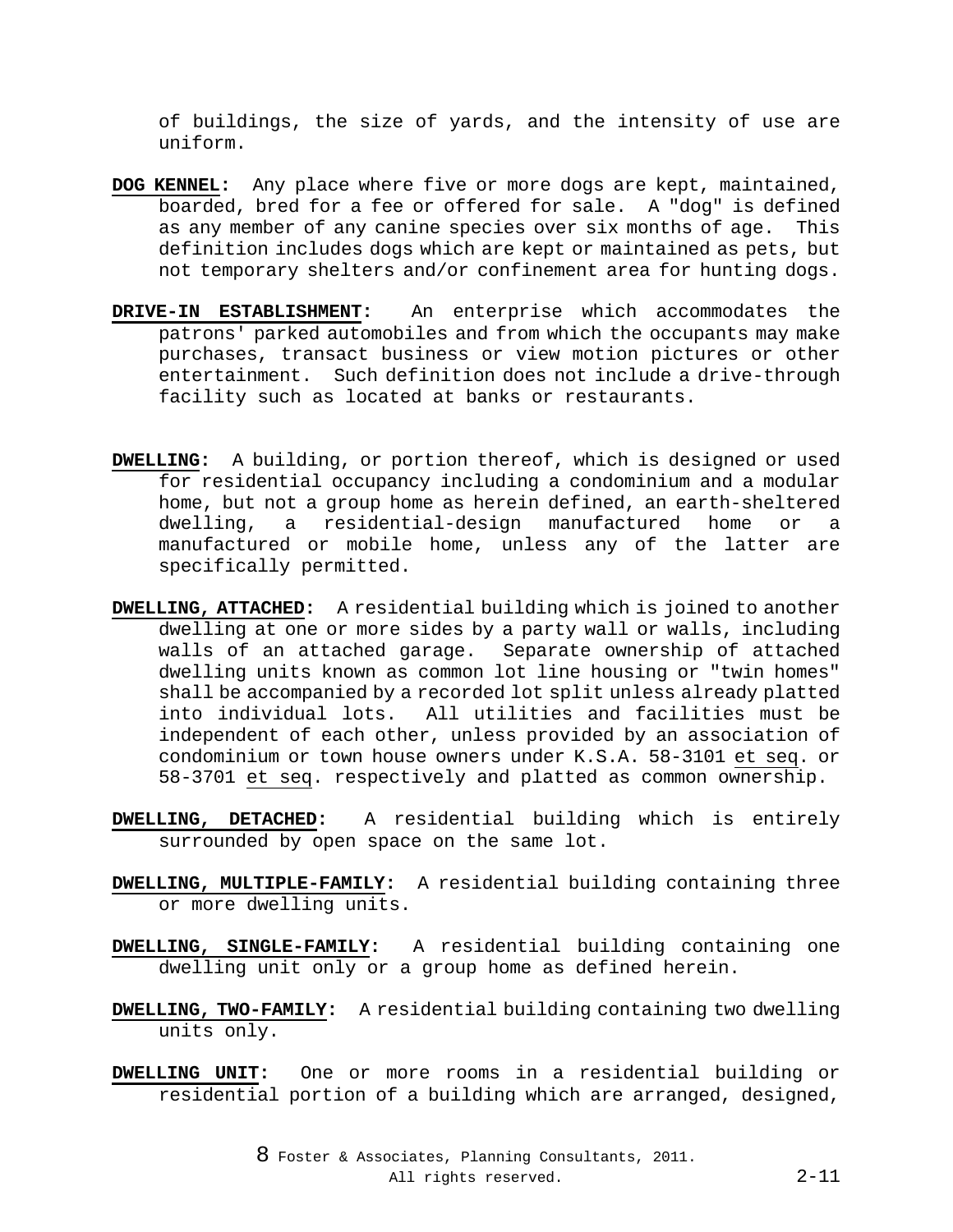used or intended for use by one family, and which includes cooking space and lawful sanitary facilities reserved for the occupants thereof.

- **EARTH-SHELTERED DWELLING:** A single-family dwelling constructed so that 50% or more of the exterior surface area of the building, excluding garages and other accessory structures, is covered with earth. Such a dwelling is a complete structure that does not serve just as a foundation or substructure for above-grade construction. A partially completed building shall not be considered earth-sheltered. Bulk regulations shall be measured from the structural part of the dwelling as distinguished from the earth covering.
- **EASEMENT:** A public dedication or private grant by the property owner of the specific use of a strip of land by others. Limitations apply on what type of principal or accessory buildings or structures can be located on a public easement. (See Section 9-101A for Zoning Permits.)
- **FAMILY:** Either (1) an individual or two or more persons related by blood, marriage or adoption, living together as a single housekeeping unit in a dwelling unit; or (2) a group of not more than four adult persons who need not be related by blood, marriage or adoption, living together as a single, nonprofit housekeeping unit in a dwelling unit; plus in either case, domestic servants. A family may include any number of gratuitous guests or children not related by blood, marriage or adoption. No more than two boarders or roomers are permitted as part of a housekeeping unit. (See BOARDING OR ROOMING HOUSE and Section 6-102B3 for home occupation limitations.)
- **FENCE:** A free-standing structure of customary materials such as metal, masonry, glass, plastic or wood or any combination thereof, resting on or partially buried in the ground including a berm and rising above ground level, and used for confinement, screening or partition purposes, but which does not pose a threat to public safety or health and is designed and constructed in such a manner as to produce an aesthetically pleasing appearance. Fences constructed of fork-lift pallets, portions of vehicles or appliances, concrete bags and the like are not permitted; however, metal roofing material is acceptable for non-residential land uses. In determining the location of a fence, consideration must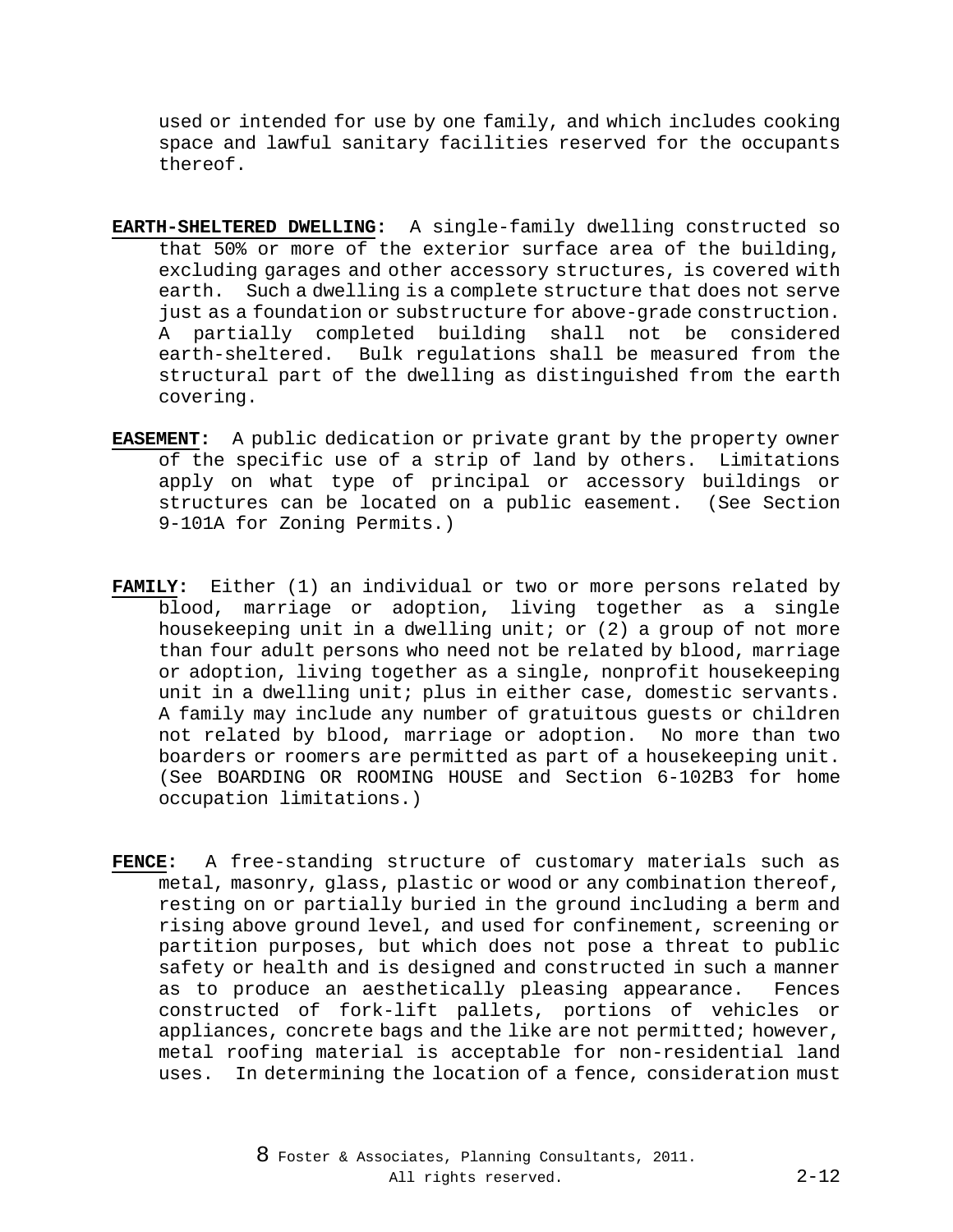be given to its affect upon proper drainage. (See Section 3-103F 2-5 for fences as Permitted Obstructions.)

- **FLOOR AREA:** For computing off-street parking requirements, floor area shall mean the gross floor area of the building measured from the exterior faces of the exterior walls or from the centerline of walls separating two buildings and shall include all floors, except that space which is used for storage or for group meeting rooms.
- **FRATERNAL OR SERVICE CLUB:** An association formally organized for either fraternal, social, educational, philanthropic or other similar purposes, including union and professional organizations and operated not for profit for persons who are bona fide members paying annual dues, which owns, hires or leases premises, the use of which premises is restricted to such members and their guests. The affairs and management of such association are conducted by a board of directors, executive committee or similar body chosen by the members. Food, meals and beverages may be served on such premises; provided, adequate dining space and kitchen facilities are available. Alcoholic beverages may be sold or served to members and their guests, provided such service is secondary and incidental to the promotion of some other common objective of the organization, and further provided that such sale or service of alcoholic beverages is in compliance with all federal, state, county and local laws. (See CLUB.)
- **FRONTAGE:** The property on one side of a street between two intersecting streets (crossing or terminating) measured along the line of the street; or with a dead-end street, all property abutting one side of such street measured from the nearest intersecting street and the end of the dead-end street.
- **GARAGE, PRIVATE:** A building for the private use of the owner or occupant of a principal building situated on the same lot as the principal building for the storage of motor vehicles with no facilities for mechanical service or repair of a commercial or public nature.
- **GARAGE, REPAIR:** A building designed and used for the storage, care, repair or refinishing of motor vehicles including both minor and major mechanical overhauling, paint and body work.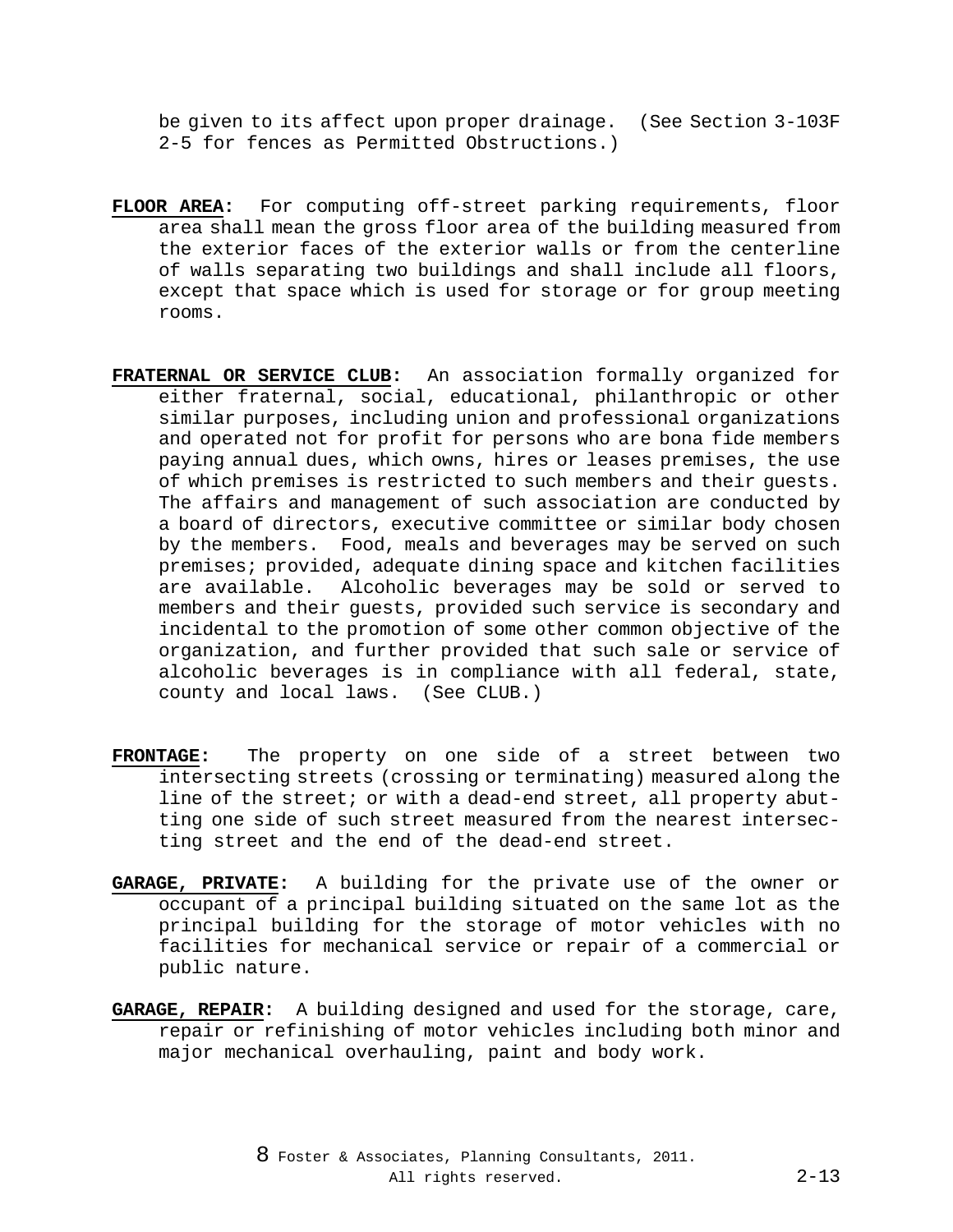- **GARDEN STORE:** A store which sells growing plants, seeds, bulbs, shrubs, trees and gardening and landscaping tools, implements and supplies, including lawn furniture.
- **GROUP HOME:** A dwelling occupied by not more than 10 persons, including eight or fewer persons with a disability which is a physical or mental impairment as defined by K.S.A. 12-736. The two staff residents need not be related by blood or marriage to each other or to the other residents of the home. Such a dwelling must be licensed by the Kansas Department of Social and Rehabilitation Services or the Kansas Department of Health and Environment. (See DWELLING, SINGLE-FAMILY.)
- **GUEST HOUSE:** A facility catering to social and business groups for the pursuit of common activities and interests which may or may not include sleeping accommodations or meals. Such use may not exceed 30 continuous days and shall be limited to specific numbers of participants. The facility may or may not be occupied by the owner(s) or manager(s). When occupied by hunters, temporary shelter and/or confinement area for hunting dogs may be provided
- **HAZARDOUS WASTE FACILITY:** An on-site or off-site facility or part of a facility or modification of an existing facility which includes all contiguous land, structures and other appurtenances and improvements on the land utilized for the purpose of treating, storing or disposing of hazardous waste. Such term shall also mean a hazardous waste injection well. In addition to this definition of facility, all related definitions pertaining to hazardous wastes as contained in K.S.A. 65-3430 and as may be amended from time to time are hereby incorporated by reference into the definitions of these regulations.
- **HEIGHT, MAXIMUM:** A horizontal plane above and parallel to the average finished grade of the entire zoning lot at the height shown in the district regulations. No part of any structure shall project through such plane except:
	- 1.Chimneys, flues, stacks, fire escapes, gas holders, elevator enclosures, ventilators, skylights, solar panels, water tanks and similar roof structures needed to operate and maintain the building on which they are located and signs where permitted by Article 7; (See Section 7-102C for Height of Sign.)
	- 2.Flagpoles, water towers and tanks, steeples, bell towers, carillons, monuments, cupolas, electric transmission line towers and private wind energy conversion systems. (See

8 Foster & Associates, Planning Consultants, 2011. All rights reserved. 2-14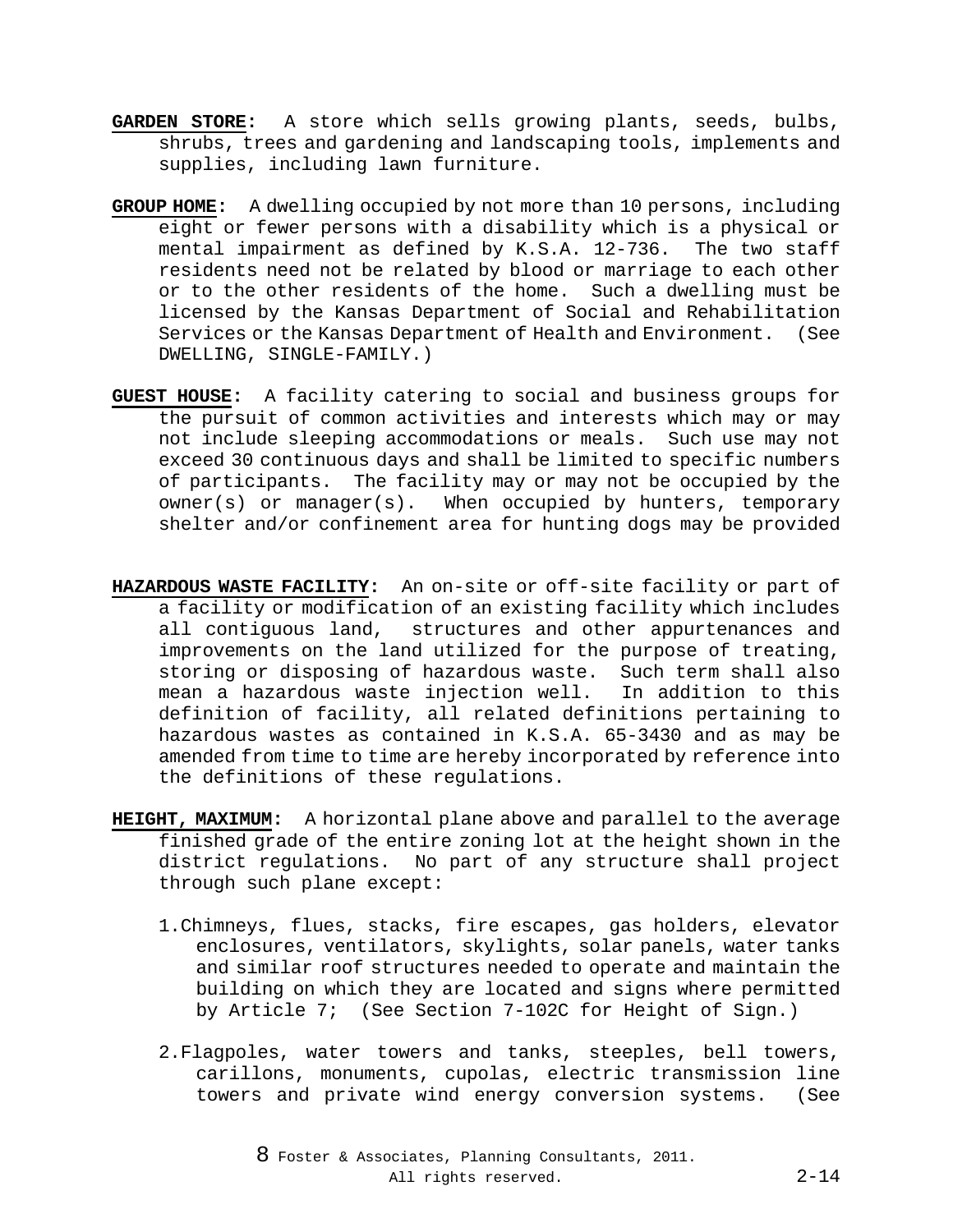Section 6-100B14 for private wind energy conversion systems.); and

3.Communication structures without white strobe lights during night time hours as an accessory structure which do not exceed 60 feet in height in industrial districts only. Also an exception to the maximum height in all districts are antennas for licensed amateur radio and citizens band operators as well as wireless cable TV antennas on masts. Communication structures include (1) antennas, and (2) broadcasting and microwave transmitting and relay towers for television, radio and cellular telephone systems and other similar forms of electronic communication. In all districts, applicants may apply for a special use to construct a communication structure which may exceed the height limitations for such structures. The Planning Commission may adopt criteria in the form of a policy statement to assist in the review of such special use<br>applications. (See Section 6-100B6 for satellite dish (See Section 6-100B6 for satellite dish antennas, Section 6-100B7 for communication structures, antennas and aerials and Section 3-103G for lot size and bulk regulations exemption.)

**HOME OCCUPATION:** As defined in Article 6.

- **HOTEL:** A building or portion thereof, or a group of buildings, which provides sleeping accommodations for transients with or without meals, whether such establishments are designated as a hotel, inn, automobile court, motel, motor inn, motor lodge, tourist cabin, tourist court or otherwise, but not a bed and breakfast home or inn.
- **LANDSCAPING:** The improvement of a lot, parcel or tract of land with grass and shrubs and/or trees. pedestrian walks, flower beds, ornamental objects such as fountains, statuary and other similar natural and artificial objects designed and arranged to produce an aesthetically pleasing effect.
- **LOT:** See LOT, ZONING.
- **LOT AREA:** The area of a horizontal plane bounded by the front, side and rear lot lines. Such area shall not include any land located in an identified right of way.
- **LOT, CORNER:** A lot abutting upon two or more streets at their intersection. (See LOT LINE, REAR and YARD, FRONT.)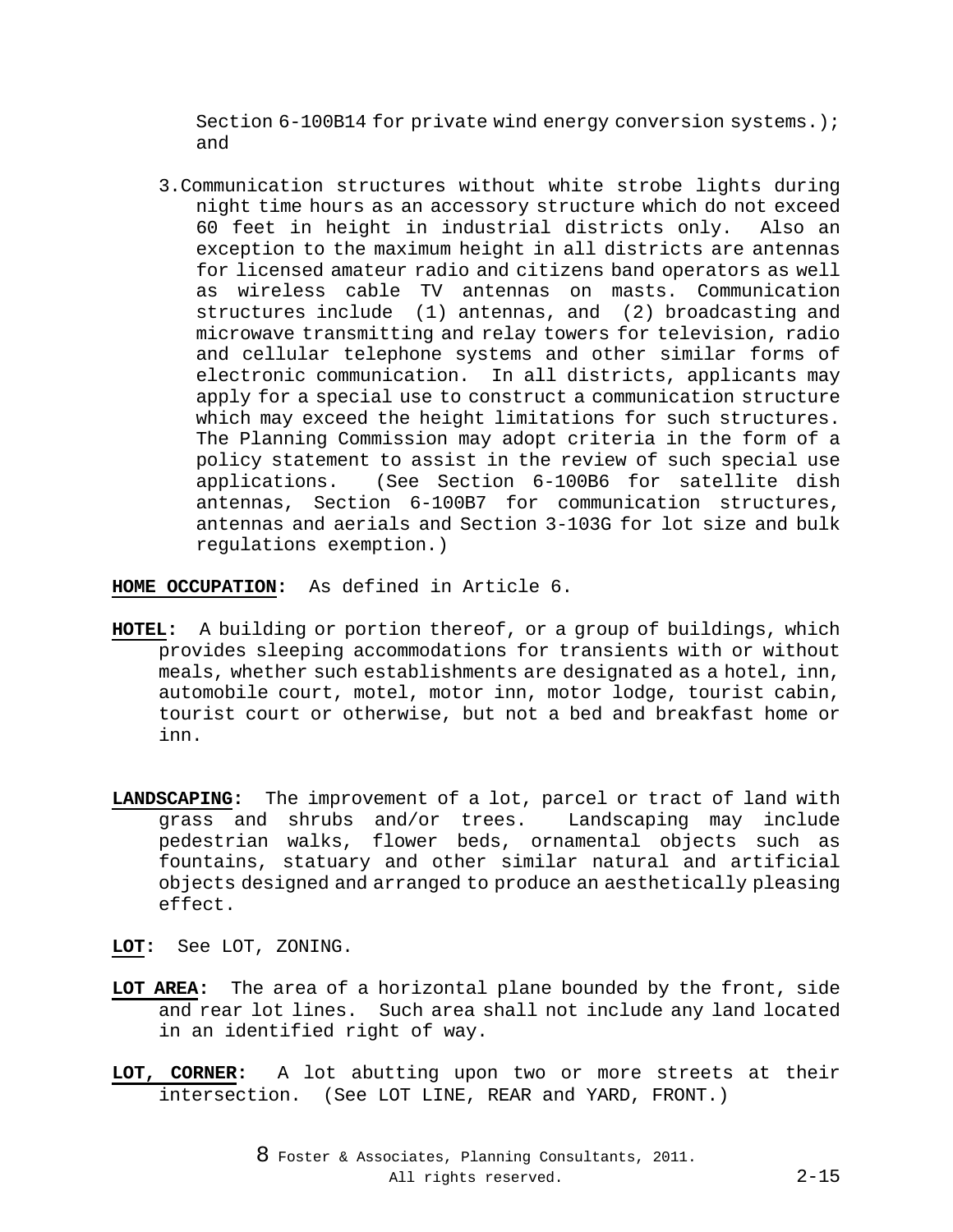- **LOT COVERAGE:** That percentage of a lot which, when viewed directly from above, would be covered by a structure or structures or any part thereof, excluding projecting roof eaves, fences, driveways, surface parking spaces and recreational activity areas for basketball, racquetball, swimming, tennis and similar activities. (See BUILDING.)
- **LOT DEPTH:** The distance between the midpoint of the front lot line and the midpoint of the rear lot line.
- **LOT, INTERIOR:** A lot other than a corner lot, i.e., one whose side lot lines do not abut upon any street.
- **LOT LINE:** The boundary line of a zoning lot. (See LOT, ZONING.)
- **LOT LINE, FRONT:** A street right of way line forming the boundary of a lot. (See LOT, CORNER.)
- **LOT LINE, REAR:** The lot line that is most distant from and is or is most nearly, parallel to the front lot line. If a rear lot line is less than 10 feet long or if the lot comes to a point at the rear, the rear lot line shall be a line at least 10 feet long, lying wholly within the lot, parallel to the front line. If a zoning lot has two or more front lot lines, the owner or developer shall designate the yard which is to be the rear yard and/or side yard.
- **LOT LINE, SIDE:** A lot line which is neither a front lot line nor a rear lot line. (See LOT LINE, REAR.)
- **LOT OF RECORD:** A lot which is part of a subdivision, the plat of which has been recorded in the office of the County Recorder of Deeds or a parcel of land described by metes and bounds of which the deed was recorded prior to adoption of these regulations.
- **LOT, REVERSE FRONTAGE:** A lot whose rear lot line also serves as the street line for a limited access highway or street. With complete access control on the rear lot line, the abutting yard is considered to be a rear yard. (See LOT, THROUGH and YARD, REAR.)
- **LOT SIZE REQUIREMENTS:** Restrictions on the dimensions of lots including (1) minimum lot area, width and depth; and (2) maximum density. Lot area, width and depth establish the minimum size of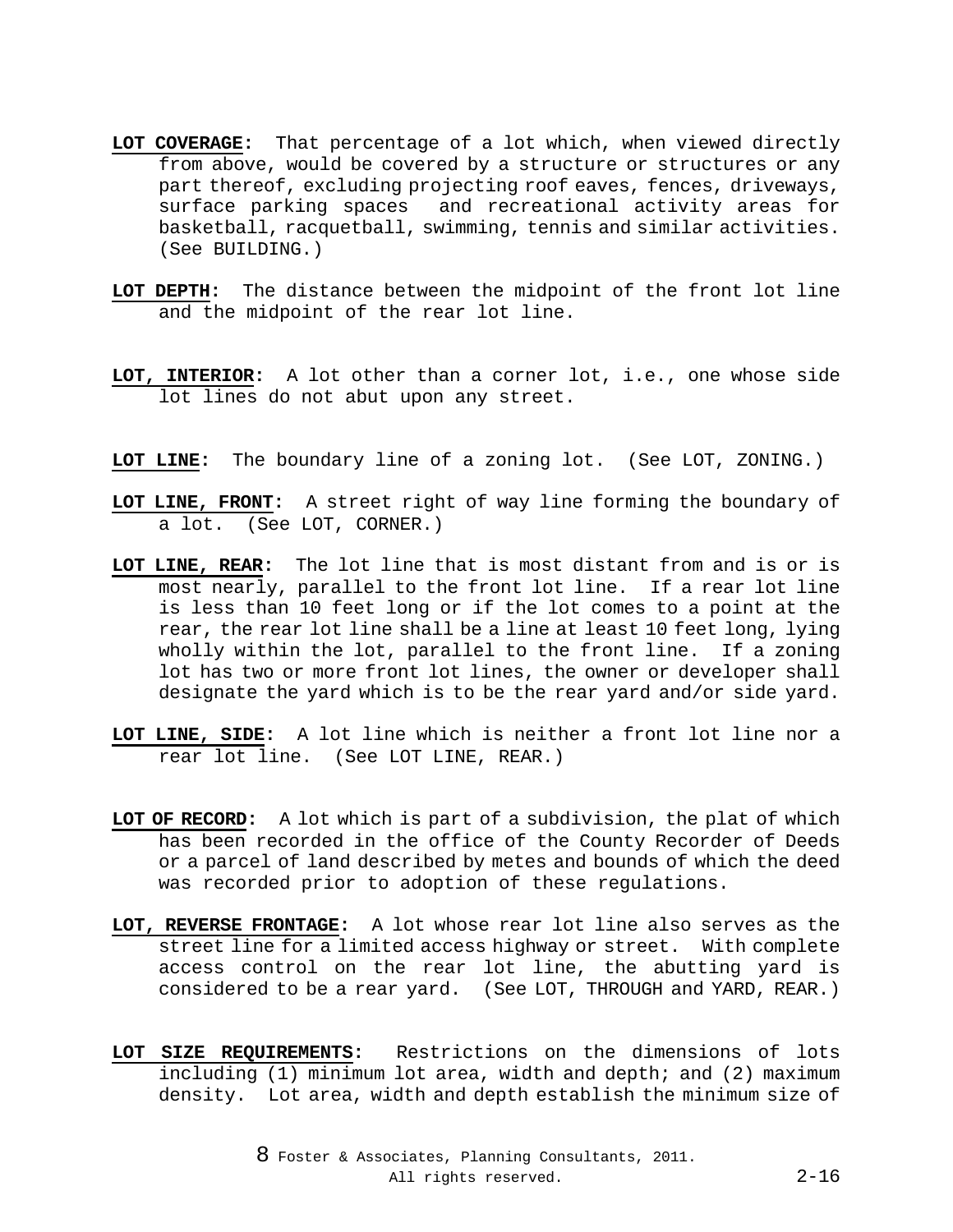the zoning lot on which a structure or use or two or more structures or uses, may be constructed or established. (See Section 3-103G for utility and communication facilities exemption.)

- **LOT, THROUGH:** A lot which has a pair of opposite lot lines along two substantially parallel streets and which is not a corner lot. On a through lot, both street lines shall be deemed front lot lines, but in the case of two or more contiguous through lots, there shall be a common front lot line. Sometimes referred to as a double frontage lot. (See LOT, REVERSE FRONTAGE.)
- **LOT WIDTH:** The distance on a horizontal plane between the side lot lines measured at right angles to the lot depth at the established front yard setback line.
- **LOT, ZONING:** A parcel of land that is designated by its owner or developer at the time of applying for a zoning permit as a tract all of which is to be used, developed or built upon as a contiguous unit under single ownership. As long as it satisfies the above requirements, such lot may consist of: (1) a single lot of record, or (2) a portion of a lot of record, or (3) a combination of complete lots of record, complete lots and portions of lots of record, or portions of lots of record.
- **MANUFACTURED HOME:** A factory-built structure or structures equipped with the necessary service connections and made so as to be transportable as a unit or units on its own running gear and designed to be used as a dwelling unit with or without a permanent-type, enclosed perimeter foundation. The transportation system is designed so that the home may be moved from time to time at the convenience of the owner. The term shall also include two or more separately towed units which are designed to be bolted or otherwise fastened together to form a complete living unit. Such homes are built on a chassis consisting of drawbar and coupling mechanism, frame (e.g., steel I-beams), running gear assembly and lights. Removal of any or all of these component parts does not change the definition. All such homes shall be either skirted according to the manufacturer's design and construction standards or placed on a permanent-type, enclosed perimeter foundation and, according to standards of the State of Kansas under K.S.A. 75-1226, et seq., as amended, shall be anchored to the ground or secured to a permanent-type foundation. All manufactured homes must meet the standards of the National Manufactured Home Construction and Safety Standards of 1976, otherwise referred to as the "HUD Code". Additions may be made to such homes for patios, porches, carports, garages, storage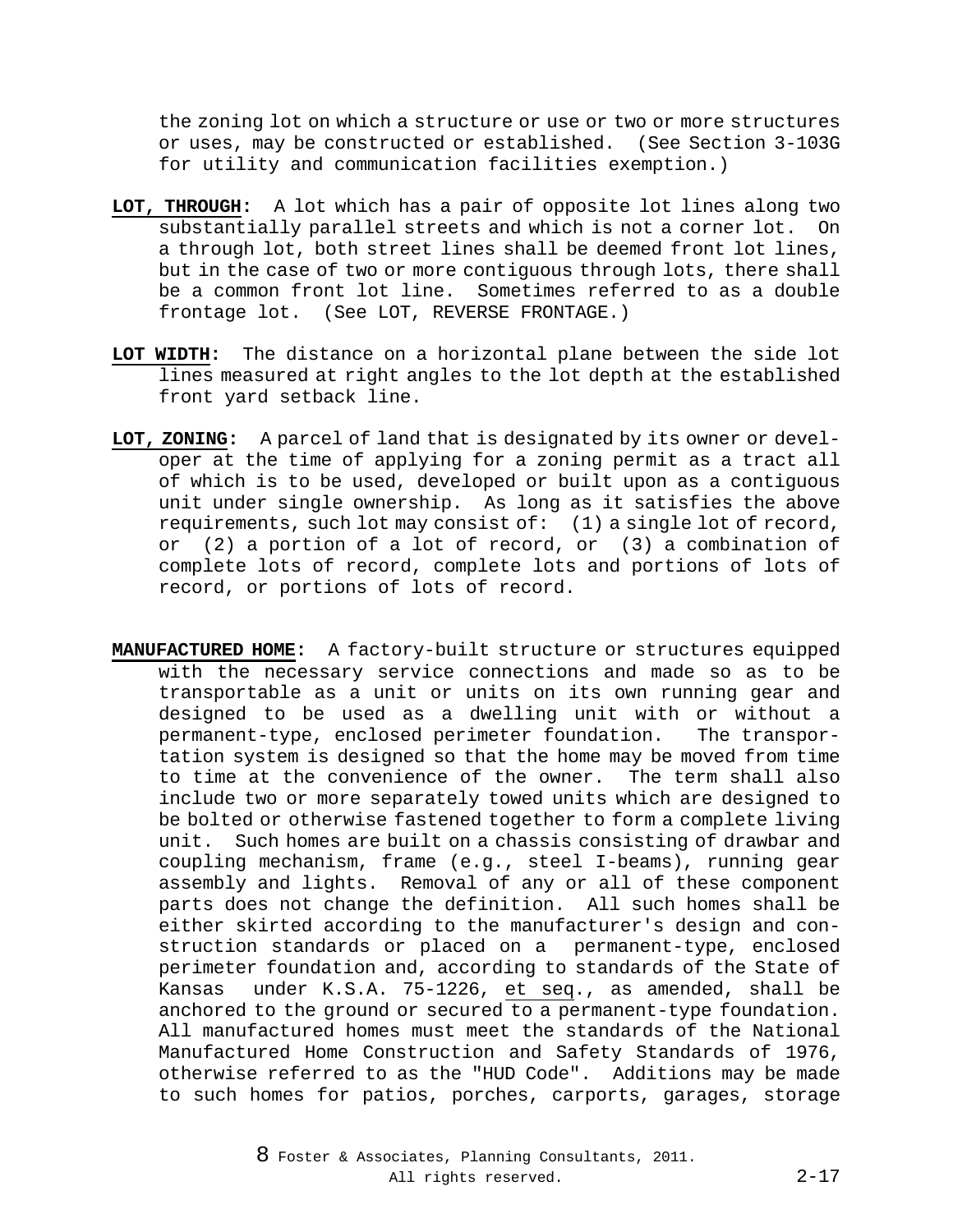structures and living space provided such additions are designed and constructed by a manufactured home factory or meet applicable City building codes. Overhead structures which cover or enclose a home are not permitted; however, a protective roof covering which is used to remedy a deteriorating roof condition is permitted. Under no circumstances shall two or more single-wide homes be permitted to connect together in any manner on the same zoning lot, nor shall such homes be attached to or integrated with the design of a site-built dwelling unit. (See MOBILE HOME and RESIDENTIAL-DESIGN MANUFACTURED HOME.)

- **MEDICAL, DENTAL OR HEALTH CLINIC:** Any building designed for use by or more full-time professional persons engaged in the diagnosis, care and treatment of physical or mental diseases or ailments of human beings; including, but not limited to doctors of medicine, dentists, chiropractors, osteopaths, optometrists, podiatrists and naturopaths, and in which no patients are lodged overnight, but which may include an apothecary.
- **MINI-STORAGE FACILITY:** A building or group of buildings that contain varying sizes of individual, compartmentalized and controlled-access stalls and/or lockers for the indoor storage of customer's goods or wares. Outdoor storage may be permitted, but only when specifically permitted by these regulations. The operation shall not include a transfer and storage business where the use of vehicles is part of such a business.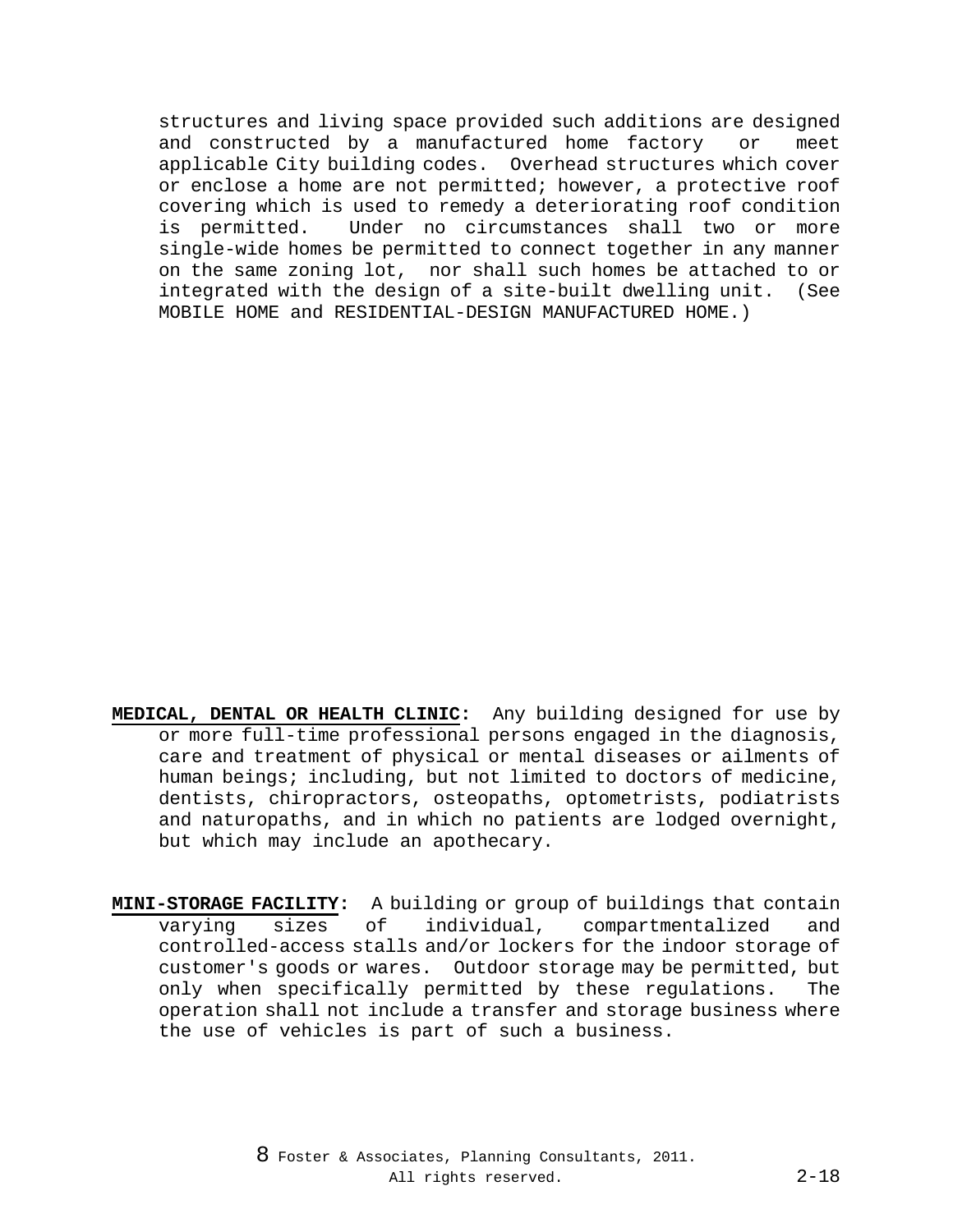- **MOBILE HOME:** A factory-built structure or structures equipped with the necessary service connections and made so as to be transportable as a unit or units on its own running gear and designed to be used as a dwelling unit with or without a permanent-type, enclosed perimeter foundation. The transportation system is designed so that the home may be moved from time to time at the convenience of the owner. The term shall also include two or more separately towed units which are designed to be bolted or otherwise fastened together to form a complete living unit. Such homes are built on a chassis consisting of drawbar and coupling mechanism, frame (e.g., steel I-beams), running gear assembly and lights. Removal of any or all of these component parts does not change the definition. All such homes shall be either skirted according to the manufacturer's design and construction standards or placed on a permanent-type, enclosed perimeter foundation and, according to standards of the State of Kansas under K.S.A. 75-1226, et seq., as amended, shall be anchored to the ground or secured to a permanent-type foundation. Additions may be made to such homes for patios, porches, carports, garages, storage structures and living space provided such additions are designed and constructed by a manufactured home factory or meet applicable City building codes. Overhead structures which cover or enclose a home are not permitted; however, a protective roof covering which is used to remedy a deteriorating roof condition is permitted. Under no circumstances shall two or more single-wide homes be permitted to connect together in any manner on the same zoning lot, nor shall such homes be attached to or integrated with the design of a<br>site-built dwelling unit. (See MANUFACTURED HOME and (See MANUFACTURED HOME and RESIDENTIAL-DESIGN MANUFACTURED HOME.)
- **MODULAR HOME:** A single-family dwelling or duplex building located on a permanent foundation and connected to public utilities, consisting of pre-selected, prefabricated units or modules, and transported to and/or assembled on the site of its foundation; in contrast to a residential building which is custom built on the site of its permanent location; and also in contrast to a manufactured or mobile home of any width which is located on a permanent foundation. In general, such modular homes shall have exterior building materials and somewhat similar appearance to custom built residential buildings and meet the standards of any applicable City building codes.
- **NONCONFORMING LOT OF RECORD:** A zoning lot which does not comply with the lot size requirements for any permitted use in the district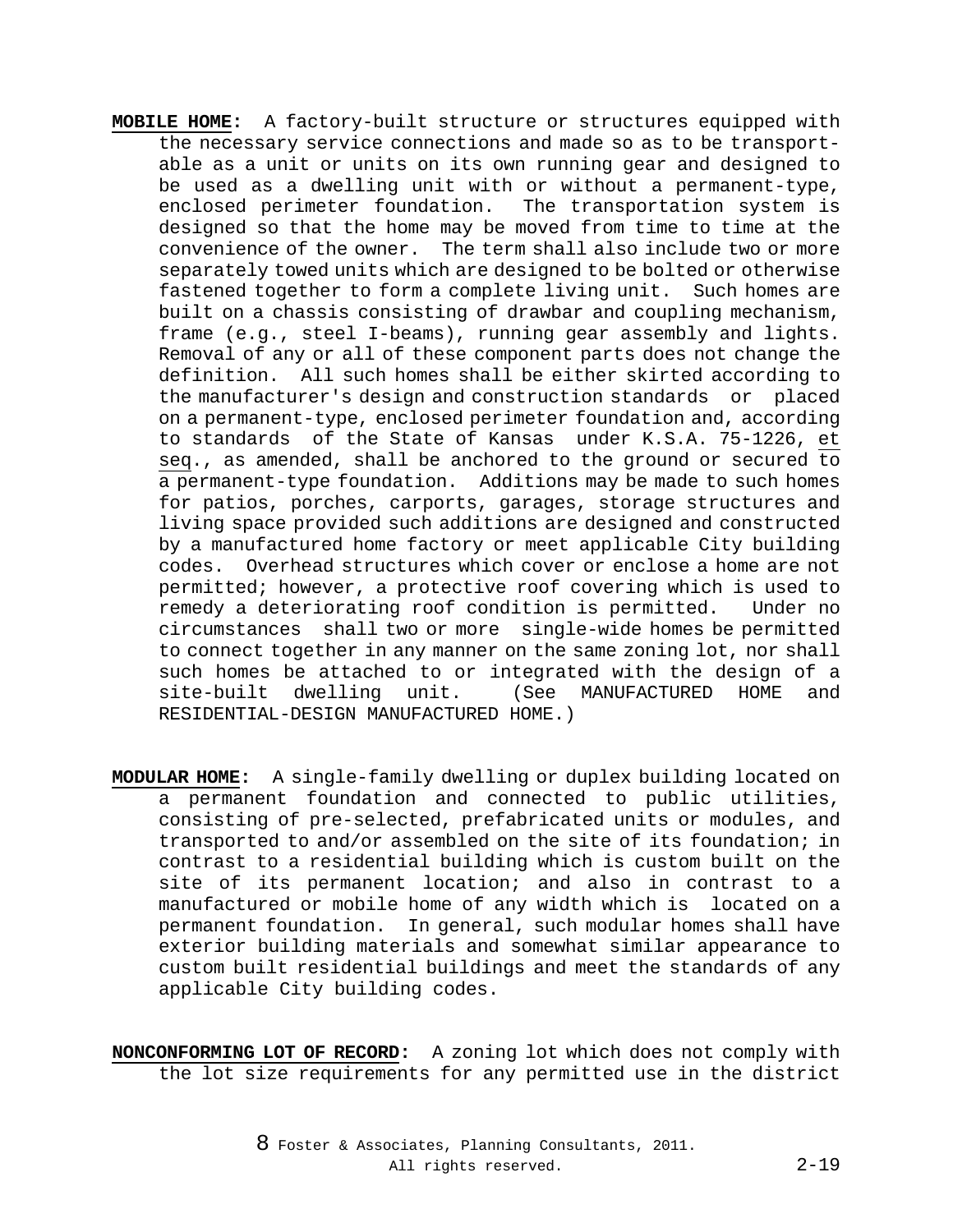in which it is located. (See Sections 8-100A and 101 for Nonconforming Lots of Record.)

- **NONCONFORMING STRUCTURE OR USE:** A lawfully existing structure or use at the time these regulations or any amendments thereto became effective which does not conform to the requirements of the zone in which it is located. (See Sections 8-100B and C, 102 and 103 for Nonconforming Structures and Uses.)
- **NURSING OR CONVALESCENT HOME:** An institution for the care of children or the aged or infirm, or a place of rest for those suffering bodily disorders, but not including institutions for the care and treatment of mental illness, alcoholism or narcotics addiction. Regulations of the Kansas Department of Health and Environment designate such homes as "Adult Care Homes."
- **OCCUPANCY CERTIFICATE:** A certificate by which the Zoning Administrator certifies that upon completion of an applicant's proposed structure and/or use or change in use that it complies with these regulations and, therefore, may be occupied and/or used. When applicable, such a certificate may be combined with the issuance of a certificate of occupancy as required by a building code. (See Section 8-103H for Change in Use and Section 9-101B for Occupancy Certificates.)
- **PERMITTED USE:** A use of a structure or land which is permitted outright within a zoning district because of its suitability to the purpose of the other uses so designated. When a use may appear to be classified under more than one permitted use as well as a special or conditional use in any district, the most specific or<br>restrictive description or narrowly defined meaning is restrictive description or narrowly defined meaning applicable. The Zoning Administrator is authorized to issue zoning permits and occupancy certificates for such permitted uses when all other requirements of the regulations have been met.
- **PORTABLE STORAGE UNIT:** A container specifically designed for storage or a converted former metal shipping container which are used for general storage purposes and painted a neutral color. Such a unit requires location on the ground, but is not permanently attached to the ground or to anything on the ground. Access is gained by doors on one or both ends. No other signage is permitted on the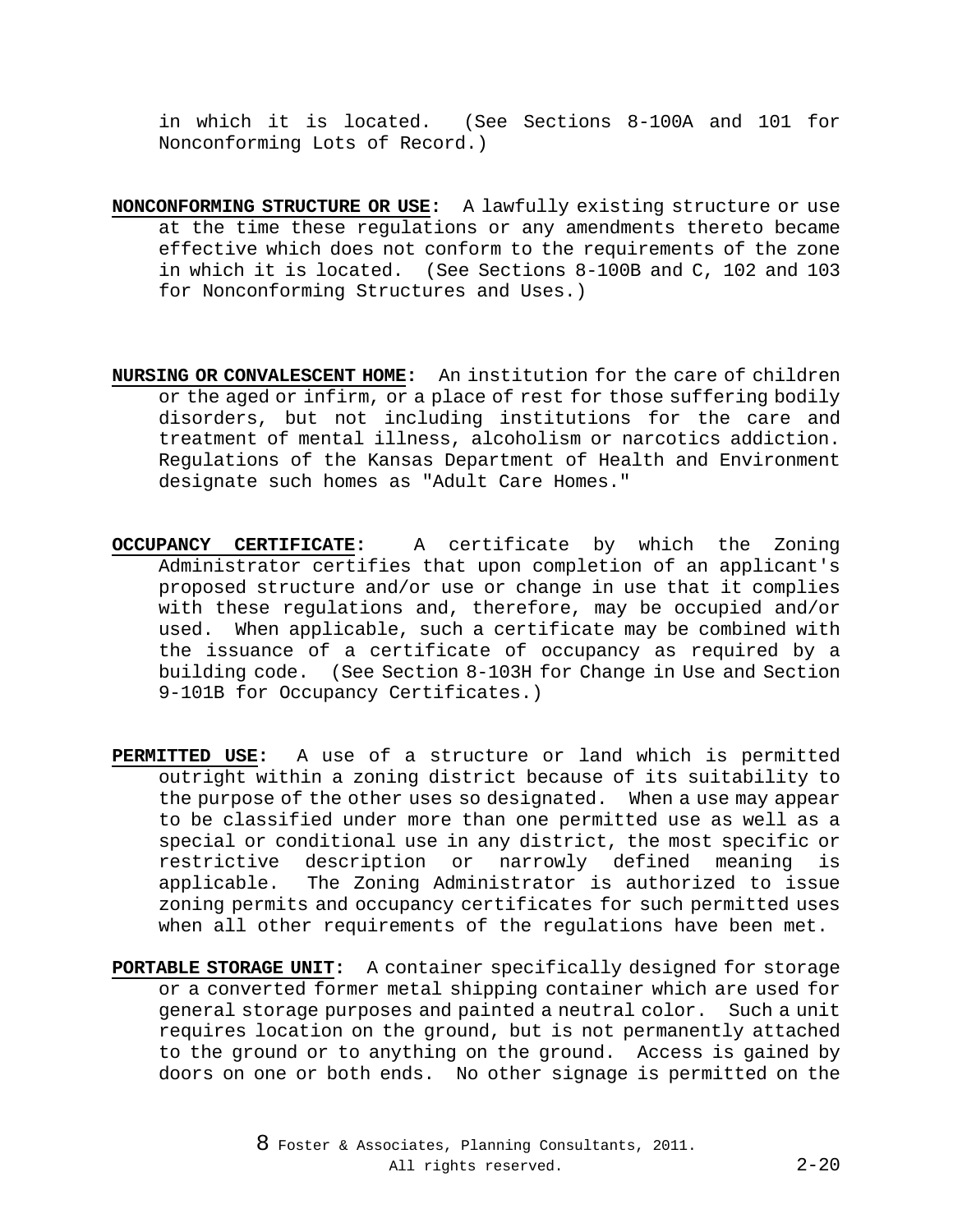unit other than a business identification sign of modest size. (See Section 2-102 for definition of STRUCTURE.)

- **PREMISES:** A contiguous lot or tract of land together with all buildings and structures thereon.
- **PRINCIPAL STRUCTURE:** A structure in which a principal use of the lot on which the structure is located is conducted.
- **PRINCIPAL USE:** The main use of land or structures as distinguished from a subordinate or accessory use.
- **RECREATIONAL VEHICLE, (RV):** A vehicle or a unit that may be independently motorized or may be mounted on or drawn by another vehicle, which is primarily designed and used for travel, camping, recreation, temporary living or occasional use. Recreational vehicles include motor homes, mini-motor homes, converted buses, converted camper vans, pickup and truck campers, camping trailers, fifth-wheel trailers, trailers, jet skis and jet ski trailers, all terrain vehicles (ATV) and similar vehicles. Conventional vans and pickup trucks with or without slide-in pickup campers or toppers are not considered to be recreational vehicles nor are small trailers used for hauling animals, equipment or household goods of the occupant of the dwelling whereon such trailer is parked. (See Section 6-100B for storage of recreational vehicles.)
- **RECYCLING CENTER:** A location where clean, source-separated, recyclable materials are accepted or deposited by the public for transfer elsewhere. As distinguished from the operation of salvage yards or hazardous waste facilities, such recyclable materials consist only of aluminum and steel cans, glass, paper, plastic, reusable containers and materials capable of being composted. A center must be maintained in a litter-free condition on a daily basis. The name and phone number of a responsible party must be clearly posted in case a problem occurs. Such a center may be further classified as follows: (See Sections 6-100B12 and 101G for recycling centers.)
	- 1.Small recycling collection center: A center for collection containers or reverse vending machines not exceeding 100 square feet in ground area which may be approved by the Zoning Administrator as an accessory use in all business and industrial districts and on church and public property. Such a center may be located in the required front yard in business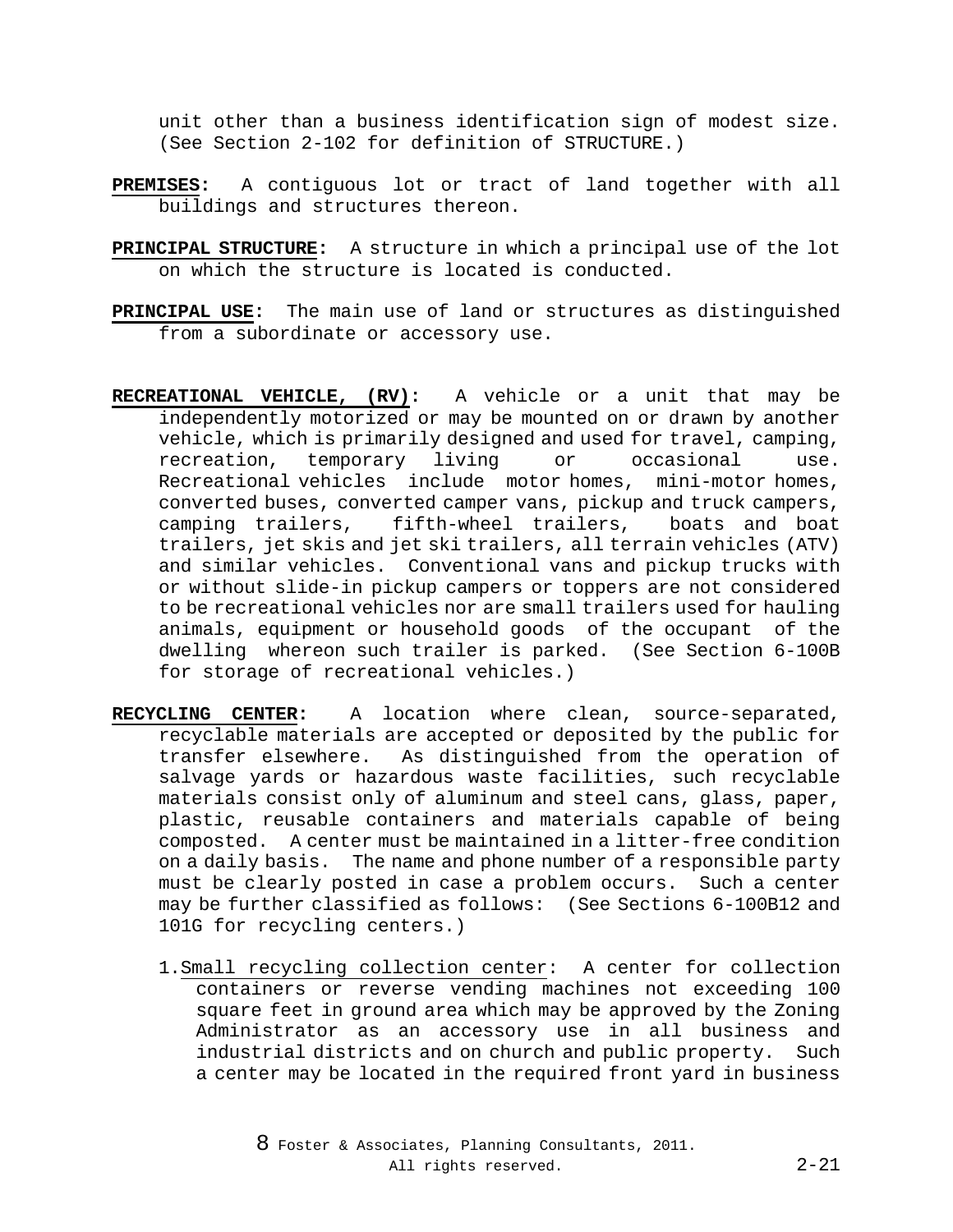and industrial districts and on public property if proper vehicular safety and parking standards can be maintained.

- 2.Large recycling collection center: A center for collection containers larger than 100 square feet in ground area, on-site trailers, bulk-feed reverse vending machines, vehicles on-site during operating hours only and the like. As an accessory use, such a center may be approved by the Board of Zoning Appeals as a conditional use in all business and industrial districts and on church and public property.
- 3.Recycling processing center: A principal use in industrial districts only for handling the collection and processing of large volumes of bulky materials, some of which may originate at other recycling centers. Mechanical equipment may be used such as forklifts, balers, smashers and other related equipment. Outdoor storage may be permitted including composting operations.
- **REHABILITATION HOME:** A residential building which is used by an organized group to supervise the rehabilitation of the individual occupants. Sometimes such homes are known as "halfway houses" for the rehabilitation of wayward juveniles, drug or alcoholic addict or former offenders. For new buildings or modifications of existing buildings, the overall appearance is to remain as a residential type building when located in a residential district.
- **RESIDENTIAL BUILDING:** A building all or part of which contains one or more dwelling units, including single-family dwellings, two-family dwellings, multiple-family dwellings, earth-sheltered housing, lodging houses, dormitories, sororities and fraternities, as well as modular homes.
- **RESIDENTIAL CENTER:** A non-secure facility which provides 24-hour residential care for more than 10 residents unrelated to the caregivers including emergency shelter and maternity homes. Such a facility must be licensed by the Kansas Department of Health and Environment.
- **RESIDENTIAL-DESIGN MANUFACTURED HOME:** A structure manufactured to the standards embodied in the National Manufactured Home Construction and Safety Standards generally known as the HUD Code established on June 15, 1976 pursuant to 42 U.S.C. Sec. 5403. Such units shall provide all of the accommodations necessary to be a dwelling unit and shall be connected to all utilities in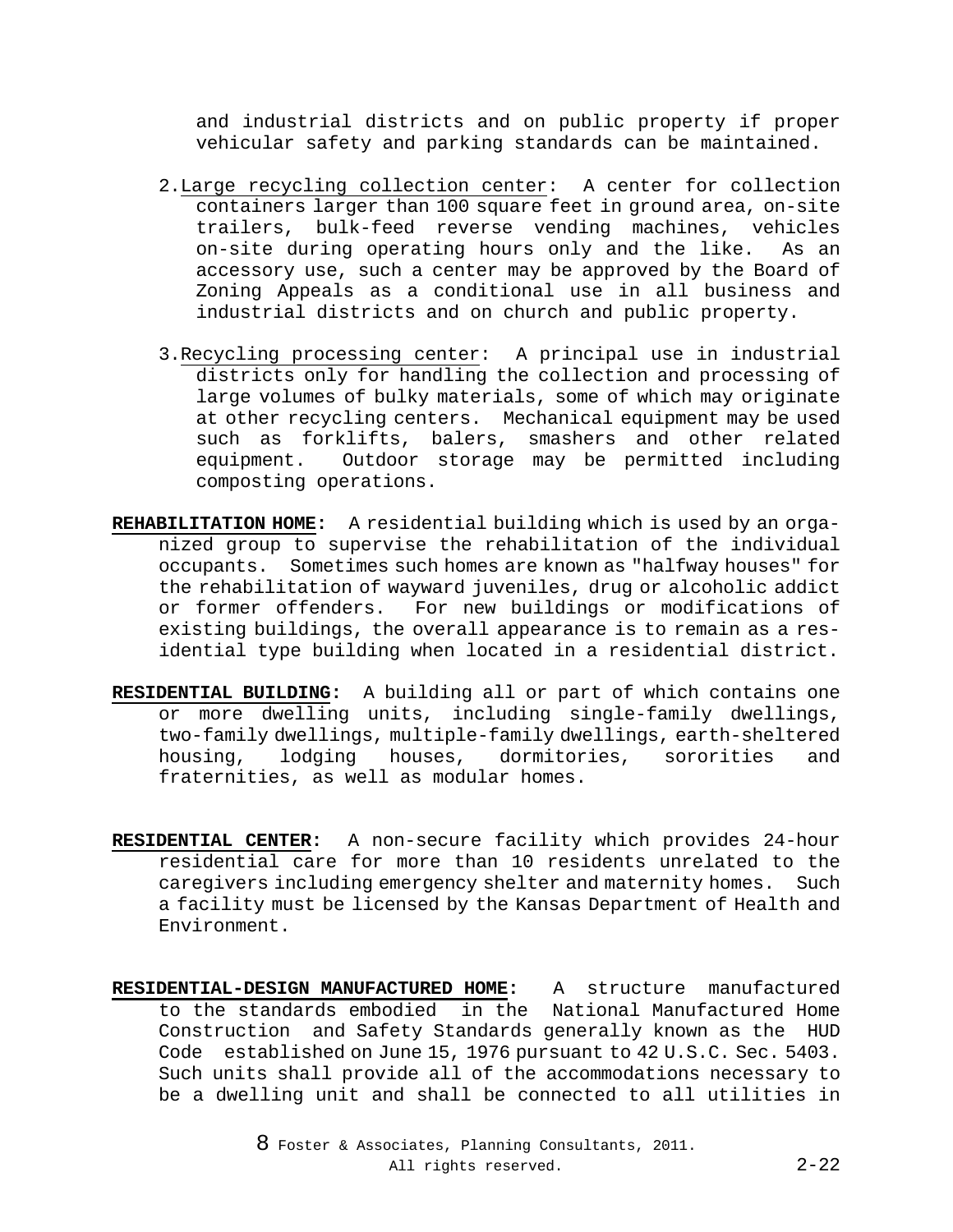conformance with applicable City regulations. Such a structure shall be on a permanent-type, enclosed perimeter foundation which has minimum dimensions of 22 body feet in width, a pitched roof, siding and roofing materials which are customarily used on site-built homes, and which complies with the following architectural or aesthetic standards so as to ensure their compatibility with site-built housing:

- 1.The roof must be predominantly double-pitched and have a minimum vertical rise of 2.2 inches for every 12 inches of horizontal run, and must be covered with material that is customarily used on site-built dwellings, including but not limited to approved wood, asphalt composition shingles or fiberglass, but excluding corrugated aluminum, corrugated fiberglass or metal roof. The roof shall have a minimum eave projection and roof overhang on at least two sides of 10 inches which may include a gutter.
- 2.Exterior siding shall be of a nonreflective material customarily used on site-built dwellings such as wood, composition, simulated wood, clapboards, conventional vinyl or metal siding, brick, stucco, or similar materials, but excluding smooth, ribbed or corrugated metal or plastic panels. Siding material shall extend below the top of the exterior of the foundation or curtain wall or the joint between siding and enclosure wall shall be flashed in accordance with any applicable City building codes.
- 3.The home shall be installed in accordance with the recommended installation procedures of the manufacturer and the standards set by the International Conference of Building Officials<br>(ICBO) and published in their most current edition of (ICBO) and published in their most current edition of guidelines for such installations. A continuous, permanent concrete or masonry foundation or masonry curtain wall, unpierced except for required ventilation and access which may include walk-out basements and garages, shall be installed under the perimeter of the home, also in accordance with the above guidelines.
- 4.At the main entrance door there shall be a landing that is a minimum of 25 square feet which is constructed to meet the requirements of any applicable City building codes.
- 5.The moving hitch, axles, wheels and transporting lights must be removed at the time of installation of the home on the lot.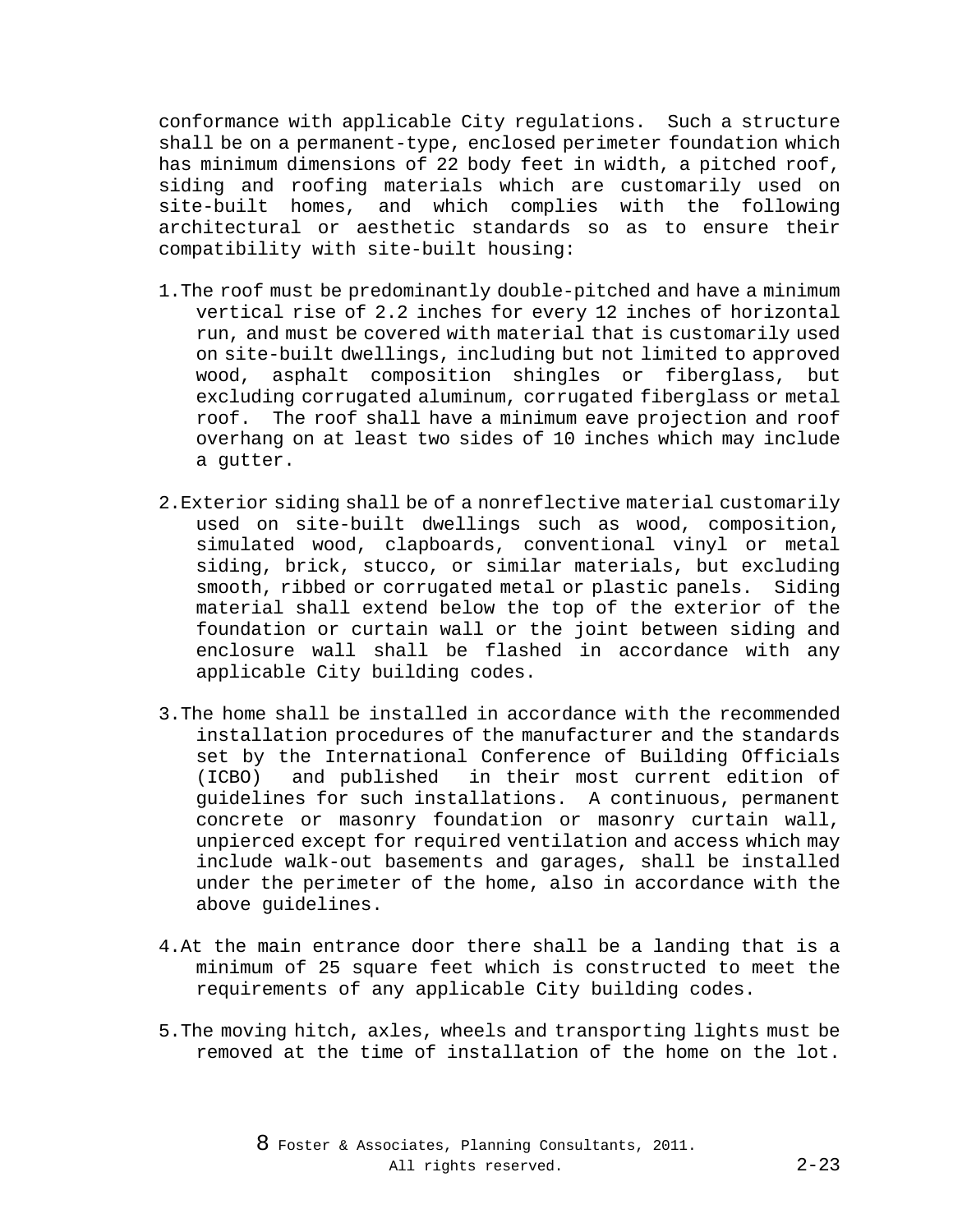- 6.The finished floor of the home shall be a maximum of 24 inches above the exterior finish grade of the lot on which it is located, as measured at the main entrance into the dwelling.
- 7.Any attached addition to such a home shall comply with all construction requirements of any applicable City building codes, unless designed and constructed by a manufactured home factory.
- 8.If 50% or more of the frontage of existing site-built housing on both sides of the street on which the residential-design manufactured home is to be installed have a garage and/or a similar percentage have a covered porch or recessed entry, such a home shall also provide a garage and/or porch or entry based on the percentages determined by the Zoning Administrator. On a corner lot, the street shall mean that street on which the frontage of the facade has been designated for the household address number. External roofing and siding material of such garage, porch or entry shall be similar in appearance to the materials on the roofing and siding of the residential-design manufactured home.
- For purposes of these regulations, the term "manufactured home", when used by itself, shall not include a "residential-design manufactured home" as herein defined. Nothing in these regulations shall be construed to preempt or supersede valid restrictive covenants running with the land as to the placement or location of a residential-design manufactured home. (See MANUFACTURED HOME and MOBILE HOME.)
- **RESTAURANT:** A public eating house, including but not limited to the types of business establishments customarily referred to as cafeterias, coffee shops, dairy bars, fast food restaurants and soda fountains, but not a drive-in establishment unless<br>specifically permitted by the district requlations. specifically Drive-through facilities such as service from a window, however, are permitted. (See DRIVE-IN ESTABLISHMENT.)
- **RETAIL:** Selling on the premises in small quantities to the ultimate consumer for direct consumption and/or use and not for resale. Sales at auctions and sales lots for motorized vehicles and recreational vehicles and the like are not considered as retail sales.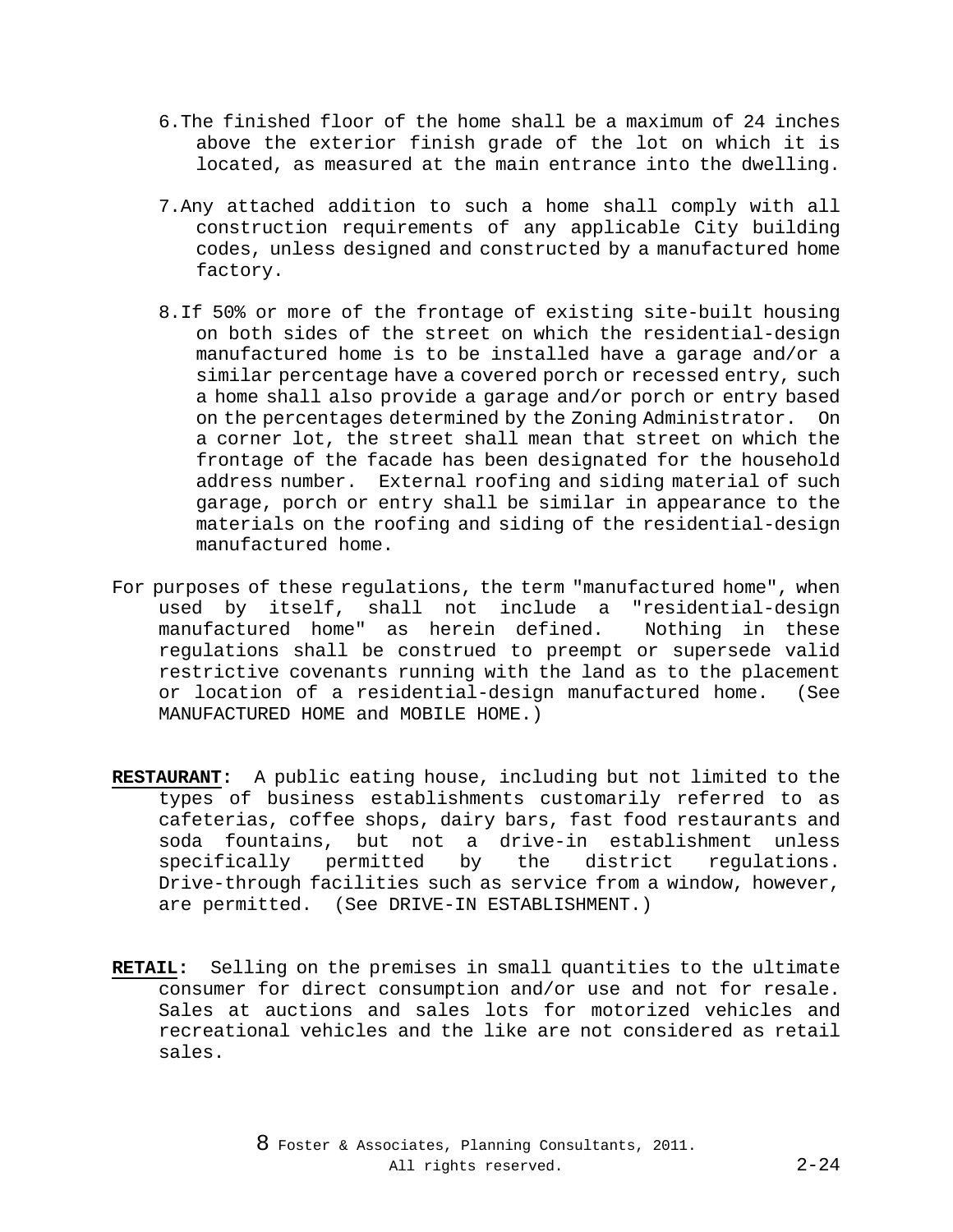**RIGHT OF WAY:** The area between boundary lines of a street, alley or other easement of access.

#### **SALVAGE YARD:**

- 1.Any land or building used for the collection or storage or sale of wastepaper, trash, rags, fibrous material, scrap metal or other discarded material; or for the collecting or dismantling or storing or salvaging of machinery or unlicensed motor vehicles not in operating condition, or for the sale of parts thereof, or materials from the demolition of buildings or structures.
- 2.In residential districts, this definition shall prohibit the storing of no more than two inoperable or unlicensed motor vehicles for a period of more than 30 days which are in the process of restoration to operating conditions, unless such vehicles are stored inside a structure or screened from public view.
- **SCREENING:** Fencing or evergreen vegetation maintained for the purpose of concealing from view the area behind such fences or evergreen vegetation. When fencing is used for screening, it shall be not less than six nor more than eight feet high, unless otherwise provided.
- **SETBACK, BUILDING:** A line nearest the front of and across a lot or parcel of land establishing the minimum open space to be provided between the front line of a building or structure and the line of the front street right of way. The setback distance shall be measured from the existing right of way line or the proposed right of way line, whichever is the greater. (Note: Proposed right of way lines are based on the Comprehensive Plan and are further specified in the City Subdivision Regulations for arterial, collector, local and marginal access streets.) (See YARD, FRONT.)
- **SIGN:** Any writing (including letters, words or numerals), pictorial representation (including illustrations or decorations), emblem (including devices, symbols or trademarks), flag, banner, streamer, pennant, string of lights or display calculated to attract the attention of the public or any other figure of similar character which: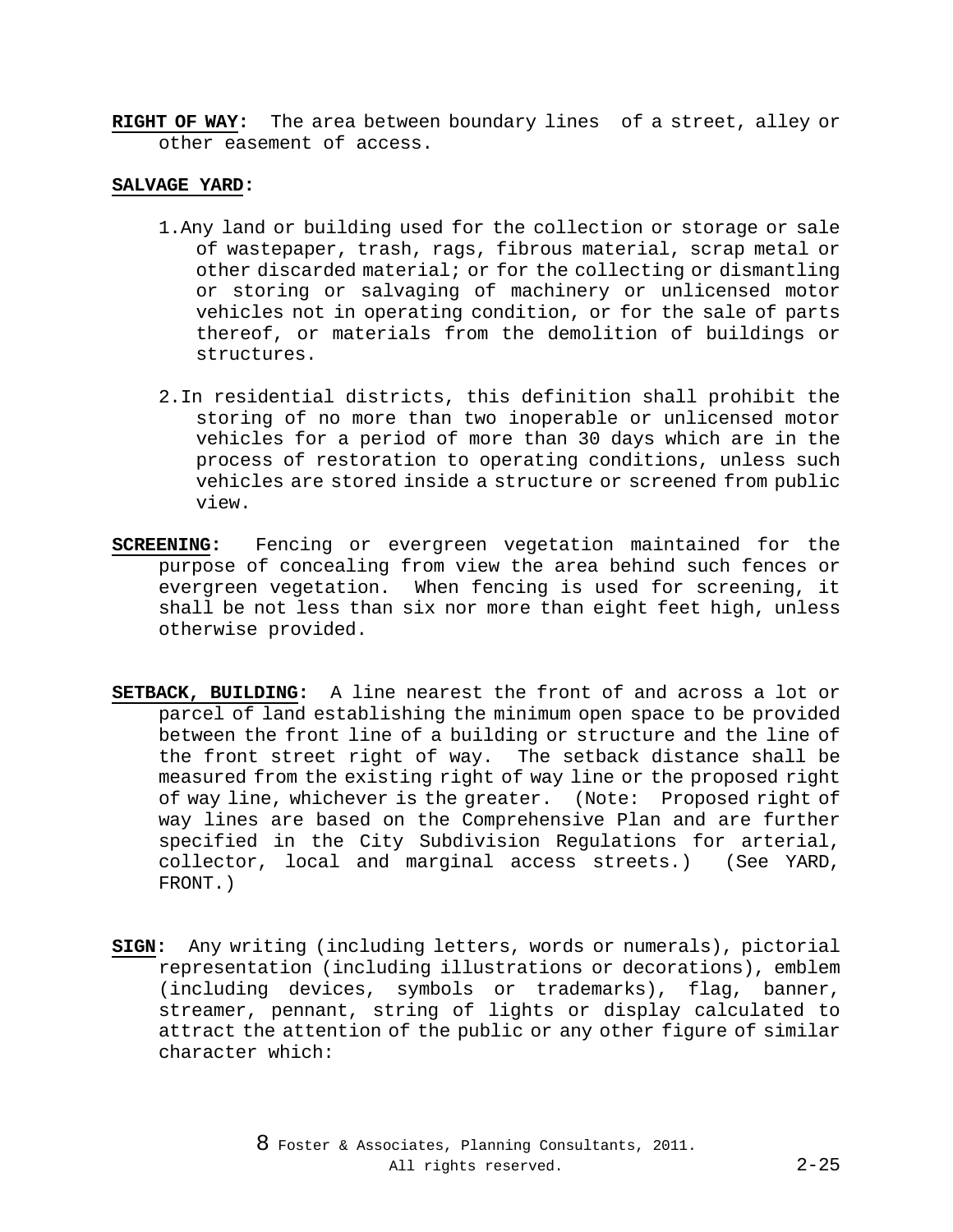- a.Is a structure or any part thereof or a portable display, or is attached to, painted on, or in any other manner represented on a building or other structure or on the ground;
- b.Is used to announce, direct attention to, or advertise; and
- c.Is not located inside a building.
- **SPECIAL USE:** A use of a structure or land which is not permitted outright within a zoning district because of characteristics that might have an adverse affect upon nearby properties or the future development of the district unless certain conditions can be placed on the use which would make it suitable to the purpose of the district and compatible to the other uses so designated. Such uses are "special" in that they are often large, one-of-a-kind, private or public uses serving as community facilities and/or whose location would have planning implications for a neighborhood or the entire City. Designated special uses are processed in the same manner as zoning amendments except they do not amend the Official Zoning Map(s) and a particular use is applied for within a district for which conditions may be recommended by the Planning Commission and attached to their approval by the Governing Body. (See Section 11-101 for Special Uses.)
- **STORAGE, OUTDOOR:** The storage of goods and materials outside of any building or structure when specifically permitted by these regulations, but not including storage of a temporary or emergency nature or of new or used goods and materials on display for sale except when such display is permitted. Such storage does not permit the storing or parking of motor vehicles including recreational vehicles or utility trailers for sale at any location in any residential district. (See Section 5-100A1 for utilization of parking facilities exemption and Section 6-100B13 for outdoor storage.)
- **STRUCTURAL ALTERATION:** Any change in a structure other than normal repairs and maintenance which may prolong its useful life; or the useful life of its supporting members such as bearing walls or partitions, columns, beams, girders or foundations; or any complete rebuilding of the roof; or the exterior walls; or the construction of any addition to or enlargement of a structure; or the removal of any portion of a structure. For the purpose of these regulations, the following shall not be considered a structural alteration: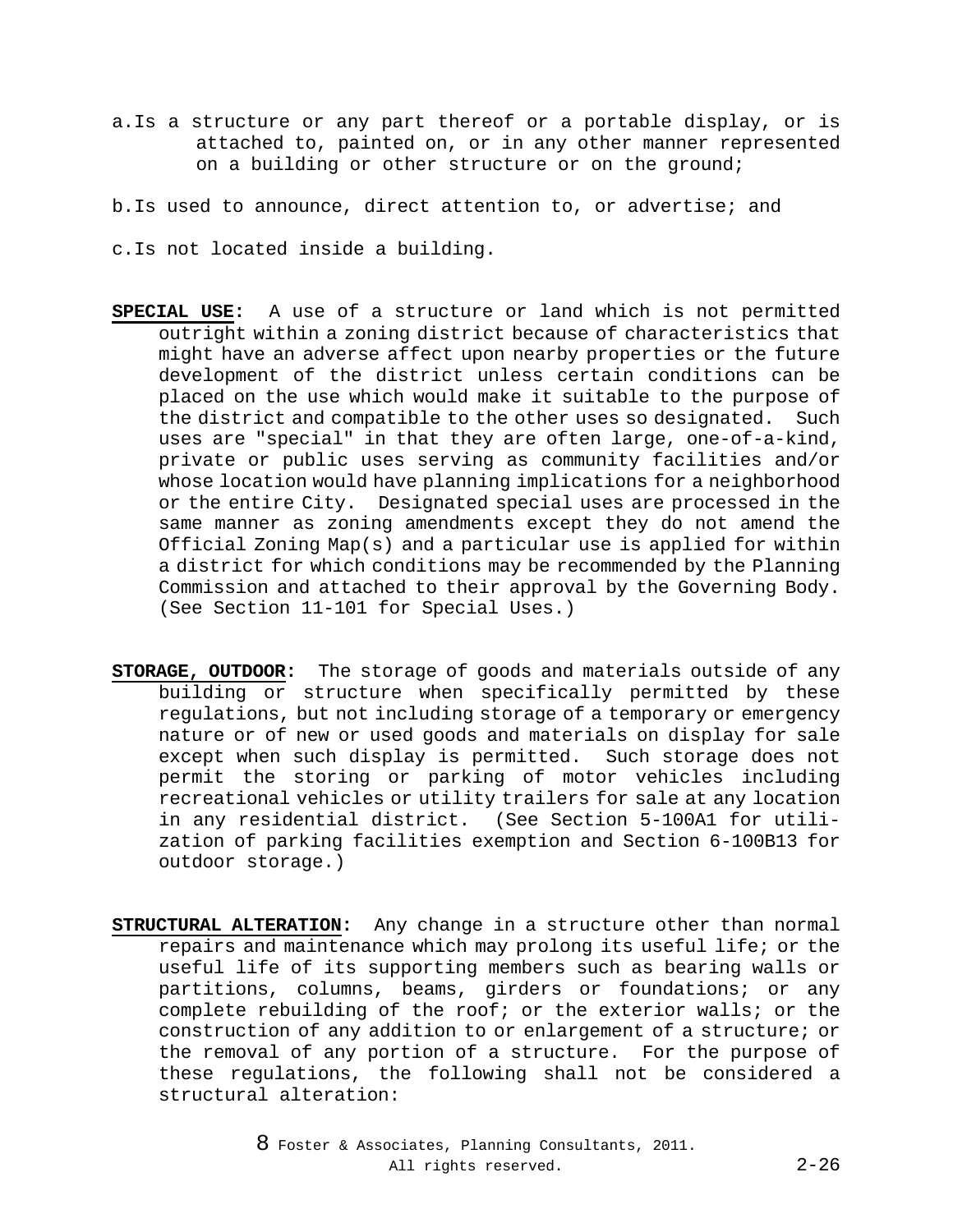- a.Attachment of a new front where structural supports are not changed. b.Addition of fire escapes where structural supports are not changed.
- c.New windows where lintels and support walls are not materially changed.
- d.Repair or replacement of non-structural members.
- (See Section 3-100C for Structural Alterations and Section 3-103F for Permitted Obstructions in Required Yards regarding fire escapes.)
- **STRUCTURE:** Anything constructed or erected which requires location on the ground or attachment to something having a location on the ground, but not including hard surfaced walks, mail boxes or public items such as street or road surfacing, utility poles, fire hydrants, street light fixtures or traffic signs. Fences, driveways, parking spaces and signs not otherwise identified as traffic signs are considered to be structures. (See Section 3-100 E1 for Exemptions.)
- **TAVERN AND DRINKING ESTABLISHMENT:** An establishment which may be open to the general public wherein alcoholic liquor or cereal malt beverages are sold by the individual drink to customers for consumption on the premises. Such establishments shall include a Class B club. (See CLUB.)
- **USE:** Any purpose for which a structure or a tract of land may be designed, arranged, intended, maintained or occupied; also, any activity, occupation, business or operation carried on, or intended to be carried on, in a structure or on a tract of land.
- **USE REGULATIONS:** The provisions of these regulations which identify permitted, special and conditional uses, impose use limitations, and regulate accessory and temporary uses and home occupations.
- **VARIANCE:** See Section 10-107 for description.
- **VISION TRIANGLE:** A triangular area at the intersection of streets maintained in such a manner as to provide a safe and open line of vision for drivers of vehicles approaching the intersection. Within the vision triangle, no one shall install, construct, plant, park or maintain any sign, fence, hedge, shrubbery, tree, natural growth or other obstruction including automobiles, trucks and other large vehicles or trailers which would materially impede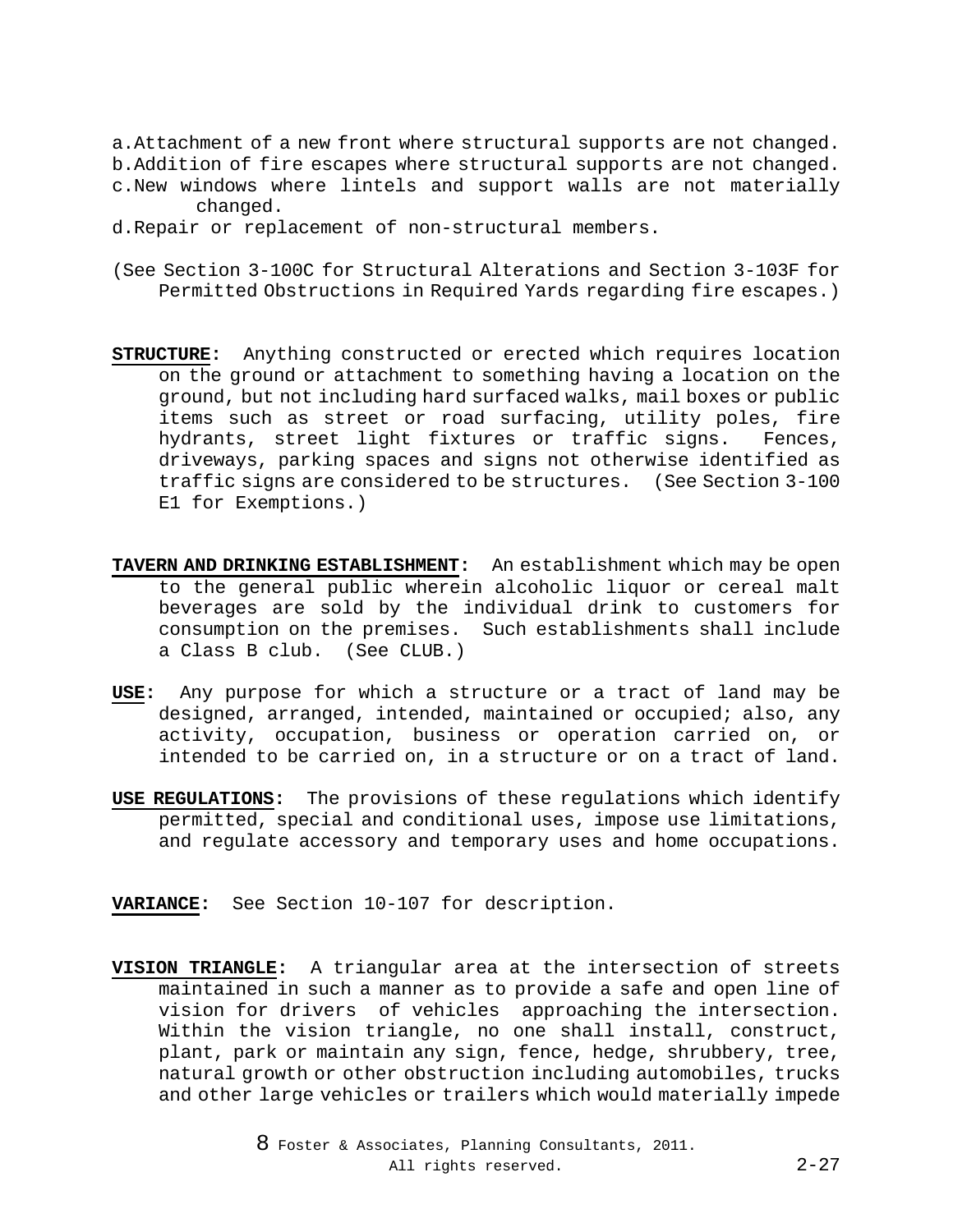vision between the heights of 33 inches and eight feet above the street level. These restrictions shall not apply to signs as provided for in Section 7-102J2 as well as official traffic signs, signals and utility poles. Such area on a corner lot shall have two sides which are measured from the intersection of the lot lines and a third side across the lot joining the ends of the other two sides. Where the lot lines at intersections have rounded corners, the lot lines will be extended in a straight line to a point of intersection. In all residentially zoned districts, the two sides forming the lot line intersection shall be a minimum distance of 30 feet and in all other zoning districts such distance shall be 20 feet, except that there shall be no vision triangle requirements in the C-1 Central Business District.

- **YARD:** Open space on a lot which is unoccupied and unobstructed from its lowest level to the sky, except for the permitted obstructions listed in Section 3-103F.
- **YARD, FRONT:** A yard extending along a full length of a front lot line and back to a line drawn parallel to the front lot line at a distance therefrom equal to the depth of the required front yard. On a corner lot, each yard that abuts a front lot line shall be considered a front yard. (See LOT LINE, FRONT and SETBACK, BUILDING.)
- **YARD, REAR:** A yard extending along the full length of the rear lot line and back to a line drawn parallel to the rear lot line at a distance therefrom equal to the depth of the required rear yard. (See LOT LINE, REAR and LOT, REVERSE FRONTAGE.)
- **YARD, SIDE:** A yard extending along a side lot line and back to a line drawn parallel to the side lot line at a distance therefrom equal to the width of a required minimum side yard, but excluding any area encompassed within a front yard or rear yard. Dimensions of minimum side yards specified in the district regulations of these regulations refer to the required width of each side yard rather than to the total width of both side yards, unless otherwise specified. (See LOT LINE, SIDE.)
- **ZONING ADMINISTRATOR:** The person appointed by the Mayor with the consent of the City Council to administer and enforce the

8 Foster & Associates, Planning Consultants, 2011. All rights reserved. 2-28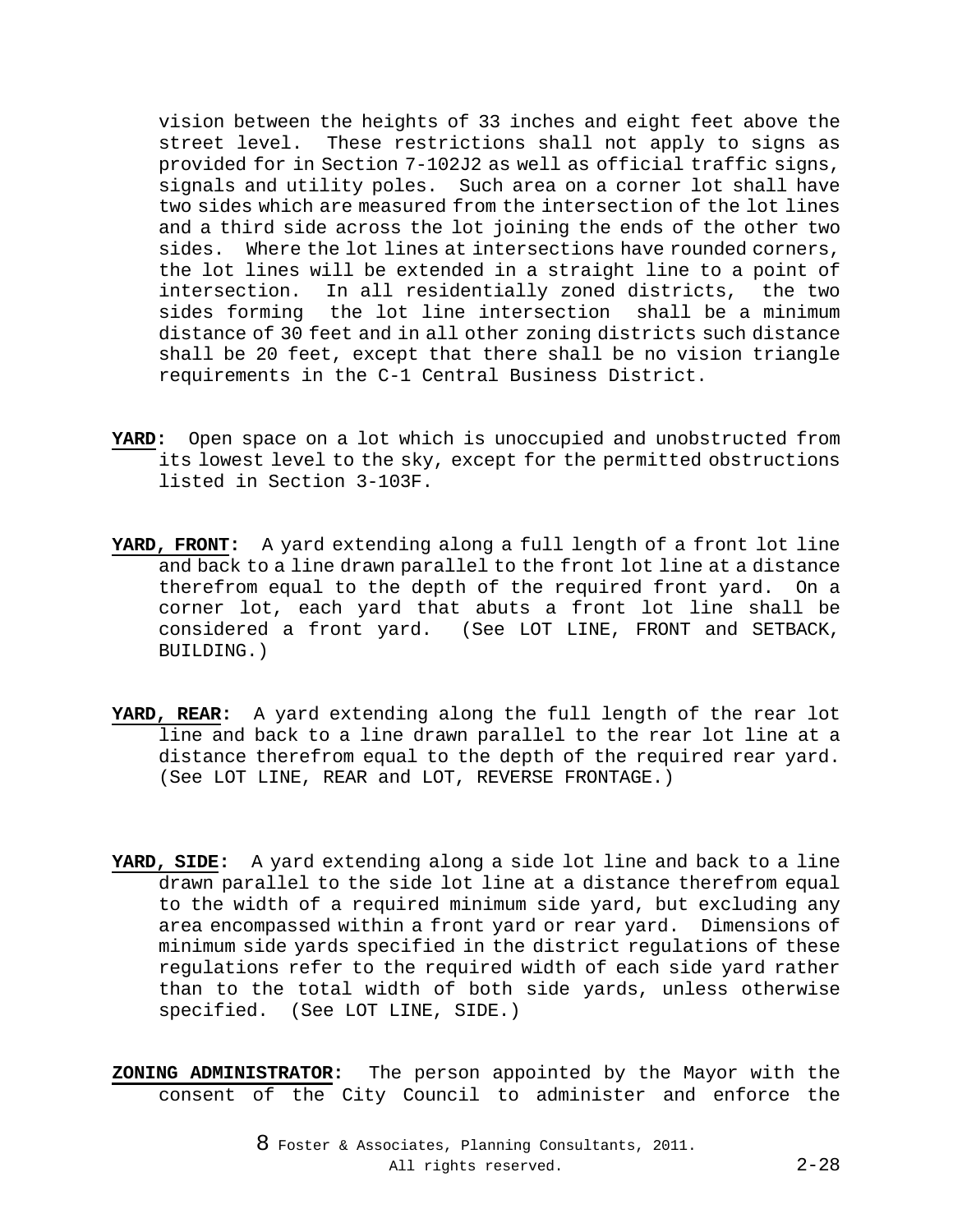requirements of these regulations. (See Section 9-100 for Office of the Zoning Administrator.)

**ZONING PERMIT:** A certificate by which the Zoning Administrator certifies to an applicant that their proposed structure and/or use are in conformance with these regulations. Such a certificate may be combined with the issuance of a building permit as required by a building code; provided, that all information required for approval of a zoning permit is also contained thereon. (See Section 9-101A for Zoning Permits.)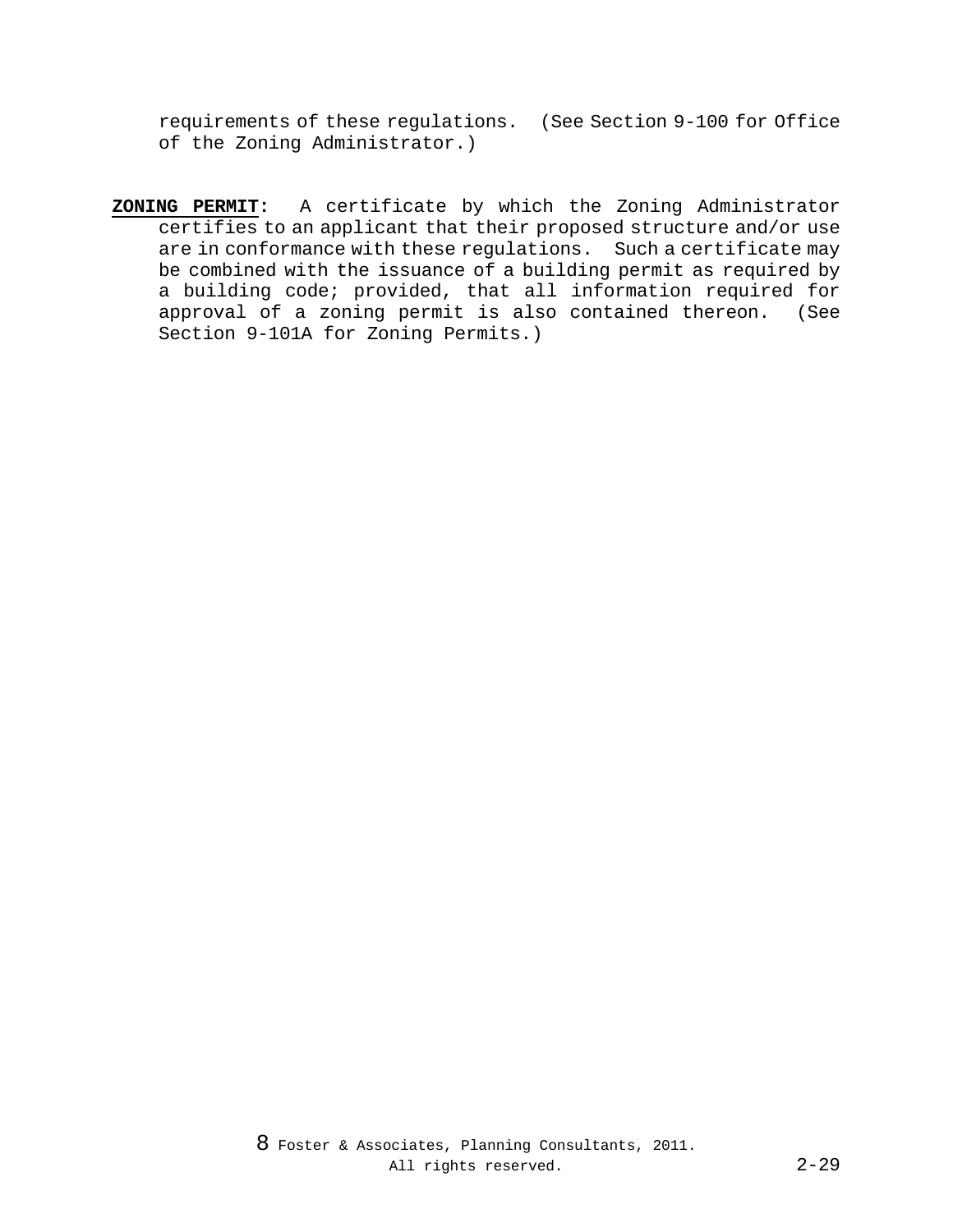#### **ARTICLE 3. GENERAL PROVISIONS**

### **100 Activities Governed by these Regulations.**

- A.New Structures. All structures built hereafter shall comply with all of the provisions of these regulations. Any structure hereafter moved from one site to another site shall be considered to be a structure built hereafter. Any structure rebuilt or restored after damage, by any means, shall be considered to be a structure built hereafter, unless Article 8 of these regulations permits such structures to be rebuilt or restored. (See Section 2-102 for definition of STRUCTURE.)
	- B.New Uses of Old Structures. If a use of any structure is hereafter changed to another, then the new use must comply with the use regulations of these regulations, unless permitted by provisions in Article 8. The mere establishment of the new use does not require an existing structure to conform to the lot size requirements or the bulk regulations.
	- C.Structural Alterations. If any structure is hereafter structurally altered as defined in Section 2-102:
		- 1.The entire structure as altered shall comply with the use regulations of these regulations.
		- 2.Any alterations, enlargements or additions to the structure shall comply with the bulk regulations of these regulations, except as permitted by Section 8-102B for nonconforming structures.
		- 3.The off-street parking facilities shall not be reduced below or if already less than, shall not be further reduced below the requirements applicable to a similar new structure or use.
	- D.Uses of Open Land. If any use of open land is hereafter established or if any use of open land is hereafter changed to another use, such new use shall comply with all the provisions of these regulations, unless permitted by Sections 8-103 and 106.
	- E.Exemptions. The following structures and uses shall be exempt from the provisions of these regulations: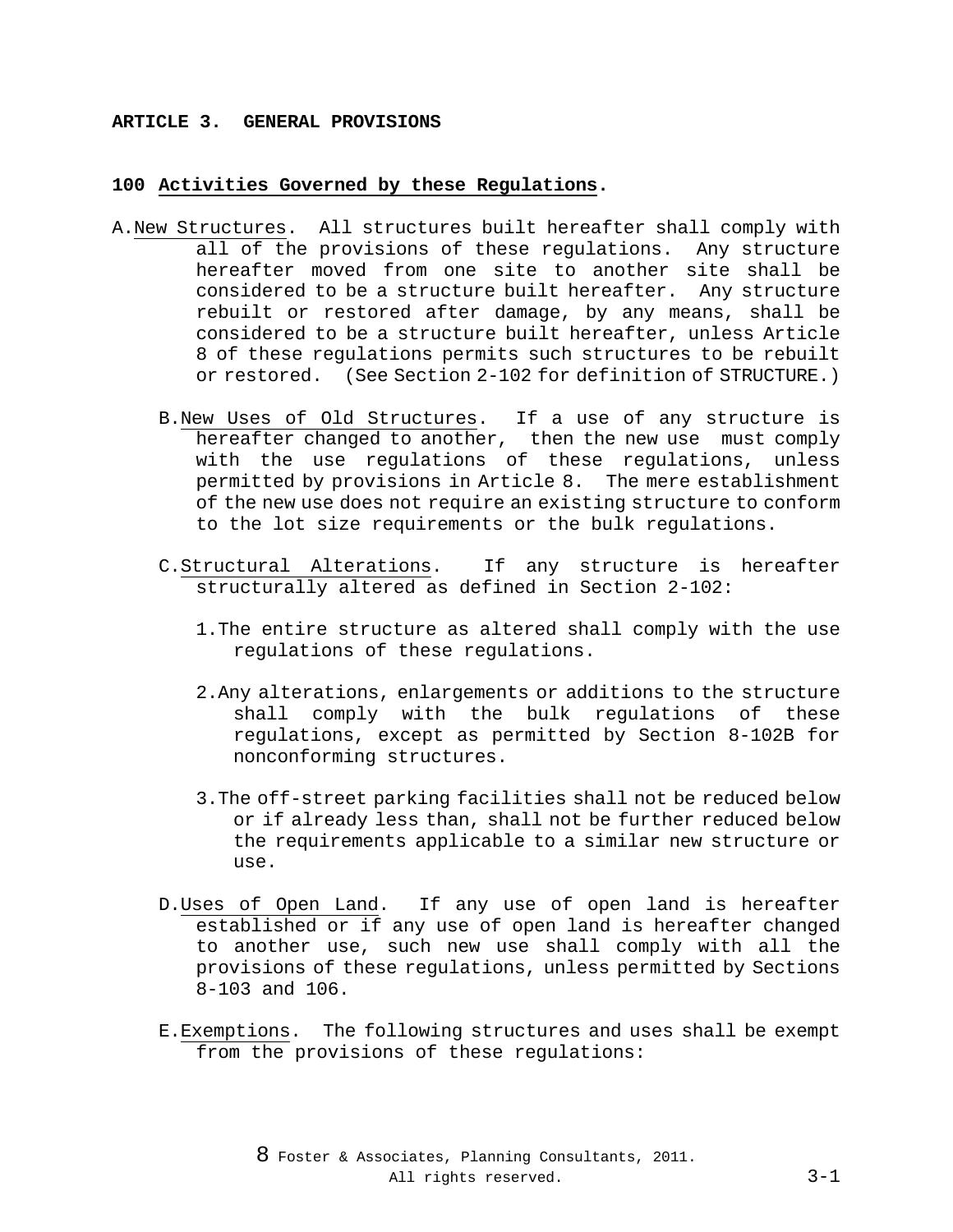- 1.Poles, wires, cables, conduits, vaults, lift stations, laterals, pipes, mains, valves or other similar equipment for the distribution to consumers of telephones or other communications, electricity, gas or water, or the collection of sewage or surface water, but not including major utility substations located on or above the surface of the ground. (See Section 3-103G for lot size and bulk regulations for utility facilities.)
- 2.Railroad tracks, signals, bridges and similar facilities and equipment located on railroad rights of way, and maintenance and repair work on such facilities and equipment.
- 3.Buildings, structures or land used, but not just leased, by the federal government.
- 4.Use of land for agricultural purposes as defined in Section 2-102, including accessory buildings and structures thereon **not** in a designated floodplain. When any land or accessory buildings or structures cease to be used only for agriculture, then it shall be subject to the applicable provisions of these regulations.

## **101 Districts, Zoning Maps and Boundaries.**

A.Establishment of Districts. The zoning jurisdiction is hereby divided into the districts as described in Article 4. References to "residential districts" shall mean those districts in which residential uses are the main permitted use. References to "business districts" shall mean those districts in which commercial uses are the main permitted uses. References to "industrial districts" shall mean those districts in which industrial uses are the main permitted use. The floodplain management regulations are considered as an overlay zone to be used in conjunction with the other districts.

## B.Zoning Maps.

1.The boundaries of the districts described in Article 4 are as indicated on the Official Zoning Map(s) which is on file with the Zoning Administrator and identified on its face as part of these regulations. The zoning map(s) with all notations, references and other matters shown thereon is as much a part of these regulations as if specifically set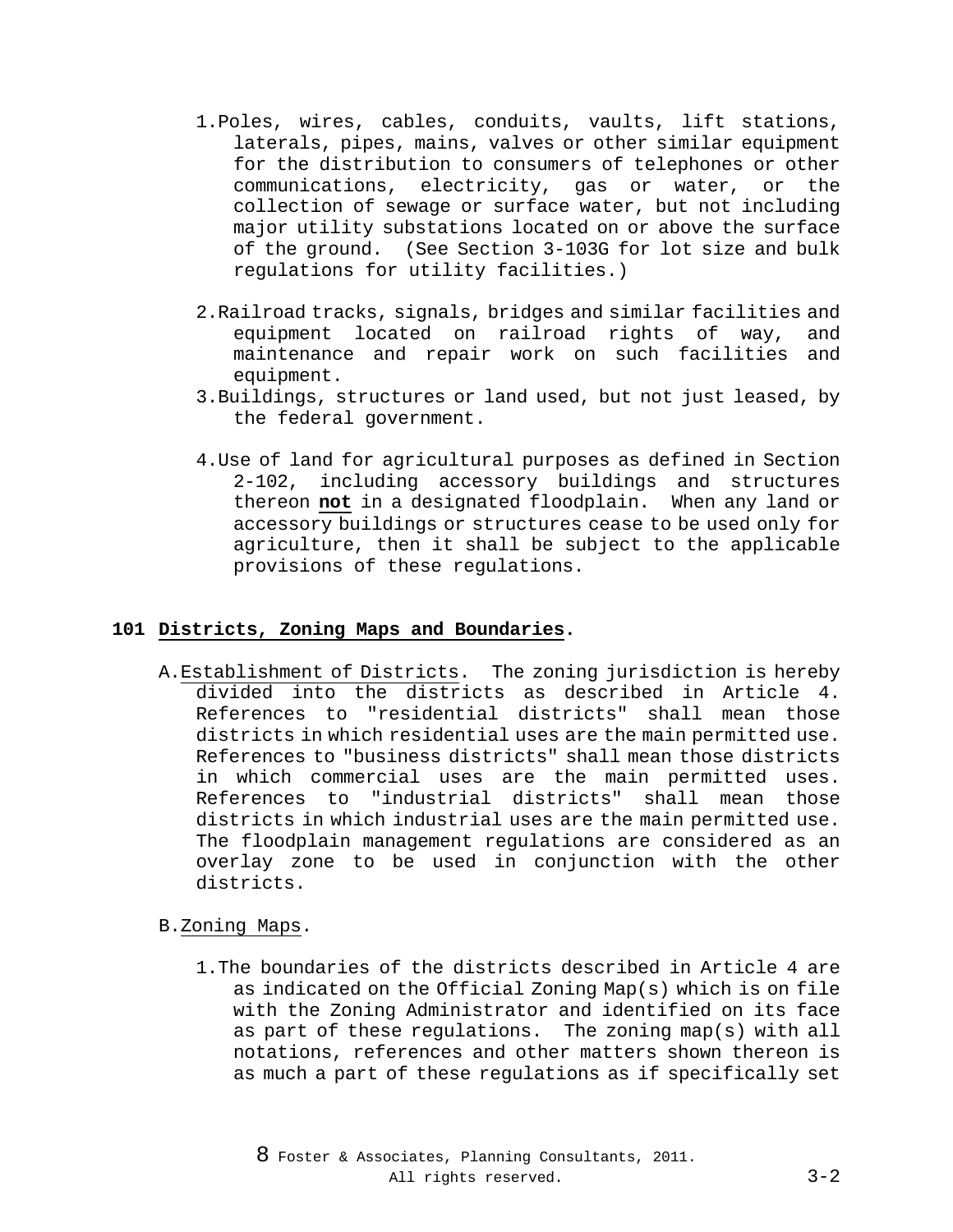forth herein. (See Section 9-100A9 for zoning map(s) certificate and revisions.)

- 2.It is the intent of these regulations that the entire area of the zoning jurisdiction, including all the land and water areas, rivers, streets, alleys and railroads and other rights of way, be included in the districts established in these regulations. Any area not shown on the zoning map(s) as being included in any district shall be deemed to be in the most restrictive district.
- C.Boundaries. In the event that uncertainties exist with respect to the intended boundaries of the various districts as shown on the Official Zoning Map(s), the following rules shall apply:
	- 1.Where boundary lines are indicated as approximately following streets, alleys, easements, railroads, rivers, streams or bodies of water, such boundaries shall be construed as following the centerlines thereof or otherwise are construed to coincide with lot or tract lines, unless otherwise indicated.
	- 2.Where the district boundaries do not coincide with the location of boundaries as stated in Section 3-101C1 above, the district boundaries shall be determined by the use of the scale shown on the zoning map, unless an exact distance is shown.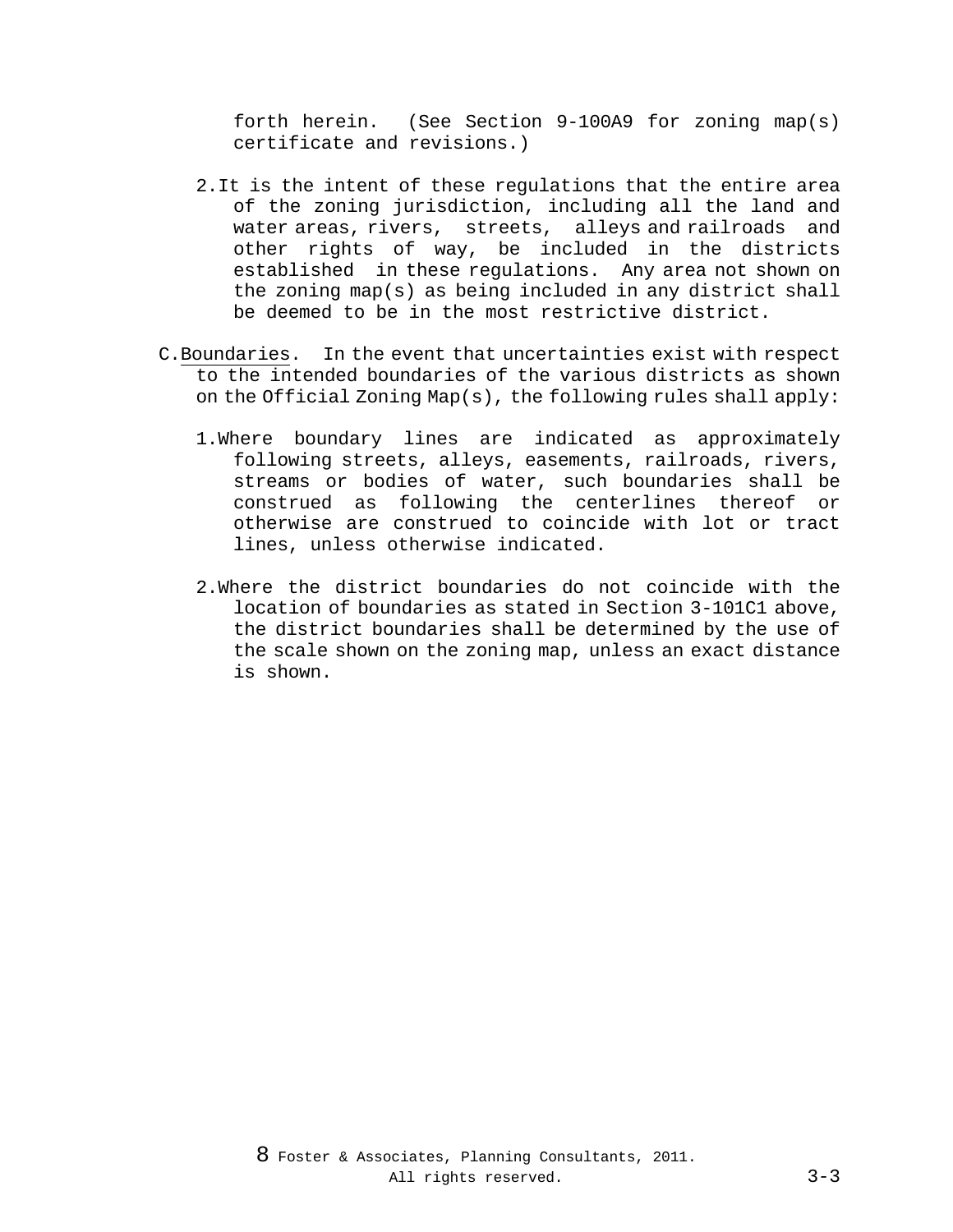- 3.Where a district boundary line divides a lot or unsubdivided property in single ownership, the regulations for either portion of the lot may, at the owner's discretion, extend to the entire lot, but not more than 25 feet beyond the boundary line of the district.
- D.Zoning of Rights of Way. All streets, alleys, public ways, waterways and railroad rights of way, if not otherwise specifically designated, shall be deemed to be in the same zone<br>as the property immediately abutting them. Where the as the property immediately abutting them. centerline of a street, alley, public way, waterway or railroad right of way serves as a district boundary, the zoning of such areas, unless otherwise specifically designated, shall be deemed to be the same as that of the abutting property up to such centerline.

# **102 General Requirements for All Zoning Districts.**

- A.Permitted Uses. No structure shall hereafter be built, moved or structurally altered and no structure or land shall hereafter be used, occupied or designed for use or occupancy except for a use that is permitted within the zoning district in which the structure or land is located or provided for otherwise in these regulations. (See Section 2-102 for definition of PERMITTED USE.)
- B.Special Uses. No use of a structure or land that is designated as a special use in any zoning district shall hereafter be established, and no existing special use shall hereafter be changed to another special use in such district, unless a special use is approved in the same manner as for an amendment to a zoning district except that the Official Zoning Map(s) is not amended. The latter procedure is set forth in Section 11-101 with the additional requirement that all conditions further imposed upon the special use be made a part of the effectuating ordinance. (See Section 2-102 for definition of SPECIAL USE.)
- C.Conditional Uses. No use of a structure or land that is designated as a conditional use in any zoning district shall hereafter be established, and no existing conditional use shall hereafter be changed to another conditional use in such district, unless a conditional use as an exception is approved by the Board of Zoning Appeals as provided for in Section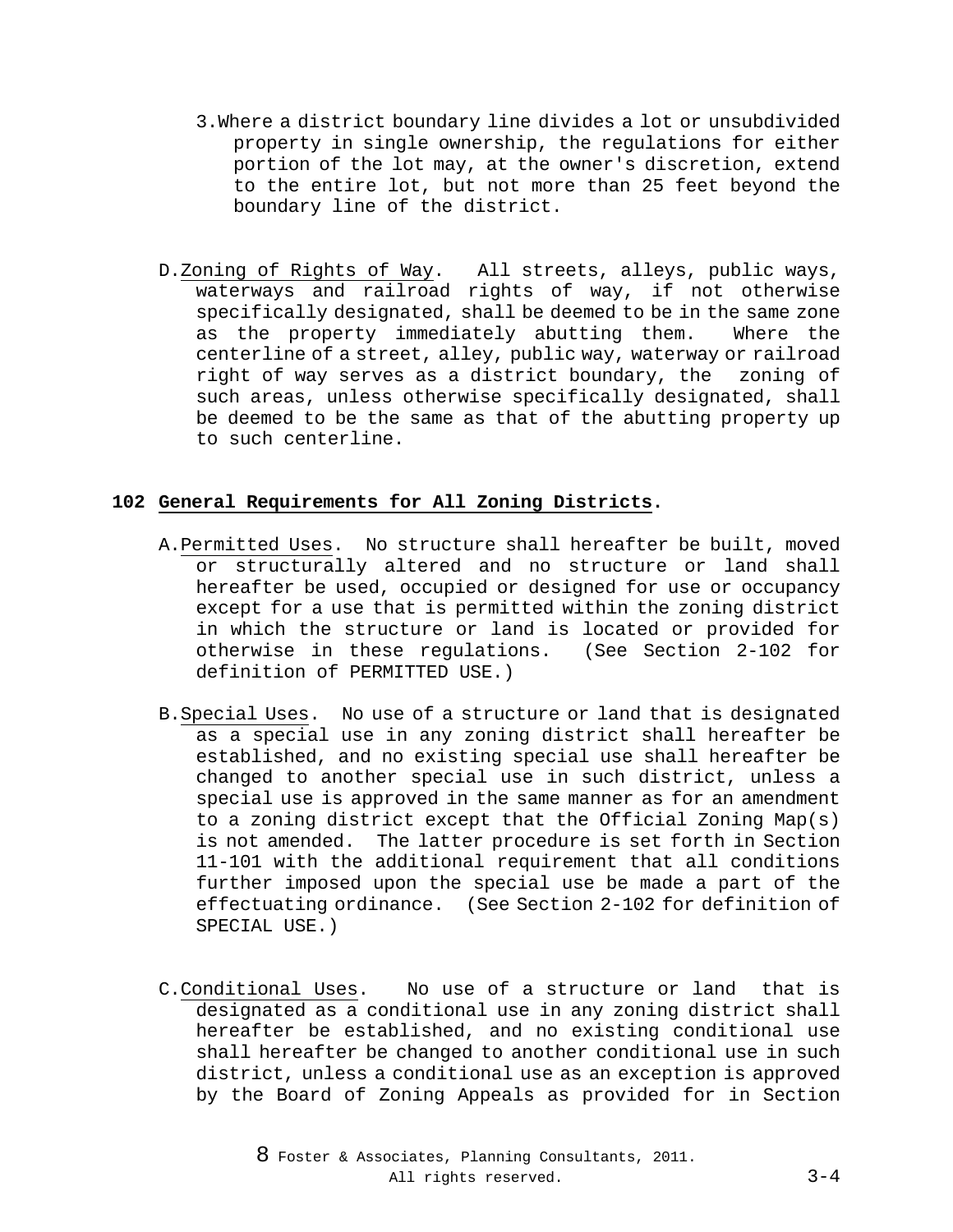10-108. (See Section 2-102 for definition of CONDITIONAL USE.)

D.Lot Sizes.

- 1.No structure, or part thereof, shall hereafter be built, moved or structurally altered and no structure or land shall hereafter be used, occupied, arranged or designed for use of occupancy on a zoning lot, unless otherwise provided for in these regulations, which in its district is:
	- a.Smaller area than the minimum area or minimum lot area per dwelling unit required;
	- b.Narrower than the minimum lot width required; or
	- c.Shallower than the minimum lot depth required.
	- 2.Where independent dwelling units are to be sold as condominiums, minimum lot size requirements shall not apply to each individual ownership, but shall be applied collectively to the common open space surrounding the structure(s) such that the total open space is an aggregate of the minimum lot area required for each dwelling unit; however, the minimum lot width and depth for the district shall be applied to the entire zoning lot.
	- E.Bulk Regulations. In these regulations, bulk requirements are expressed in terms of maximum structure height, maximum lot coverage, minimum setbacks and minimum front, side and rear yards.
		- 1.No structure, or part thereof, shall hereafter be built, moved or structurally altered and no structure or land shall hereafter be used, occupied or designed for use or occupancy:
			- a.That would exceed the maximum lot coverage percentage or the maximum structure height specified for the zoning district in which the structure is located, unless exempted by the definition of maximum height, or
			- b.That would provide any minimum setback of a front, side or rear yard that is less than that specified for the zoning district in which such structure or use of land

8 Foster & Associates, Planning Consultants, 2011. All rights reserved. 3-5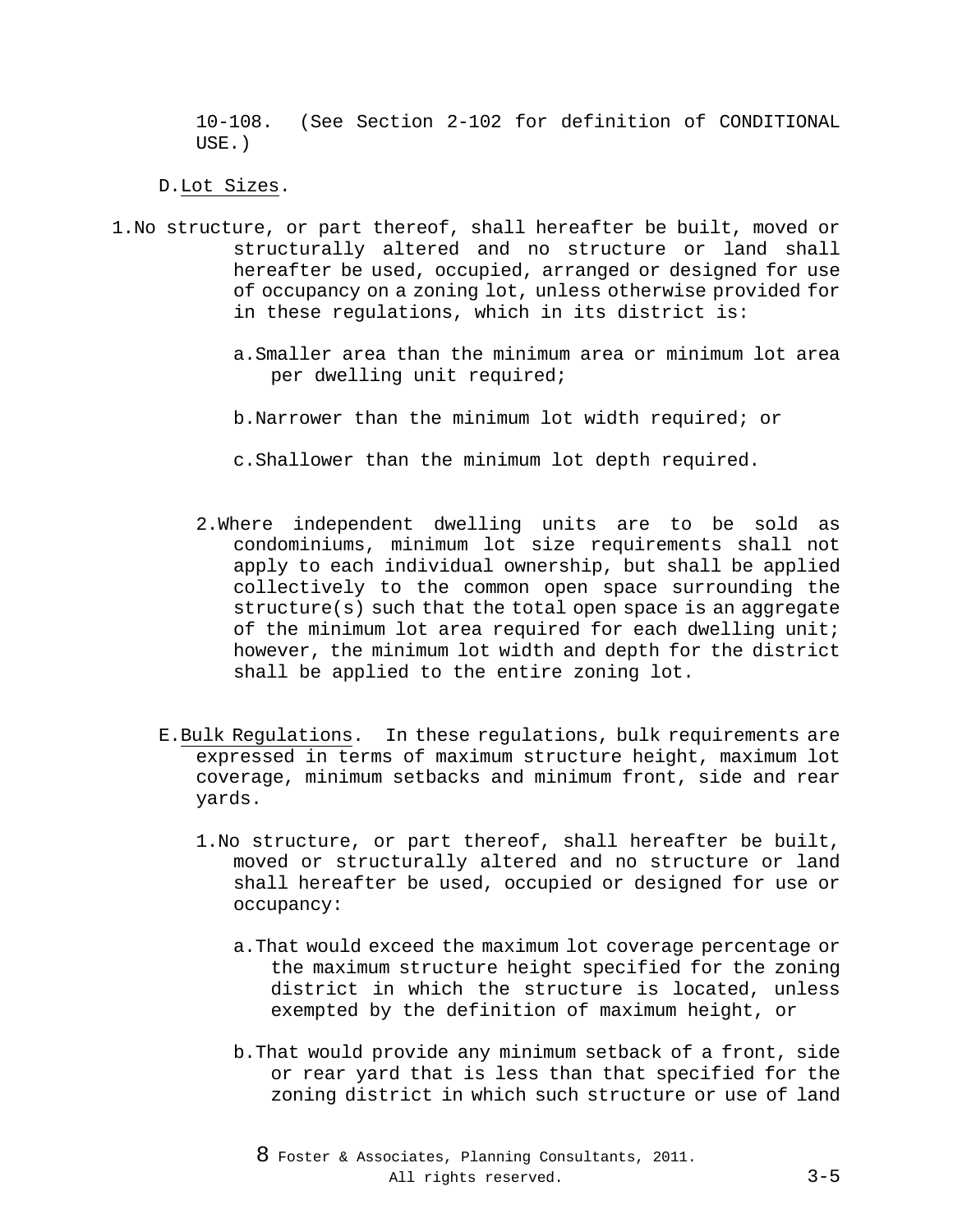is located or maintained, except as front yard setbacks may be applied in Sections 3-103B and C and front and side yard setbacks for nonconforming structures and uses in Article 8.

- 2.Where independent dwelling units are to be sold as condominiums, bulk regulations shall not apply to each individual ownership, but shall be applied to the entire zoning lot.
- F.Use Limitations. No permitted, special or conditional use hereafter established, altered, extended, enlarged or moved shall be operated or designed so as to conflict with the use limitations for the zoning district in which such use is or will be located. No permitted, special or conditional use already established on the effective date of these regulations shall be altered, extended or enlarged so as to conflict, or further conflict with, the use limitations for the zoning district in which such use is located. (See Sections 8-102, 103 and 106.)
- G.Off-Street Parking and Loading. No structure shall hereafter be built or moved and no structure or land shall hereafter be used, occupied or designed for use or occupancy, unless the minimum off-street parking and off-street loading space required by Article 5 are provided. No structure or use already established on the effective date of these regulations shall be enlarged, unless the minimum off-street parking and loading space which would be required by Article 5 are provided.
- H.Accessory Structures or Uses. No accessory structures or use, as defined in Article 6, shall hereafter be built, altered, extended, enlarged or moved, unless such accessory structure or use is permitted by Article 6.
- I.Temporary Structures or Uses. No temporary structure or use shall hereafter be built, altered, extended, enlarged or moved, unless such temporary structure or use is permitted by Article 6 of these regulations.
- J.Home Occupations. No home occupation, as defined by Article 6, shall hereafter be established, altered, extended, enlarged

8 Foster & Associates, Planning Consultants, 2011. All rights reserved. 3-6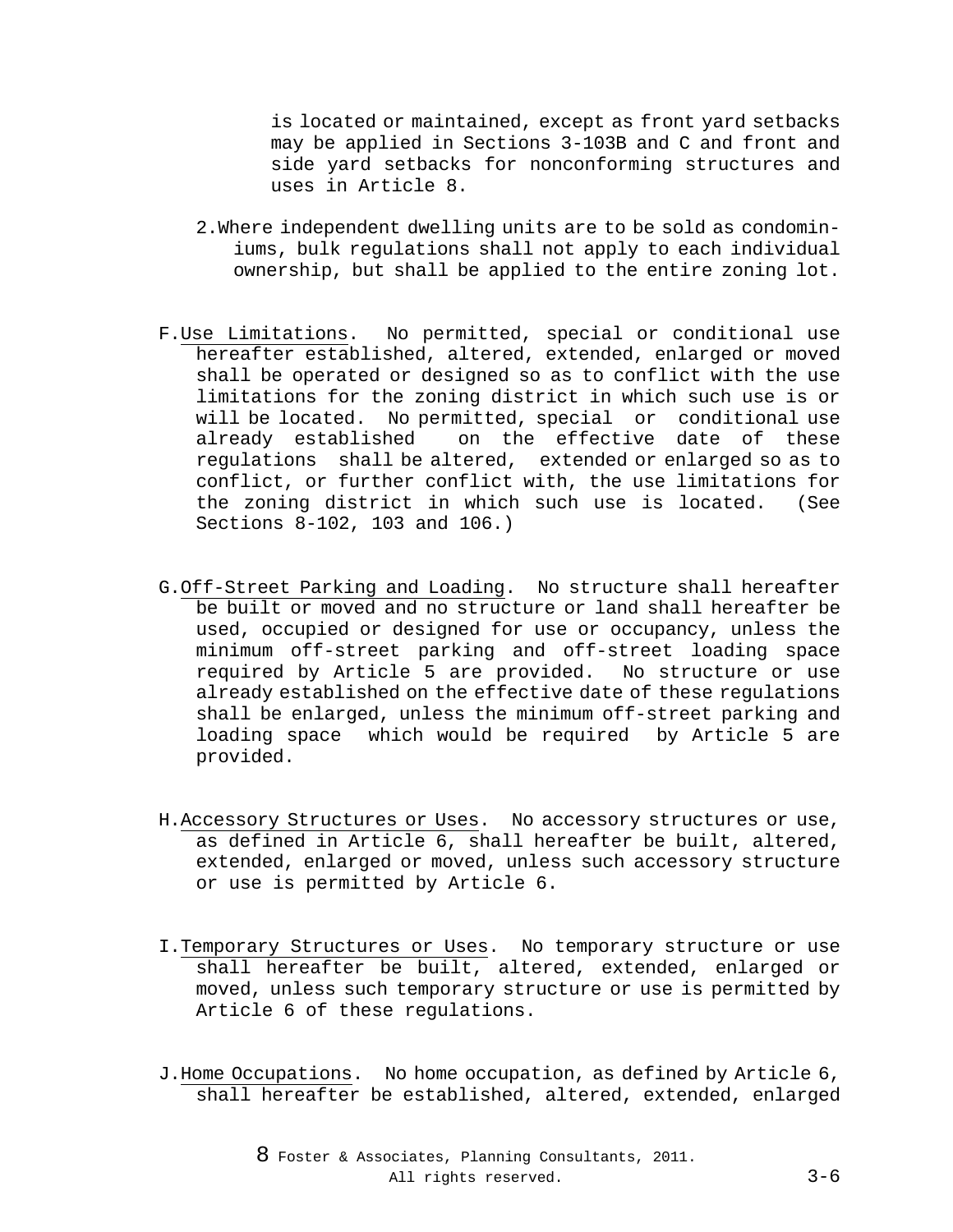or moved in any residential district, unless such home occupation complies with the permitted uses, conditions and use limitations as provided for in Article 6.

K.Signs. No signs shall hereafter be built, and no existing signs shall be altered, enlarged or moved, unless such sign complies, or will thereafter comply, with the restrictions imposed by Article 7.

## **103 Supplemental Requirements.**

- A.Number of Structures and Uses on a Zoning Lot.
	- 1.Whenever a zoning lot is not developed as a condominium, but is used for a single-family detached or attached dwelling, two-family dwelling or any type of manufactured or mobile home, only one principal structure and use may be located on the lot, but only when the structure and use conform to all requirements of the district in which the lot is located.
	- 2.Whenever a zoning lot is used for other than a residential unit as described in Section 3-103A1 above, more than one principal structure and use may be located on the lot in common ownership, but only when the structures and uses conform to all requirements of the district in which the lot is located.
	- 3.Whenever any structures are developed as condominiums, more than one principal structure may be located on the lot; provided, the definition of a condominium in Section 2-102 is met as well as the requirements of Sections 3-102D2 and E2.
- B.Platted Building Setback Lines. If a recorded subdivision plat imposes a building setback line or a front yard for a lot which is different from the minimum setback or yard required by the applicable section of these regulations, then, notwithstanding any other provision of these regulations, the minimum building setback or front yard shall be the same as that shown on such subdivision plat; provided, that it has been recorded and not otherwise been officially vacated.

C.Average Setback in Existing Residential Districts.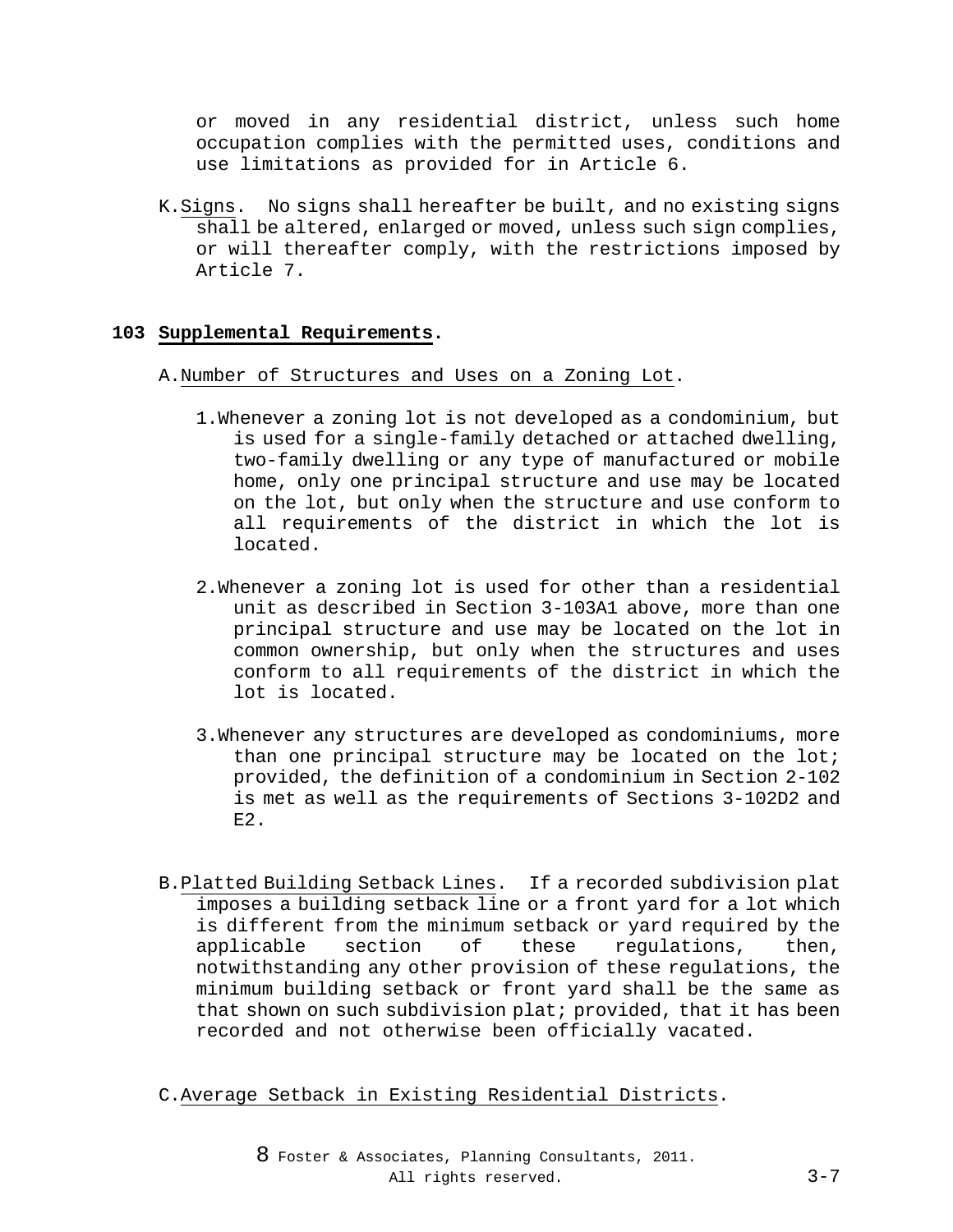- 1.On streets where a front yard more than that required by these regulations has been maintained for existing structures on lots having a frontage of 50% or more of the total frontage on one side of that portion of the street line between two intersecting streets, there shall be maintained a front yard setback of not less than the average setback of the existing structures; provided, that these regulations shall not be interpreted to require a front yard setback of more than 50 feet.
- 2.On streets where a front yard less than that required by these regulations has been maintained for existing structures on lots having a frontage of 50% or more of the total frontage on one side of that portion of the street line between two intersecting streets, the front yard setback need not be greater than the average setback of the existing structures; provided, that these regulations shall not be interpreted to permit a front yard setback of less than 20 feet.
- D.Yard Requirements for Open Land. If a zoning lot is, or will be, occupied by a permitted use without structures, then the minimum front, side and rear yards that would otherwise be required for the zoning lot shall be provided and maintained, unless some other provision of these regulations requires or permits a different minimum front, side or rear yard. Such yards shall not be required on zoning lots used for open public recreation areas.

# E.Restrictions on Allocation and Disposition of Required Yards or Open Space.

- 1.No part of the lot area, or of a yard, or other open space, or off-street parking or loading space provided in connection with any structure or use in order to comply with these regulations shall, by reason of change of ownership or otherwise, be included as part of the minimum lot area, or of a yard, or open space, or off-street parking or loading space required for any other structure or use, except as specifically provided herein.
- 2.All of the lot area and all yards and other open spaces provided in connection with any structure or use in order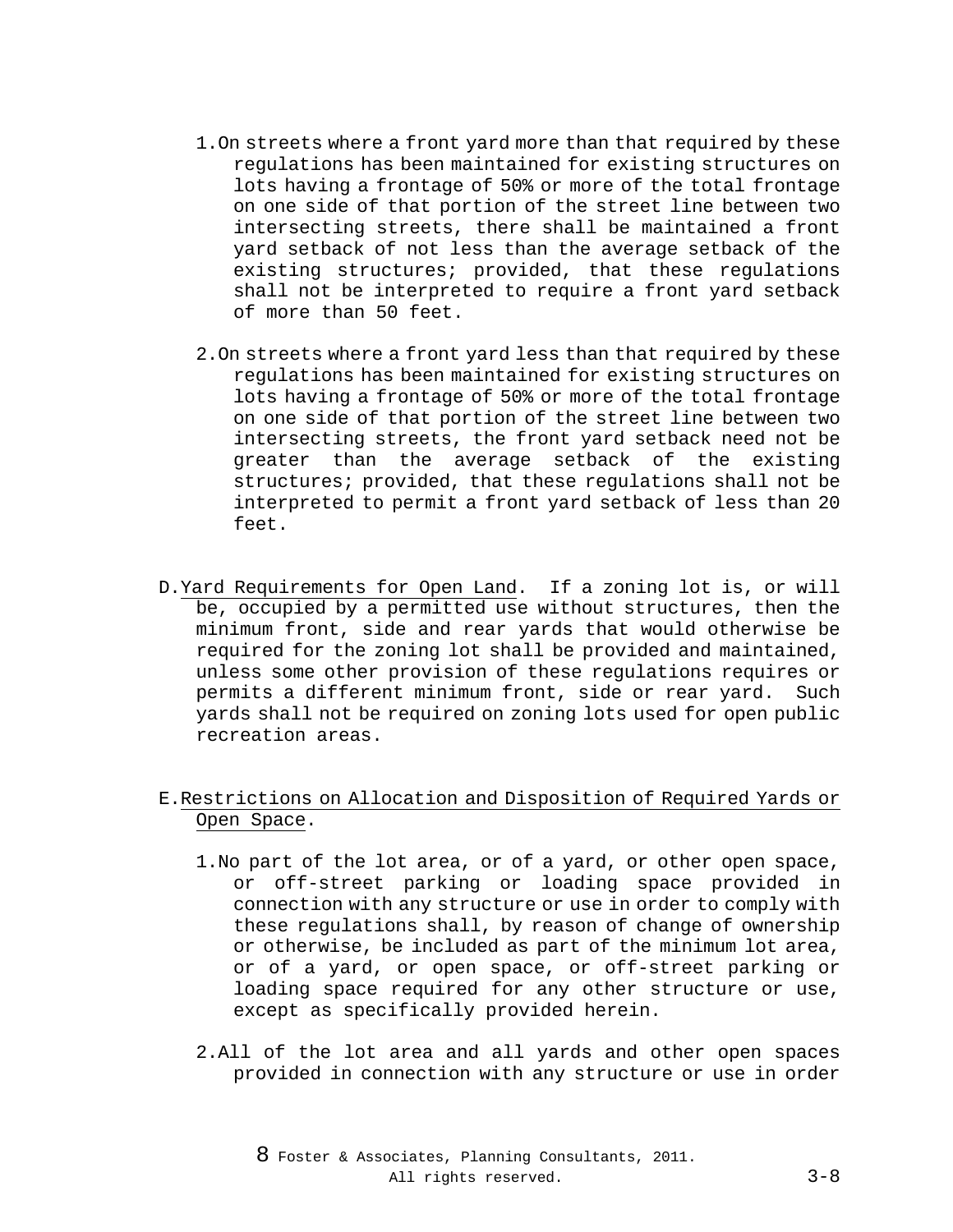to comply with these regulations shall be located on the same zoning lot as such structure or use.

- 3.No part of the lot area, or of the yard, other open space, or off-street parking or loading space provided in connection with any structure or use, including but not limited to any structure or use existing on the effective date of these regulations or of any amendment thereof, shall be subsequently reduced below, or further reduced if already less than, the minimum requirements of these regulations for the equivalent new construction.
- F.Permitted Obstructions in Required Yards. The following shall **not** be considered to be obstructions when located in a required yard: (See Section 9-101A3 for principal or accessory buildings or structures or uses locating on or projecting over public easements.)
	- 1.In all yards: Open terraces or patios not over four feet above the average level of the adjoining ground, but not including a permanent roof over a terrace or patio; awnings; canopies including underlying islands for petroleum pumps; steps four feet or less above grade which are necessary for access to a permanent structure or for access to a lot or to a lot from a street or alley including access to conform to the standards of the federal Americans with Disabilities Act of 1990 as incorporated into state statutes; fire escapes, one story bay windows and overhanging eaves and gutters projecting 36 inches or less into the yard; chimneys, entrance hoods, window wells and daylight windows projecting 36 inches or less into the yard; arbors and trellises; flagpoles and basketball goals; ornamental light or gas fixtures; parking, when permitted by Article 5; accessory and temporary uses, when permitted by Article 6; signs, when permitted by Article 7; and when otherwise specifically permitted by the district regulations. Attached garages, carports, patio covers, porches, decks and wing walls are not permitted obstructions.
	- 2. In any yard except a front yard: Accessory uses meeting the<br>bulk requlations of Section 6-100C; children's regulations recreational and laundry drying equipment; and open and closed fences not exceeding six feet in height with additional height permitted for security design measures.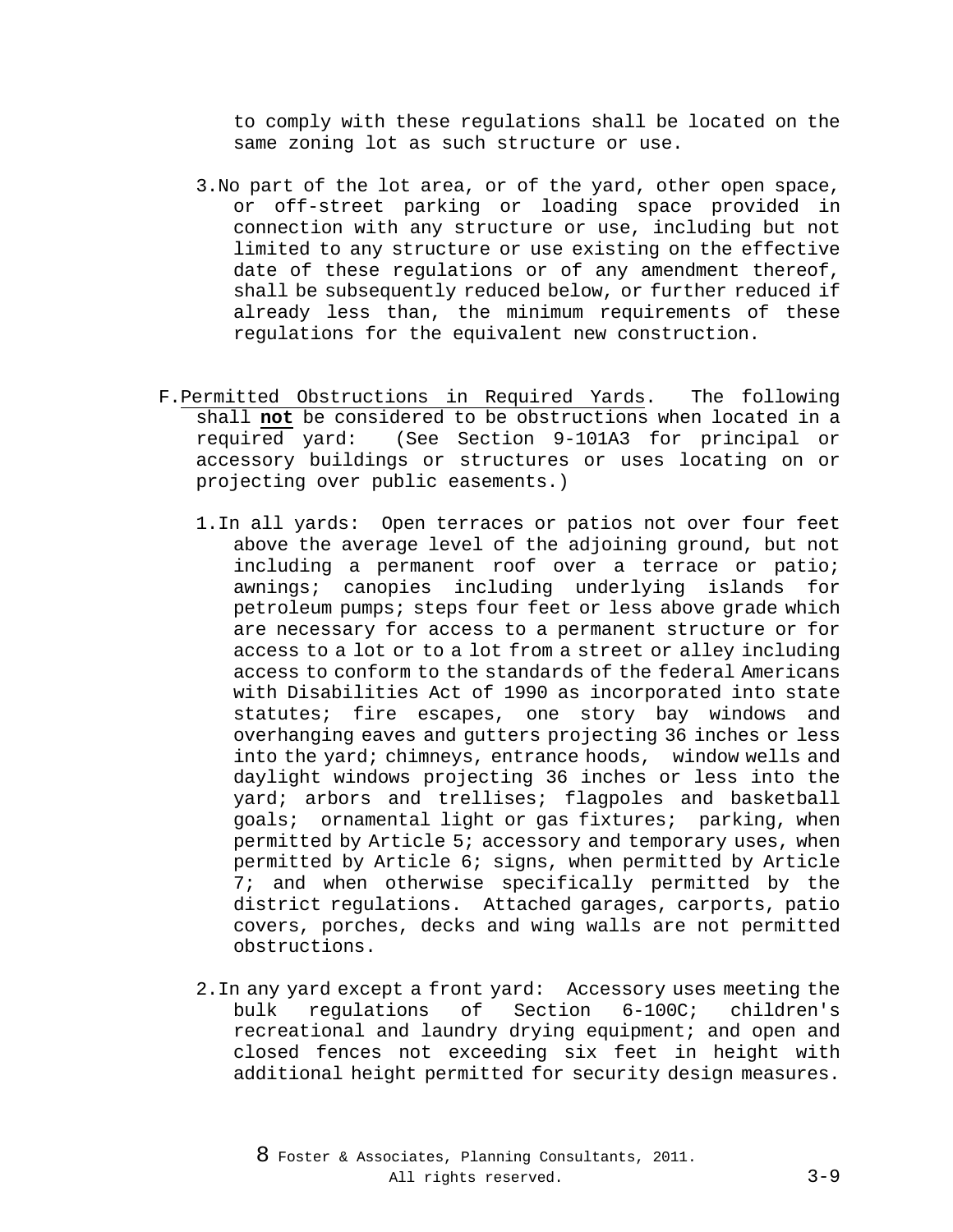- 3.Fences in a front yard: On lots with single or two-family dwell-ings and all types of manufactured and mobile homes, fences not exceeding four feet in height are permitted which are constructed with at least 75% open space. In all other circumstances, including decorative walls as perimeter boundaries and entryways to subdivisions, open and closed fences are permitted which do not exceed six feet in height with additional height permitted for security design measures. (See Section 6-100B for required zoning permit.)
- 4.Construction standard for all fences: No fence shall be constructed which will constitute a hazard to traffic or a danger to persons or animals.
- 5.Conditional use for fences: The Board of Zoning Appeals may as a conditional use approve the construction of higher fences and/or less open space in all yards and in any district if the Board finds that the public welfare is preserved.
- G.Lot Size Requirements and Bulk Regulations for Utility Facilities. Notwithstanding any other provision of these regulations, none of the following utility or communication facilities shall be required to comply fully with the lot size requirements and bulk regulations of the zoning district in which they are located, except as may be determined where a special or conditional use is required in certain districts and by subsection three of the definition for height, maximum in Section 2-102: (See Section 3-100E1 for Exemptions.)
	- 1.Communication structures.
	- 2.Electric and telephone substations.
	- 3.Gas regulator stations.
	- 4.Pumping stations.
	- 5.Water towers or standpipes.
- H.Access to Business and Industrial Districts. No land which is located in a residential district shall be used for a driveway, walkway or access purpose to any land which is located in any business or industrial district.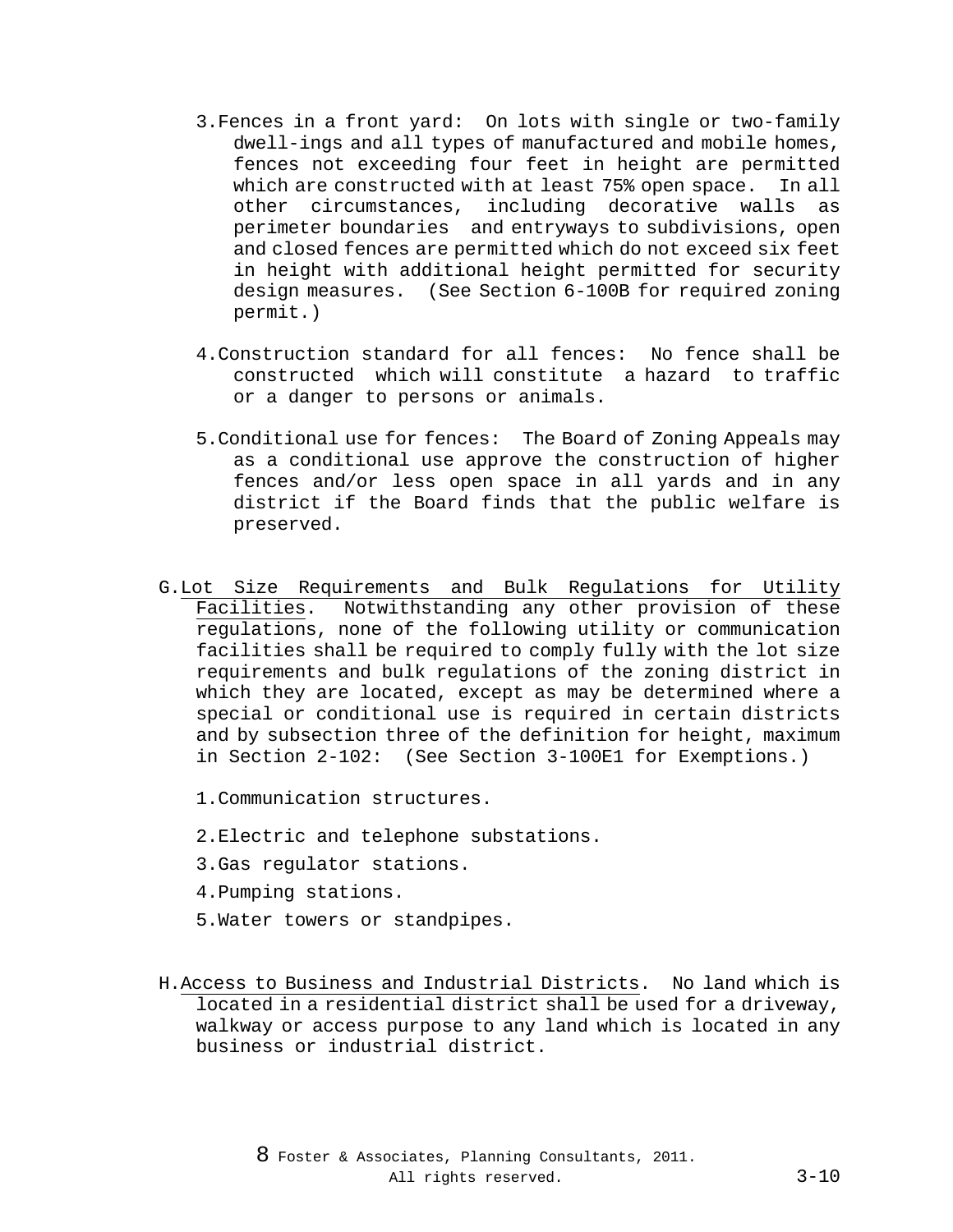- I.Annexed Land. All land which may hereafter be annexed to the City shall retain its existing County zoning classification until such time as the property owner, Planning Commission or Governing Body may file an application for rezoning to another zoning classification. Rezoning may also be considered<br>during the process of annexation. While the Planning during the process of annexation. Commission may hold their required public hearing on a rezoning amendment or a special use prior to annexation, the zoning ordinance approving the amendment or special use cannot be effectuated until the land is first officially annexed by the Governing Body as a separate annexation ordinance. While both ordinances may be published on the same day, the annexation ordinance must be published first if they are published on separate days. (See Appendix for Table of Comparability of Zoning Districts.)
- J.Sewer and Water Facilities. All principal structures built hereafter shall be served by and connected to the City's sewer and water system, if such facilities can be feasibly provided as may be determined by the Governing Body.
- K.Dedication of Rights of Way and Easements. As a condition related to a rezoning amendment or a special use, the dedication of additional street rights of way; easements for utilities, drainage, access control, fire lanes, building setback lines and other purposes; and the construction, removal or replacement of public improvements necessary to the proper development of the property, may be required either by platting or replatting and recording the plat for the land according to the City Subdivision Regulations or, in lieu of platting, by a legal document effectuating such dedications and improvements. Such condition may be required whether the property is being divided or held in single ownership. A stated time limit not exceeding one year may be established to ensure compliance with the above conditions during which time the effectuation of the zoning amendment or special use having been approved with such conditions by the Governing Body shall be withheld from publication by the Clerk. Failure to comply with the conditions during the stated period shall result in making the zoning amendment or special use null and void. No extension of the time period may be granted without reapplication for a zoning case requesting reconsideration only of the specific condition requiring such dedication.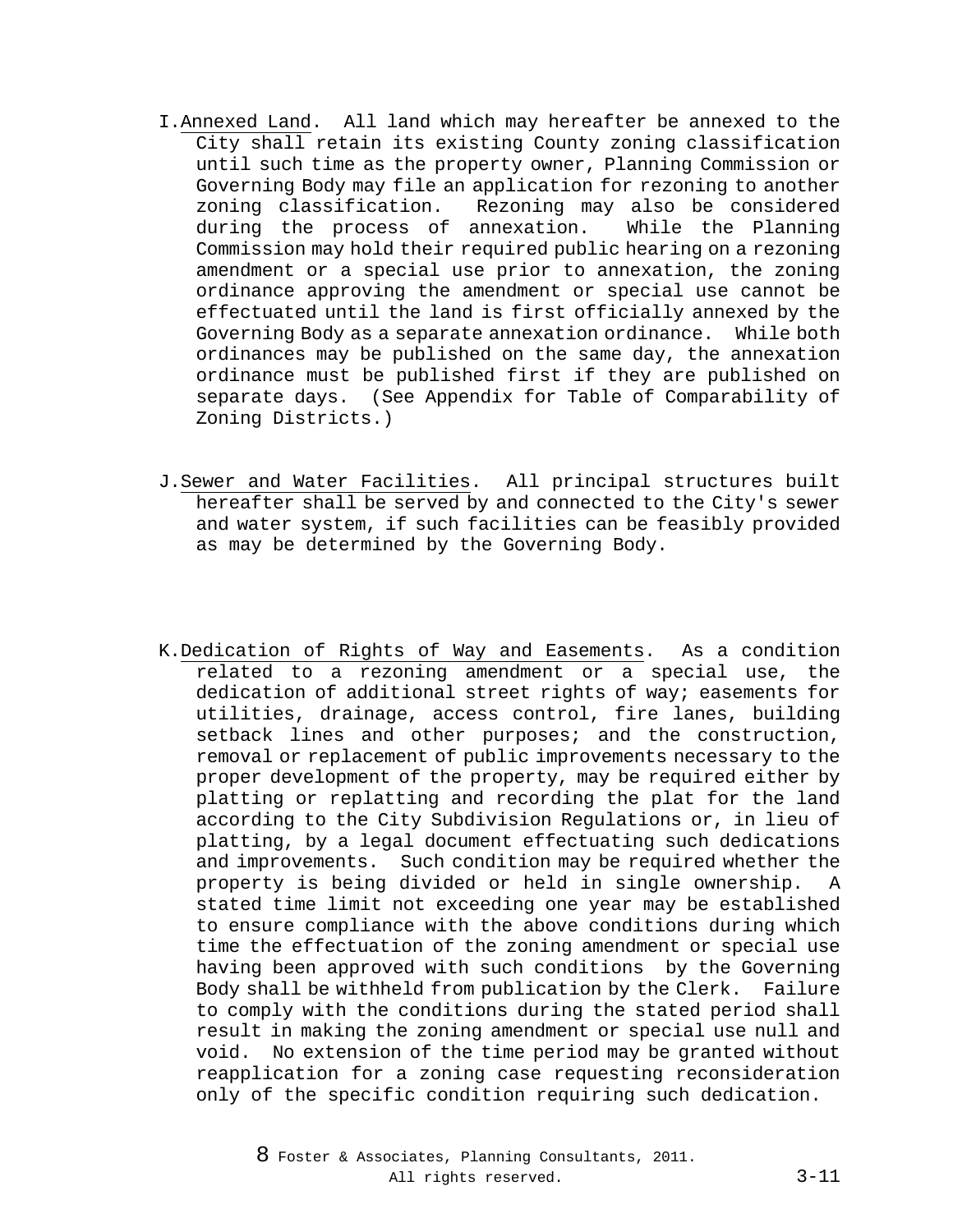- L.Floodplain Requirements. Within any floodplain area as designated by the Federal Emergency Management Agency, no use of land shall commence or no structure shall hereafter be constructed, structurally altered, extended, enlarged or moved under these regulations, unless it also complies with the floodplain regulations. (See Appendix for Floodplain Management Regulations.)
- M.Moving Structures. No structure shall be moved into the City, nor from one location to another location within the City, unless such structure shall, when relocated, be made to conform fully with these regulations and other codes of the City including any building codes. No zoning permit shall be issued, unless in the opinion of the Zoning Administrator the<br>height, age, architectural style and texture of the height, age, architectural style and texture of the materials pertaining to the outward appearance of such structure reasonably conform to other buildings in the block to which it is to be moved and in the block opposite, to such an extent that its relocation shall not be detrimental to the appearance or have no substantial adverse effect on property values to the adjacent properties. Modifications in the appearance of such a structure as proposed by the applicant may be considered in making such a decision and conditions may be attached to the issuance of the permit by the Administrator to achieve conformance. (See City ordinance on moving structures.)
- N.Status of Moving Manufactured or Mobile Homes. Notwithstanding other provisions of these regulations, the Zoning Administrator is authorized to issue a zoning permit for various types of manufactured and mobile homes under the following provisions; except, that all such homes must meet the floodplain regulations requirements and none may be replaced in a floodway overlay boundary:
	- 1.Wherever a manufactured or mobile home is moved from a zoning lot within a district in which it is a permitted use, another such home meeting the requirements of the district may be moved onto the lot at any time; provided, that such home shall be skirted or placed on a permanent-type, enclosed perimeter foundation.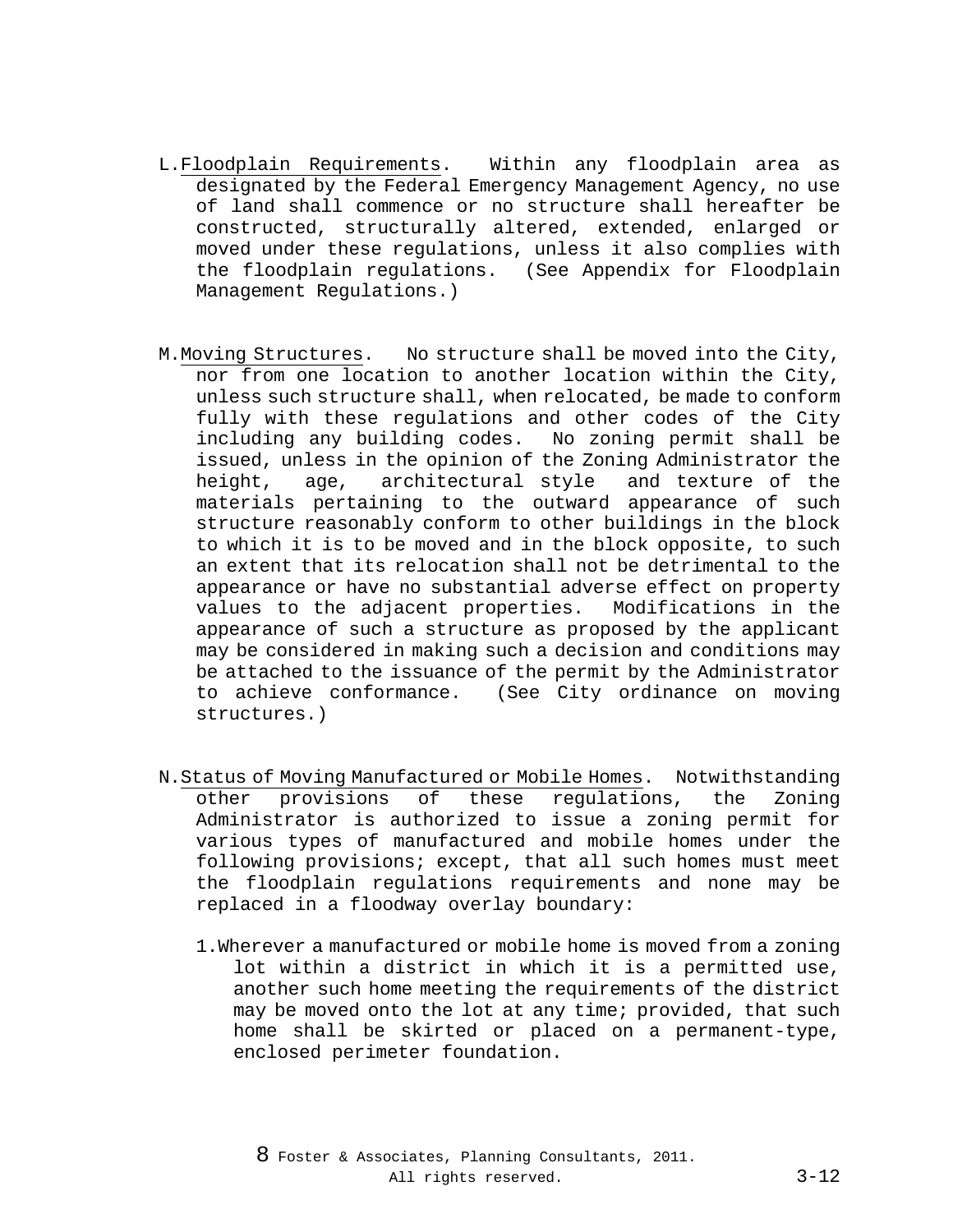- 2.In the case of a lawful, nonconforming manufactured or mobile home structure, such a move must take place within 180 days from the date that the previous manufactured or mobile home was moved off the lot, otherwise such use shall not thereafter be reestablished and, when so moved in, only a manufactured home not over 15 years old is permitted as a replacement which must be skirted or placed on a permanent-type, enclosed perimeter foundation. In reestablishing such a home use, any nonconforming bulk regulations shall not be increased in nonconformity and no newly acquired land can be added to the zoning lot for placement of such a home.
- 3.No manufactured or mobile home, or portion thereof, shall be moved onto any lot or parcel or an existing home converted for storage or any other purpose than for a residence in any district and no such home shall be temporarily or permanently located in any district not otherwise permitting such homes. These provisions do not preclude the use of prefabricated mobile structures designed for offices in business or industrial districts, but not manufactured or mobile homes unless specifically permitted.
- O.Vision Triangle. On all corner lots in all districts, no use of land shall commence or no structure shall hereafter be constructed, structurally altered, extended, enlarged or moved after the effective date of these regulations unless it also conforms to the requirements of the vision triangle as defined by Section 2-102.
- **104Screening and Landscaping.** Screening and/or landscaping shall be provided when a zoning permit is issued on all properties developed for multiple-family, manufactured home park and all nonresidential uses when such uses are established on property within or adjacent to any residential districts in accordance with standards and procedures as listed below. In anticipation of a need for screening, such matters are proper subjects to be discussed and, if deemed desirable, decided at any hearing for a zoning district amendment or a special use. In addition to the requirement for screening as stated above, screening may further be required at such a hearing to preserve the value of an existing use or the potential for future development of any adjacent land or land across a right of way.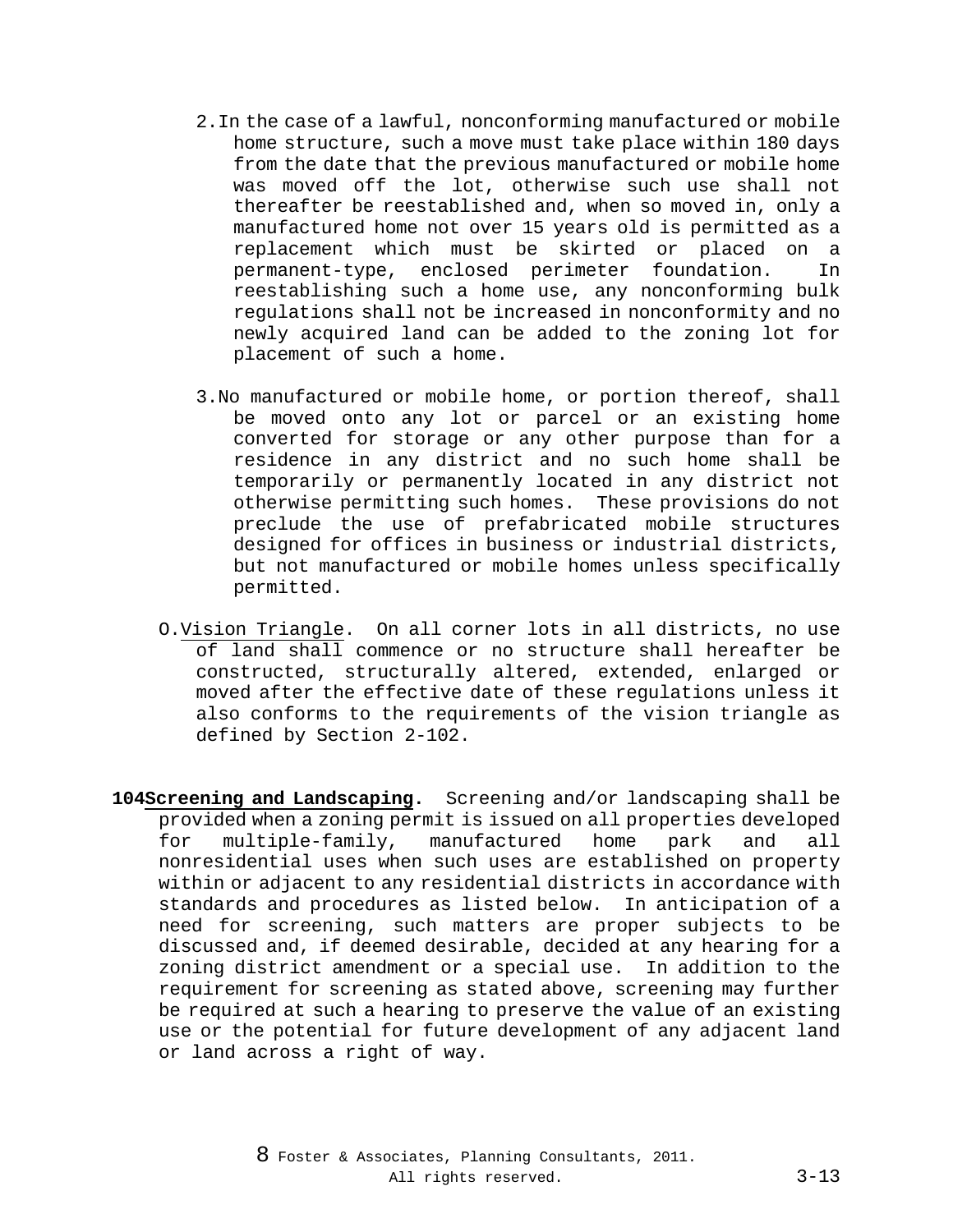- A.Screening shall be provided along all side or rear lot lines adjacent to such residential districts.
- B.Landscaping shall be provided along a front lot line to the depth of at least 10 feet whenever such front lot line is adjacent to or across from such residential districts. No other uses except driveways and signs as permitted by Article 7 shall be allowed in such a landscaped area.
- C.Screening shall be provided on all required development sufficient to reasonably hide from ground level view all loading docks, trash receptacles, outdoor storage, outdoor display, outdoor working areas, parking spaces and similar uses from such residential districts.
- D.Screening on the side or rear lot line may be reduced in height and intensity in the front yard area extending to the front lot line, i.e., the street right of way; however, screening shall not be required along such lot lines in that portion of the front yard which may be landscaped.
- E.Whenever properties are developed adjacent to an alley, screening may be omitted at driveways deemed essential for ingress and egress to uses established on the property.
- F.Screening may consist of fencing and/or landscaping provided that such screening will serve to adequately reduce:
	- 1.The visual effects on the environment caused by adjacent nonresidential or higher density residential uses;
	- 2.Noise;
	- 3.Lighting;
	- 4.Glare; and
	- 5.Blowing trash.
- G.All screening and landscaping shall meet the requirements of the vision triangle in Section 3-103 O. (See Section 2-102 for definition of VISION TRIANGLE.)
- H.Landscaping along the front lot line shall involve bringing the soil surface to a smooth finished grade and installing sufficient trees, shrubs, ground cover and grass to soften building lines, provide shade and generally produce a pleasing visual effect of the premises.

8 Foster & Associates, Planning Consultants, 2011. All rights reserved. 3-14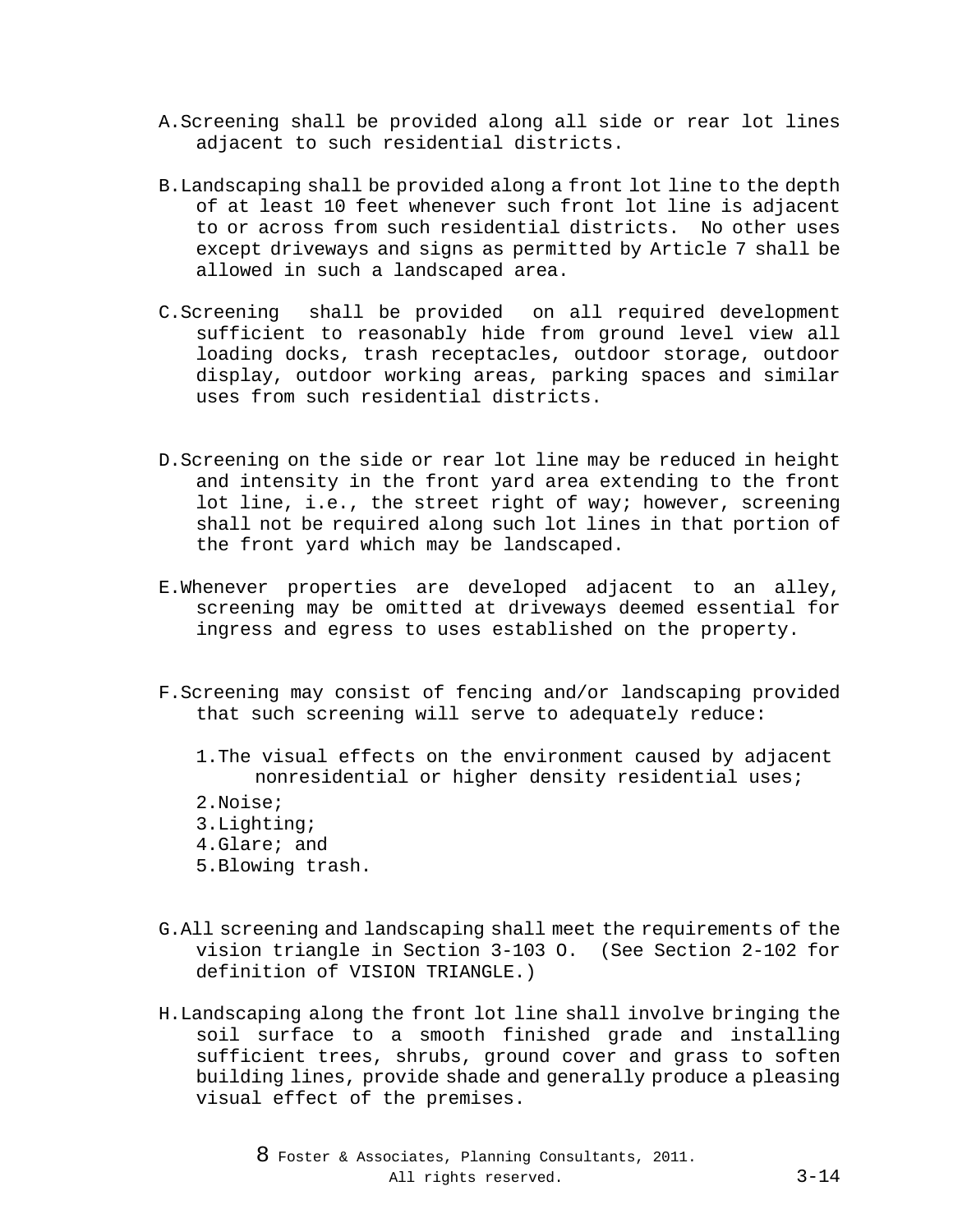- I.The selection of landscape materials shall consider the "mature" growth and habit of such plants so that vegetation will not overhang or obstruct the public street or a sidewalk area in such a manner as to conflict with pedestrian and vehicular access.
- J.The type of fencing should be compatible with the kind and intensity of the land use and the architectural style of the development and adjacent properties.
- K.Whenever such screening is required, a screening plan for the area shall accompany the application for a zoning permit. Such plan shall be transmitted to the Planning Commission for their review and approval prior to the issuance of the zoning permit.
- L.The screening plan shall be in such detail as to provide enough information to determine if the plan meets the above criteria. Such plan shall contain the location, type and height of any fence and the location, mature size and the type of any plant materials along with their common and botanical names. The sizing, grading and condition of the plant materials shall be specified according to the American Association of Nurserymen Standards.
- M.The Planning Commission may, in its discretion, temporarily or permanently waive the requirements for screenings and/or landscaping if:
	- 1.The adjacent land use in the residential district may not necessitate nor benefit from such a requirement; or
	- 2.The adjacent land use may already have provided adequate screening for which additional screening may be a duplication; or
	- 3.The future land use for the adjacent area can not readily be determined at this time and that upon mutual agreement of the Planning Commission and the applicant, that the requirements may be waived and the matter reviewed at a specified date in the future. In the meanwhile, the Planning Commission shall require that either a letter of assurance or a covenant be submitted to run with the land;

8 Foster & Associates, Planning Consultants, 2011. All rights reserved. 3-15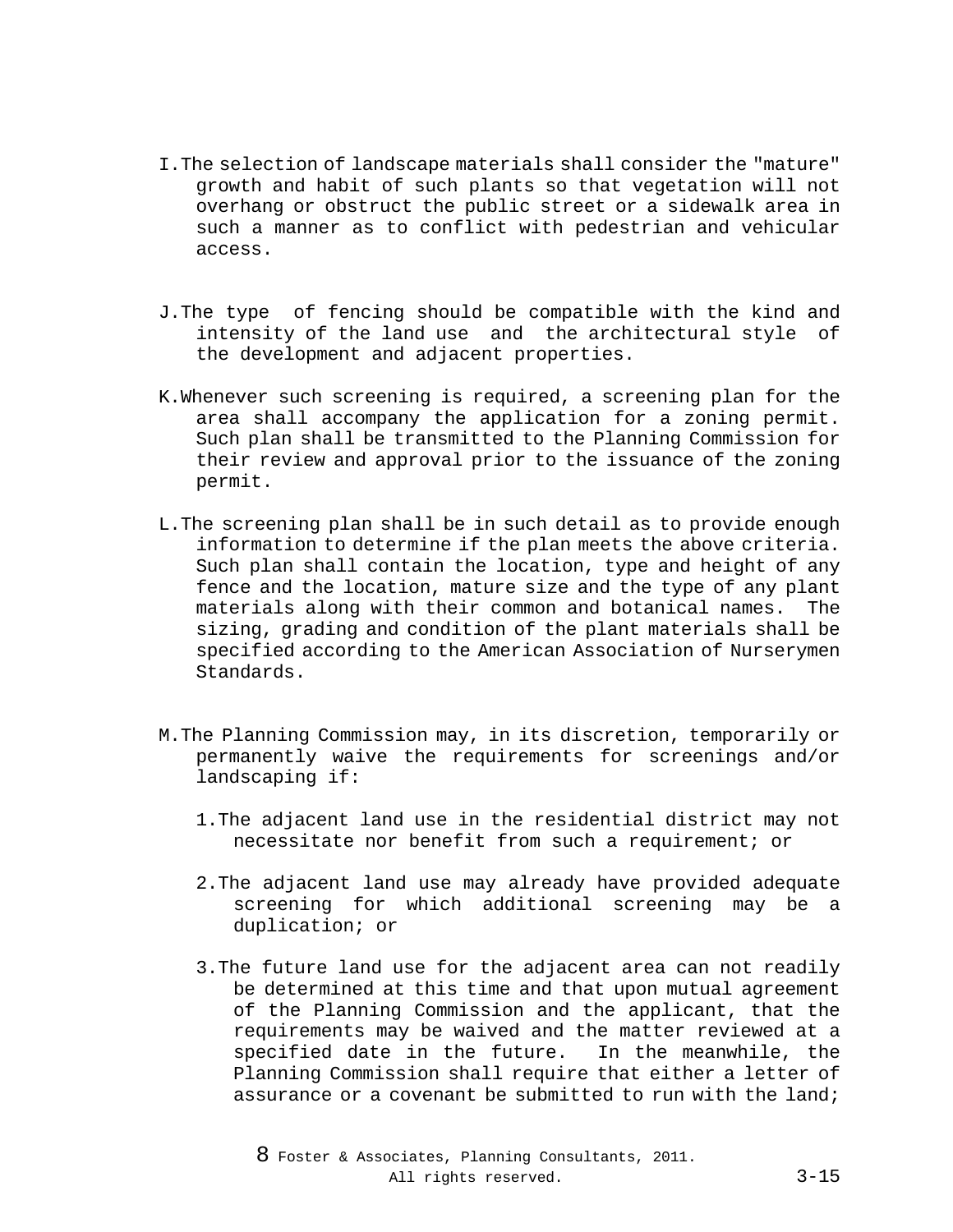or a guarantee in the form of a corporate security bond, cashier's check, escrow account or other security be submitted to ensure that such requirements will be met when a determination is made. The Planning Commission may determine the sufficiency of the assurance based on the length of time anticipated before a decision, the size and cost of the potential work involved, and the need to ensure that the requirement is met regardless of any change in ownership.

- 4.Section 3-104M3 above shall not prevent the Planning Commission from requiring temporary screening on all or a portion of a side or rear yard wherein a nonresidential use is proposed for development adjacent to an existing single-family dwelling and thereby a potential nuisance or hazard may be created for the homeowner.
- N.All plant materials shall be healthy and/or fencing in place prior to issuance of an occupancy certificate. A temporary certificate may be issued as provided for in Section 9-101B2 without the landscaping installation; provided, written assurances are given which are satisfactory to the Zoning Administrator that the planting will take place when the proper season arrives.

## O.Maintenance.

1.It shall be the responsibility of the property owner to maintain in good condition all of the required screening and landscaping improvements on his property. When it is determined by the Zoning Administrator that improvements required by Section 3-104 are not being maintained, it is his duty to give notice in writing to the property owner. Such notice shall specify in what manner the improvements are in need of maintenance and a date for compliance. The owner shall have not less than 30 days to comply with the notice; provided, however, that any person aggrieved by any such order and disagreeing with any of the requirements of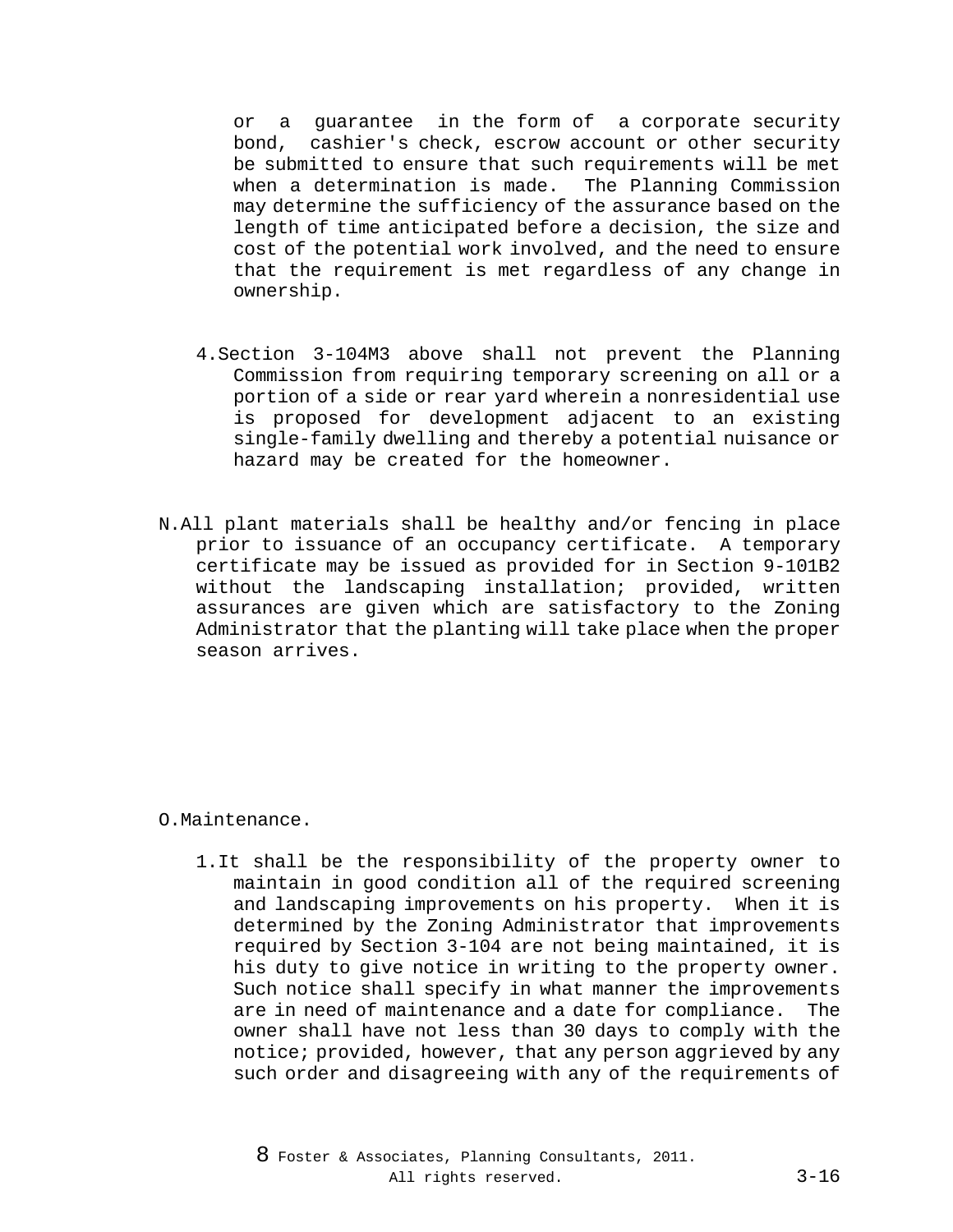the notice, may file an appeal under Section 10-106 within the 30-day filing period with the Board of Zoning Appeals.

- 2.If the owner of the land has failed, refused or neglected to make the necessary maintenance repairs within the time of the notice or time designated by the Board, then the Zoning Administrator shall cause such maintenance to be done to the property. The cost of maintenance shall be certified by the Administrator to the Clerk, who shall cause the costs to be assessed against the property on which the maintenance repairs were made.
- P.To assist in reviewing screening and landscape plans, the Planning Commission may from time to time adopt design criteria in the form of policy statements which may include illustrations.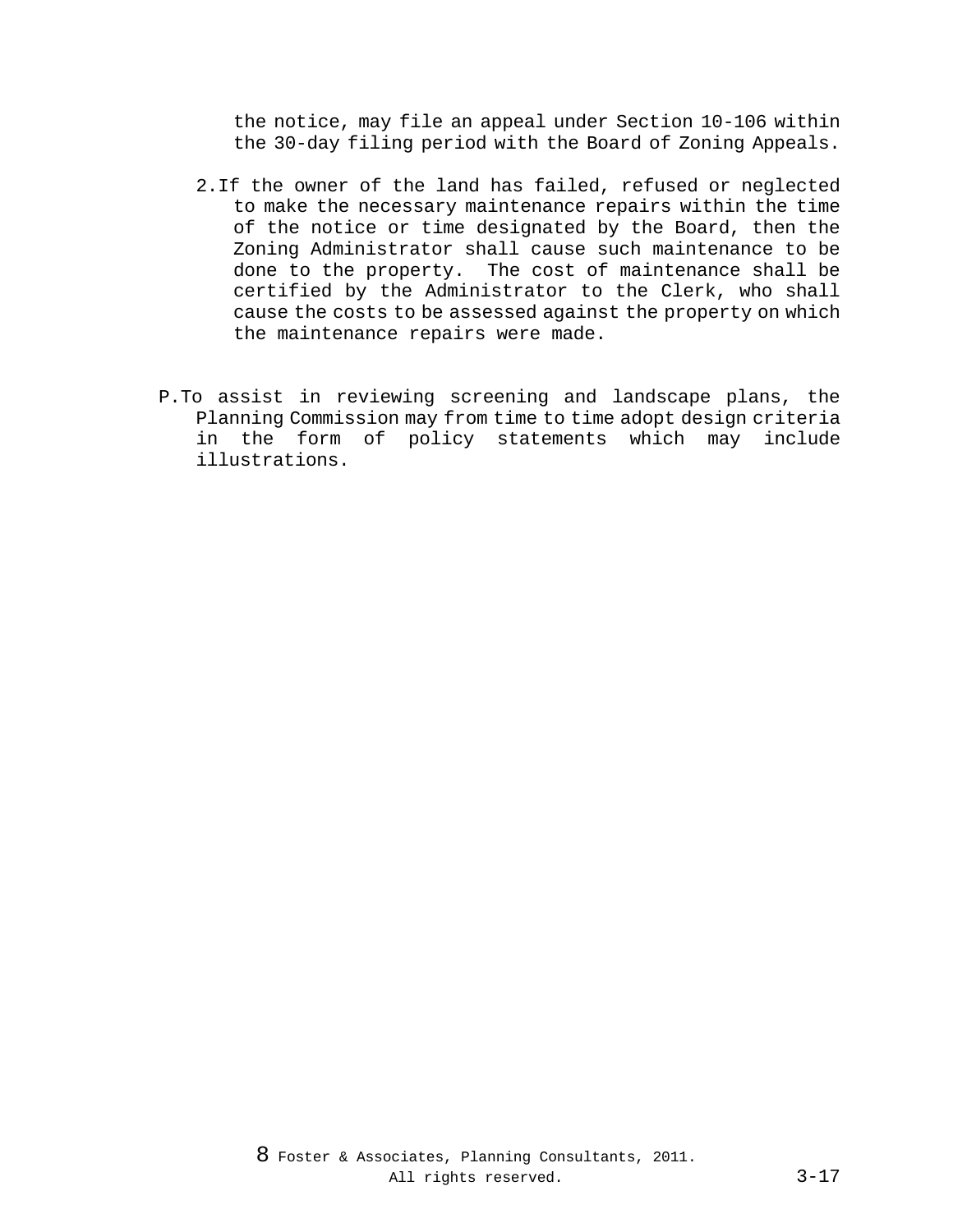### **ARTICLE 4. ZONING DISTRICTS**

### **100 Permitted Uses in All Districts.**

- A. Off-street parking and loading as required by Article 5.
- B.Accessory and temporary uses and home occupations as permitted by Article 6.
- C.Signs as permitted by Article 7.
- **101R-1 Single-Family Residential District.** This district is established for the purpose of medium density single-family dwelling use and to allow certain community facilities. It is intended that no uses be permitted in this district that will tend to devalue property for residential purposes or interfere with the health, safety, order or general welfare of persons residing therein. Regulations are intended to control density of population and to provide adequate open space around buildings and structures to accomplish these purposes.

## A.Permitted Uses.

- 1.Single-family detached dwellings, residential-design manufactured homes and group homes as defined in Section  $2 - 101$ .
- 2.Churches and similar places of worship and parish houses.
- 3.Golf courses, including accessory club houses, but not separate driving ranges and miniature golf courses operated for commercial purposes.
- 4.Public and private schools: educational buildings for primary, intermediate and secondary schools including administrative centers, transportation centers, recreation areas, spectator sports facilities and the like. All such uses must be located on land which has a plat approved by the City and recorded with the County Register of Deeds.

B.Special Uses.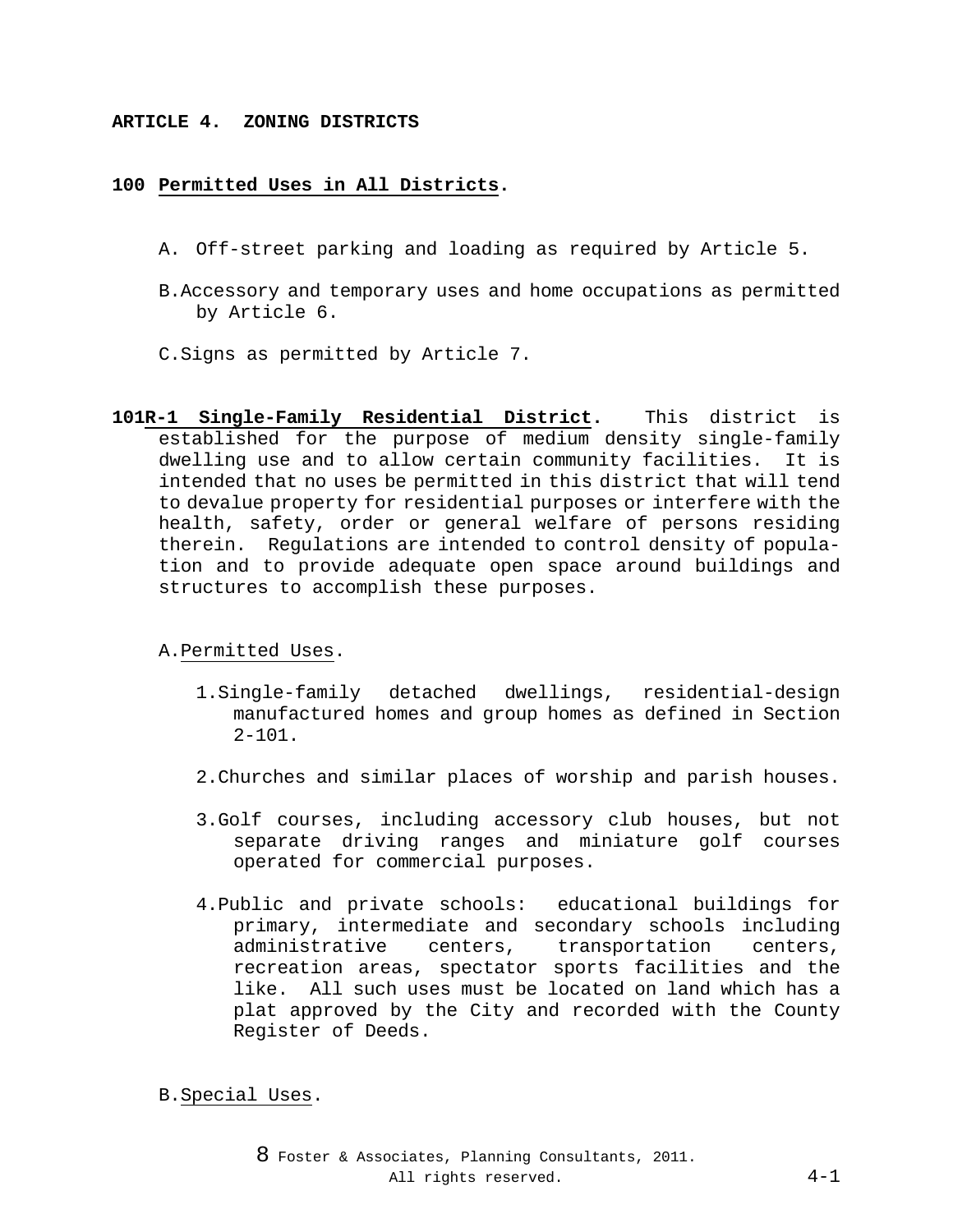- 1.Public buildings erected or land used by any agency of the City, or a township, county or state government not otherwise provided for in these regulations.
- 2.Buildings either existing or new construction for principal uses to be determined by application.
- 3.Cemeteries, private or public.
- 4.Public and private utility uses as follows: electric and telephone substations; gas regulator stations; pumping<br>stations; and water towers and standpipes. (See Section stations; and water towers and standpipes. 3-103G for lot size and bulk regulations.)

### C.Conditional Uses.

- 1.Two-family dwellings.
- 2.Adult and child care centers and preschools.
- 3.Adult care homes exceeding the limit on the number of adults as a home occupation.
- 4.Bed and breakfast homes and guest houses.
- 5.Earth-sheltered dwellings, provided that the design is compatible with adjacent properties including such items as drainage, parking and accessory structures.
- 6.Swimming, tennis, racquetball and similar recreational club activities and related clubhouses.

### D.Lot Size Requirements.

- 1.Minimum lot area:
	- a.Dwellings permitted by Section 4-101A1: 7,500 square feet.
	- b.Two-family and earth sheltered dwellings: 8,000 square feet.
	- c.All other uses: 10,000 square feet.
- 2.Minimum lot width: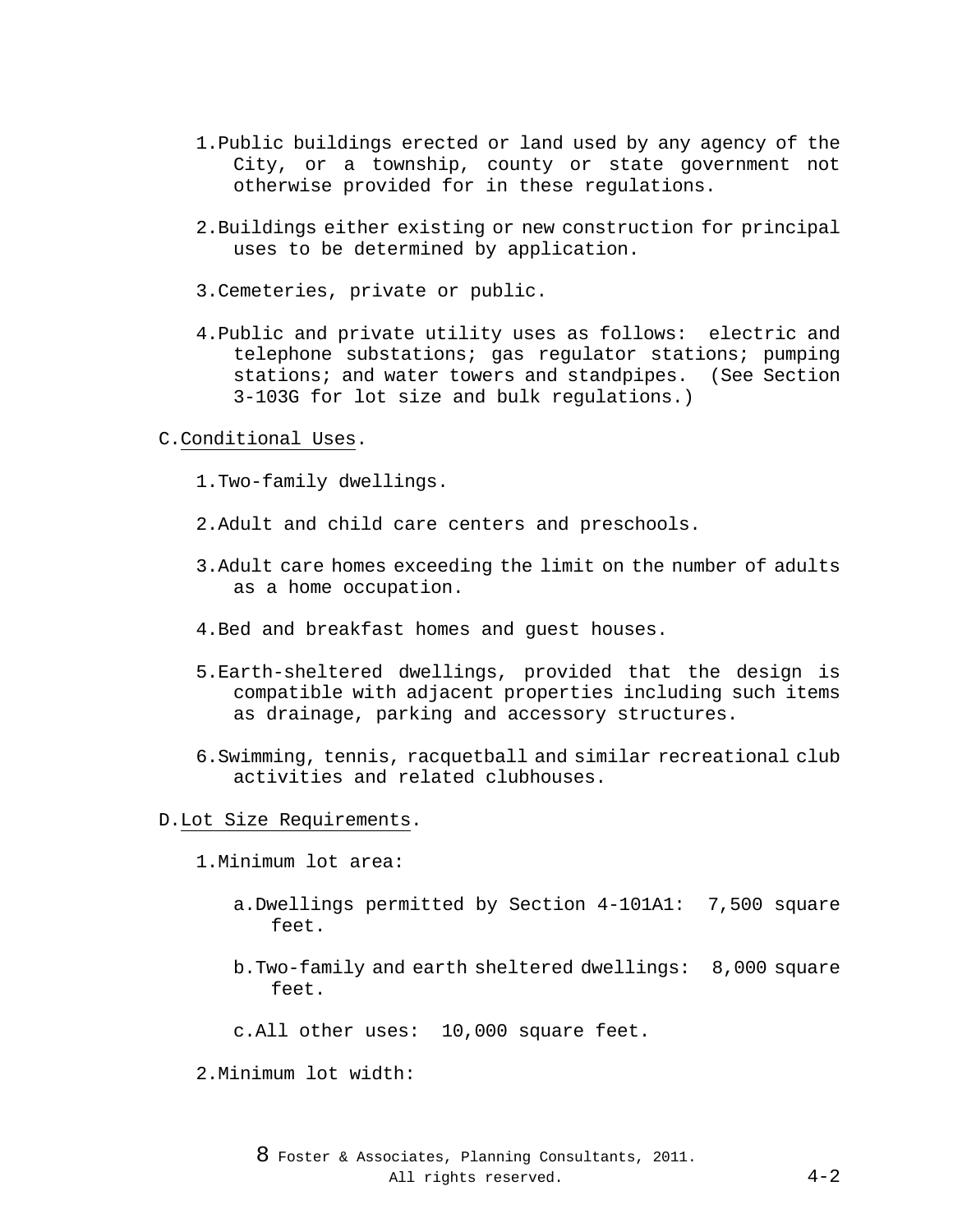a.Dwellings permitted by Section 4-101A1: 70 feet.

b.Two-family and earth sheltered dwellings: 80 feet.

c.All other uses: 80 feet.

3.Minimum lot depth: 100 feet.

#### E.Bulk Regulations.

1.Maximum structure height: 35 feet.

- 2.Yard requirements:
	- a.Minimum front yard: 25 feet on all sides abutting a street, except that on corner lots one of the yards may be reduced to 15 feet; however, 20 feet shall still be required for yards on that portion of a yard with driveway access to a permanent parking space, e.g., a garage.
	- b.Minimum side yard: 8 feet.
	- c.Minimum rear yard: 25 feet.
- 3.Maximum lot coverage: 30%

### F.Use limitations.

1.No outdoor storage shall be permitted as defined by Section 2-101.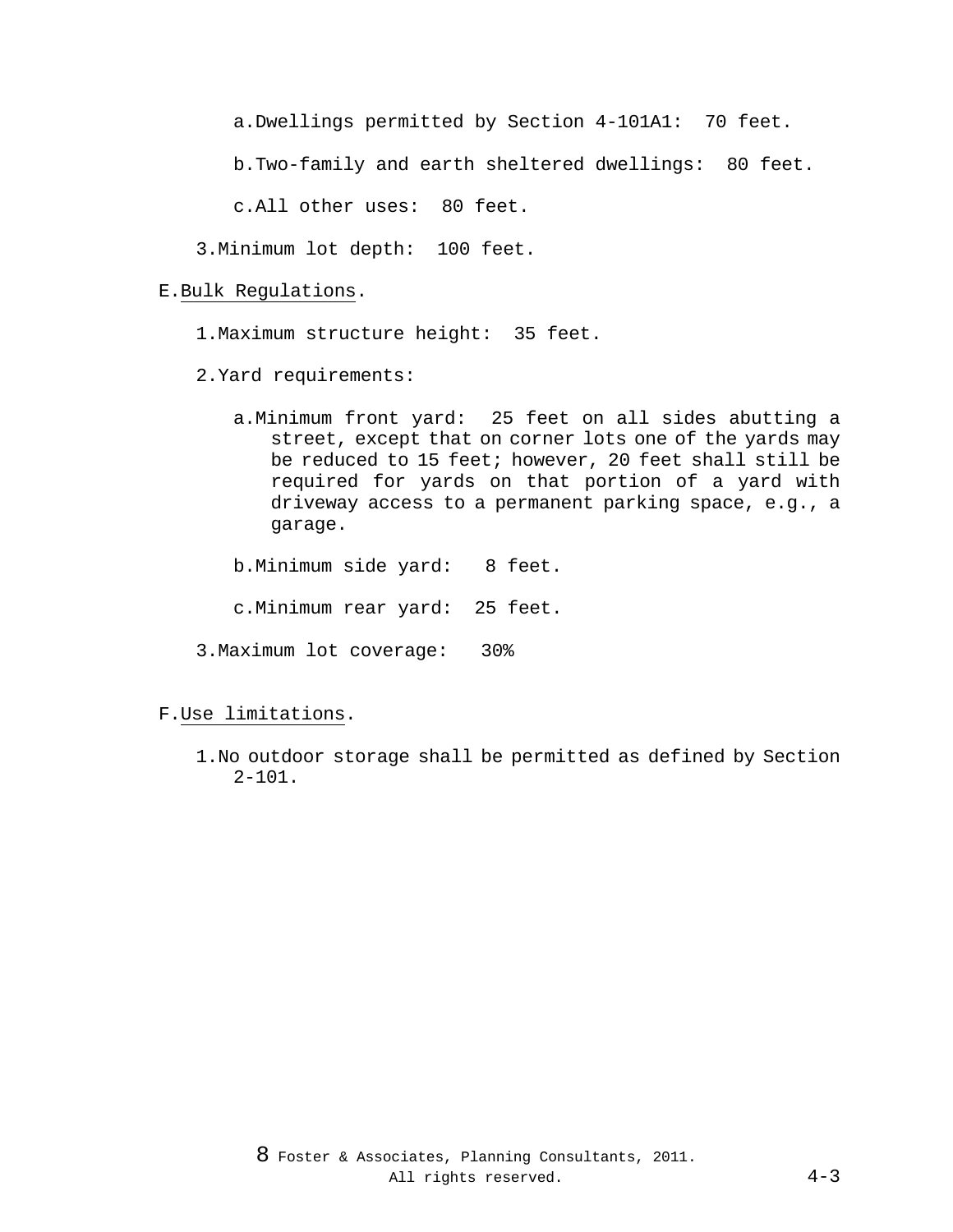- **102R-2 Multiple-Family Residential District.** This district is established to permit various types of low density multiple-family dwelling units with compatible community facilities and certain special and conditional uses, yet retain a basic residential quality. It is not intended generally for single-family type use, except as incidental to the area.
	- A.Permitted Use.
		- 1.Any permitted use allowed in the R-1 Residential District.
		- 2.Single-family attached, not exceeding two, and two-family dwellings.
		- 3.Multiple-family dwellings.
		- 4.Adult and child care centers and preschools.
		- 5.Boarding or rooming houses.

## B.Special Use.

- 1.Any special use allowed in the R-l Residential District except cemeteries.
- 2.Campgrounds. (See Section 2-102 for definition.)
- 3.Funeral homes and mortuaries including live-in facilities.
- 4.Hospitals; medical, dental and health clinics; and professional medical offices.
- 5.Multiple dwelling units for the elderly and handicapped whereby density and parking requirements may be varied from the standards otherwise required by these regulations.
- 6.Nursing and convalescent homes, retirement centers and assisted living facilities.
- 7.Rehabilitation houses and residential centers.
- 8.Public and private utility uses as follows: electric and telephone substations; gas regulator stations; pumping stations; and water towers and standpipes. (See Section 3-103G for lot size and bulk regulations.)

C.Conditional Uses.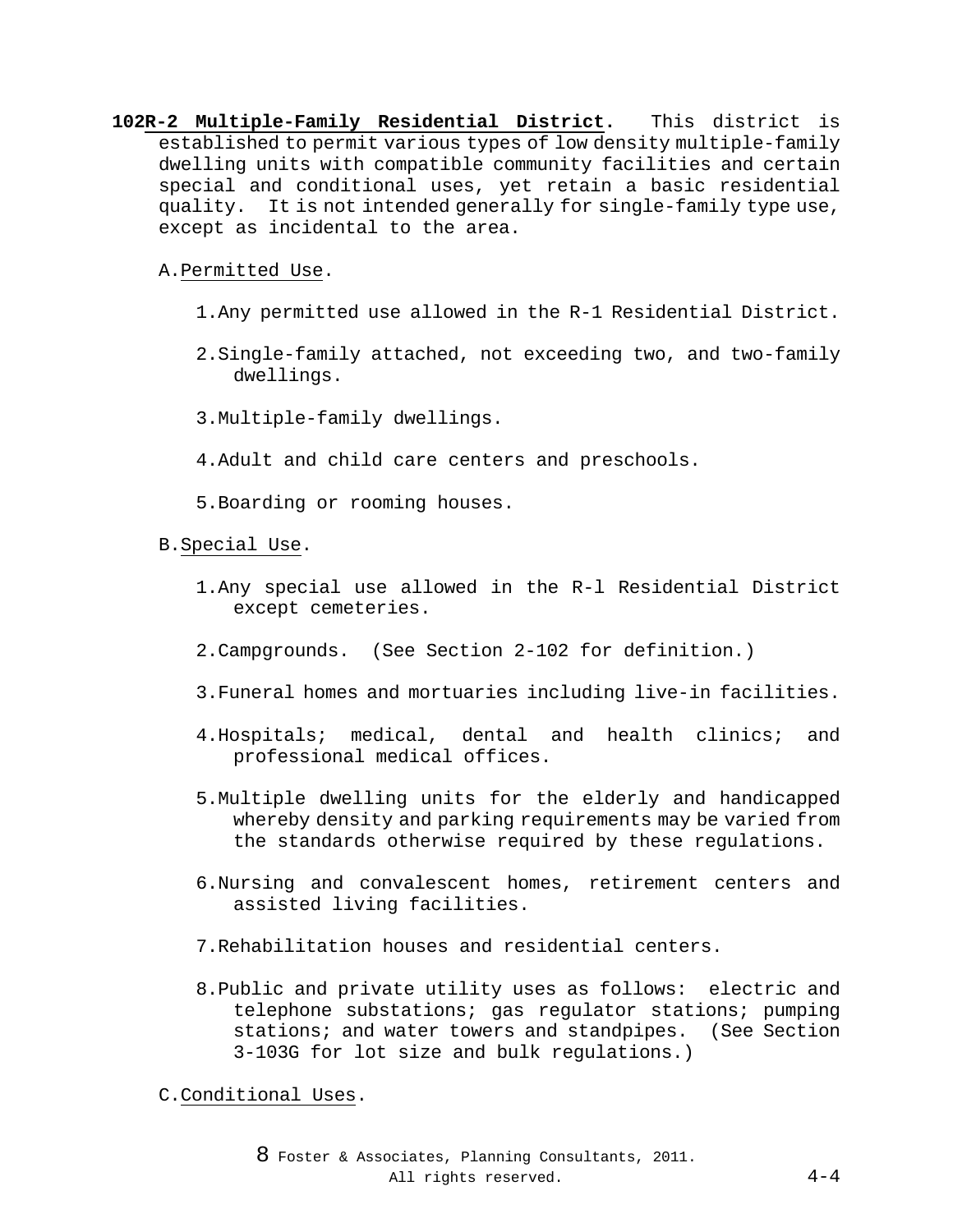- 1.Adult care homes exceeding the limit on the number of adults as a home occupation.
- 2.Bed and breakfast homes and guest houses.
- 3.Swimming, tennis, racquetball and similar recreational club activities and related clubhouses.

### D.Lot Size Requirements.

- 1.Minimum lot area:
	- a.Dwellings permitted by Section 4-102A1: 6,500 square feet.
	- b.Single-family attached and two-family dwellings: 7,200 square feet.
	- c.Multiple-family attached dwelling units: 3,000 square feet per dwelling unit, but no zoning lot shall be less than 10,000 square feet.
	- d.All other uses: 10,000 square feet.
- 2.Minimum lot width:
	- a.Dwellings permitted by Section 4-102A1: 60 feet.
	- b.Two-family dwellings: 70 feet.
	- c.Multiple-family dwellings: 80 feet.
	- d.All other uses: 70 feet.
- 3.Minimum lot depth: 90 feet.

#### E.Bulk Regulations.

- 1.Maximum structure height: 35 feet.
- 2.Yard requirements: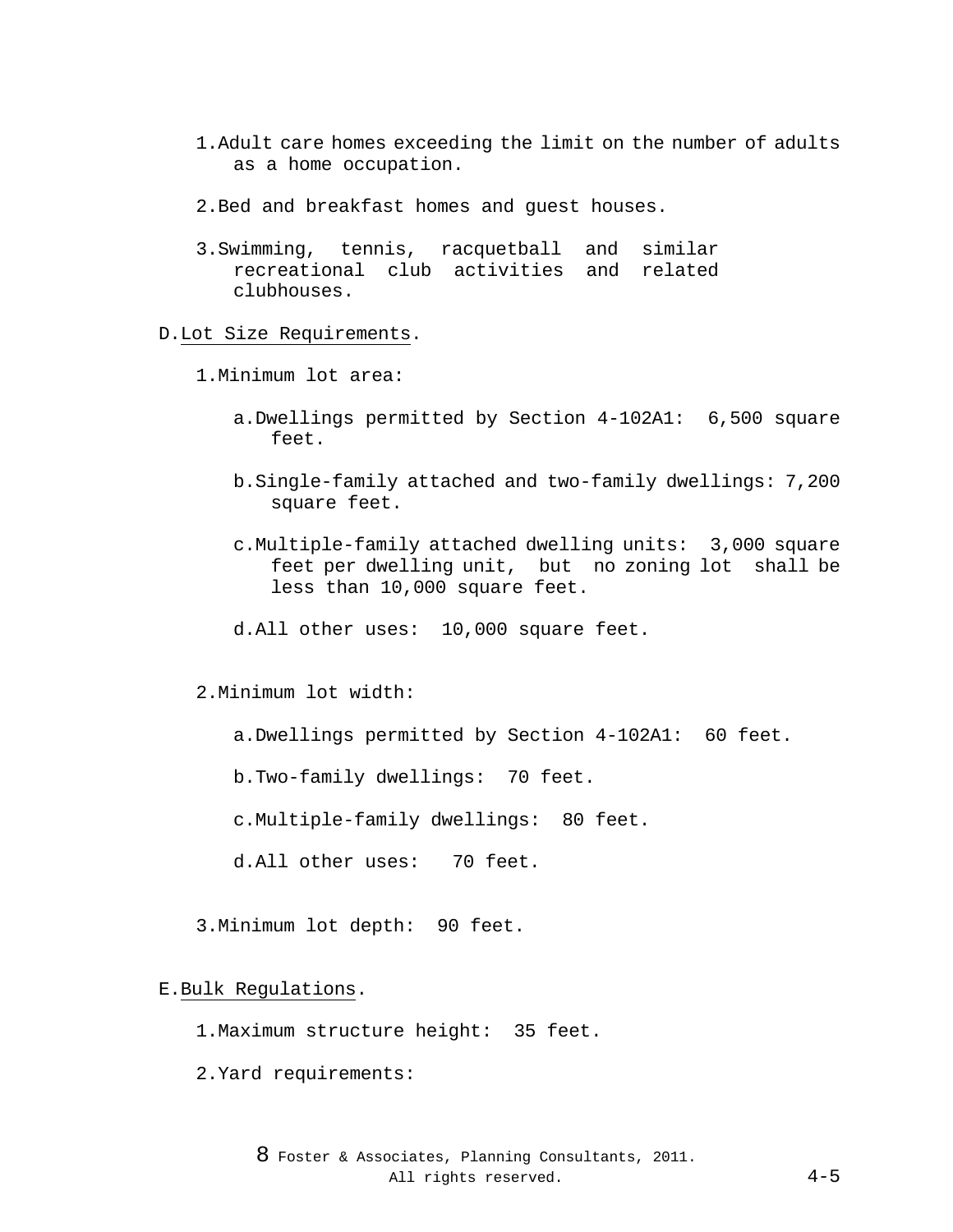- a.Minimum front yard: 25 feet on all sides abutting a street, except that on corner lots one of the yards may be reduced to 15 feet; however, 20 feet shall still be required for yards on that portion of a yard with driveway access to a permanent parking space, e.g., a garage.
- b.Minimum side yard:
	- (1)Dwellings permitted by Section 4-102A1: 7 feet.
	- (2)Single-family attached and two-family dwellings: 6 feet on each side, except for the common lot line of an attached dwelling.**\*** (See Section 2-101 for definition of dwelling, attached.)
- j. **\***See City Subdivision Regulations, if available, for procedures for approval of lot splits.
	- (3)Multiple-family dwellings: 5 feet.
	- (4)All other uses: 8 feet.
- c.Minimum rear yard: 20 feet.
- 3.Maximum lot coverage: 40%.
- F. Use limitations.
	- 1.No outdoor storage shall be permitted as defined by Section  $2 - 101$ .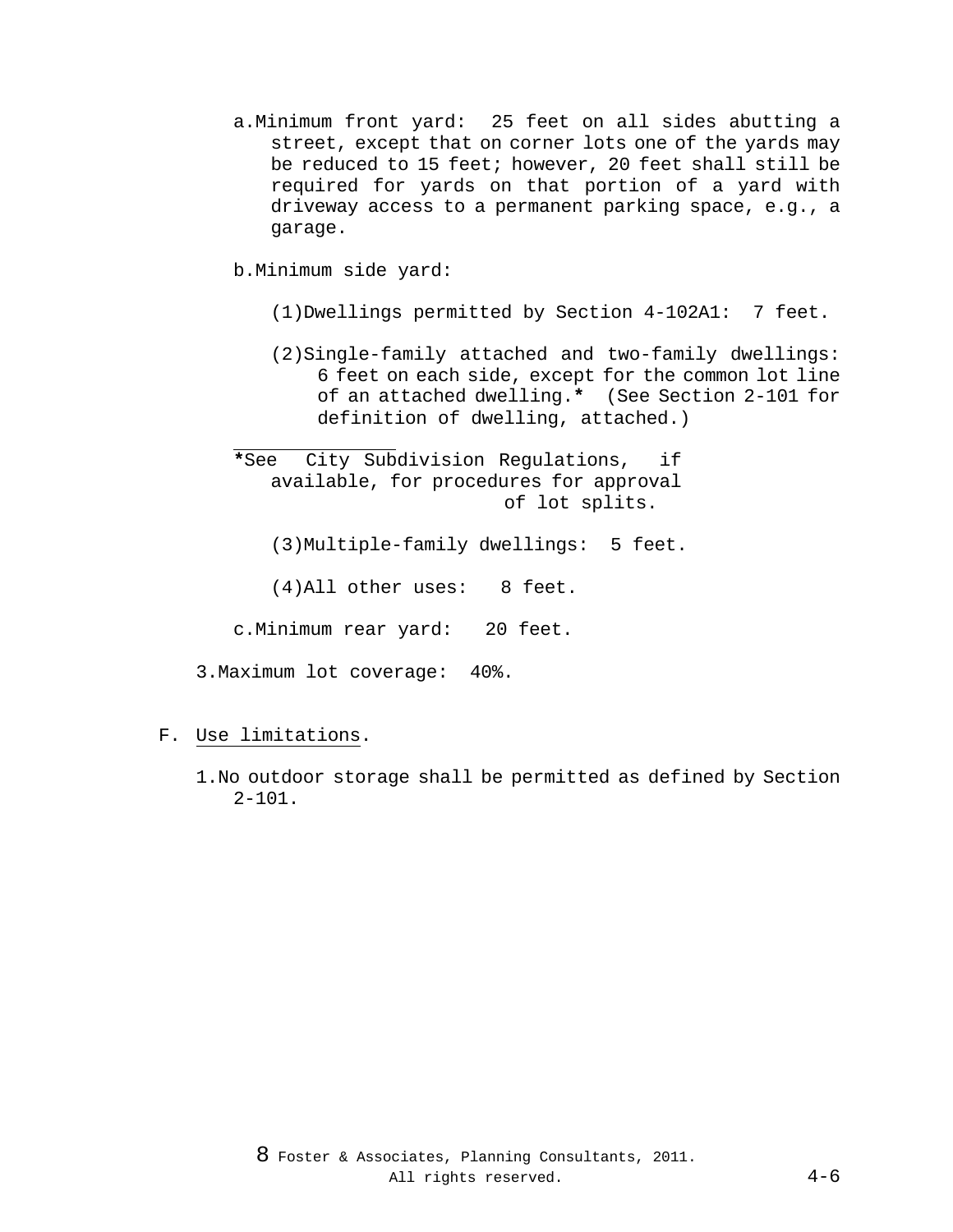**103C-1 Central Business District.** This district is established to group the main retail merchandising activities into a concentrated area serving the general shopping needs of the City and its trade area. The grouping of related activities which are compatible is intended to strengthen the Central Business District.

A.Permitted Uses.

- 1.Animal hospitals and clinics limited to the care, treatment and grooming of small animals, where all activities take place within a completely enclosed building.
- 2.Antique, gift shops and florist.
- 3.Assembly places both private and public including churches and similar places of worship, fraternal and service clubs and senior citizen centers.
- 4.Bakeries, including retail and wholesale sales.
- 5.Business, professional and public offices and financial institutions, including drive-up windows.
- 6.Establishments employing not more than five persons in construction businesses such as plumbing, heating, air conditioning and electrical work, but not woodwork such as millwork. (See Section 4-103F for outdoor storage.)
- 7.Hotels, motels and bed and breakfast homes and inns.
- 8.Laundries and dry cleaning establishments, including self-service.
- 9.Dwelling units constructed in conjunction with and above the first floor of business establishments.
- 10.Newspaper, publishing and printing firms.
- 11.Parking lots or parking garages.
- 12.Restaurants, but not drive-ins.
- 13.Retail businesses including pawn shops. (See Section 2-101 for definition of RETAIL BUSINESS.)
- 14.Second-hand stores.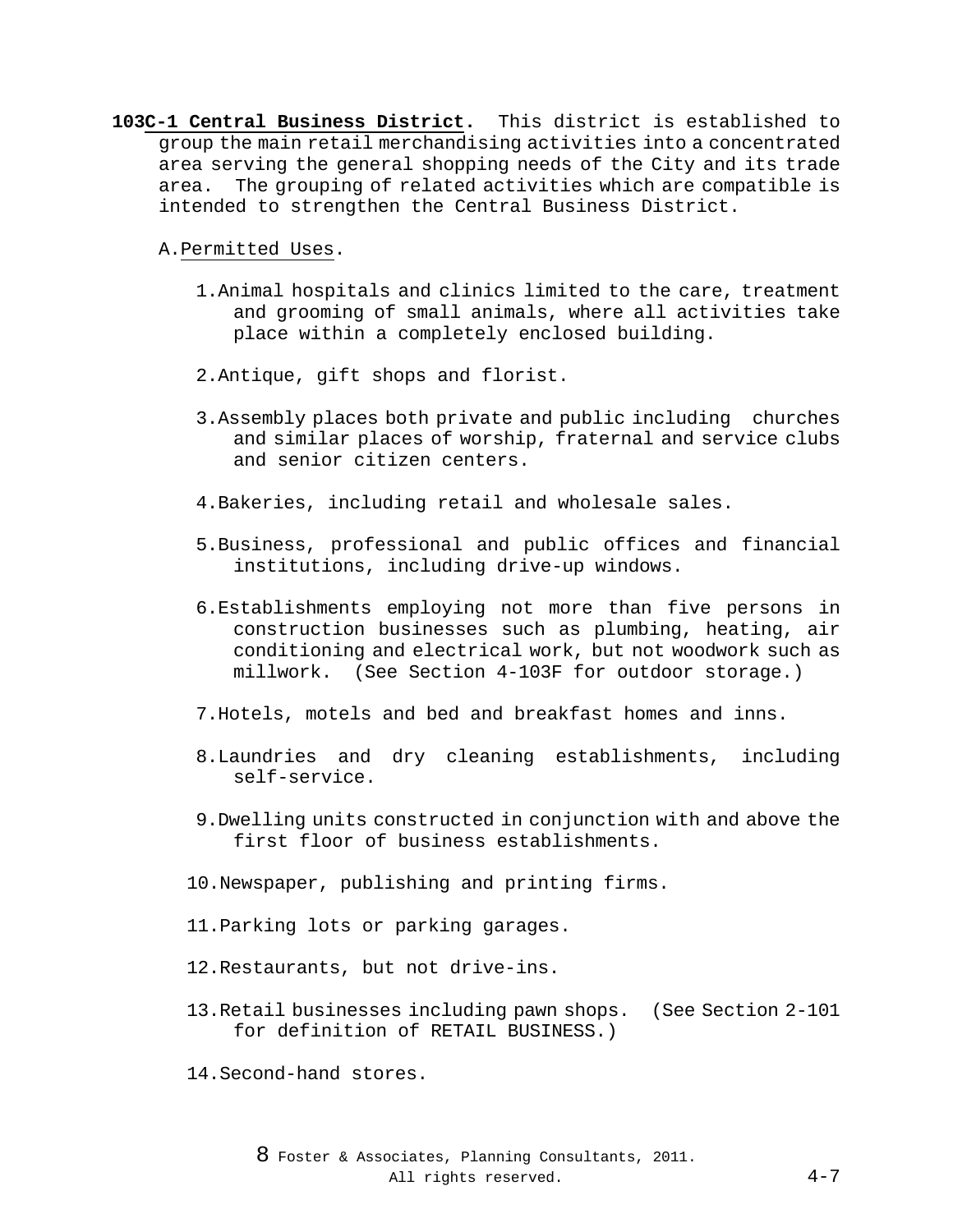- 15.Service businesses such as repairing watches, jewelry, shoes, office machines and appliances; dress making and tailor shops; barber and beauty shops; locksmiths; and the like as well as personal services such as physical fitness and tanning salons.
- 16.Studios: art, music, dance, photographic and radio and television.

17.Theaters.

B.Special Uses.

- 1.Public buildings erected or land used by any agency of the City, or a township, county or state government not otherwise provided for in these regulations.
- 2.Clubs and taverns.
- 3.Mini-storage facilities for inside rental storage only.
- 4.Lumber yards.
- 5.Other special uses not specifically listed as a permitted, special or conditional use, but which are in keeping with the intent of Section 4-103 and compatible with the uses permitted in Section 4-103A.

### C.Conditional Uses.

- 1.Auction houses.
- 2.Automobile service stations, sale of gasoline at convenience stores and car washes.
- 3.Commercial recreational activities and amusements centers, indoor only. (See Section 2-101 for definition of AMUSEMENT CENTER.)
- 4.Drive-in restaurants.
- 5.Garages, repair. (See Section 2-101 for definition of GARAGE.)
- 6.Sale lots for new and used vehicles.
- 7.Storage of goods and equipment not otherwise related to a principal use of the premises.

8 Foster & Associates, Planning Consultants, 2011. All rights reserved. 4-8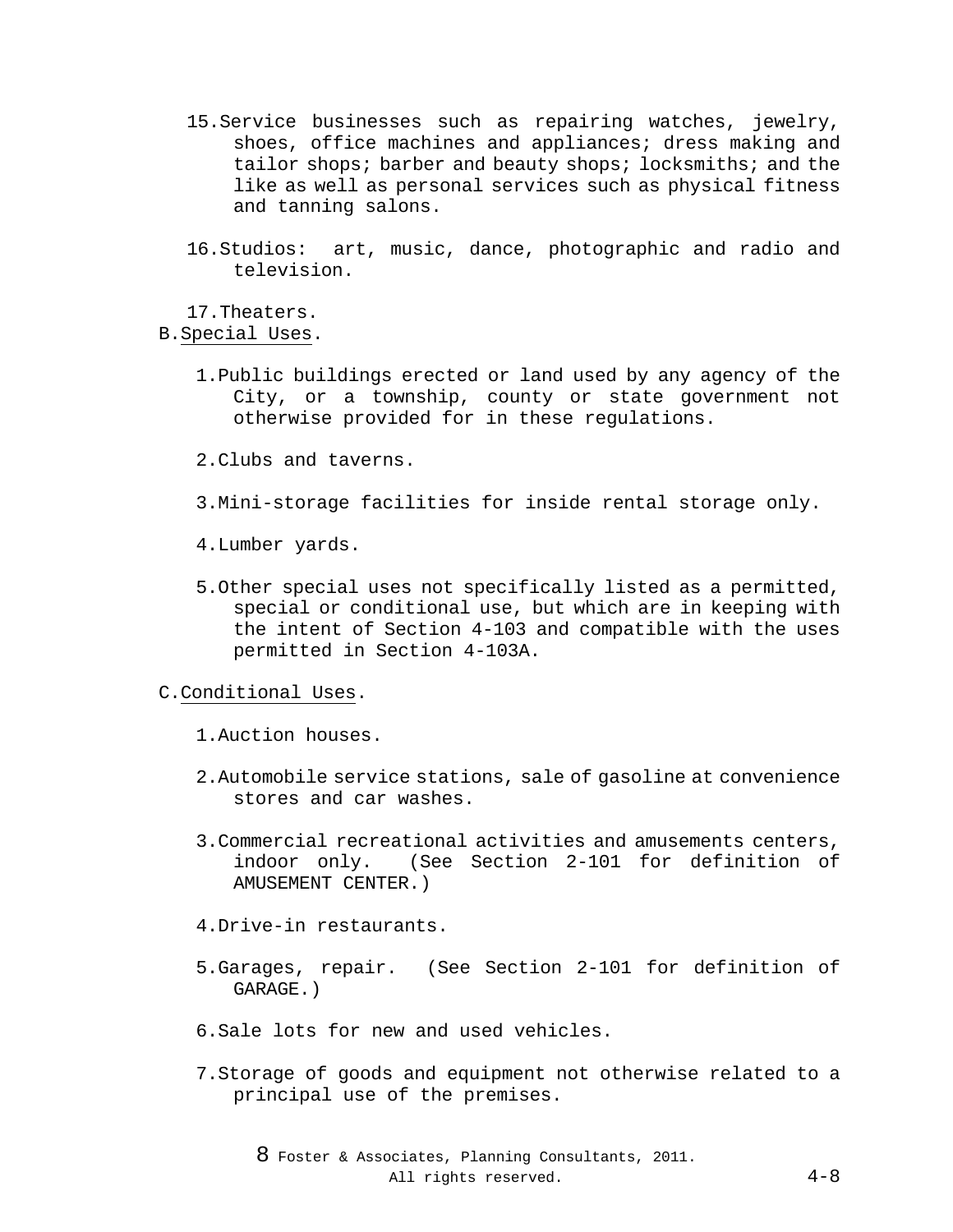### D.Lot Size requirements.

1.Minimum lot area: None.

2.Minimum lot width: 20 feet.

3.Minimum lot depth: 50 feet.

### E.Bulk Regulations.

1.Maximum structure height: 45 feet.

2.Yard requirements:

a.Minimum front yard: None

b.Minimum side yard:None, but if there is one provided, it shall not be less than 5 feet.

c.Minimum rear yard:None, but if there is one provided, it shall not be less than 5 feet.

3.Maximum lot coverage:A building, structure or use may occupy all that portion of the lot not otherwise required for the yard regulations.

### F.Use Limitations.

1.All business, servicing, storage and display of goods; except for small recycling collection centers and parking lots, shall be conducted within completely enclosed structures, unless approved as a conditional use by the Board of Zoning Appeals or as part of an application for a special or other conditional use.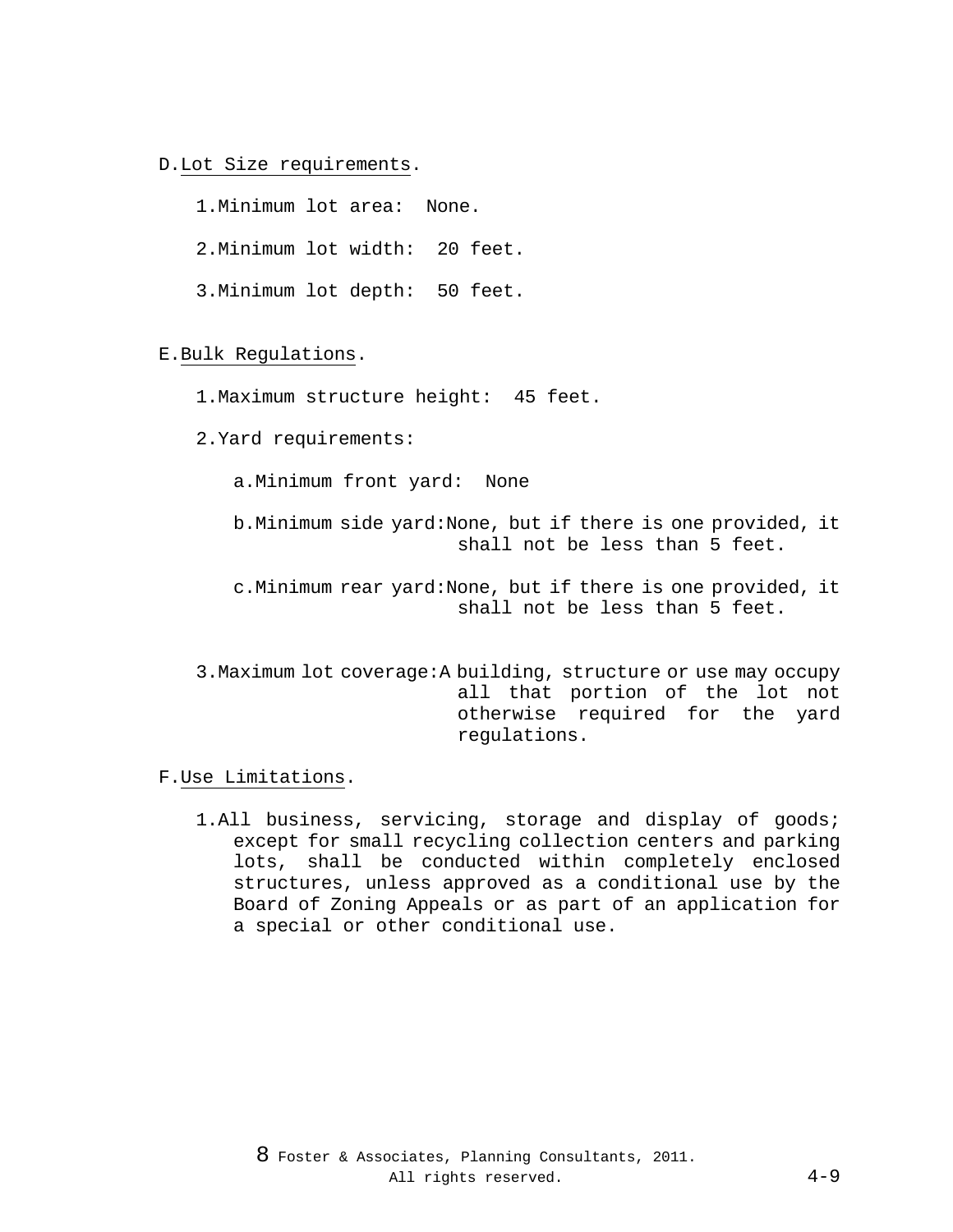**104C-2 General Business District.** This district is established to provide for certain retail sale of convenience goods and for service establishments not generally in the Central Business District and to recognize existing businesses. Off-street parking is required and also screening in where necessary to reduce possible adverse environmental effects on adjacent residential properties.

A.Permitted Uses.

- 1.Animal hospital or clinic with all activities indoors. (See Section 2-101 for definition.)
- 2.Automobile supply store.
- 3.Grocery and convenience stores for food and related items.
- 4.Department and discount stores.
- 5.Garden stores.
- 6.Hotels, motels and bed and breakfast homes and inns.
- 7.Liquor stores.
- 8.Restaurants including drive-up windows.
- 9.Self-service laundries.

B.Special Uses.

- 1.Public buildings erected or land used by any agency of the City or a township, county or state government not otherwise provided for in these regulations.
- 2.Assembly places both private and public including churches and similar places of worship and fraternal and service clubs.
- 3.Campgrounds. (See Section 2-102 for definition.)
- 4.Contractor's building and offices. (See Section 4-104F3 for Outdoor Storage.)
- 5.Other special uses not otherwise specifically listed as a permitted, special or conditional use, but which are in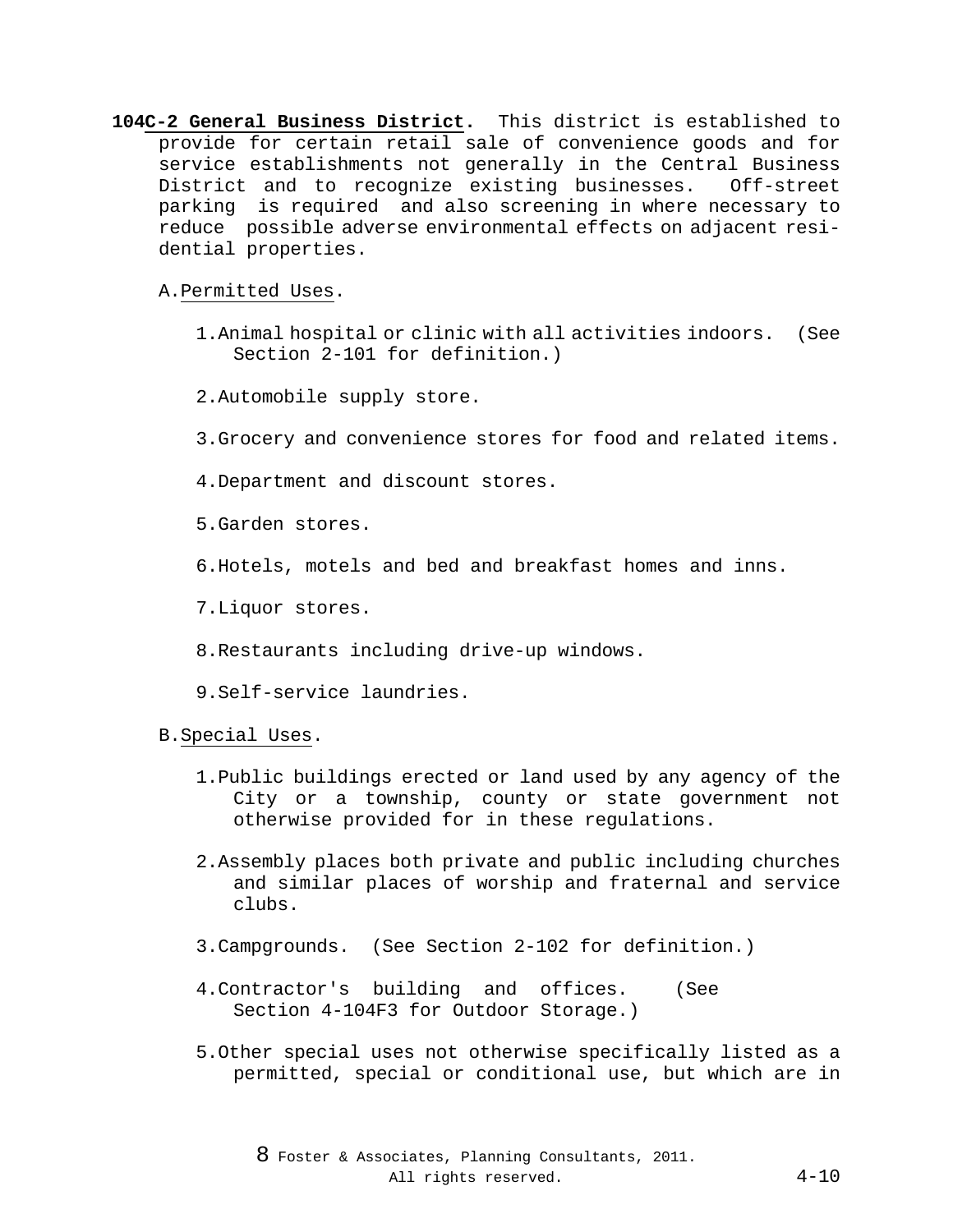keeping with the intent of Section 4-104 and compatible with the uses permitted in Section 4-104A.

- C.Conditional Uses.
	- 1.Car washes.
	- 2.Commercial recreational activity and amusement centers, both indoor and outdoors. (See Section 2-101 for definition.)
	- 3.Drive-in establishments. (See Section 2-101 for definition.)
	- 4.Garages, repair. (See Section 2-101 for definition.)
	- 5.Mini-storage facilities for inside rental storage only and personal storage structures.
	- 6.Sales lots for new and/or used vehicles including recreational vehicles.
- D.Lot Size Requirements.
	- 1.Minimum lot area: 10,000 square feet.
	- 2.Minimum lot width: 70 feet.
	- 3.Minimum lot depth: 120 feet.

#### E.Bulk Regulations.

- 1.Maximum structure height: 35 feet.
- 2.Yard requirements:
	- a. Minimum front yard: 35 feet on all sides abutting a street.

b.Minimum side yard:None, but if a side yard is provided it shall not be less than 10 feet.

c. Minimum rear yard:None, but if a rear yard is provided, it shall not be less than 10 feet.

3.Maximum lot coverage:A building, structure or use may occupy all that portion of the zoning lot not

8 Foster & Associates, Planning Consultants, 2011. All rights reserved. 4-11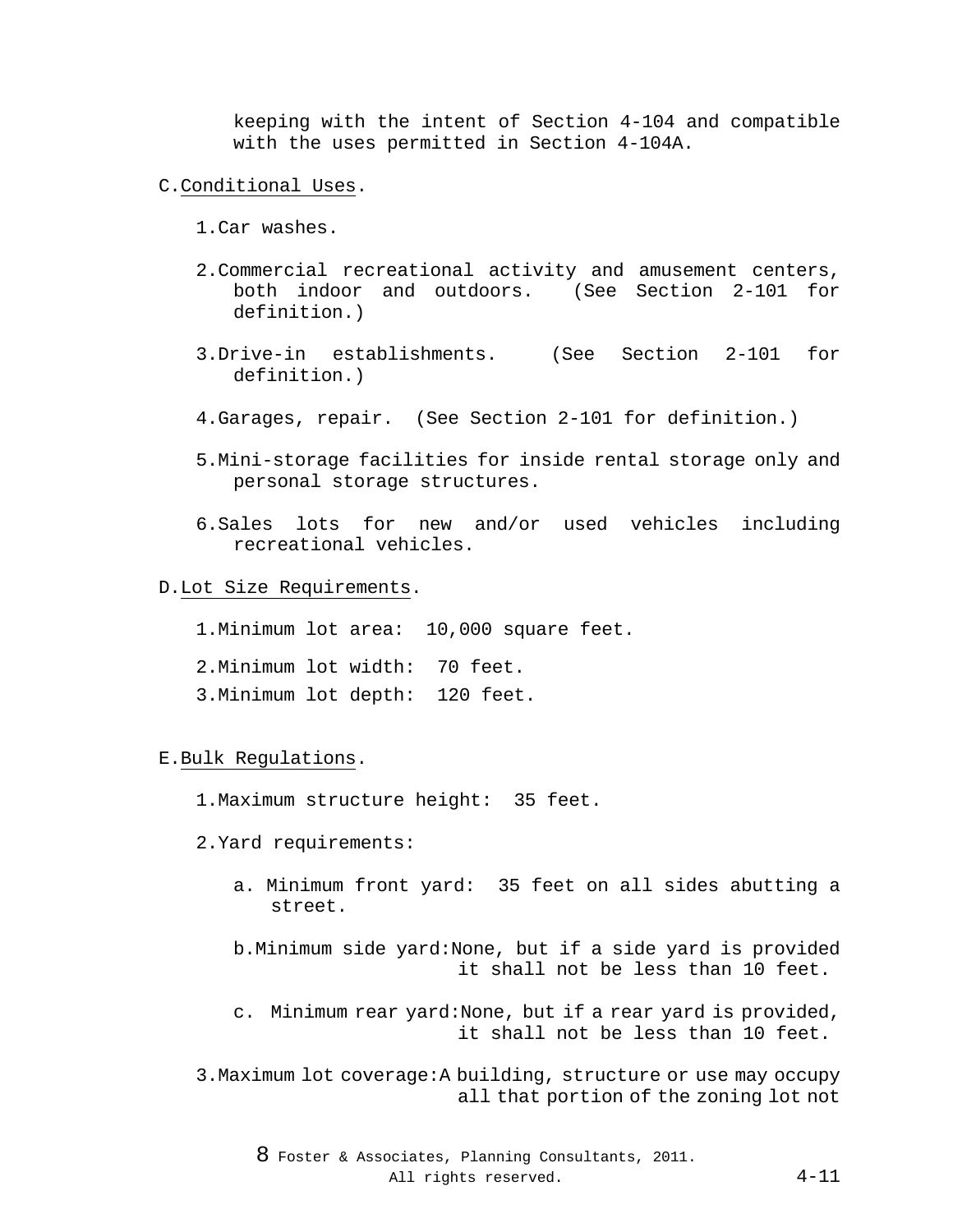otherwise required for off-street parking or the yard regulations.

- F.Use Limitations.
	- 1.No new building shall be used for residential purposes.
	- 2.Exterior lighting fixtures shall be shaded so that no direct light is cast upon any property located in a residential district.
	- 3.All business, servicing, storage and display of goods shall be conducted within completely enclosed structures or screened from public view, unless approved as a conditional use by the Board of Zoning Appeals or as part of an application for a special or conditional use.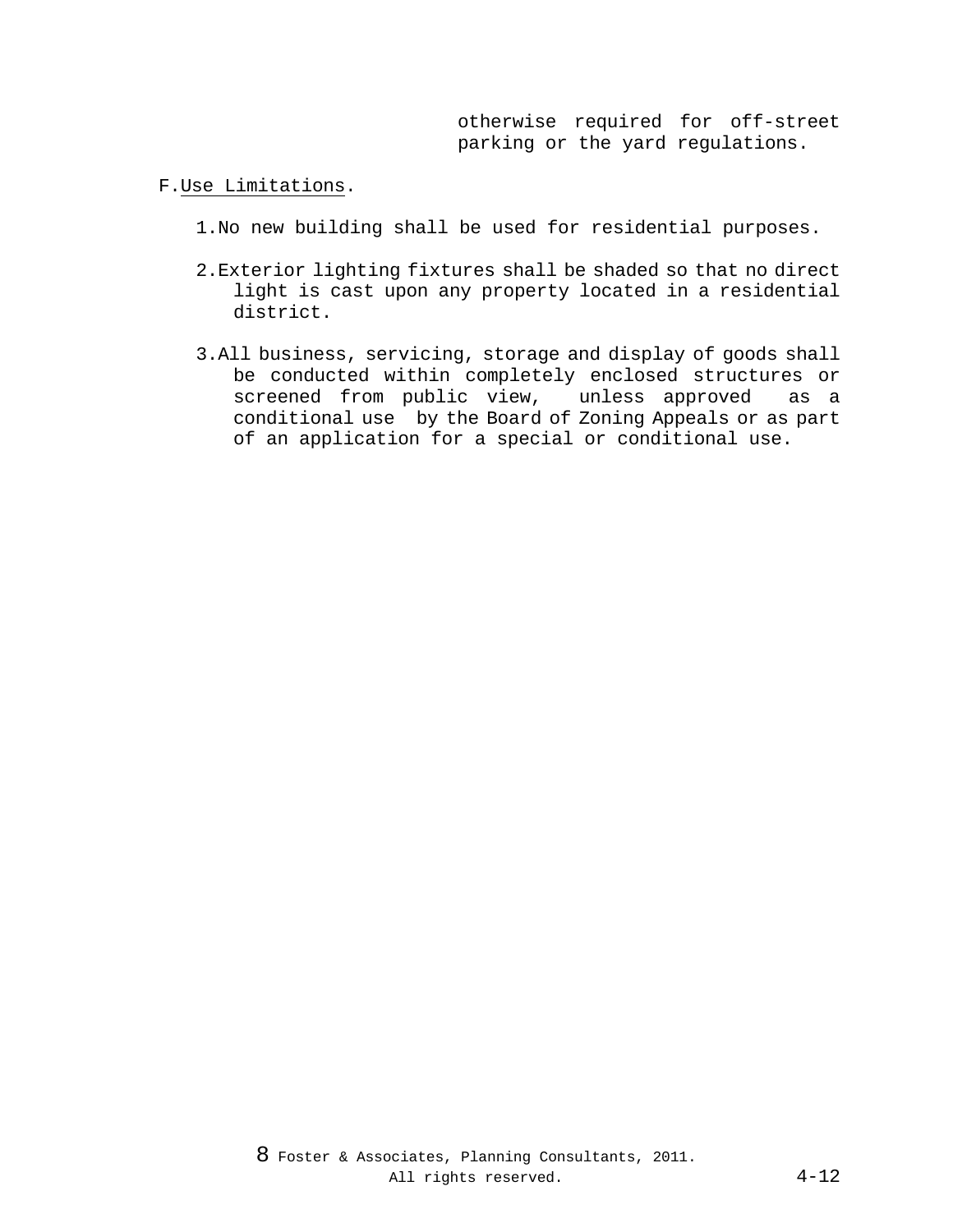**105I-1 Industrial District.** This district is designed for industrial uses which do not require large amounts of land; generate modest amounts of traffic; are consistent with the capacity and availability of public and private services; create limited environmental problems in the way of odor, smoke, dust, glare, vibration or sounds; and do not permit the intermixing of residential uses.

### A.Permitted Uses.

- 1.Agricultural feed, grain and fertilizer mixing, storage and sales.
- 2.Agricultural and oil equipment sales, repairs and storage.
- 3.Animal hospitals or clinics with indoor or outdoor facilities.
- 4.Assembly, manufacture or repair of electrical and mechanical appliances, instruments, machinery and the like.
- 5.Automobile, truck and recreational vehicle sales, storage, repairs, garages and washing facility.
- 6.Building material production, storage and sales including manufactured housing and lumberyards.
- 7.Clothing and textile manufacturers.
- 8.Construction equipment distribution, repair, storage and sales.
- 9.Contractor's buildings and offices, including equipment and storage area.
- 10.Food manufacture, distribution and storage.
- 11.Furniture manufacture and repair and upholstery shops.
- 12.Garden stores, greenhouses and hydroponic farming.
- 13.Laundry, dry cleaning and dyeing works.
- 14.Manufactured products such as: bags, brooms, concrete products, jewelry, paper goods, pharmaceutical products, plastics, sporting and office equipment, and the like.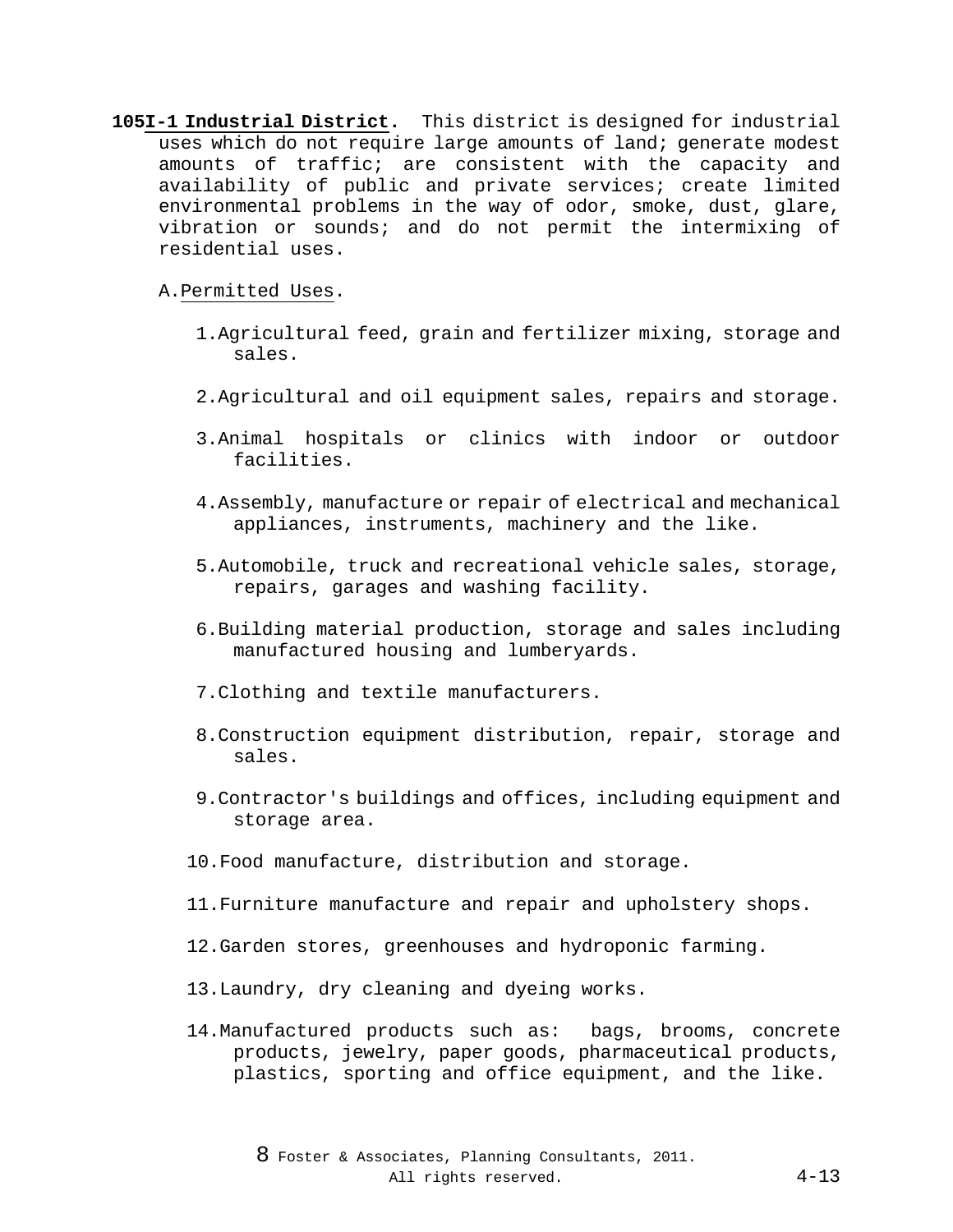- 15.Metal fabrication and assembly.
- 16.Printing and publishing companies.
- 17.Sale lots for new and used vehicles including recreational vehicles.
- 18.Sign shops and service.
- 19.Transportation firms including vehicle storage areas.
- 20.Utility substations and water towers.
- 21.Wholesale businesses; storage warehouses; mini-storage facilities, including indoor and outdoor storage; and personal storage structures.

#### B.Uses Not Permitted.

1.Acid manufacture.

2.Cement, lime, gypsum or plaster of Paris manufacture.

3.Creosote or tar treatment.

4.Distillation of bones.

5.Explosives manufacture or storage, including fireworks.

6.Fat rendering.

7.Fertilizer manufacture.

8.Garbage, offal or dead animal incineration or reduction.

9.Glue or soap manufacture.

10.Petroleum processing and refining.

11.Primary smelting of base metals from ore.

12.Stockyards or slaughterhouses.

13.Tanning, curing or storage of rawhides or skins.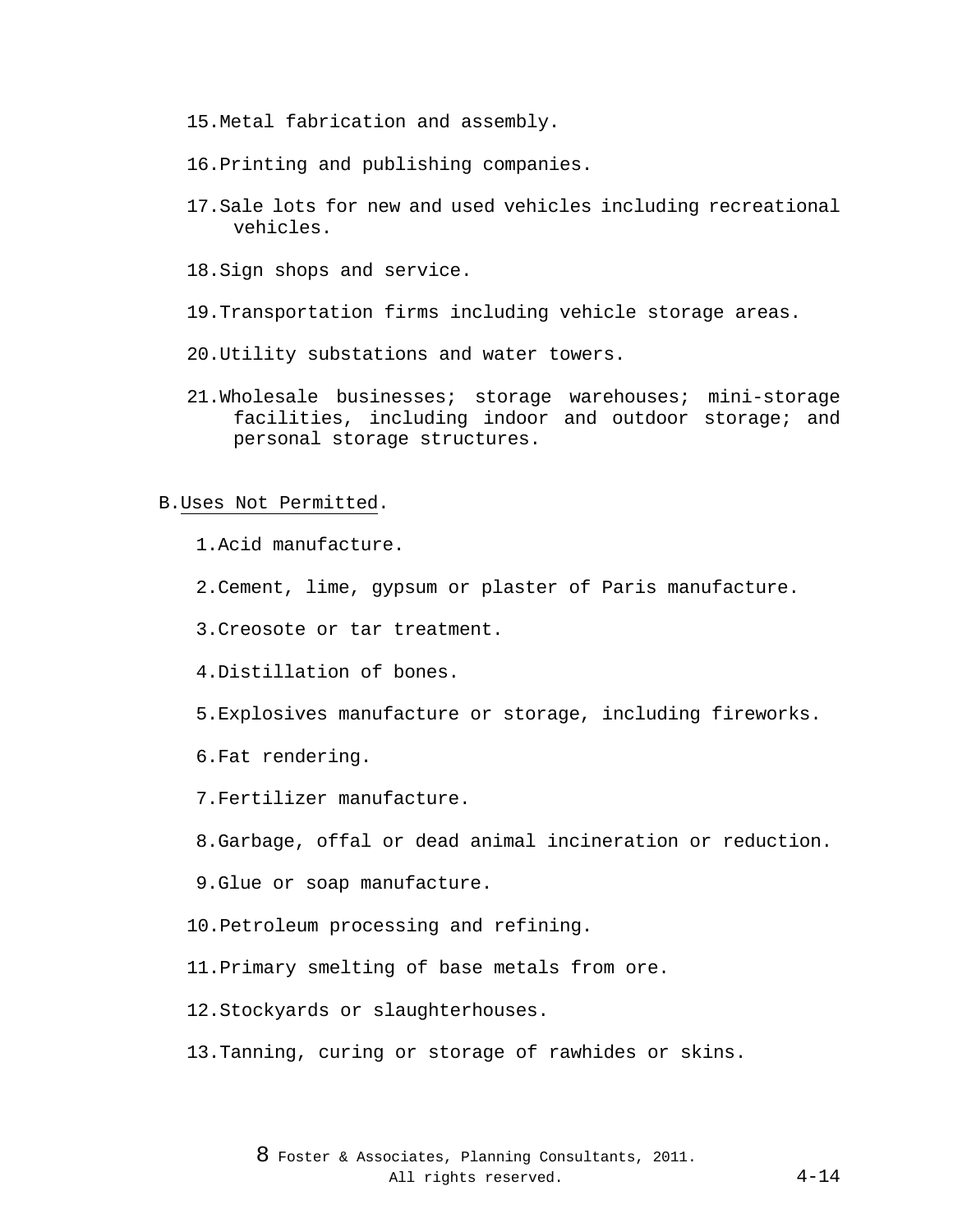#### C.Special Uses.

- 1.Public buildings erected or land used by any agency of the City, or a township, county or state government not otherwise provided for in these regulations.
- 2.Bulk storage for retail or wholesale distribution and not used as an accessory part of a normal manufacturing process of such items as anhydrous ammonia and other products which may be considered as highly explosive, combustible or of a volatile nature.
- 3.Recycling processing centers. (See Section 2-101 for definition.)
- 4.Salvage yards. (See Section 2-101 for definition.)
- 5.Public and private hazardous waste facilities. (See Section 2-101 for definition.)
- 6.Other uses not specifically listed as a permitted, special or other conditional use, but which are in keeping with the intent of Section 4-105 and compatible with the uses permitted in Section 4-105A. Such other uses may also include retail and service businesses which provide a particular direct service to the industrial uses or serve as a convenience to the employees thereof or the community as a whole.

D.Conditional Use.

- 1.Asphalt and concrete mixing plants.
- 2.Dog kennels, including outside runs.
- 3.Large recycling collection centers. (See Section 2-101 for definition.)

E.Lot Size Requirements.

- 1.Minimum lot area: None.
- 2.Minimum lot width: None.
- 3.Minimum lot depth: None.

F.Bulk Regulations.

8 Foster & Associates, Planning Consultants, 2011. All rights reserved. 4-15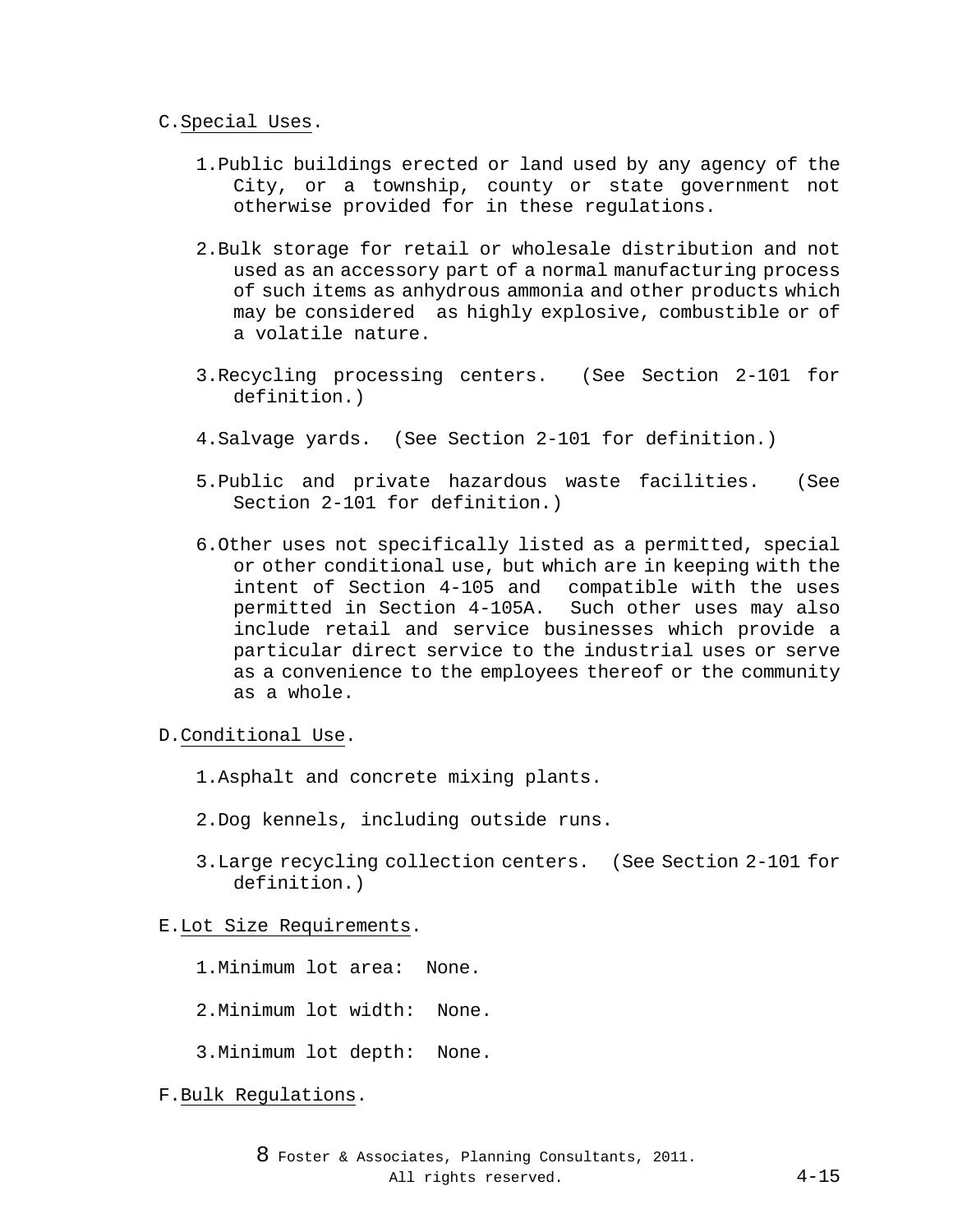- 1.Maximum structure height: 45 feet exclusive of grain elevators.
- 2.Yard requirements:
	- a.Minimum front yard: 35 feet on all sides abutting a street.
	- b.Minimum side yard: No minimum requirement, but if a side yard is provided, it shall be not less than 15 feet.
	- c.Minimum rear yard: No minimum requirement, but if a rear yard is provided, it shall be not less than 15 feet.
- 3.Maximum lot coverage: 75%.

#### G.Use Limitations.

- 1.No new building shall be used for residential purposes except that a watchman or custodian may reside on the premises inside an industrial use structure or in a manufactured or mobile home.
- 2.Outdoor operations, display and storage is permitted which is related activity to the principal use; except that only parking and display areas are permitted in the minimum front yard setback.
- 3.There shall be no emission of dust, noise, odor or vibration which shall be detectable as a nuisance beyond the lot line.
- **106P-O Protective Overlay District.** This district may be applied as an overlay district in combination with any underlying zoning district. By limiting specific uses or requiring more restrictive development standards to individual projects or specific properties, this district is intended to:
	- (1)ensure compatibility among incompatible or potentially incompatible land uses;
	- (2)ease the transition from one zoning district to another;
	- (3)address sites or land uses with special requirements; and (4)guide development of unusual situations or unique circumstances.

Development standards include, but are not limited to, lot sizes, bulk requirements, use limitations, off-street parking and loading provisions, accessory structures and uses, sign standards,

> 8 Foster & Associates, Planning Consultants, 2011. All rights reserved. 4-16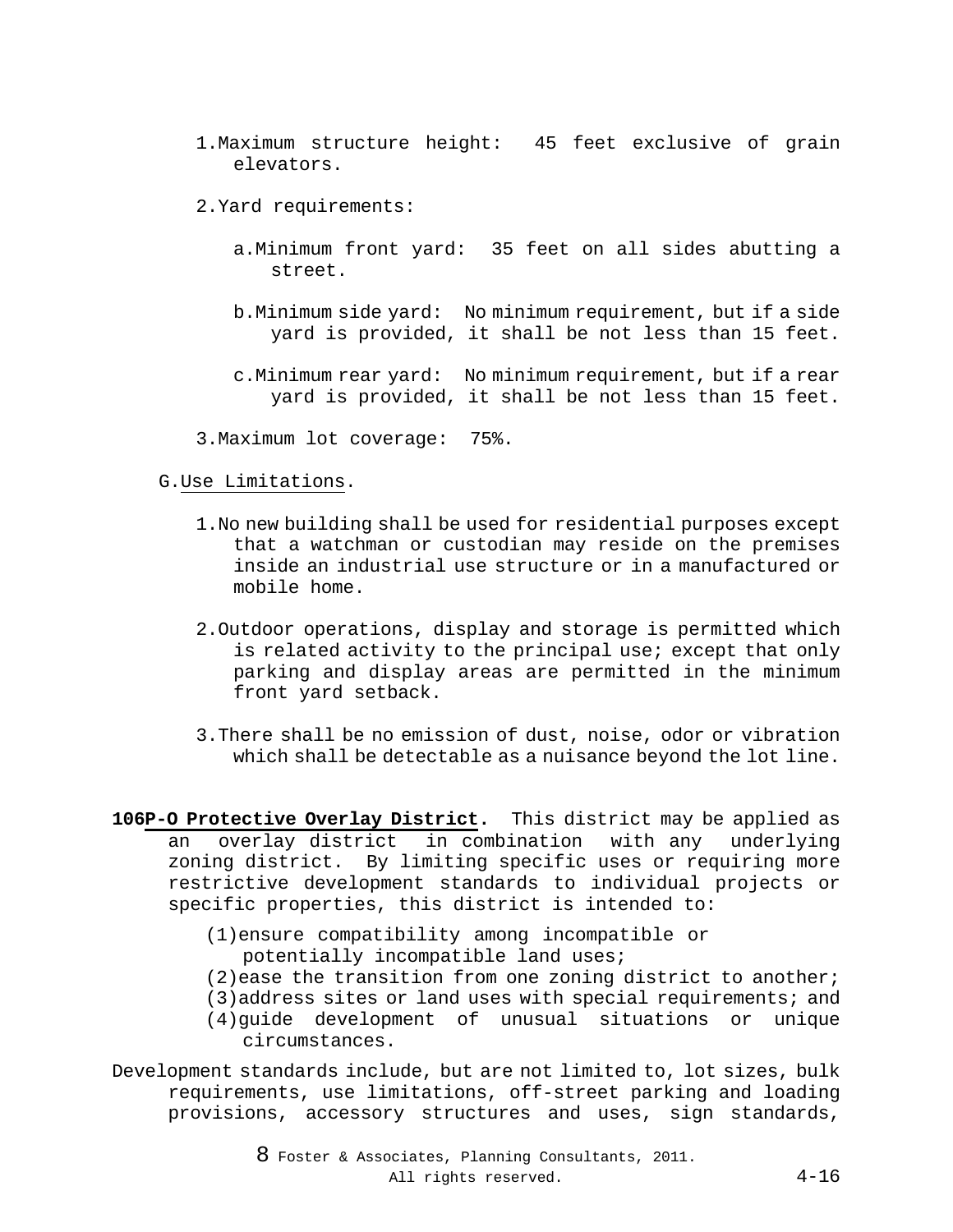miscellaneous requirements of Section 3-103 and screening and landscape requirements of Section 3-104.

- A.Use and Development Standards. This district can be used to modify and restrict the use and development standards of an underlying zoning district. All requirements of this district are in addition to and supplement all other applicable standards and requirements of these regulations. Restrictions and conditions imposed by this district shall be limited to the following:
	- 1.Prohibiting otherwise permitted or special or conditional uses and accessory uses; or making an otherwise permitted use a special or conditional use;
	- 2.Decreasing the number or average density of dwelling units that may be constructed on the site;
	- 3.Increasing minimum lot size or lot width;
	- 4.Increasing minimum setback requirements in any yard;
	- 5.Restrictions on access to abutting properties and streets, including specific design features; and
	- 6.Any other development standards required or authorized by these regulations.
- B.Method of Adoption. Modifications and restrictions imposed through this district are considered part of this zoning text and accompanying map. All property included in the district shall be identified on the Official Zoning Maps by adding the letters "P-O" and a number to the base zoning district symbol. The number shall be assigned when the application is filed and numbers shall run consecutively beginning with number 1. The effectuating ordinance for zoning or rezoning property to the P-O district shall specifically state the modifications or restrictions imposed<br>pursuant to Section 4-106A. Such modifications and pursuant to Section 4-106A. restrictions imposed shall be considered part of the text of these regulations and a violation of them shall be a violation of these regulations. The modifications and restrictions shall continue in full force and effect until revised in accordance with the same amendment procedures as for the approval of the original P-O District.
- C.Effect of P-O District Designation. When the P-O District zoning designation is applied in combination with an underlying zoning district, it shall always be considered to result in a more restrictive designation than if the district did not have the P-O classification. In the event that the

8 Foster & Associates, Planning Consultants, 2011. All rights reserved. 4-17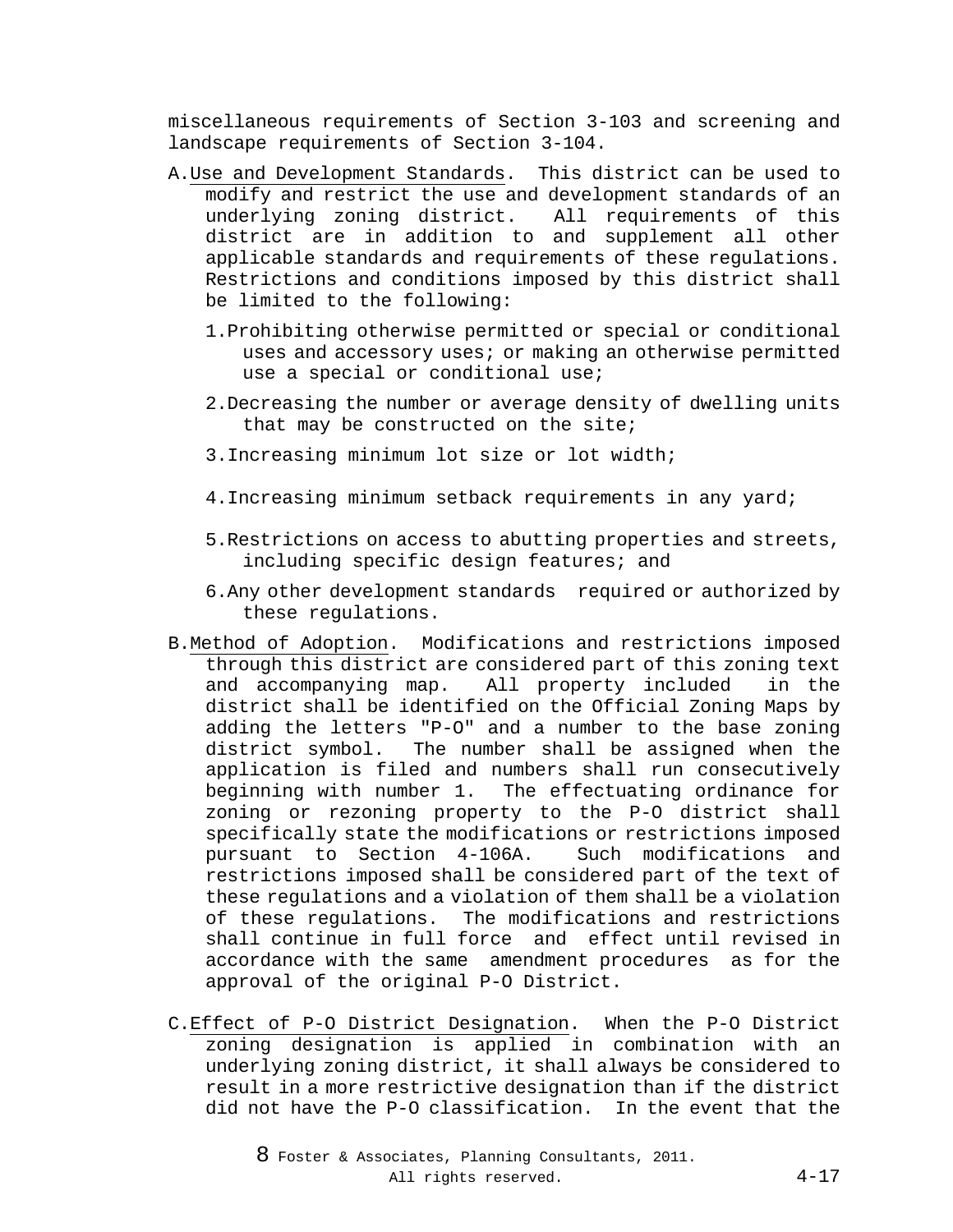P-O designation was not originally requested as part of the rezoning application, but is added instead during the public hearing process, renotification and readvertisement of the requested zoning amendment shall not be required.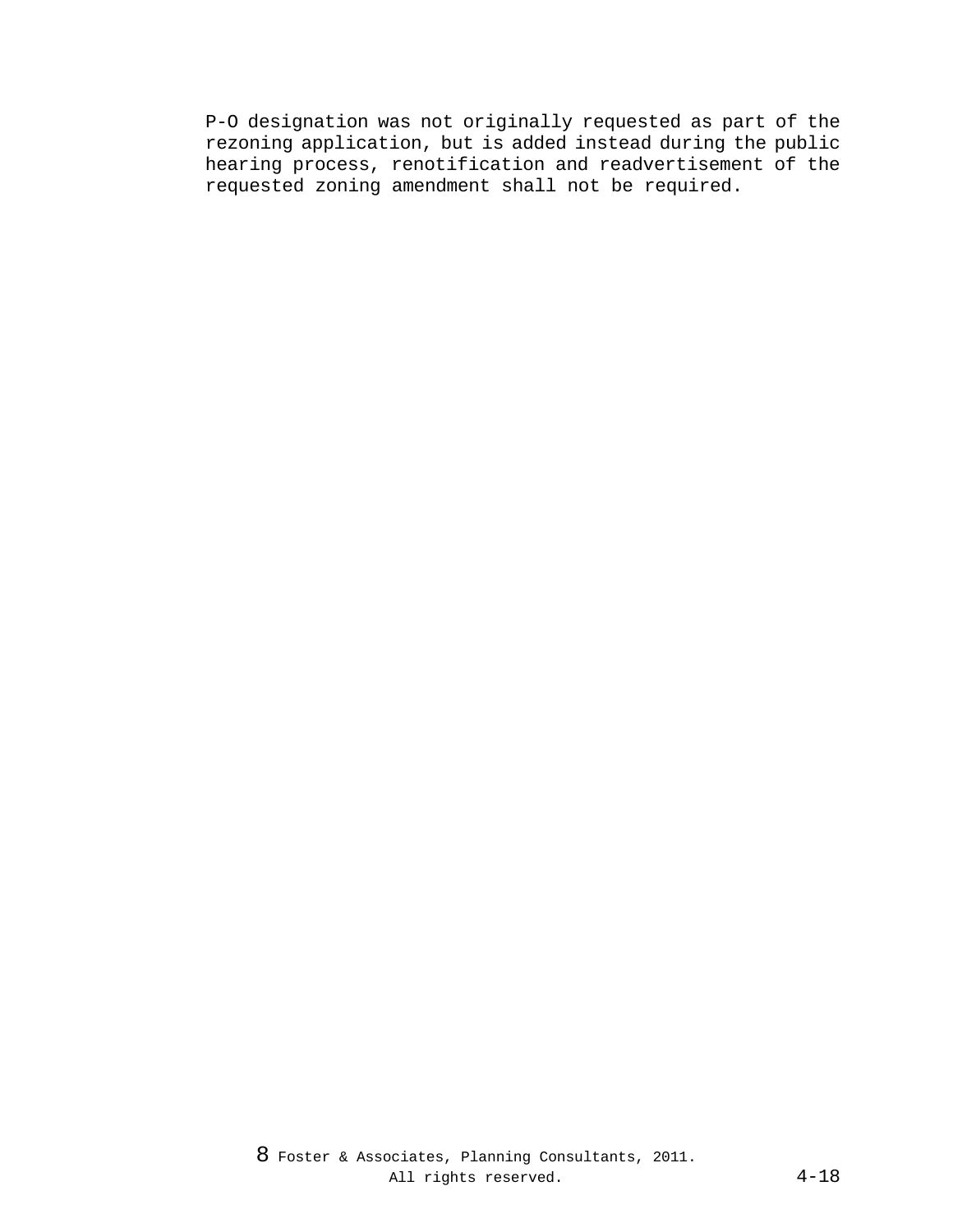### **ARTICLE 5. OFF-STREET PARKING AND LOADING**

- **100Off-Street Parking.** In any applicable zoning district, all structures built and all uses established hereafter shall provide accessory off-street parking in accordance with the following regulations. When an existing structure or use is expanded, accessory off-street parking shall be provided in accordance with the following regulations for the area or capacity of such expansion. Plans showing the layout and design of all off-street parking spaces, driveways and loading areas must be submitted and approved by the Zoning Administrator before a zoning permit is issued for such spaces or areas.
	- A. General Provisions.
		- 1.Utilization: Accessory off-street parking facilities provided for the uses hereinafter listed shall be solely for the parking of motor vehicles in operating condition of patrons, occupants or employees of such uses. Such parking facilities or any vacant lot shall not be used to display or store motor vehicles including recreational vehicles and utility trailers for sale other than where permitted specifically in a district. Such provision shall not prevent the display of a small temporary for sale sign not exceeding two square feet in size on a personal vehicle when parked periodically on a driveway or an identifiable parking area on a zoning lot of a residence<br>or a business location. (See Section 2-101 for or a business location. definition of STORAGE, OUTDOOR.)
		- 2.Parking space dimension: An off-street parking space shall be at least eight feet six inches in width and at least 19 feet in length, exclusive of access drives or aisles, ramps or columns, unless special parking is designated for variable sizes of vehicles.
		- 3.Access: Each off-street parking space shall open directly upon an aisle or driveway of such width and design as to provide safe and efficient means of vehicular access to such parking space. No parking space shall be designed to exit or back directly onto a public street or use the public right of way for parking space, unless specifically approved by the Governing Body. Such arrangements are to be discouraged, except in unusual circumstances wherein the traffic safety of the public can still be protected.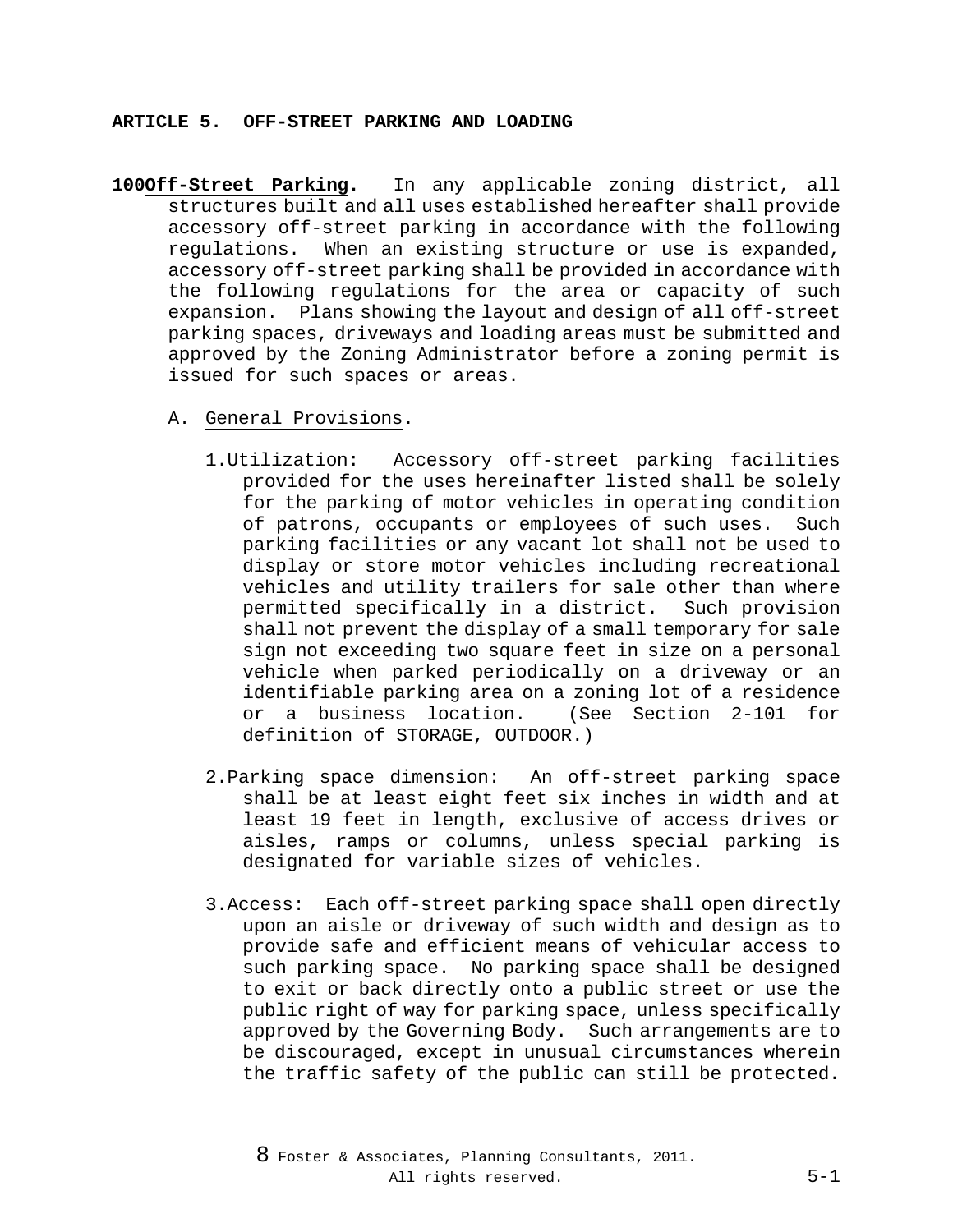- 4.Open and enclosed parking: Off-street parking spaces open to the sky may be located in any yard, except that in residential districts no such spaces shall be located in a front yard setback other than for multiple-family dwellings. Principal buildings with private garages and carports integrated into or attached to the buildings which contain or shelter off-street parking spaces shall be subject to the yard setback requirements applicable in the district wherein the buildings are located. Detached garages and carports which contain or shelter off-street parking spaces shall be subject to the provisions of the accessory uses contained in Section 6-100 and, in particular, the bulk regulations of Section 6-100C. (See Section 3-103F1 for canopies.)
- 5.Design and Maintenance:
	- a.Design: Off-street parking spaces shall comply with such design standards relating to curb cuts and curb length, stall depth, driveway width, island width, barriers, and the location of ingress and egress as may be established from time to time by the City. Off-street parking spaces may be open to the sky or enclosed in a building or structure. Parking on driveways for single and two-family dwellings and all types of manufactured and mobile homes is considered to be permitted temporary parking and required parking spaces on such lots are not to be in the front yard setback. **All parking spaces must be in an identifiable area where all spaces are contained thereon.** (See Section 5-100A5c for screening.)
	- b.Surfacing: All open off-street parking spaces, whether required spaces or not, and driveways shall be graded and paved with an asphalt, asphaltic concrete, concrete or other comparable hard-surfaced, all weather, dustless material which shall be maintained in good condition; provided, however, graveled parking areas are permitted in the industrial districts and for church parking lots and manufactured and mobile homes in related parks. If a driveway exceeds more than 100 feet on a single-family or duplex dwelling lot, any distance exceeding 100 feet may be surfaced in gravel. Driveways, parking spaces and display areas for all open sales or rental lots for motor vehicles, trailers, recreational vehicles and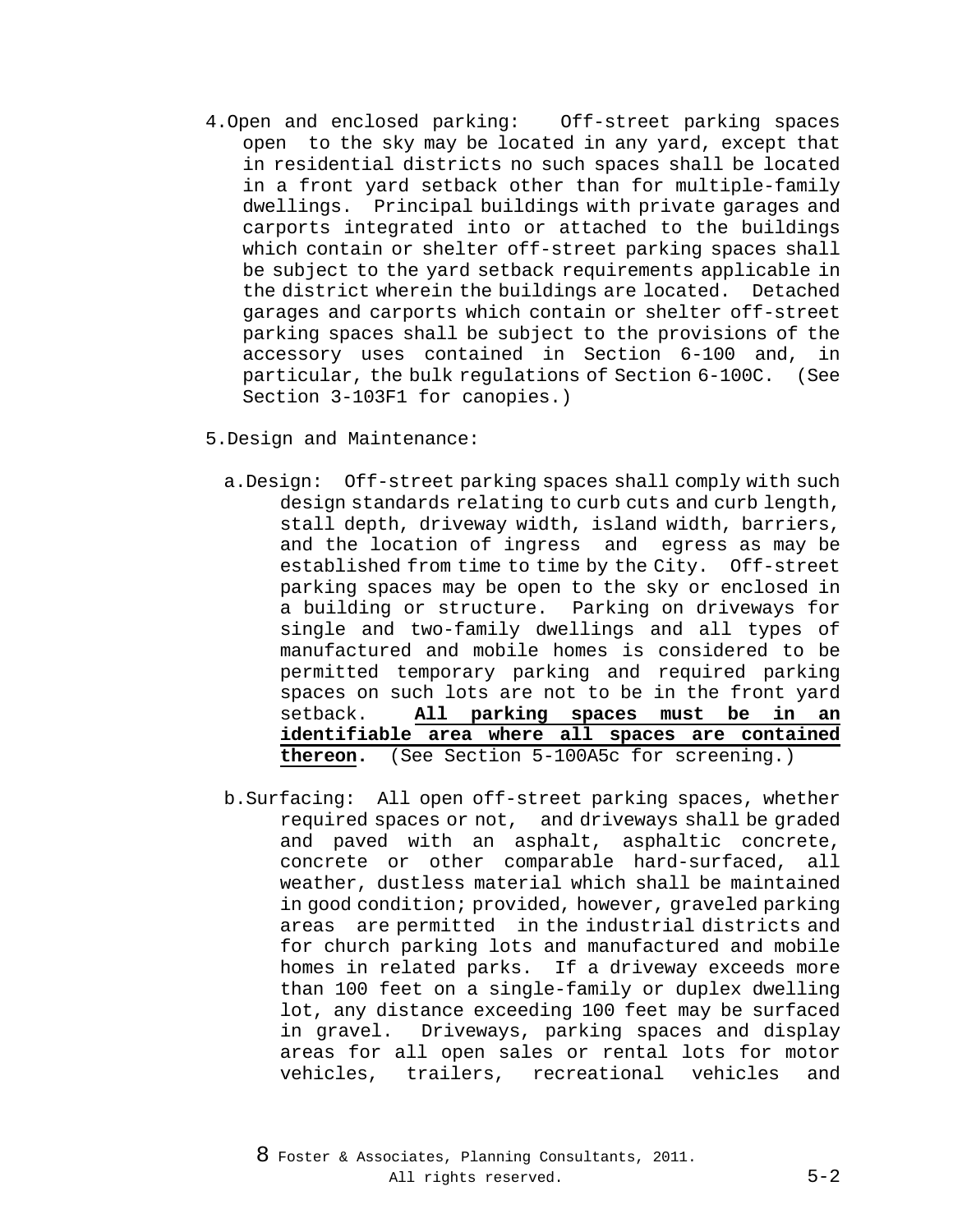manufactured and mobile homes shall be paved or graveled.

- c.Screening: Screening for parking spaces and loading areas is incorporated into the general screening and landscaping provisions of Section 3-104.
- d.Lighting: Any lighting used to illuminate off-street parking spaces shall be shaded so that direct light is not cast upon property located in a residential district and so that glare is not a problem to traffic on any public street.
- e.Repair and service: No motor vehicle repair work or service of any kind shall be permitted in association with any off-street parking spaces or structures, except as incidental repairs to a personal vehicle. (See Section 2-101 for definition of SALVAGE YARD.)
- f.Computation: When determination of the number of off-street parking spaces required regulations results in a requirement of a fractional space, the fraction of one-half or less may be disregarded, and a fraction in excess of one-half shall be counted as one parking space.
- g.Collective provisions: Off-street parking facilities for separate uses may be provided collectively if the total number of spaces so furnished is not less than the sum of the separate requirements for each such use; provided, that wherever there is a common plan of parking for land in single ownership that the amount of required parking shall consider the joint use of such space whenever large places of assembly are present which vary in their times of use and season of the year to the end that all parking is contained on the site or on accessory parking lots except for infrequent periods of peak use. The off-street parking spaces required by Section 5-101 may be increased; however, where it is anticipated that peak parking periods will be a consistently reoccurring problem. All regulations must be adhered to which cover the location of accessory parking spaces in relation to the use served.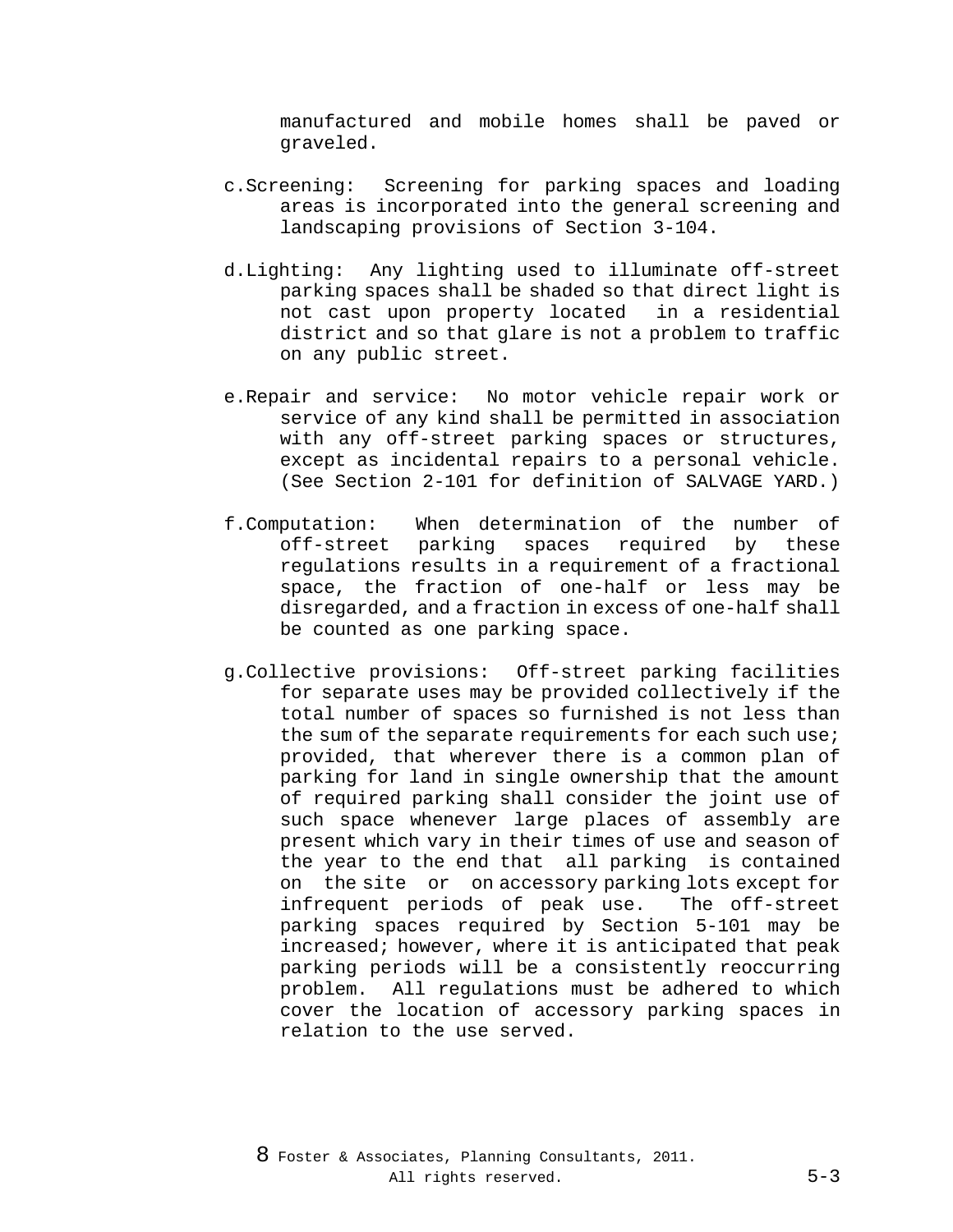- h.Location: All parking spaces required to serve structures or uses shall be located on the same zoning lot as the structure or use served unless a conditional use is obtained under Section 5-101.
- i.Employee parking: Parking spaces required on an employee basis shall be based on the maximum number of employees on duty or residing, or both, on the premises at any one time.
- j.Handicapped parking: Parking spaces according to the number of spaces and their designated signage shall be provided for persons with a disability in conformance to the standards of the federal Americans with Disabilities Act of 1990 as incorporated into state statutes. (See K.S.A. 58-1311 and 42 USCA 12101 et seq.)
- 6.Plans and approval required: Plans showing the layout and design of all off-street parking spaces, whether required spaces or not, including driveway and loading areas shall be submitted to and approved by the Zoning Administrator prior to issuance of a zoning permit for the parking layout itself or as part of an application for a larger related project. Before approving any parking layout, the Administrator shall determine that the spaces provided are usable and meet City design standards as well as all parking requirements of these regulations. Parking spaces shall be clearly indicated or otherwise marked on the ground to designate the individual spaces. (See Section 5-100A 1-5 for design standards.)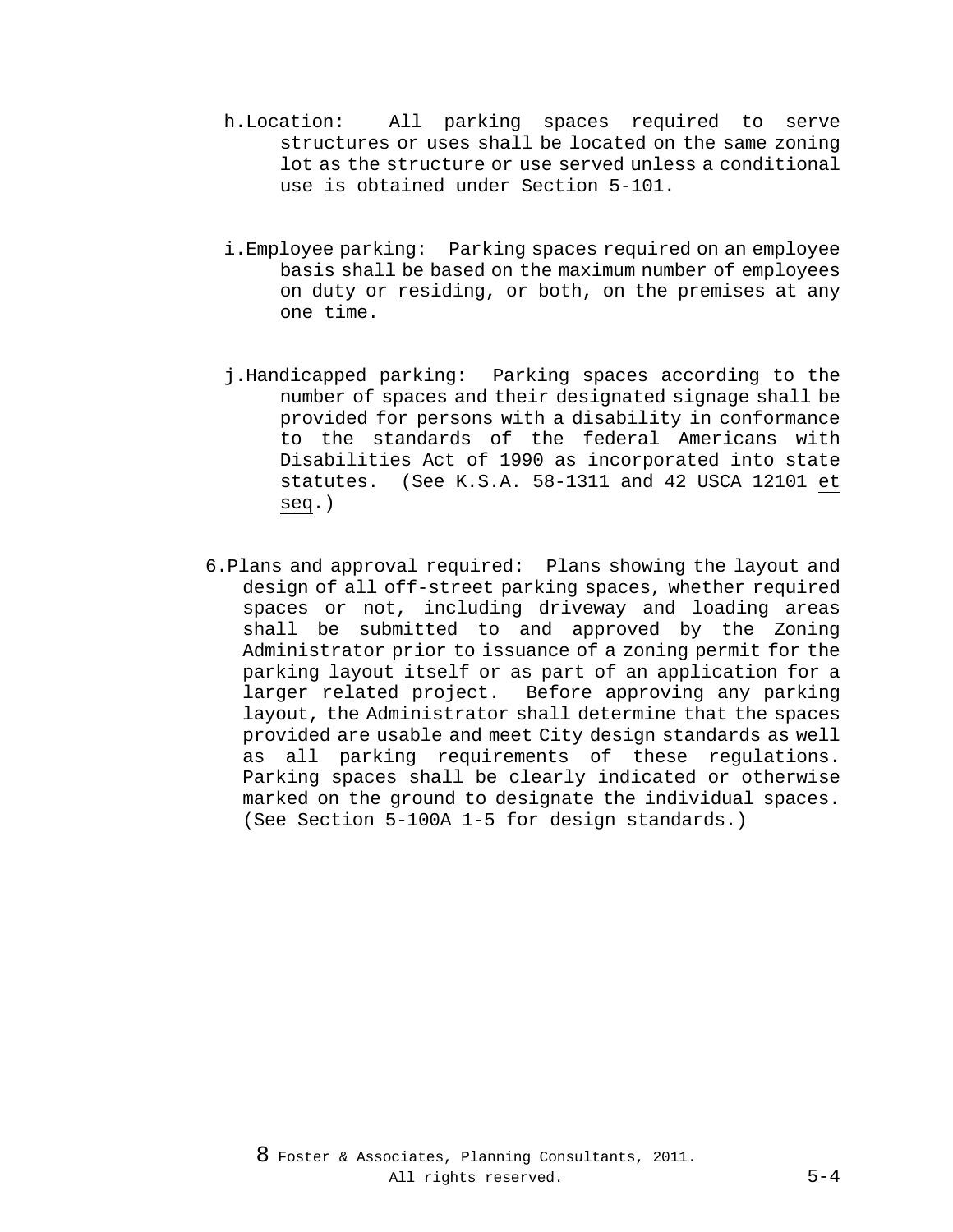**101Required Parking Spaces.** Off-street parking spaces accessory to the uses hereinafter designated shall be provided as follows, except no such spaces shall be required in the C-1 Central Business District unless for dwelling units permitted in conjunction with business uses:

A.Dwelling and Lodging Uses.

- 1.Single and two-family dwellings, earth-sheltered dwellings, residential-designed manufactured homes and manufactured and mobile homes: At least one parking space for each dwelling unit.
- 2.Multiple-family dwellings: At least one and one-half parking spaces per unit, except in housing for the elderly, one space per two units.
- 3.Boarding or rooming houses: One parking space for each two rooms.
- 4.Dormitories, fraternities, sororities and similar lodging facilities: At least two parking spaces for each three occupants.
- 5.Hotels, motels, guest houses and bed and breakfast homes and inns: One parking space for each rental unit, plus such additional spaces as are required for restaurants, assembly rooms and affiliated facilities.
- B.Business and Industrial Uses.
	- 1.Automobile, truck, trailer and manufactured/mobile home sales and rental lots: One parking space for each 3,000 square feet of open sales lot area devoted to the sale, display and rental of such vehicles, plus one parking space for each service bay and employee.
	- 2.Business and professional offices: One parking space for each 300 square feet of floor area, not including meeting rooms.
	- 3.Bowling alleys: Four parking spaces for each lane.
	- 4.Cartage, express, parcel delivery and freight terminal establishments: One parking space for each two employees.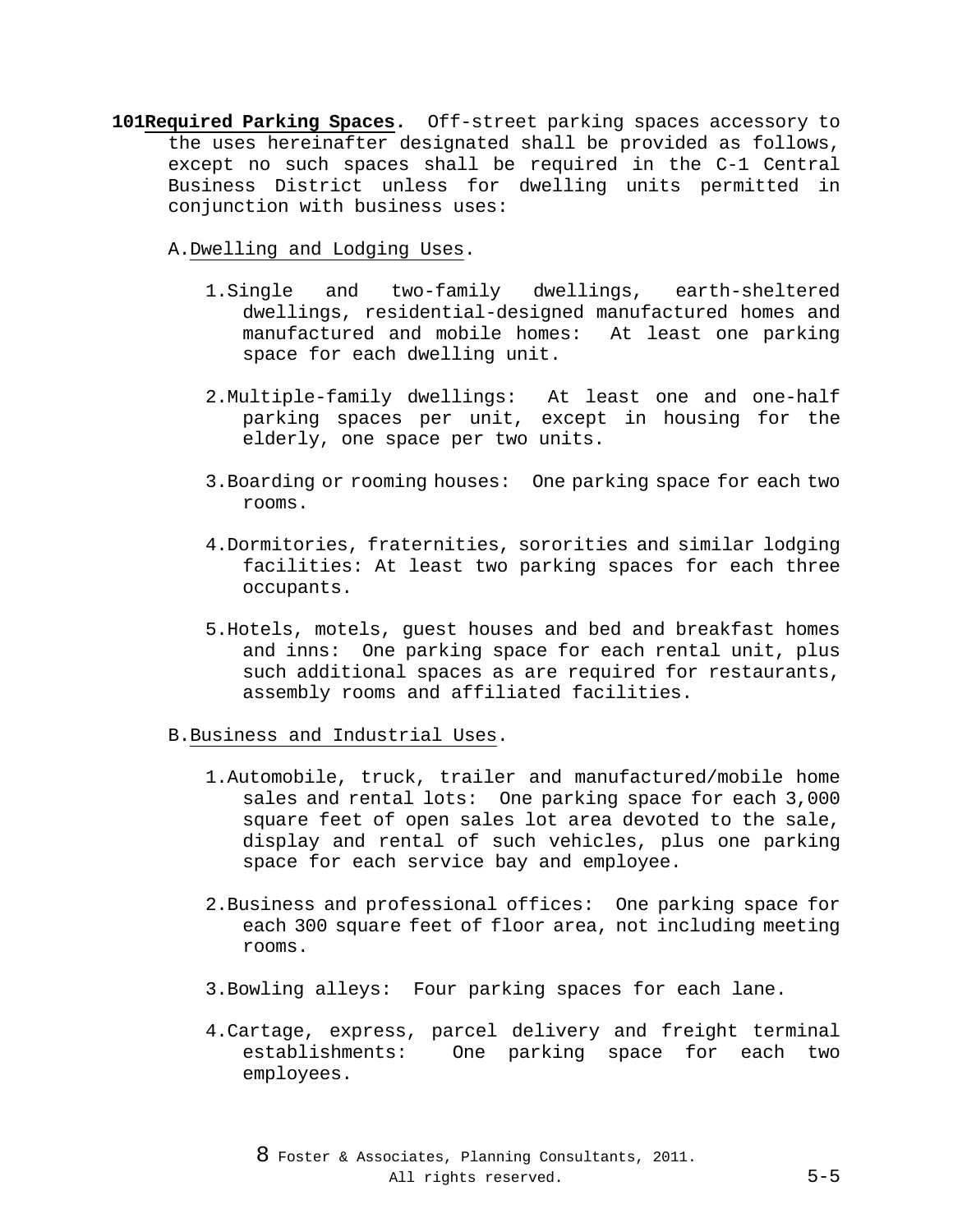- 5.Car washes: Two holding spaces for each car washing stall, plus one drying space for each car washing stall.
- 6.Funeral homes and mortuaries: One parking space for each four seats based upon the designed maximum capacity of the parlor, plus one additional parking space for each employee and each vehicle maintained on the property.
- 7.Furniture or appliance stores and service or repair shops: One parking space for each 400 square feet of floor area.
- 8.Manufacturing, production, processing, assembly, disassembly, cleaning, servicing, testing, or repairing of goods, materials or products: One parking space per two employees.
- 9.Medical and dental clinics or offices: One and one-half parking spaces for each examining or treatment room, plus one for each doctor and employee.
- 10.Restaurants, clubs and taverns: One parking space for each 2.5 seats based on the maximum designed seating capacity; provided, however, that drive-in restaurants shall have a minimum of least 10 parking spaces.
- 11.Retail stores and financial institutions: One space per 250 square feet of floor area, not including meeting rooms. (See Section 5-101B13 for places of assembly.)
- 12.Service stations for motor vehicles: One parking space for each employee, plus two spaces for each service bay.
- 13.Theaters, auditoriums and places of assembly: One space for each four seats. (See Section 5-100A5g for collective provisions.)
- 14.Warehouses, storage and wholesale establishments: One parking space for each two employees.

#### C.Other Uses.

1.Child care centers and preschools: One parking space for each employee plus such temporary parking spaces as determined necessary by the Zoning Administrator for customer parking depending upon the number of children.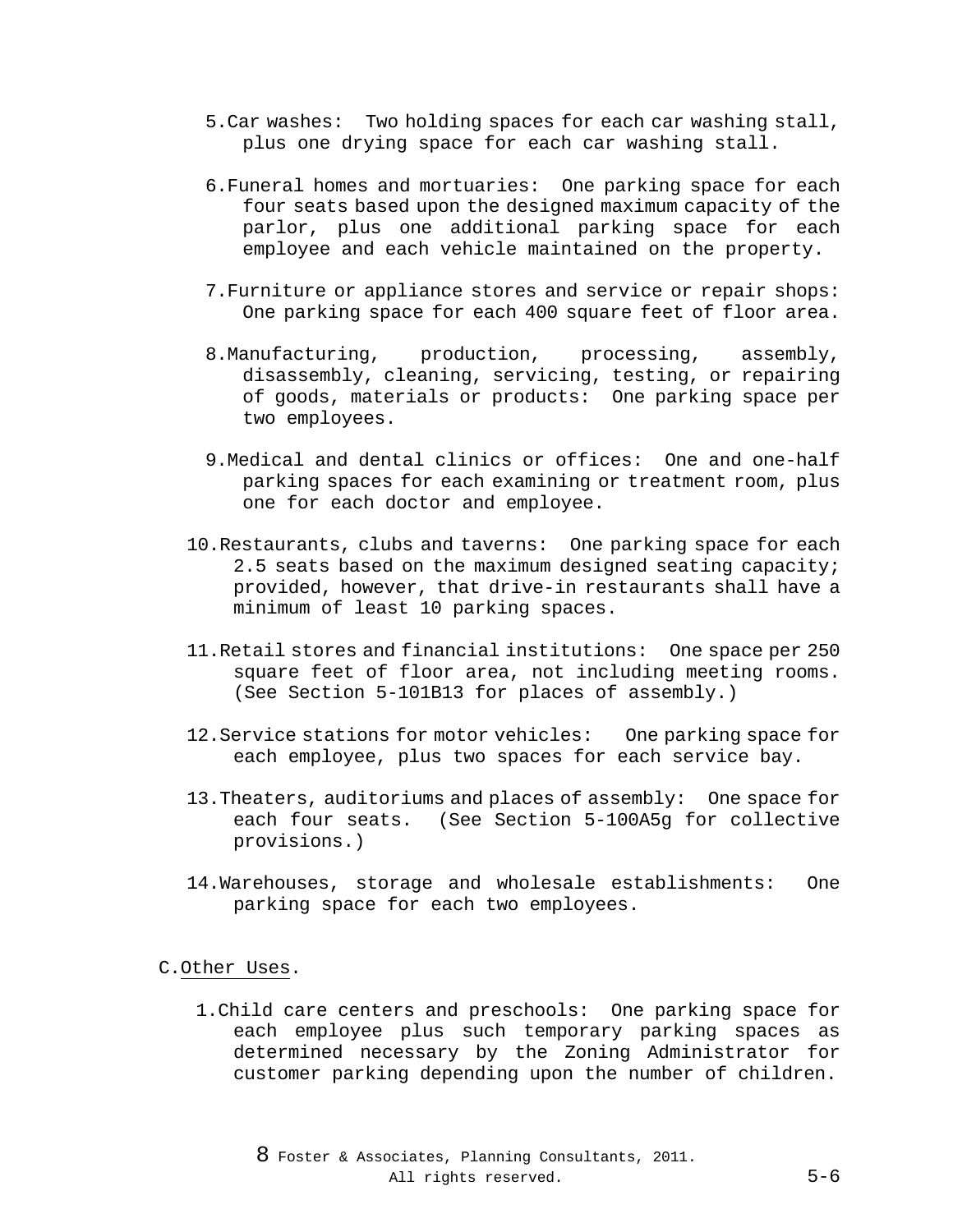- 2.Churches: One parking space for each four seats based upon the maximum designed seating capacity in the main worship area, including choir lofts.
- 3.Elementary and junior high public schools and equivalent parochial and private schools: One space for each faculty and staff person plus places of assembly. Regular parking spaces must be provided off the street for all buses serving the school. (See Section 5-100A5g for collective provisions.)
- 4.Hospitals: One parking space for each two beds, plus one parking space for each resident or staff doctor and one space for each two employees.
- 5.Nursing and convalescent homes: One parking space per each five beds based on the maximum designed capacity of the building, plus one parking space for each employee.
- 6.Private social and hobby clubs, associations and lodges: One parking space for each three seats based upon the maximum designed seating capacity.
- 7.Secondary public and private schools: One parking space for every four persons based on the maximum design capacity for pupils, faculty and staff, plus places of assembly. Regular parking spaces must be provided off the street for all buses serving the school. (See Section 5-100A5g for collective provisions.)
- 8.Trade and commercial schools: Two parking spaces for each three students, plus one for each employee based on full-time equivalency.
- Parking spaces for other permitted uses not listed above shall be provided in accordance with the determination of the Zoning Administrator with respect to the number of spaces that are required to serve employees and/or the visiting public at each such use. Parking for special and conditional uses may be established as part of processing their application or when issuing the zoning permit.
- **102Conditional Use for Parking.** In order to provide off-premises required or additional off-street parking areas, the Board of Zoning Appeals may grant as a conditional use for the establishment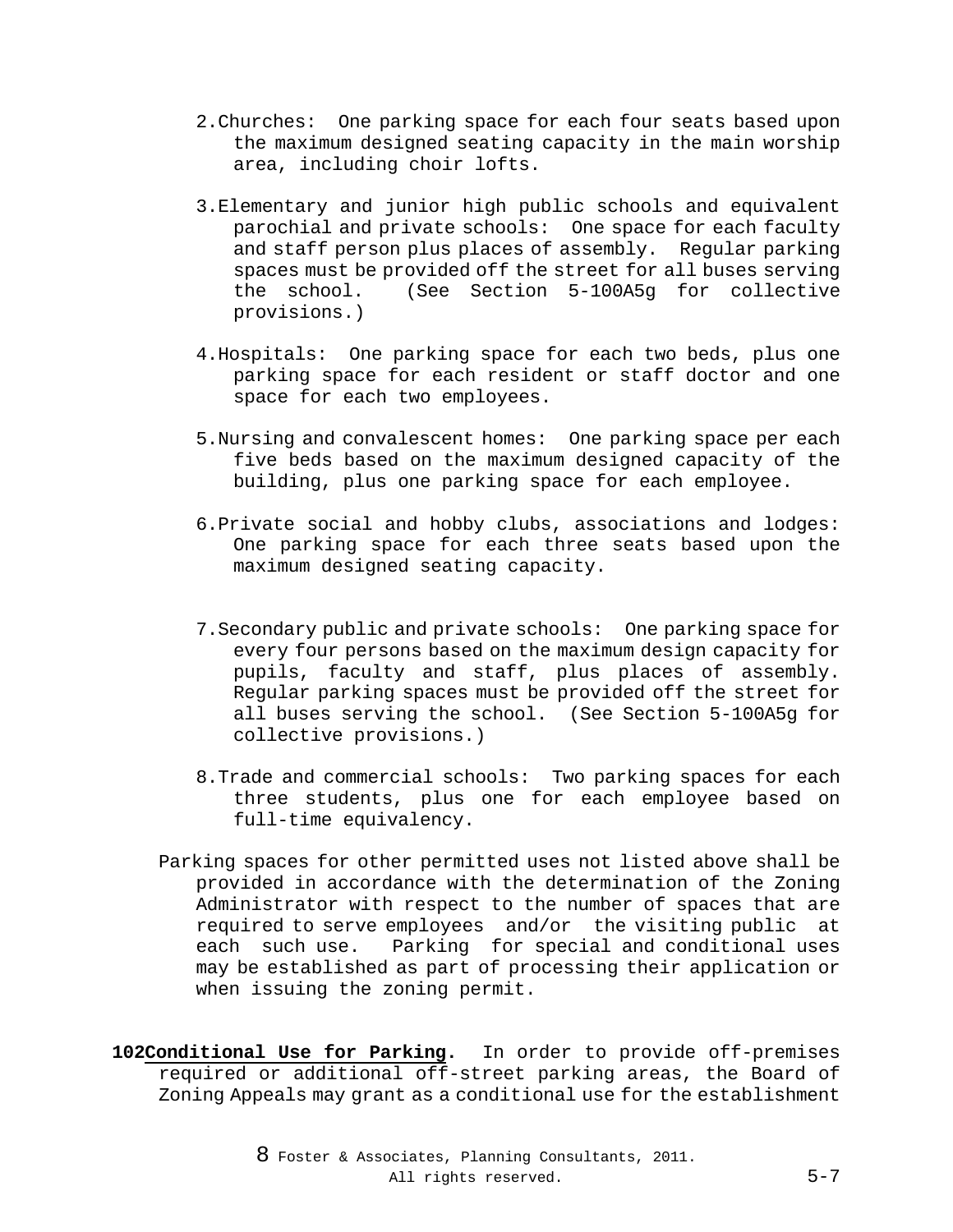of parking areas in any zoning district under the following provisions: (See Section 2-102 for definition of PREMISES.)

- A.Location. The nearest access to the parking area provided under this section must be within 300 feet (along lines of public access) from the boundary of the nearest entrance to the structure for which the parking is provided.
- B.Use. The parking area shall be used for passenger vehicles only, and in no case shall it be used for sales, repair work, storage, dismantling or servicing of any vehicles, equipment, materials or supplies. Only such signs as are necessary for the proper operation of the parking lot shall be permitted.

### C.Improvements.

- 1.Parking spaces and driveways on private property providing ingress and egress to parking areas shall be surfaced with concrete, asphaltic concrete, asphalt or any other comparable surfacing which meets the approval of the Board and shall be maintained in good condition and free of weeds, dust, trash and other debris.
- 2.Parking areas shall have adequate guards to prevent extension or the overhanging of vehicles beyond property lines or parking spaces. Such areas shall have adequate markings for channelization and movement of vehicles.
- 3.If lighting facilities are provided, they shall be so arranged as to deflect or direct light away from any adjacent dwelling or residential district.
- 4.A fence (such as solid-wall masonry, wood, metal, plastic or other similar materials) not less than six feet high, may be required to be erected along any property line adjacent to or adjoining any residential district to reduce noise, eliminate the passage of light from vehicles and prevent the blowing of debris. Whenever a fence shall be required along a front yard which includes a driveway area, such fence shall not be higher than four feet.
- 5.When located in a residential district, parking shall not be located within a front yard and the front yard shall remain unpaved and shall be landscaped, unless a waiver by the Board is warranted due to the nature and arrangement of the adjacent land use.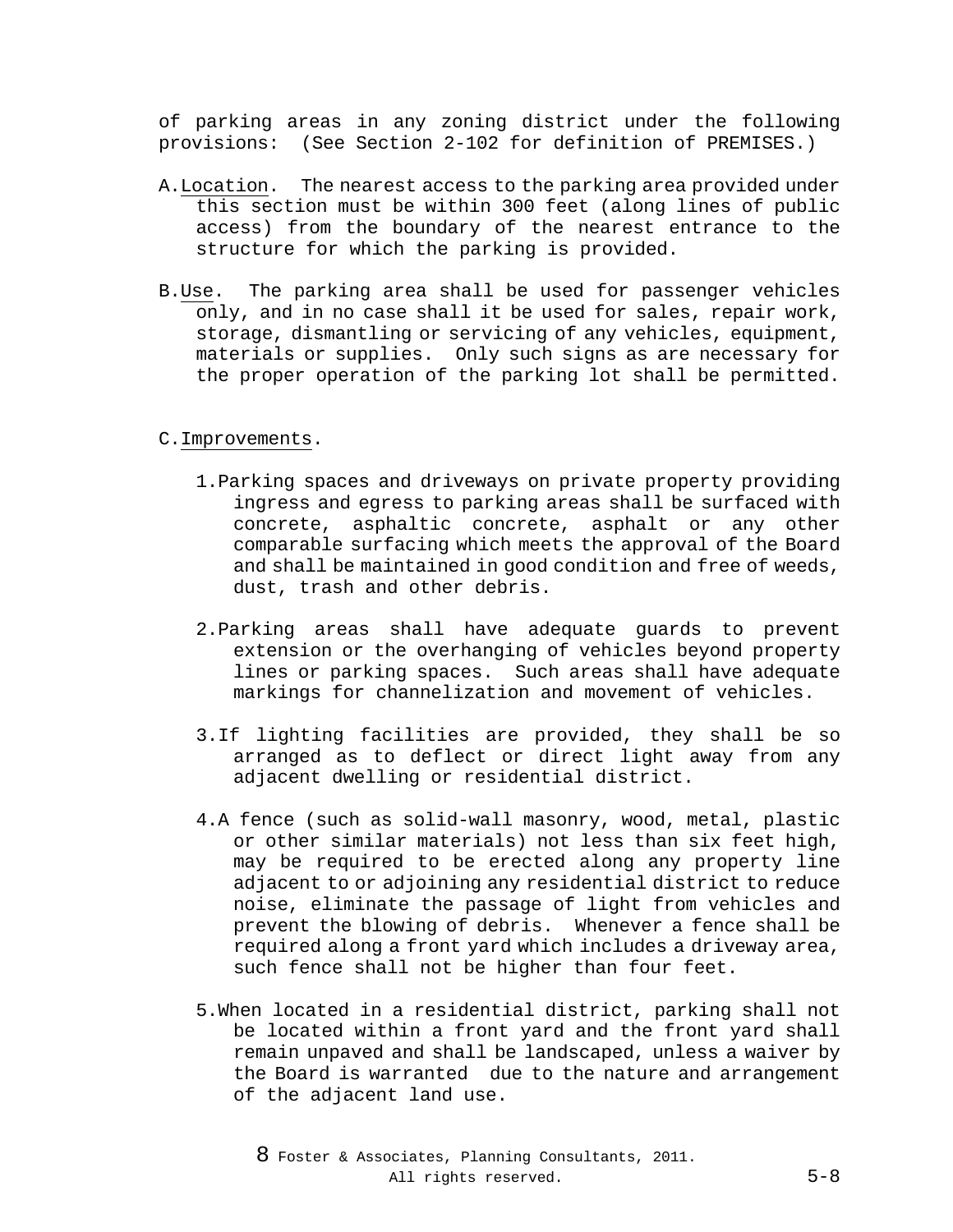- 6.The Board shall determine the necessity of additional improvements in order to protect adjacent property owners and the public interest. Such improvements shall include, but not be limited to proper drainage, setbacks, screening, grass, shrubs, trees and the maintenance thereof, and the extent of access permitted to public streets and alleys.
- **103Off-Street Loading and Unloading.** In all zoning districts except the C-1 Central Business District, loading and unloading space shall be provided off-street and on the same premises with every building, structure or part thereof, hereafter erected, established, or enlarged and occupied which requires the receipt or distribution of materials or merchandise by motor vehicle. The loading and unloading space shall be so located as to avoid undue interference with public use of streets, alleys and walkways. Such vehicular access shall be maintained in good condition and surfaced in such manner as required in Section 5-100A5b for parking spaces. When off-street parking space is used to fulfill this loading and unloading requirement, the latter shall be scheduled so as not to interfere with meeting the parking needs.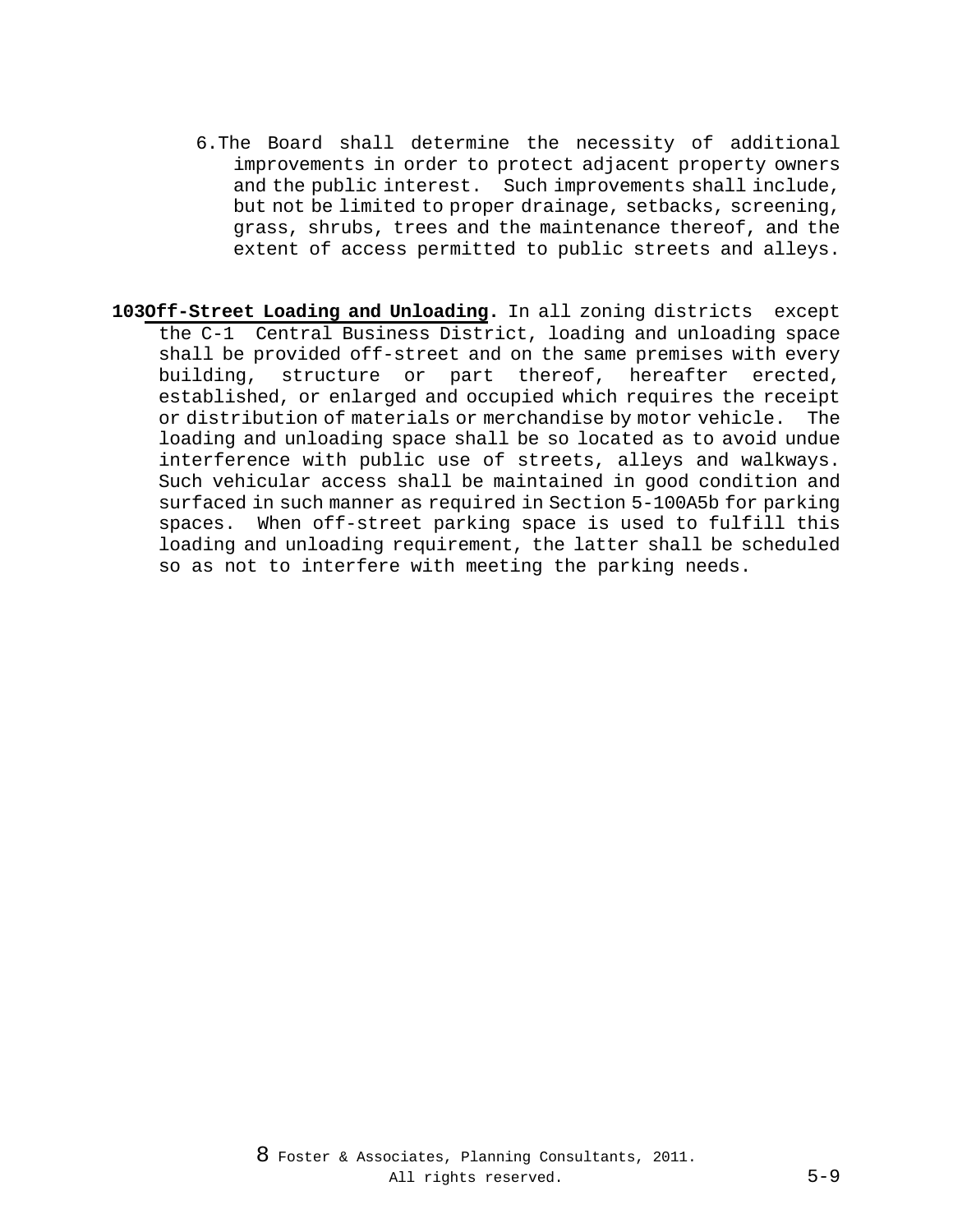**ARTICLE 6. ACCESSORY USES, TEMPORARY USES AND HOME OCCUPATIONS**

- **100Accessory Uses Authorization.** Accessory uses are permitted in any zoning district in connection with any principal use which is permitted.
	- A.Definitions. An accessory use is a structure or use which:
		- 1.Is subordinate to and serves a principal structure or use;
		- 2.Is subordinate in area, extent or purpose to the principal structure or use served which does not preclude having areas for private recreational use such as for tennis, swimming, racquetball, basketball and similar activities, but not to include public or organizational use on a regular basis unless properly permitted; (See Section 6-101A for temporary zoning permits for community events.)
		- 3.Contributes to the comfort, convenience or necessity of occupants, business or industry in the principal structure or use served; and
		- 4.Is located on the same zoning lot as the principal structure or use served. (See Section 6-100D1 regarding beginning any accessory structure or use prior to the principal structure or use.)
	- B.Permitted Accessory Uses. Any structure or use that complies with the terms of Section 6-100A may be allowed as an accessory use or structure and may be included, but is not limited to the following list: **\***
		- 1.Off-street parking and loading space as regulated by Article 5 of these regulations, including detached garages and carports. On lots which are not over 7,000 square feet in size for single and two-family dwelling units and all types of manufactured and mobile homes such structures may contain incidental space for storage and other uses and are limited to one each per zoning lot not over 720 square feet in gross floor area for a garage and 400 for a carport, unless a conditional use is approved by the Board of Zoning Appeals for a larger structure. Similarly on lots over 7,000 square feet in size detached garages shall not exceed square feet and carports 600 square feet.
		- 2.Signs, when permitted by Article 7 of these regulations.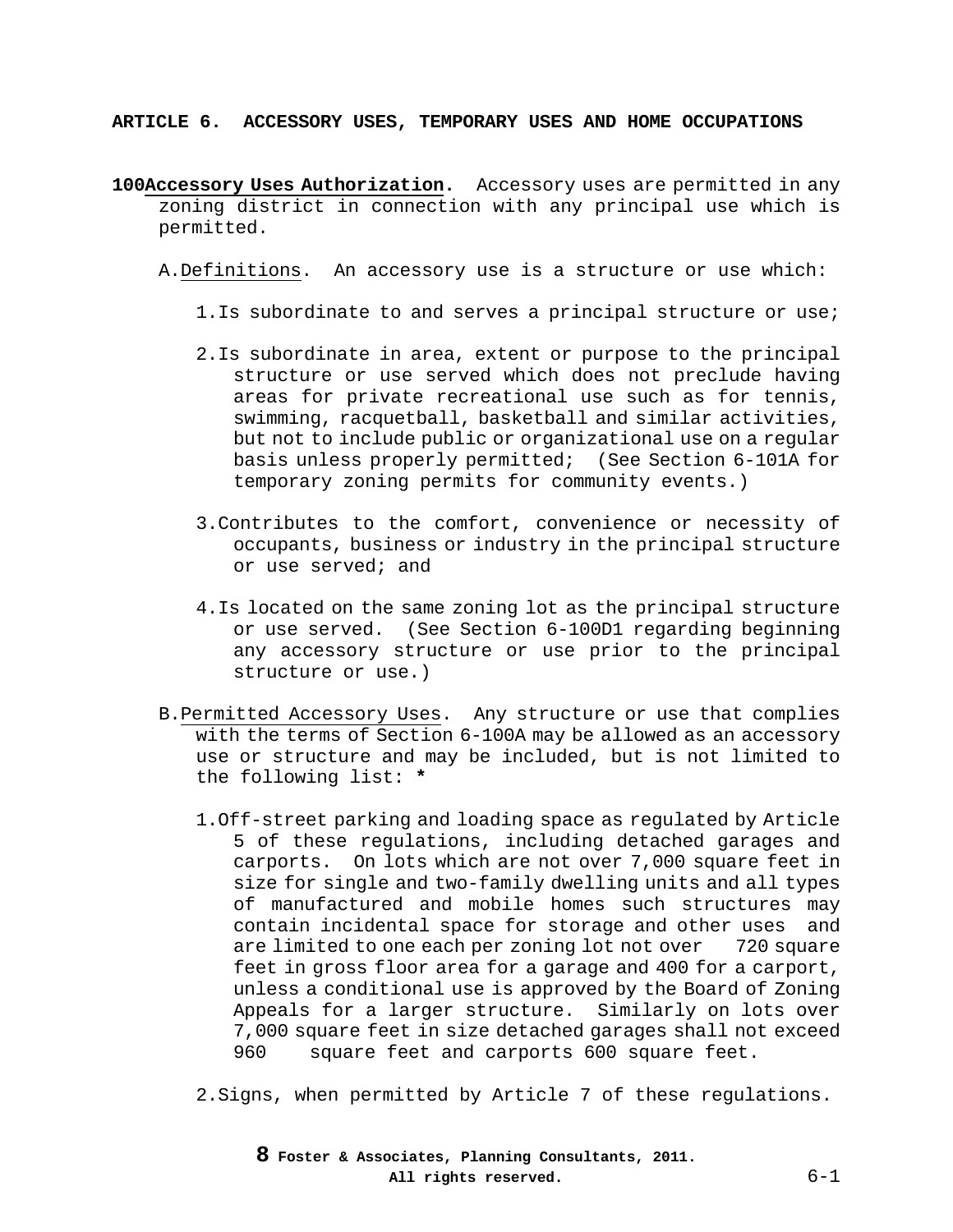3.Buildings for storage and other enclosed purposes; provided, that no such buildings on lots which are not over 7,000 square feet in size which is accessory to single and two-family dwelling units and all types of manufactured and mobile homes shall exceed 400 square

j. **\***Zoning permits are required only for accessory structures which exceed 60 square feet of ground area; unless a permanent foundation is required by any applicable building code; however, permits are required for all fences and for satellite dish antennas which exceed one meter (39.37 inches) in diameter. (For other accessory zoning permits, see Section 6-101 for temporary uses, Section 6-102 for home occupations, Section 5-100 for parking spaces and loading areas and Article 7 for signs.)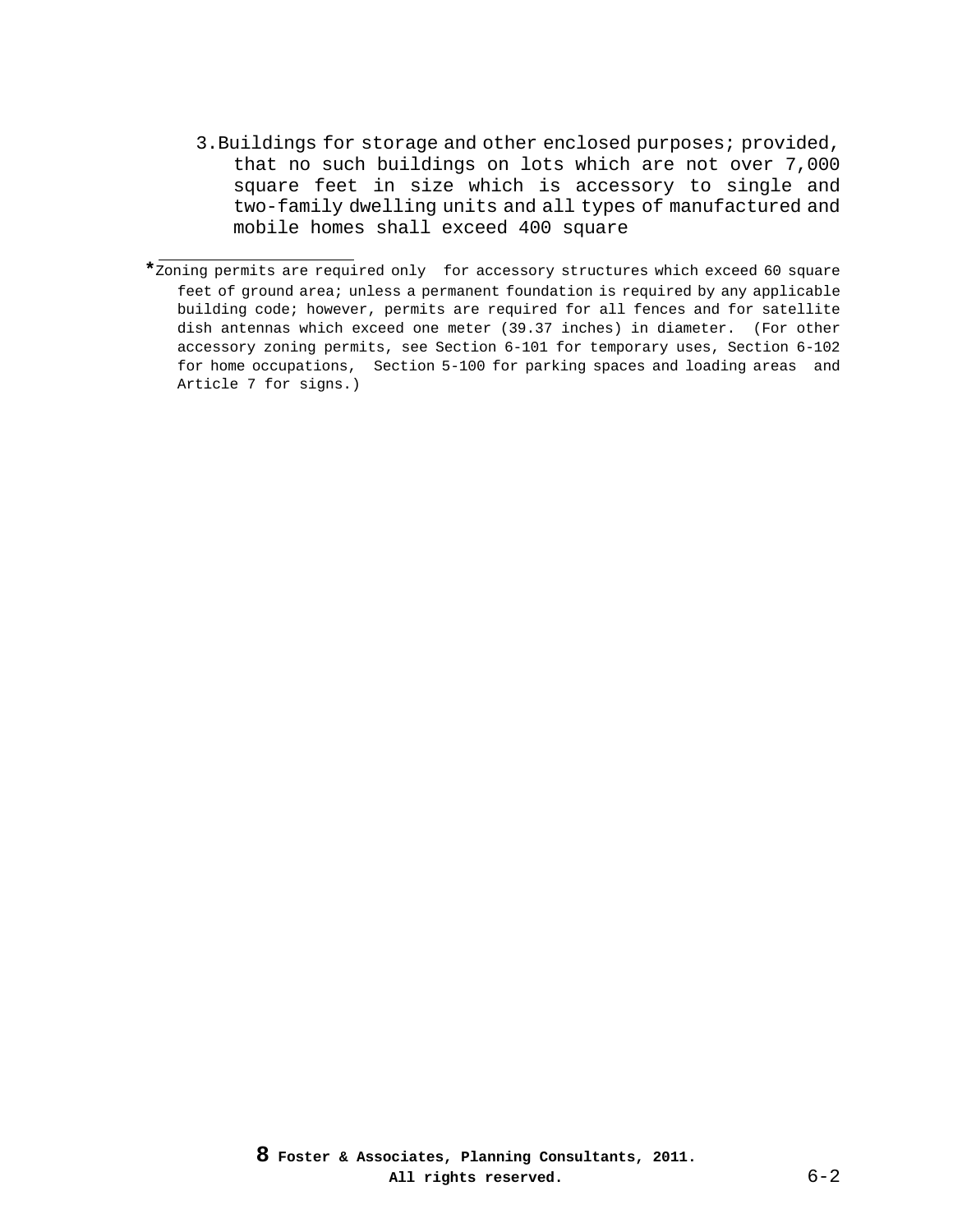- feet in gross floor area, unless a conditional use is approved by the Board of Zoning Appeals for a larger building. Similarly on lots over 7,000 square feet in size such buildings shall not exceed 600 square feet.
- No motorized vehicle of any type or any portion thereof such as a truck trailer may be used on a residential lot for storage or any purpose other than for periodic vehicular parking according to provisions of Article 5. Similarly, a railroad box car, construction trailer, dumster, shipping container or portable storage unit is not permitted permanently on a residential lot. Motorized vehicles and portions thereof, construction trailers, dumpsters, shipping containers or portable storage units; however, may be used only temporarily for refuse disposal or storage during a period of construction, reconstruction or moving including location on a driveway. (See Section 2-102 for definition of PORTABLE STORAGE UNIT.)
- 4.Storage of recreational vehicles; provided, that they shall not be utilized for living purposes, except for the convenience of
- temporary lodging only, for not more than 15 days at any one time, and when stored on the driveway or on a graveled or paved surface parallel and adjacent to the driveway of a residential lot by the occupant who is the vehicle owner, shall be located not less than five feet from the front lot line and not otherwise stored in a front yard setback. (See Section 2-102 for definitions of RECREATIONAL VEHICLE (RV) and YARD, FRONT.)
- 5.Storage outside both above or below ground level of petroleum products for heating and power purposes or for fueling vehicles related to the operation of the principal use on commercial and industrial lots only and for sale at automobile and truck service stations. (See also State Fire Marshal's regulations.)
- 6.Detached, rack mounted solar equipment; and satellite dish antennas; provided, that on lots with single-family and duplex dwelling units and all types of manufactured and mobile homes that the antenna structure shall not be located in any front yard setback nor in any portion of the area which is parallel to the front facade of the principle structure. Satellite antenna dishes exceeding one meter (39.37 inches) in diameter shall not be located on or attached to or mounted on masts (wireless cable) which are

**8 Foster & Associates, Planning Consultants, 2011. All rights reserved.** 6-3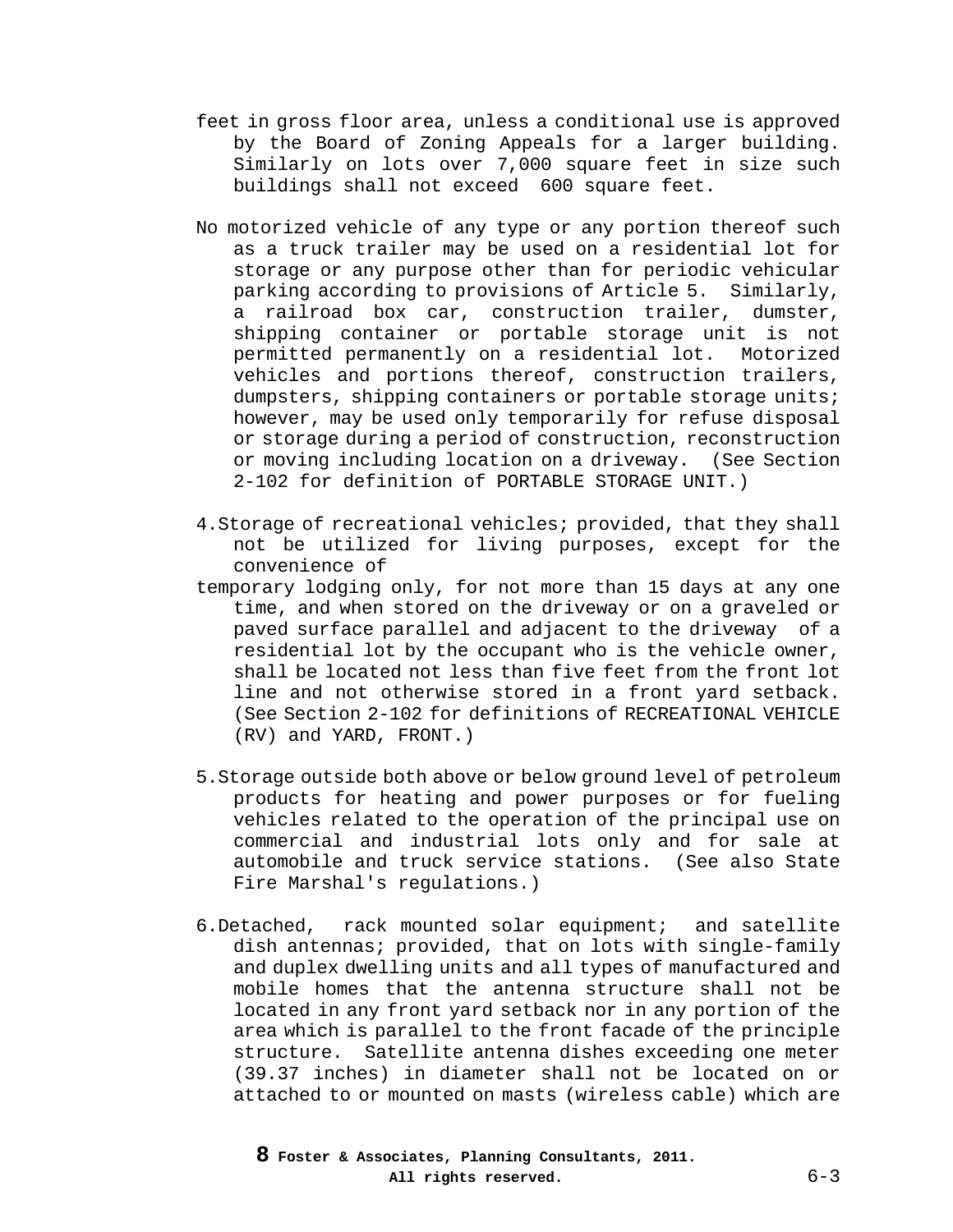attached to dwelling units or manufactured or mobile homes nor their accessory garages or storage buildings. If an acceptable quality signal cannot be received under these restrictions to minimize visual impact and to provide<br>safety, the Zoning Administrator may approve an safety, the Zoning Administrator may approve an alternative location suitable for reception. (See Section 2-102 for definition of HEIGHT, MAXIMUM for wireless cable antenna height.)

- 7.Communication structures, antennas and aerials. (See Section 2-102 for definition of HEIGHT, MAXIMUM and Section 6-100B6 above for satellite dish antennas.)
- 8.Storm shelters, children's playhouses, statuary, arbors, trellises, barbecue stoves, flagpoles, fences, walls, bathhouses and permanent-type swimming pools; provided, the latter are enclosed by a security-type fence for the protection of young children in residential districts only as approved by the Zoning Administrator regardless of whether the pool is above or below ground.
- 9.Guest houses or rooms for guests in an accessory building; provided, such facilities are used for the occasional housing of guests of the occupants of the principal building and not as rental units for permanent occupancy as housekeeping units.
- 10.Restaurants, pharmacies, gift shops, beauty parlors, barber shops and newsstands when located in a permitted hotel or motel.
- 11.For employees only, child care centers and restaurants when located in a permitted business or industrial building.
- 12.Recycling collection centers, large and small. (See Section 2-102 for definition of RECYCLING CENTER.)
- 13.Outdoor storage shall not be permitted as an accessory use, except as specifically permitted in the district regulations. (See Section 2-102 for definition of STORAGE, OUTDOOR and Section 3-103N3 for manufactured or mobile homes as storage structures.)
- 14.Private wind energy conversion systems may be permitted in all districts as an accessory use if granted as a conditional use by the Board of Zoning Appeals.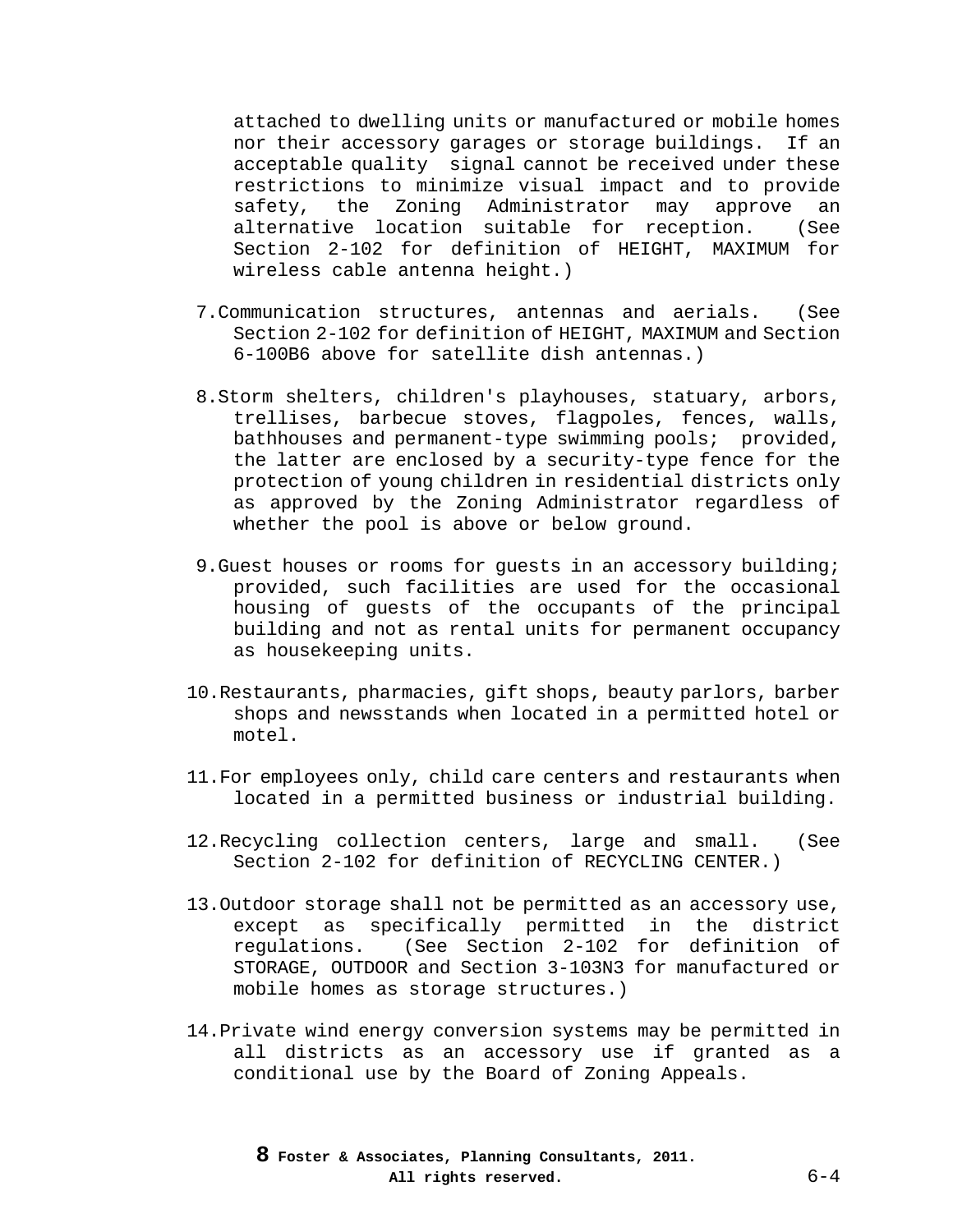### C.Bulk Regulations.

- 1.Accessory structures and uses shall maintain the same side and front yard setback as is required for the principal structure, unless they are a permitted obstruction within the provisions of Sections 3-103F and 6-100B3. (See Section 5-100A4 for parking spaces.)
- 2.Accessory buildings shall be set back at least 10 feet from the rear lot line, except that garages with entrances facing alleys shall be set back at least 20 feet. (See Section 9-101A for zoning permits on easements.)
- 3.No part of any accessory building shall be located closer than five feet to any principal structure. (Note: Additions or attachments to principal structures are not considered accessory buildings and are regulated by the bulk regulations for the principal structure.)
- 4.Accessory structures and uses shall otherwise comply with the bulk regulations applicable in the district in which they are located, except that in residential districts no accessory building shall be more than one story high nor exceed 25 feet in height.
- D.Use Limitations. All accessory structures and uses shall comply with the use regulations applicable in the zoning district in which they are located with the following additional use limitations:
	- 1.No accessory structure shall be constructed and occupied or a use started on any zoning lot prior to the time construction begins on the principal structure or use to which it is accessory. Conversely, no accessory structure shall continue to be used or occupied after the principal structure has been removed from a zoning lot. (See Section 6-100A4 regarding same zoning lot.)
- **101Temporary Uses Permitted.** The following uses of land are permitted in each zoning district unless specifically restricted to particular zoning districts and are subject to the regulations and time limits which follow and to the bulk regulations of the district in which the use is permitted unless otherwise indicated: **\***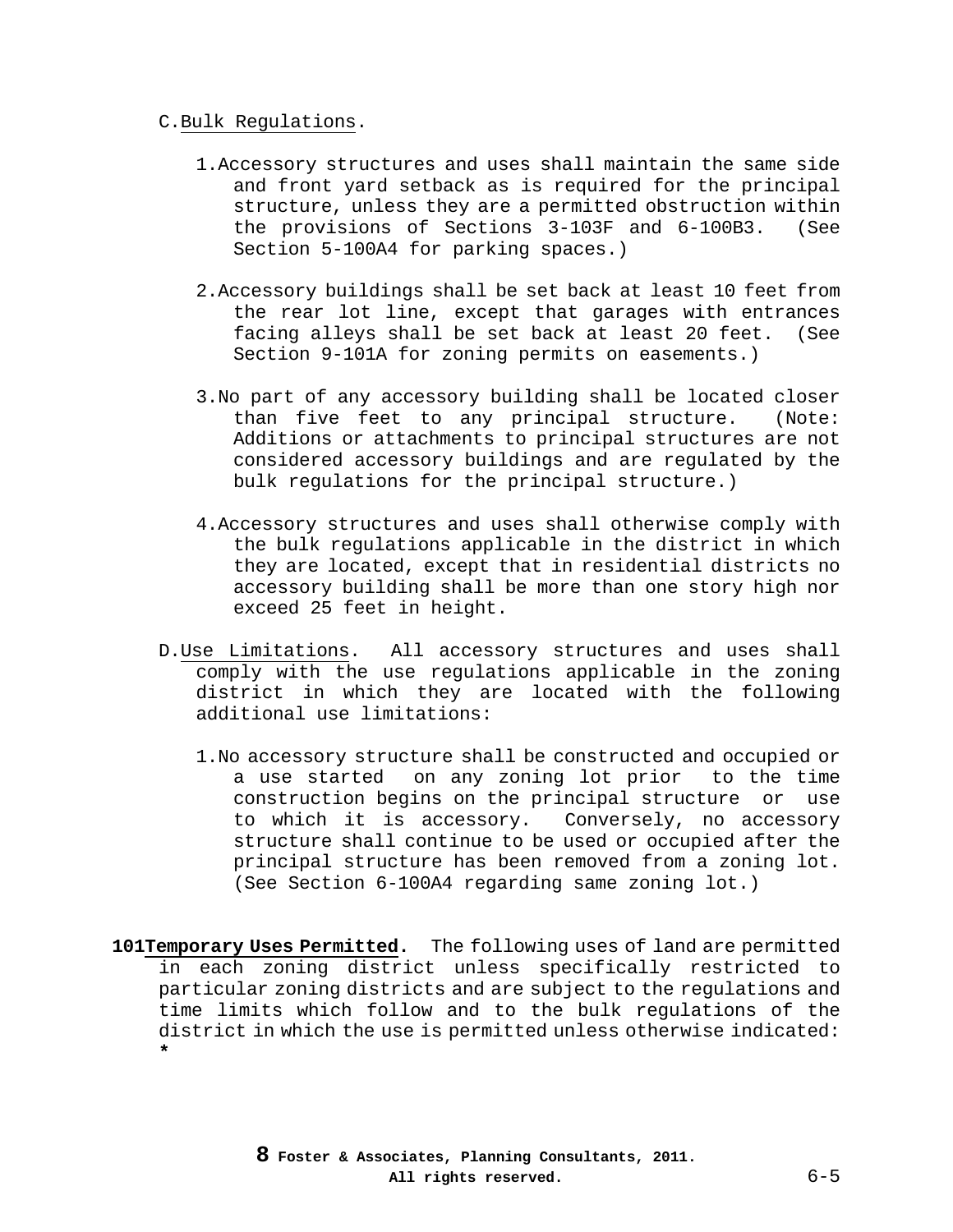- A.Temporary zoning permits for community celebrations, farmers and arts and crafts markets, carnivals, circuses, musical festivals, religious revival services or similar outdoor events and Halloween or haunted houses may be approved with<br>conditions by the Governing Body or their designated by the Governing Body or their designated representative. Such uses need not comply with the bulk or lot size requirements; provided, that structures or equipment which might block the view of operators of motor vehicles on the public streets shall meet the requirements of the vision triangle. (See Section 2-102 for definition of VISION TRIANGLE.)
- B.Christmas tree sales in any agricultural, business or industrial district for a period not to exceed 60 days. Display of Christmas trees need not comply with the yard and setback requirements of these regulations; provided, that no tree shall be displayed within the dimensions of a vision triangle. (See Section 2-102 for definition of VISION TRIANGLE.)
- C.Contractors' offices, equipment sheds and open storage areas which are accessory to a construction project and remain on the site only during the duration of such project. Similarly, a model home or a portable structure may be used as a real estate sales office on the site of large scale residential developments.
- D.Seasonal sale of farm produce at a single-family dwelling. Small, temporary structures on private property incidental to such sale need not comply with the applicable front yard requirements.

j.

**<sup>\*</sup>**Temporary zoning permits are required for events provided for in Section 6-101A and fireworks stands. A recycling center is also required to obtain such a permit, but no fee is charged.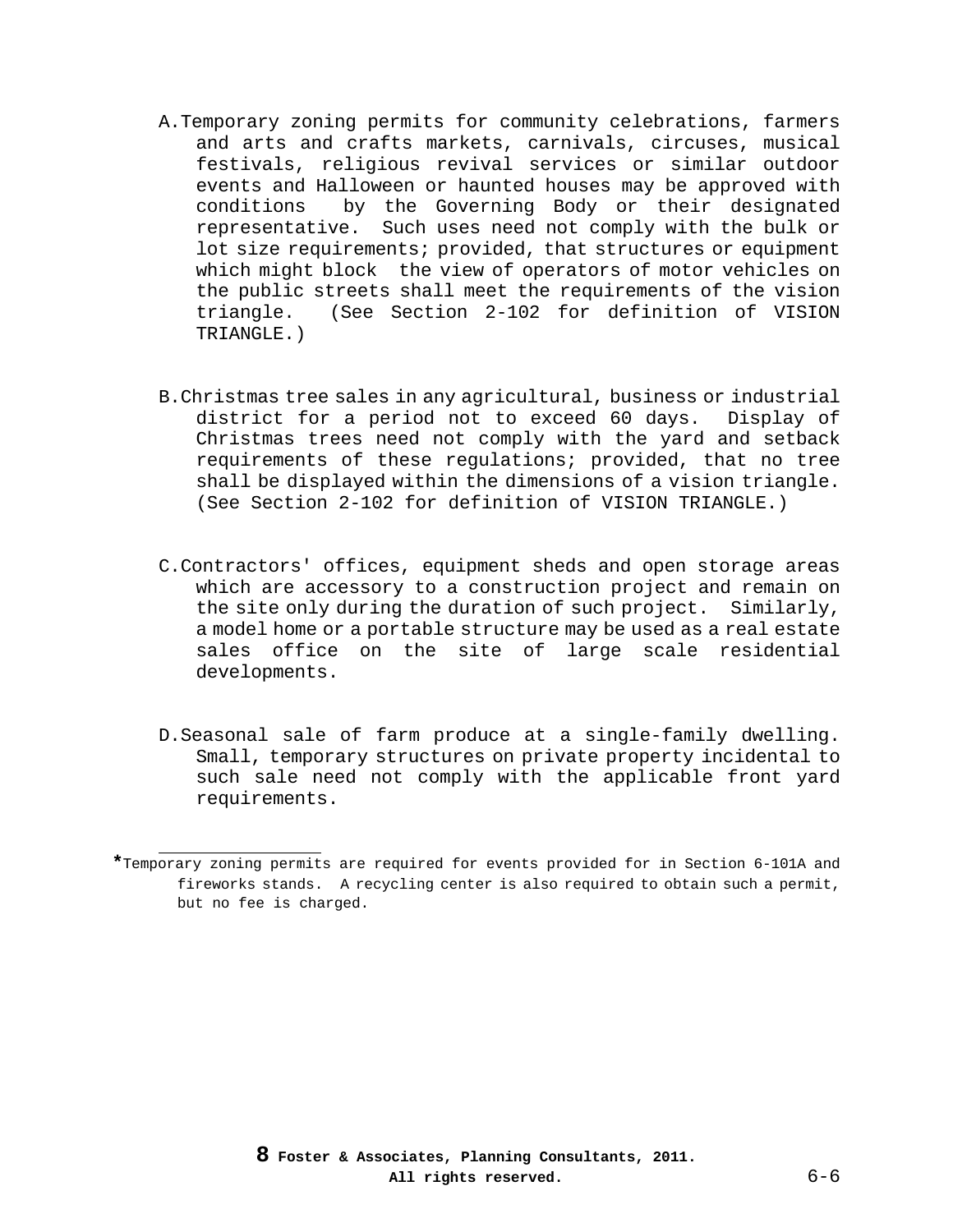- E.Promotional activities of retail merchants involving the temporary display of goods and merchandise may be conducted outside of enclosed buildings for a period of not more than two consecutive weeks in any three month period in an area adjacent to the building subject to the following conditions:
	- 1.No portion of the display shall be on publicly owned property, unless the applicant shall first have obtained approval for such use from the City.
	- 2.These provisions shall in no way be deemed to authorize the outdoor display or the sale of used goods such as furniture, appliances, plumbing, housewares, building material or similar display or sale in any business or industrial<br>districts, unless permitted otherwise by these unless permitted otherwise regulations.
	- F.Periodic conduct of what is commonly called "garage or yard sales" which do not exceed a period of more than two and one-half days during any one sale and no more than four sales to be held at the same residence during any calendar year.
	- G.Recycling centers, small and large, periodically operated not for profit in business and industrial districts only for not more than 10 days in one period and for no more than three times during any 12-month period consistent with adequate provisions for public health and safety. (See Section 6-101 for temporary zoning permit.)
	- H.Fireworks may be sold from an outside stand in any district during the days of June and July which are approved by state law and when all other applicable City regulations for a permit have been met and such stand removed at all other times of the year. (See City Code for Fireworks ordinance.)
- **102Home Occupations Authorization.** Home occupations that are customarily incidental to the principal use of a residential building or any type of manufactured or mobile home shall be permitted; provided, that the residential appearance of the building or home is maintained and no undue traffic or parking problems are created. If such a home occupation is conducted in a business or industrial district as a legal, nonconforming use, all the provisions of this section must be adhered to unless a zoning permit is obtained to operate the property and structure(s)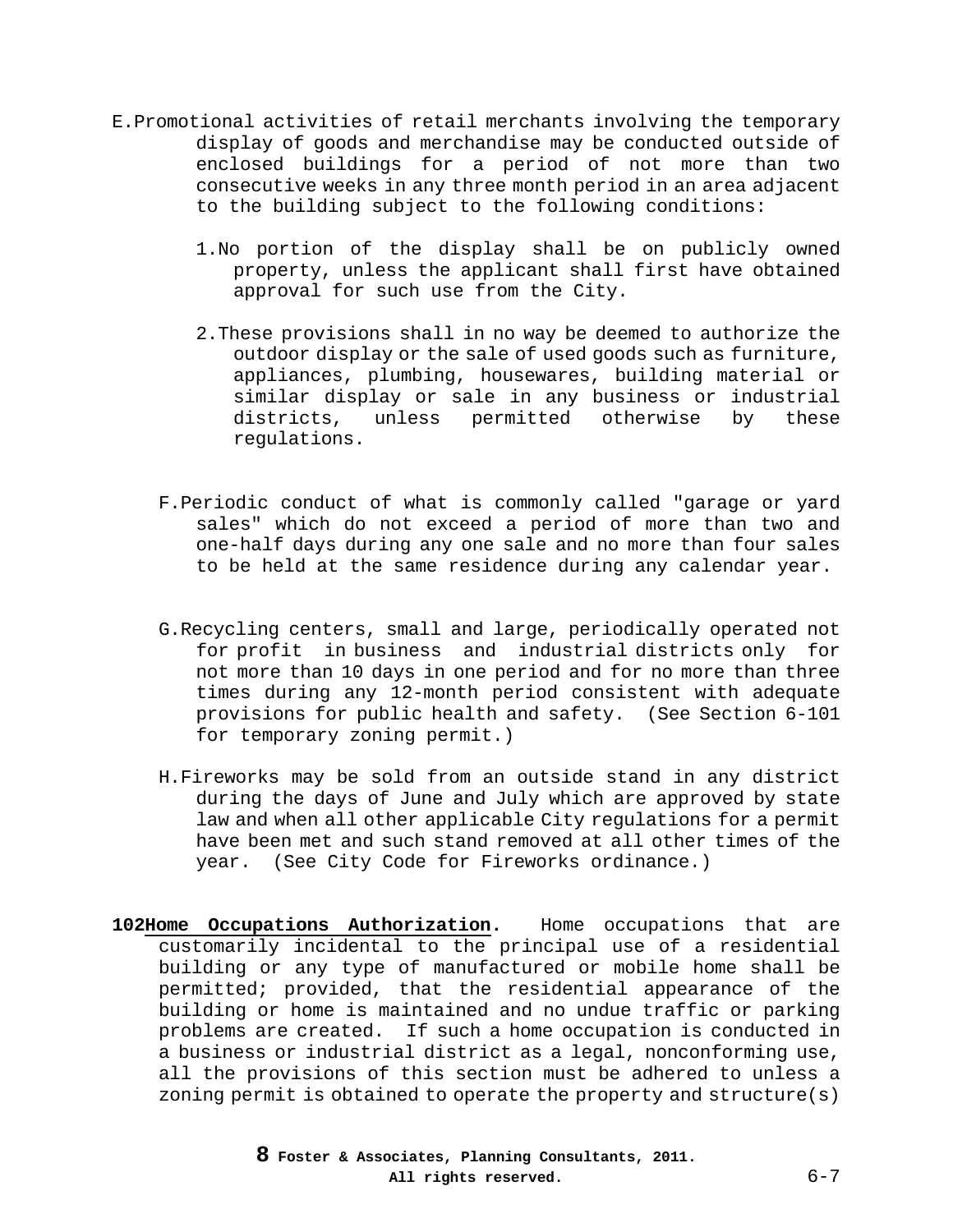thereon as a use meeting all the provisions of the applicable business or industrial district. **\***

A.Definition. A business, profession, occupation, or trade conducted for gain or support entirely within a residential building or any type of manufactured or mobile home, or within a permitted structure that is accessory to such a building or home.

j.

**<sup>\*</sup>**Zoning permits are required only when a home occupation sign is displayed or an accessory structure is used.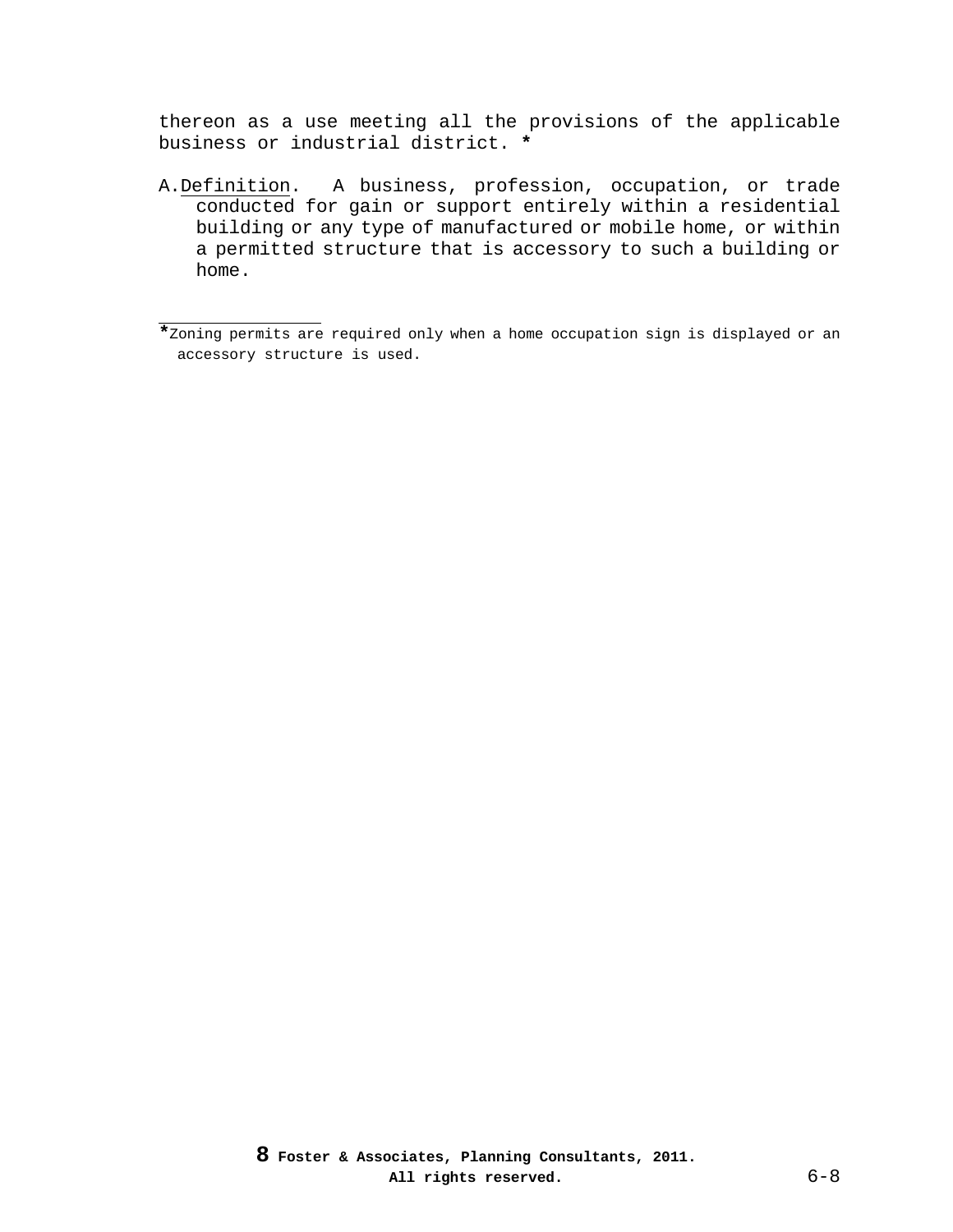- B.Use Limitations. In addition to all of the use limitations applicable to the district in which it is located, no home occupation shall be permitted unless it complies with the following restrictions:
	- 1.The home occupation shall be conducted entirely within the principal residential structure or a garage, swimming pool or an accessory structure. (See Sections 6-100B 1 and 3 for limitations on detached accessory structures.)
	- 2.No exterior alteration of the principal residential structure shall be made which changes the character thereof as a residence or causes goods to be displayed visibly from the residence or on the premises.
	- 3.No more than 25% of the gross floor area of the residence shall be devoted to the home occupation; provided, that rooms let to boarders and roomers, adult care homes or used by child care facilities are not subject to this limitation. (See Section 2-102 for definition of BOARDING OR ROOMING HOUSE.)
	- 4.Goods or stock for sale on or off the premises may be stored in enclosed areas, except articles which may constitute a hazard to the safety of adjacent property owners or tenants.
	- 5.There shall be no outdoor display of goods for sale or the storage of equipment or materials used in the home occupation. No more than one commercial vehicle may be permanently or temporarily parked on a driveway or inside of a building and such a vehicle shall not exceed 26,000 pounds gross vehicle weight rating.
	- 6.No equipment or process shall be used which shall create undue noise, smoke or particulate matter emission, vibrations or odors which are detectable to the normal senses off the lot. In case of electrical interference, no equipment or process shall be used which creates a visual effect or an audible interference off the premises in any radio or television receiver or transmitter or causes fluctuation in the voltage.
	- 7.No more than one person other than a member of the immediate family occupying such residence shall be employed;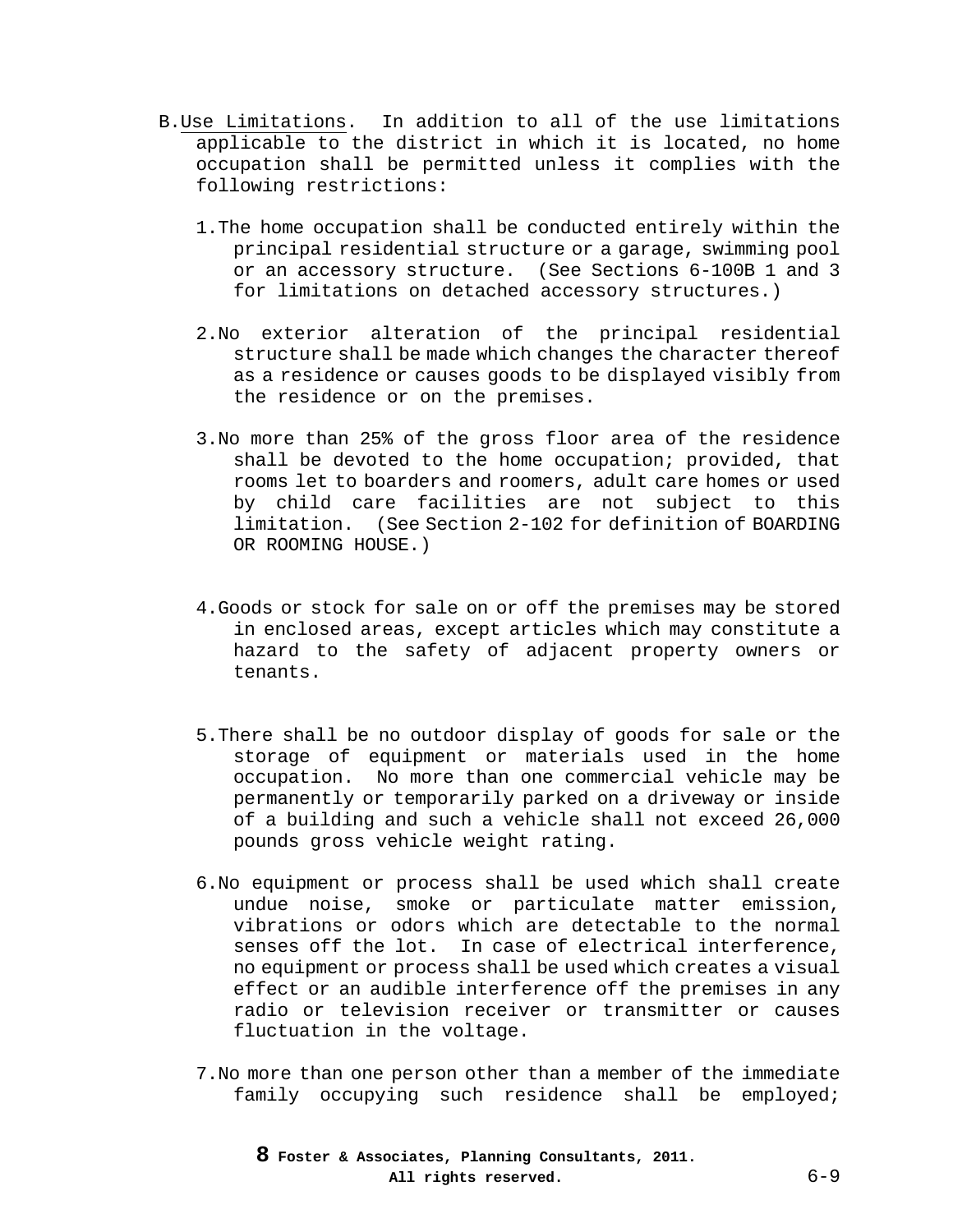provided, that no such person is employed in a two-family or multiple-family dwelling or in a manufactured home park. (Note: Independent contractors and/or employees of firms who only provide limited periodic service such as a bookkeeper, lawn maintenance service, maid, nurse and similar service personnel are not considered to be an employee of the home occupation.)

- 8.No sign shall be permitted other than that allowed by the applicable regulations in Article 7. (See Section 7-104A for home occupation sign.)
- C.Home Occupations Permitted. Customary home occupations include, but are not limited to, the following list of occupations; provided, that each listed occupation shall be subject to the requirements of Section 6-102A and B:
	- 1.Adult care center for not more than six adults, adult care home, group boarding home, day care home and family and group day care home. (See Section 2-102 for definitions.)
	- 2.Artist, author, composer, photographer, physical therapist or sculptor.
	- 3.Barber or beautician; provided, that only one operator shall be permitted.
	- 4.Home crafts, such as cabinet making, model making, lapidary work, rug weaving and the like.
	- 5.Minister, priest or rabbi.
	- 6.Office for a route salesperson, sales representative or manufacturer's representative, where no exchange of tangible goods is made on a regular basis on the premises.
	- 7.Professional office for an accountant, architect, attorney, building contractor, dentist, engineer, landscape architect, physician, real estate or insurance agent or a member of a similar profession.
	- 8.Seamstress or tailor.
	- 9.Teacher, including music and dance instructions; provided, that instructions shall be limited to two pupils at any time, except for occasional groups.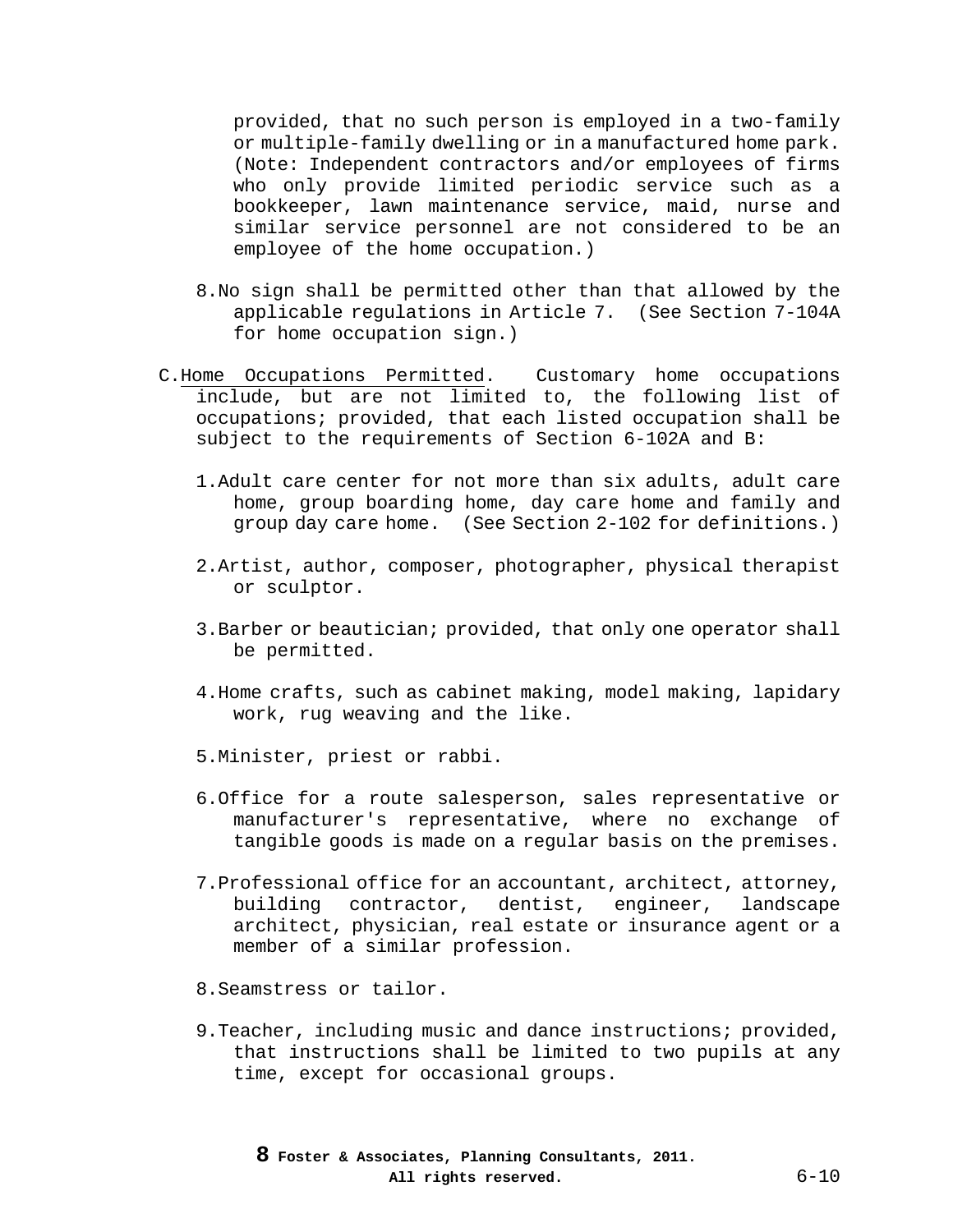- D.Home Occupations Prohibited. Permitted home occupations shall not in any event be deemed to include:
	- 1.Animal kennels, or commercial stables.
	- 2.Automobile and other vehicular repair shops or sales of such vehicles which exhibit a pattern of regular or continuous sales. A person holding a State Vehicle Dealer's License may not operate as a home occupation. This shall not prevent the periodic sale of a vehicle which is owned and operated for personal use.
	- 3.Child care centers and preschools, unless specifically permitted by the district regulations.
	- 4.Churches, chapels, temples or synagogues for regular public worship or religious services.
	- 5.Dancing schools, except as provided for in Section 6-102C9.
	- 6.Excavating or heavy equipment operators or providing a trucking service.
	- 7. Funeral homes, unless specifically permitted by the district regulations.
	- 8.Grocery stores.
	- 9.Private schools providing educational services for persons outside of the home other than tutoring.
	- 10.Renting of equipment, furniture, motorcycles, tools or trailers.
	- 11.Repair of diesel or gasoline engines.
	- 12.Restaurants.
	- 13.Sale of firearms or ammunition and gunsmithing, i.e., the repair of firearms.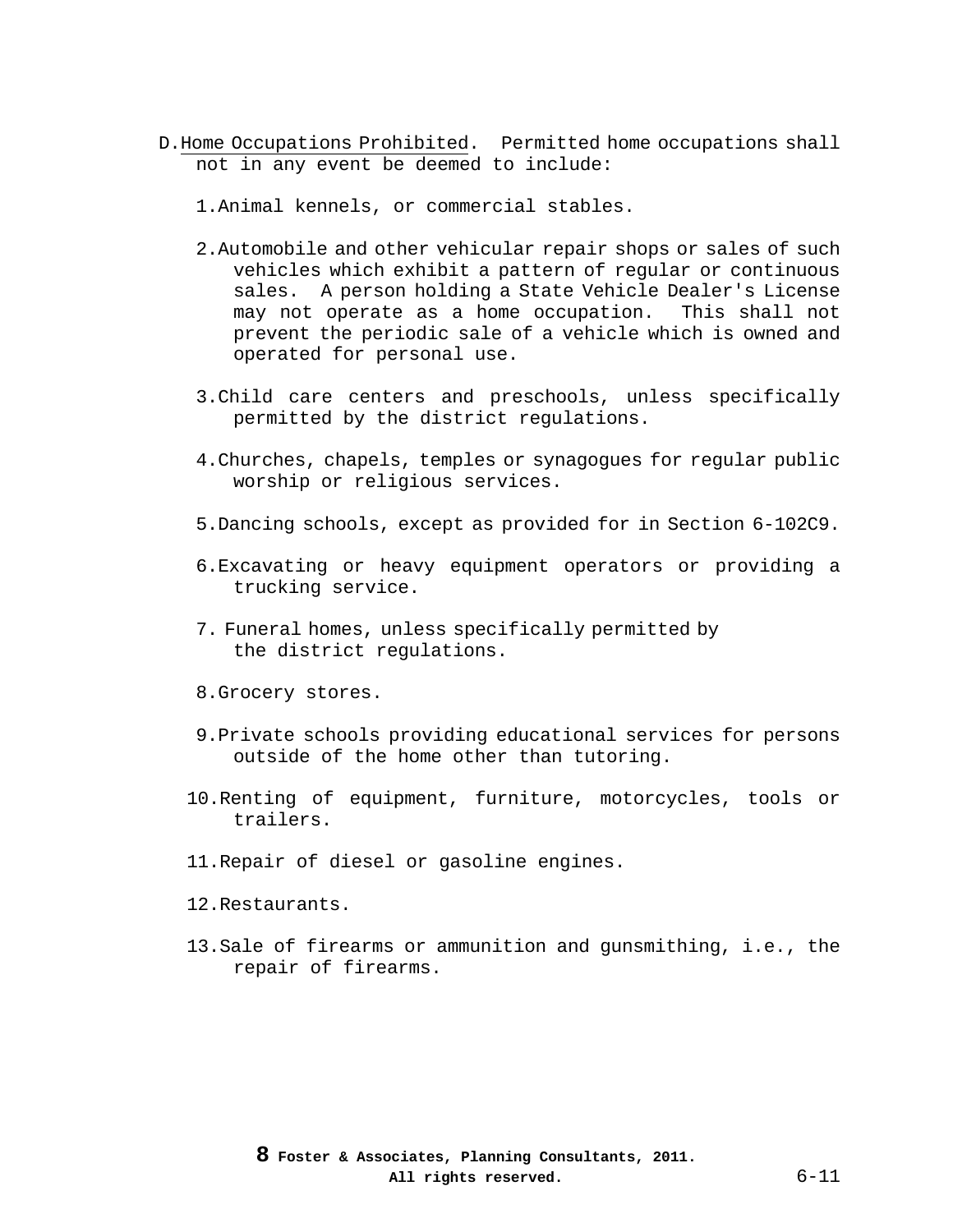#### **ARTICLE 7. SIGNS**

**100Sign Permits.** No sign, except for signs listed in Section 7-103, shall be constructed, erected, enlarged, relocated or structurally altered until a zoning permit for such sign has been obtained in accordance with the procedure set out in Article 9 of these regulations. No zoning permit for any sign shall be issued unless the sign complies with the regulations of this Article 7. All signs lawfully existing at the time of passage of these regulations may remain in use, including those in the status of legal nonconformance. The purpose of this article is to safeguard the public use of the streets and the sidewalk area and to equitably<br>enhance the visual environment. (See Section 2-102 for enhance the visual environment. definition of SIGN.) (See K.S.A. 68-2231, et seq. for state sign regulations.)

# **101Classification of Signs.**

### A.Functional Types.

- 1.Advertising Sign: A sign which directs attention to a business, commodity, service or entertainment conducted, sold or offered at a location other than the premises on which the sign is located or to which it is affixed. Such a sign may also be used to convey political and public service announcements. No such sign shall be attached to a stationary vehicle or a portion thereof which is intended for public display on a zoning lot. Advertising signs along state or federal highways must receive prior approval from the Kansas Department of Transportation before a local zoning permit can be issued.
- 2.Bulletin Board Sign: A sign that indicates the name of an institution or organization on whose premises it is located and which contains the name or names of persons connected with it, and announcements of persons, events or activities occurring at the institution. Such sign may also present a greeting or similar message.
- 3.Business Sign: A sign which directs attention to a business or profession conducted; or to a commodity or service sold, offered or manufactured; or an entertainment offered on the premises where the sign is located or to which it is affixed.
	- 8 Foster & Associates, Planning Consultants, 2011. All rights reserved. 7-1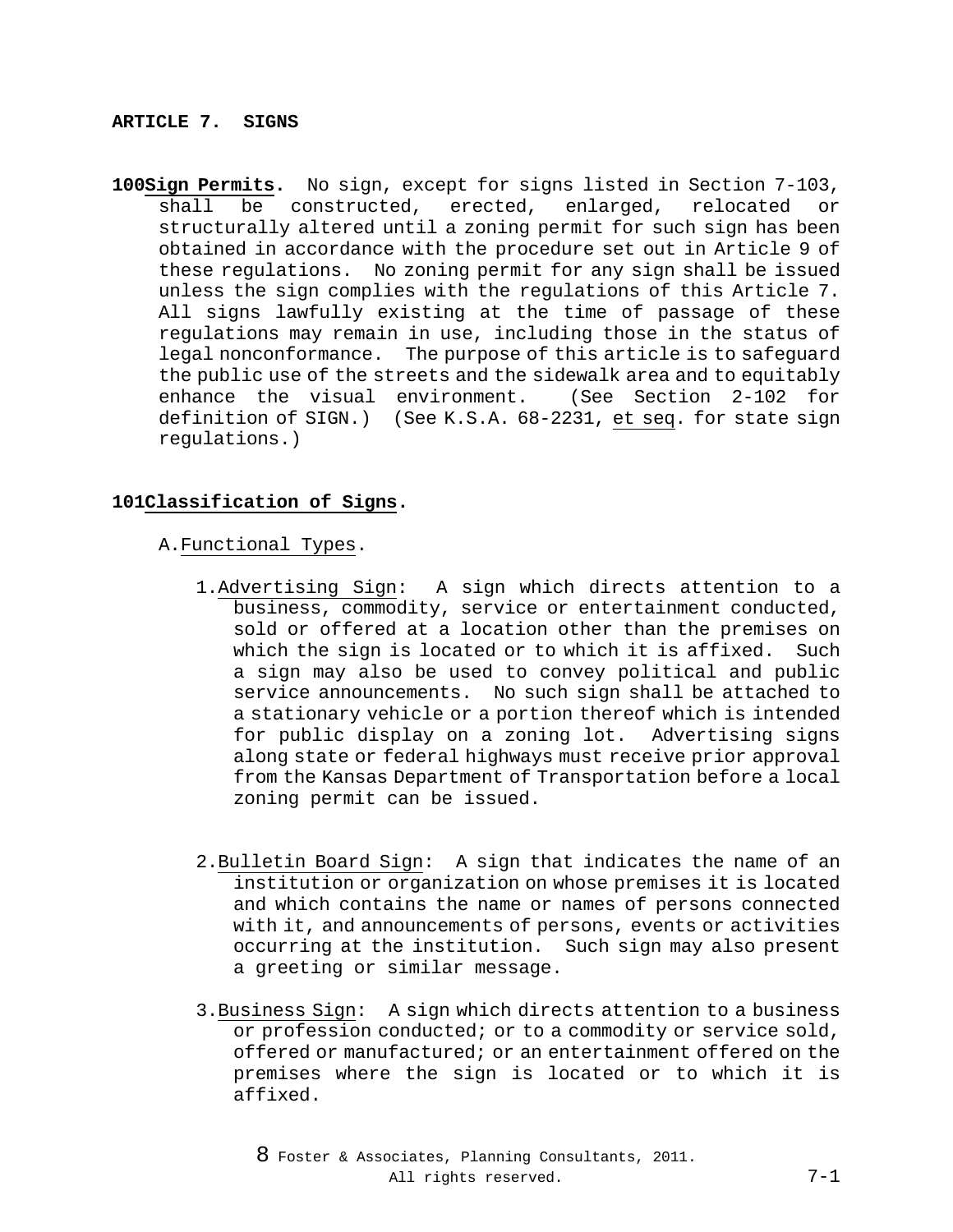- 4.Construction Sign: A temporary sign indicating the names of designers and contractors involved in the construction of a project during the construction period and only on the premises on which the construction is taking place.
- 5.Identification Sign: A sign giving the name and address of a building, business, development or establishment. Such signs may be wholly or partly devoted to a readily recognized symbol.
- 6.Nameplate Sign: A sign giving the name and/or address of the owner or occupant of a building or premises on which it is located, and where applicable, their professional status.
- 7.Real Estate Sign: A sign pertaining to the sale or lease of the lot or tract of land on which the sign is located, or to the sale or lease of one or more structures, or a portion thereof located thereon, including auction signs.

## B.Structural Types.

- 1.Awning, Canopy or Marquee Sign: A sign that is mounted or painted on, or attached to, an awning, canopy or marquee that is otherwise permitted by these regulations. No such sign shall project further below than seven feet from the ground level or beyond the physical dimensions of the awning, canopy or marquee.
- 2.Ground Sign: Any sign placed upon, or supported by, the ground independent of the principal or accessory buildings or structures on the property. Portable signs do not numerically count as ground signs for the district regulations.
- 3.Pole Sign: A sign that is mounted on a free-standing pole, the bottom edge of which sign is eight feet or more above ground level.
- 4.Projecting Sign: A sign that is wholly or partly dependent upon a building for support and which projects more than 12 inches from such building.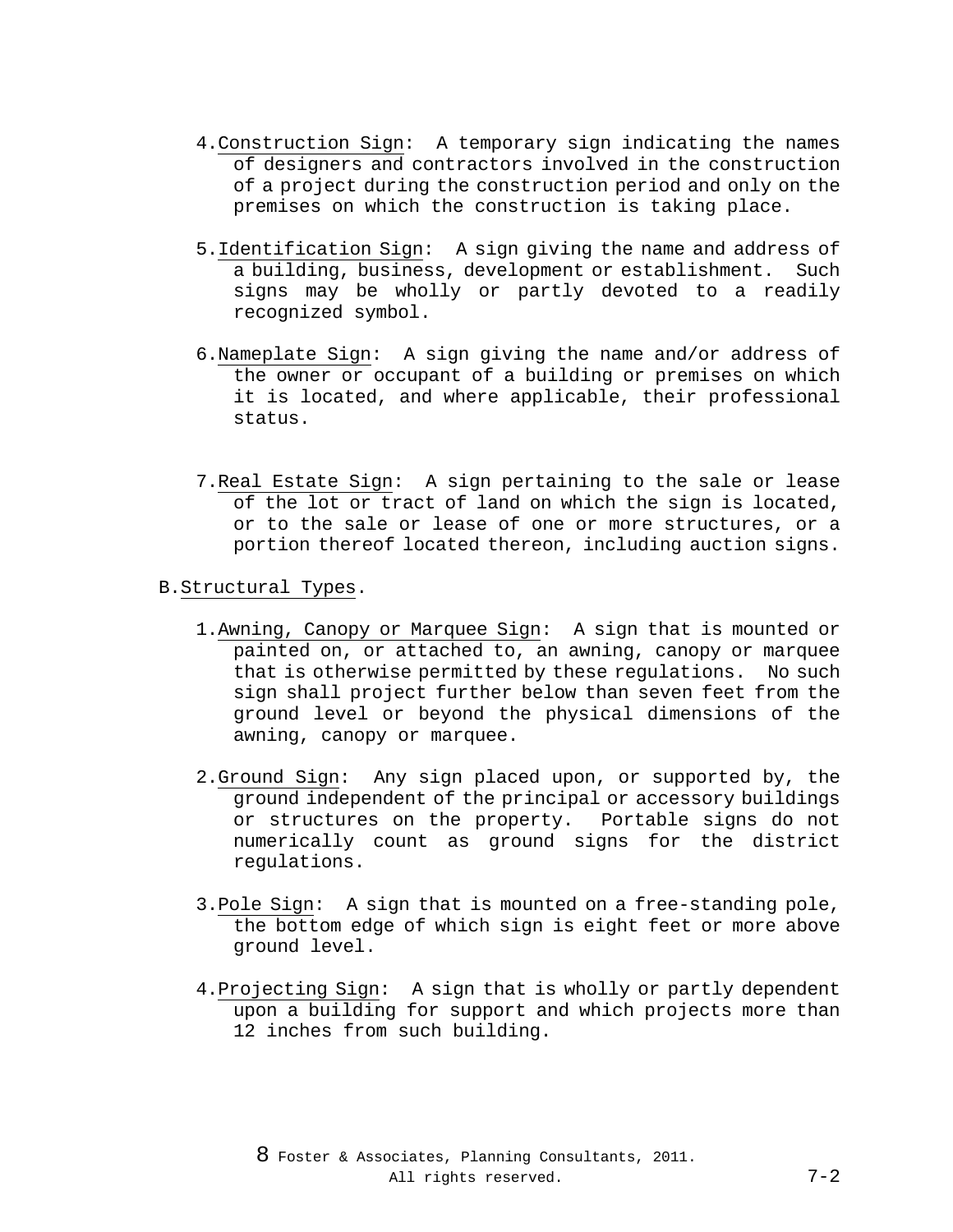- 5.Roof Sign: A sign totally supported on the roof of a building which does not project more than 12 inches beyond the face of the structure.
- 6.Temporary Sign: A sign in the form of a banner, pennant, valance or advertising display constructed of fabric, cardboard, wall- board or other light weight materials, with or without a frame, intended for temporary display of not more than 30 days at a time.
- 7.Wall Sign: A sign fastened to or painted on a wall of a building or structure in such a manner that the wall becomes merely the supporting structure or forms the background surface, and which does not project more than 12 inches from such building.

## **102General Standards.**

- A.Gross Surface Area of Sign. The entire area within a single continuous perimeter enclosing the extreme limits of such sign, and in no case passing through or between any adjacent elements of same. Such perimeter shall not include any structural elements lying outside the limits of such sign and which do not form an integral part of the display. When two or more signs are located on a zoning lot, the gross surface area of all signs on the lot shall not exceed the maximum gross surface per street frontage set by the applicable district regulations, except as is provided by Section 7-102B. As distinguished from corner lots, signs on interior lots which may be viewed from both directions of the adjacent street are considered to have a single gross surface area.
- B.Corner and Through Lots. On corner and through lots, each lot line that abuts a street or highway shall be considered a separate street frontage. On corner and through lots, restrictions that are worded in terms of the number of signs per zoning lot shall be deemed to permit the allowable number of signs to face each street or highway that abuts the lot.
- C.Height of Sign. The maximum height of signs shall be measured from ground level at the base of or below the sign to the highest element of the sign and shall be determined for purposes of Article 7 as independent from the maximum structure height for zoning districts.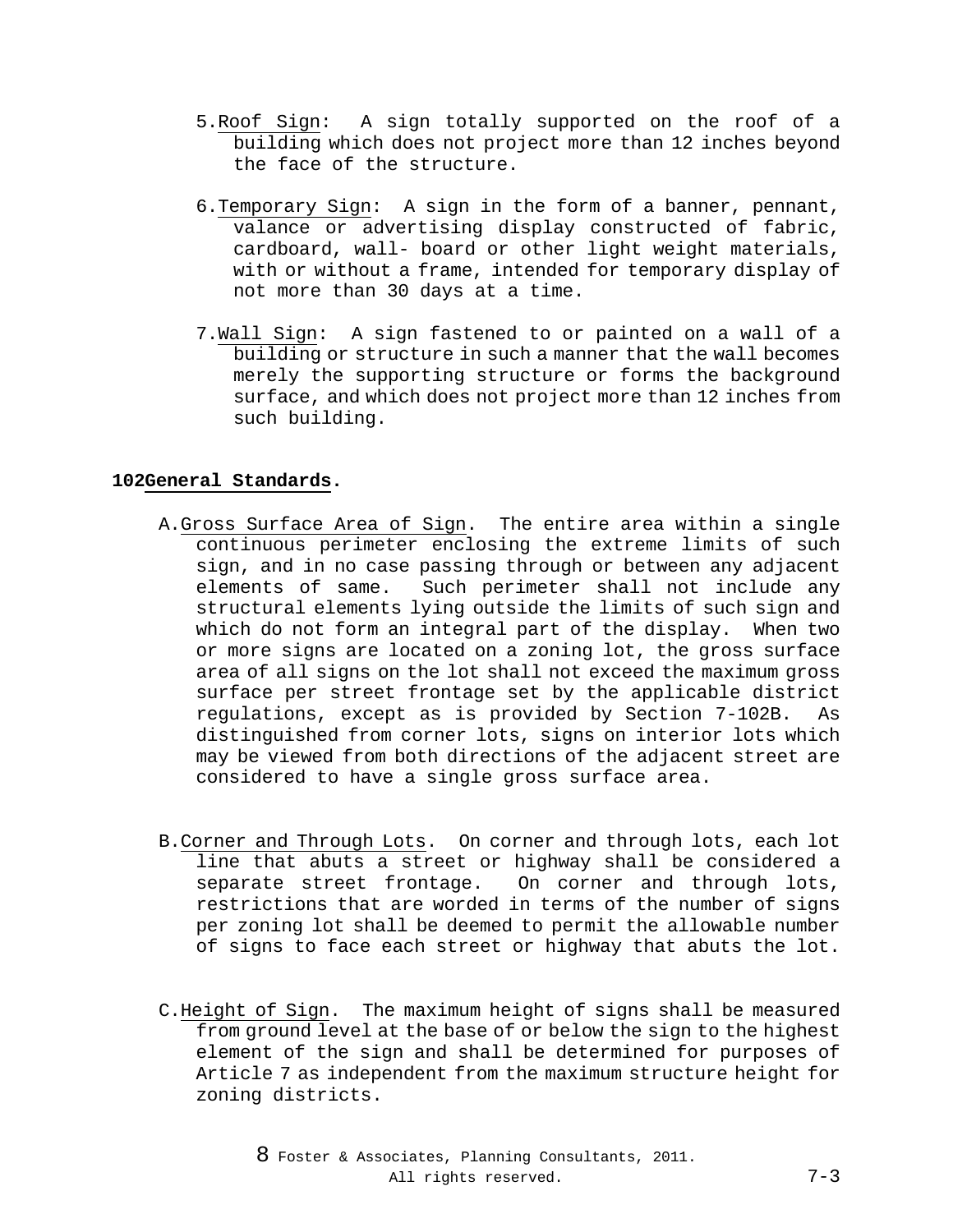- D.Building and Electrical Codes Applicable. All signs must conform to the structural design standards of any applicable building code. Wiring of all electrical signs must conform to any applicable electrical code.
- E.Illuminated Signs. Signs shall be shaded wherever necessary to avoid casting bright light upon property located in any residential district or upon any public street or park. Any brightly illuminated sign, located on a lot adjacent to or across the street from any residential district, which is not otherwise shaded and visible from such residential district, shall not be illuminated between the hours of 11 P.M. and 7 A.M.
- F.Flashing or Moving Signs. No flashing signs, rotating or moving signs, animated signs, signs with moving lights or signs which create the illusion of movement shall be permitted in any residential district.
- G.Signs Adjacent to Pedestrian Walkways. Signs projecting over or adjacent to a pedestrian walkway and any accessory electrical fixtures of a sign must maintain a minimum clearance of eight feet above the walking surface.
- H.Access Way or Window. No sign shall block any access way or window required by any applicable building, housing, fire or other codes or regulations.
- I.Signs on Trees or Utility Poles. No private sign shall be attached to a tree or utility pole whether on public or private property.

## J.Traffic Safety.

1.No sign shall be maintained at any location where by reason of its position, size, shape or color; it may obstruct, impair, obscure, interfere with the view of, or be confused with; any traffic control sign, signal or device; or where it may interfere with, mislead or confuse traffic.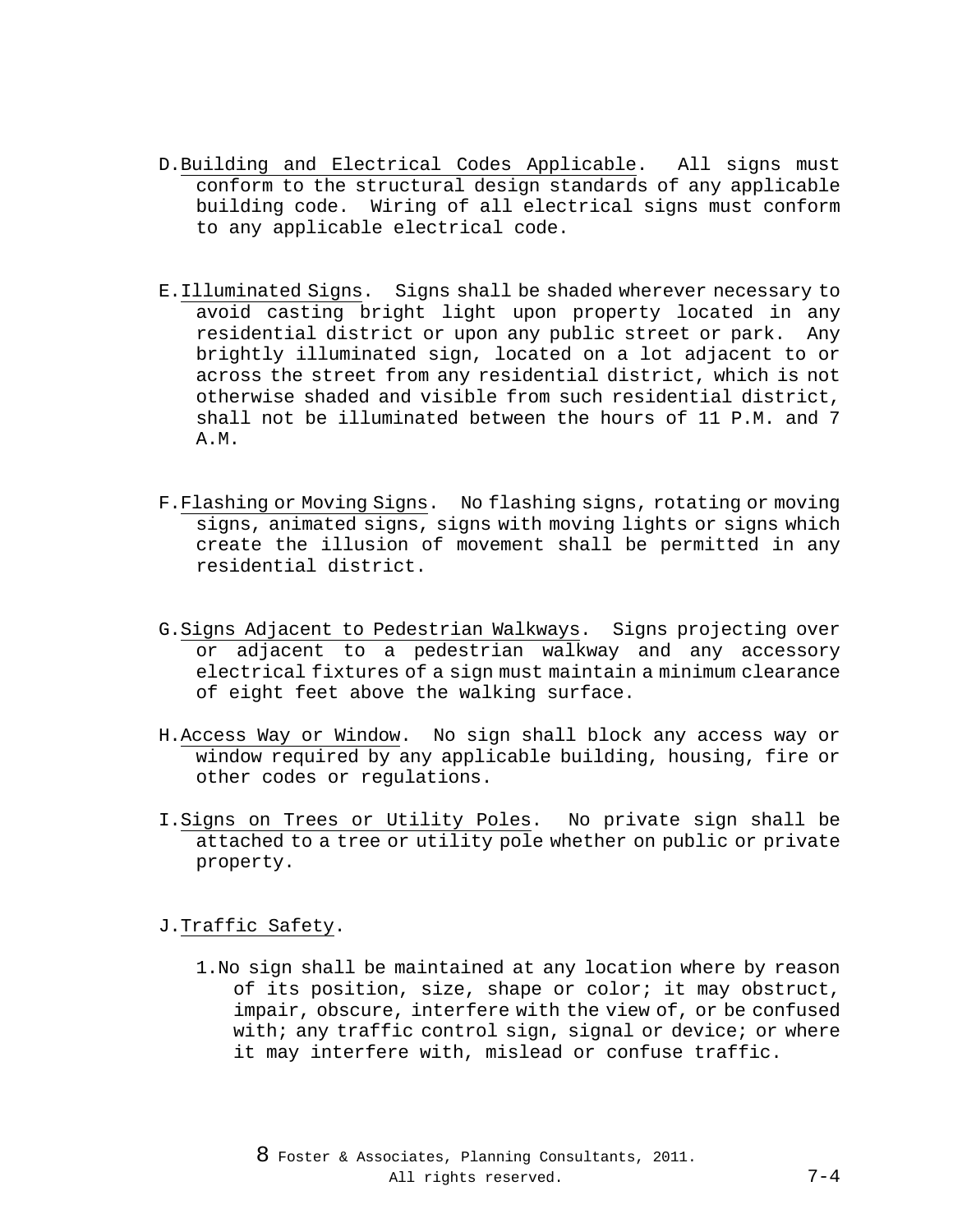- 2.No sign shall be located in any vision triangle as defined in Section 2-102, except official traffic signs and signs mounted eight feet or more above the ground whose supports, not exceeding two, do not exceed 12 inches at the widest dimension and, thus, do not constitute an obstruction.
- K.Location. No sign or structure thereof shall be permitted **on** a public right of way or public easement, except temporary real estate and garage sale signs may be placed on the public right of way with the approval of the adjacent landowner to provide direction to the property; provided, that such signs do not obstruct traffic visibility. Such signs may only be displayed during an open house or a garage sale and must be removed at the conclusion of such open house or sale. No sign shall be permitted to **project over** a public right of way or public easement, except with the approval of the Board of Zoning Appeals as a conditional use, or as a permitted use in the B-1<br>Central Business District. (See Section 7-102G for Central Business District. pedestrian clearance, Section 7-102L2 for portable signs, Section 7-103A5 for garage sale signs and Section 7-103B5 for real estate signs.)
- L.Portable Signs. Notwithstanding any other provisions of these regulations and, in particular, Article 7, the following provisions apply to the use of portable signs:
	- 1.A portable sign is defined as a temporary on-site sign designed in such a manner as to be readily movable and not permanently attached to the premises, such as A-frames, trailer signs, signs placed on vehicles, beacon lights and other similar signs. Removal of any wheels shall not change the definition of being readily moveable. Any such sign shall not exceed a height of 10 feet above grade level nor 60 square feet in gross surface area. Such signs shall not be used as advertising signs. (See Section 7-101A1 for advertising sign.)
	- 2.All the general standards of Sections 7-102A through K are applicable to portable signs, except that in Section 7-102K such signs may project over or be located on public easements, but not the public street right of way . No such signs shall be placed on the roof of structures.
	- 3.Whereas portable signs are not required to set back any minimum distance from lot lines in any zoning district, the Zoning Administrator shall, in his or her discretion, strictly enforce the traffic safety provisions of Section

8 Foster & Associates, Planning Consultants, 2011. All rights reserved. 7-5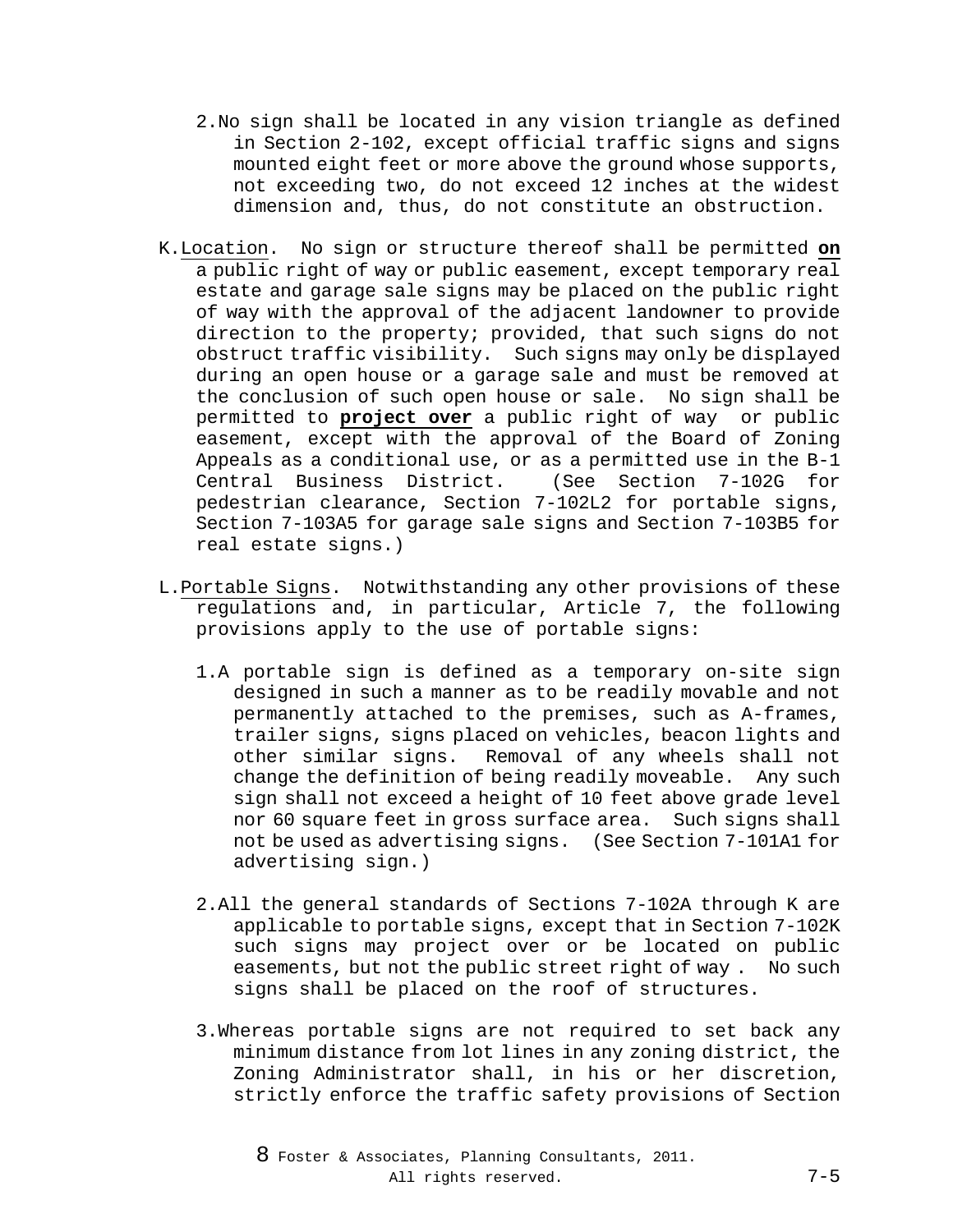7-102J1, especially at corner intersections and driveway entrances and exits.

- 4.In all zoning districts, except residential districts, portable signs are permitted; however, any such sign shall not be located closer than 50 feet to another such sign when measured along the frontage whether the latter is located on the same or another zoning lot, except that each business firm shall be permitted at least one such sign notwithstanding the 50 foot minimum spacing standard.
- 5.In all residential districts only portable signs are permitted which limit their messages to the following subjects:
	- a.Announcements of special occasions or activities of nonprofit organizations such as churches and fraternal and service clubs.
	- b.Announcements related to personal or family events such as "Happy Birthday" and the like.
- The above signs are limited to a display period of not more than 10 days for any one announcement with the gross surface area not to exceed 32 square feet and only one sign at a time permitted on the premises of the party making the announcement.
- 6.In addition to the provisions of Sections 7-102D and E, strobe light sources or flashing bulbs or signs which create the illusion of movement shall not be permitted on portable signs in any district. Electrified portable signs shall not be connected to any electrical power source except during the hours when the business, office or institution is open. Electrical lines shall not be permitted to lay on the ground where vehicular traffic or pedestrian passage is allowed and the use of extension cords for portable signs is prohibited. Ground Fault Circuit Interrupters (G.F.C.I.) are required on all electrified signs.
- 7.A zoning permit for each portable sign shall be obtained for all or a portion of each calendar year when the sign remains on the zoning lot. Permits in residential districts are not required which meet the criteria of Section 7-102L5

8 Foster & Associates, Planning Consultants, 2011. All rights reserved. 7-6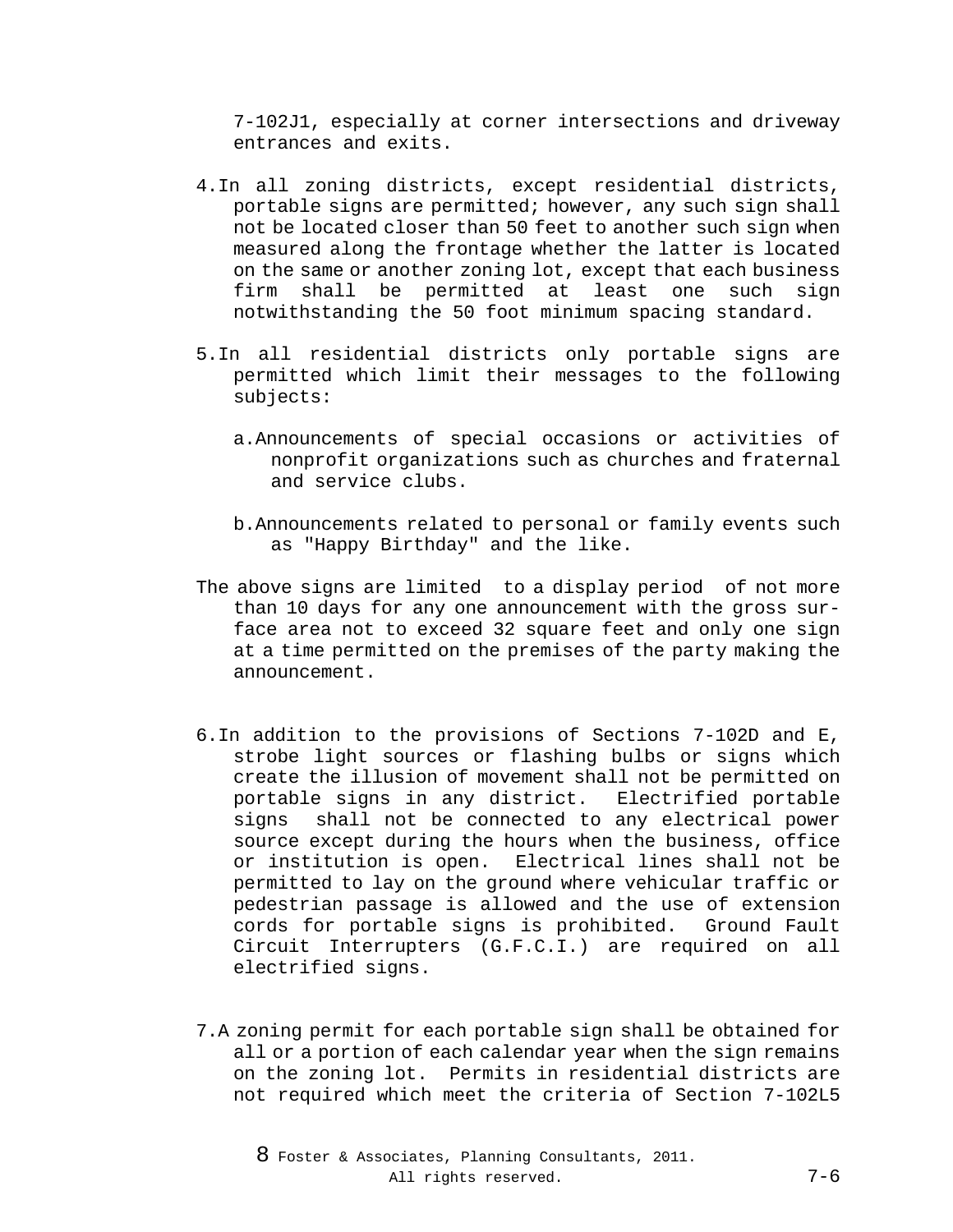above. All portable signs shall bear an identification marker to indicate the owner's name and some system of identifying the individual sign, e.g., by number.

- 8.Any unauthorized portable sign placed on public property, including the public street right of way , is declared to be a public nuisance and be the cause of its removal and impoundment without notice. If not redeemed within 30 days by the owner paying a service charge, the City may dispose of the sign in any manner deemed appropriate. The Zoning Administrator may revoke the permit for any sign deemed to be in violation of this Section, i.e., 7-102L, or of any condition on which the permit was based and order its removal within a reasonable period consistent with public safety.
- M.Damaged or Unsafe Signs. The Zoning Administrator shall require the immediate repair or removal of any conforming or nonconforming sign or sign structure which has been damaged or deteriorated so as to become a public hazard. Such a sign or sign structure may be restored to its original condition without obtaining a zoning permit, unless the sign is replaced and, thus, must conform to the current regulations.

# **103Exemptions.**

- A.The following signs shall be exempt from the requirements of this Article:
	- 1.Signs of a duly constituted governmental body including school districts such as traffic or similar regulatory devices, legal notices, warnings at railroad crossings, identification purposes and other instructional or regulatory signs having to do with health, safety, parking, swimming, dumping, etc.
	- 2.Flags or emblems of a government or of a political, civic, philanthropic, educational or religious organization, when displayed on private property.
	- 3.Small signs, not exceeding five square feet in gross surface area, displayed on private property for the convenience of the public, including signs to identify entrance and exit drives, parking areas, one-way drives, rest rooms, freight entrances and the like.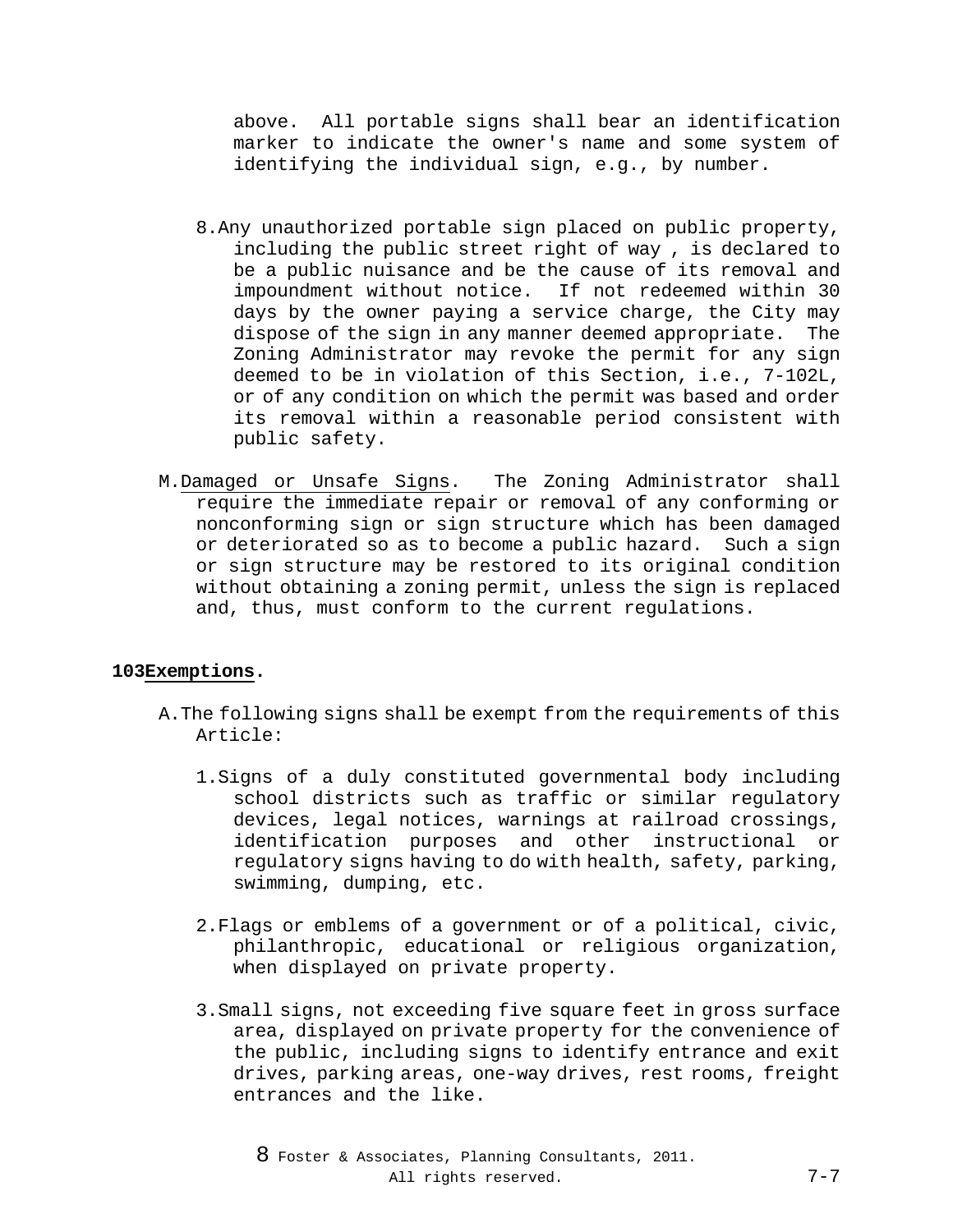- 4.Address numerals and other signs required to be maintained by law, rule or regulation; provided, that the content and size of a sign does not exceed such requirements.
- 5.Garage sale signs not exceeding four square feet in gross surface area. (See Section 7-102K for location on right of way .)
- 6.Memorial signs which are displayed on private property.
- 7.Scoreboards in athletic fields or stadiums.
- 8.Political campaign signs, not exceeding six square feet in gross surface area, which are displayed on private property and not otherwise in the public right of way . Such signs must be removed 48 hours after a candidate is elected to office or is eliminated from further participation in the election as a candidate with similar provisions for bond issues and other ballot issues. Such signs may also be displayed as advertising signs where permitted by Section  $7-104.$
- 9.Ideological signs such as may pertain to religious or political expressions or personal beliefs when located on private property of the proponent and not otherwise in a public right of way , a sight obstruction in a vision triangle or on public property or structures such as utility poles.
- B.The following signs are exempt from the zoning permit requirements of Section 7-100, but shall comply with all of the other regulations imposed by this Article:
	- 1.Nameplate signs not exceeding two square feet in gross surface area accessory to a residential building, including all types of manufactured and mobile homes.
	- 2.Identification signs not exceeding 40 square feet in gross surface area accessory to a multiple-family dwelling or manufactured home park.
	- 3.Bulletin board signs not exceeding 40 square feet in gross surface area accessory to a church, private school, or public or nonprofit institution.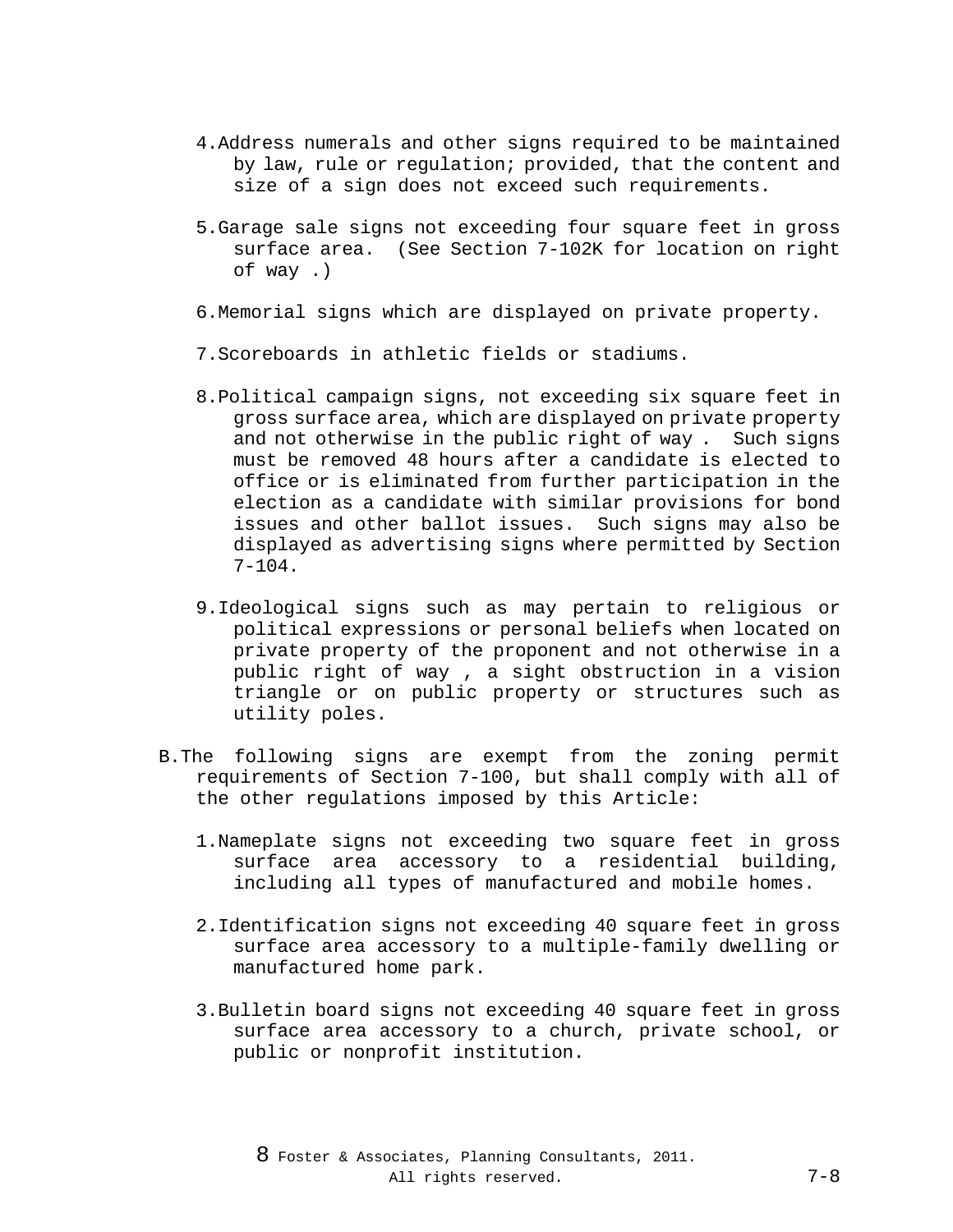- 4.Business signs when located on property used for agricultural purposes and pertaining to the sale of agricultural products produced on the premises.
- 5.Real estate signs not exceeding six square feet in gross surface area and which pertain to the sale or lease of the lot or tract or structure on which the sign is located, except for the provision of Section 7-102K. (See Section 7-101A7 for auction signs.)
- 6.Temporary signs which do not exceed 20 square feet in gross surface area and are displayed not more than four times per calendar year.

## **104District Regulations.**

- A.R-1 and R-2 Residential Districts.
	- 1.Functional Types Permitted:

a.Bulletin board signs. b.Business signs pertaining to home occupations. c.Construction signs. d.Identification signs. e.Nameplate signs. f.Real estate signs. 2.Structural Types Permitted:

a.Ground signs. b.Pole signs. c.Wall signs.

- d.Business signs pertaining to home occupations shall be affixed flush to the wall of a building.
- 3.Number of Signs Permitted: One of each functional type per zoning lot. (See Section 7-102B for Corner and Through Lots.)
- 4.Maximum Gross Surface Area.
	- a.Bulletin board and identification signs: 32 square feet in R-1 District and 40 square feet permitted in the R-2 District.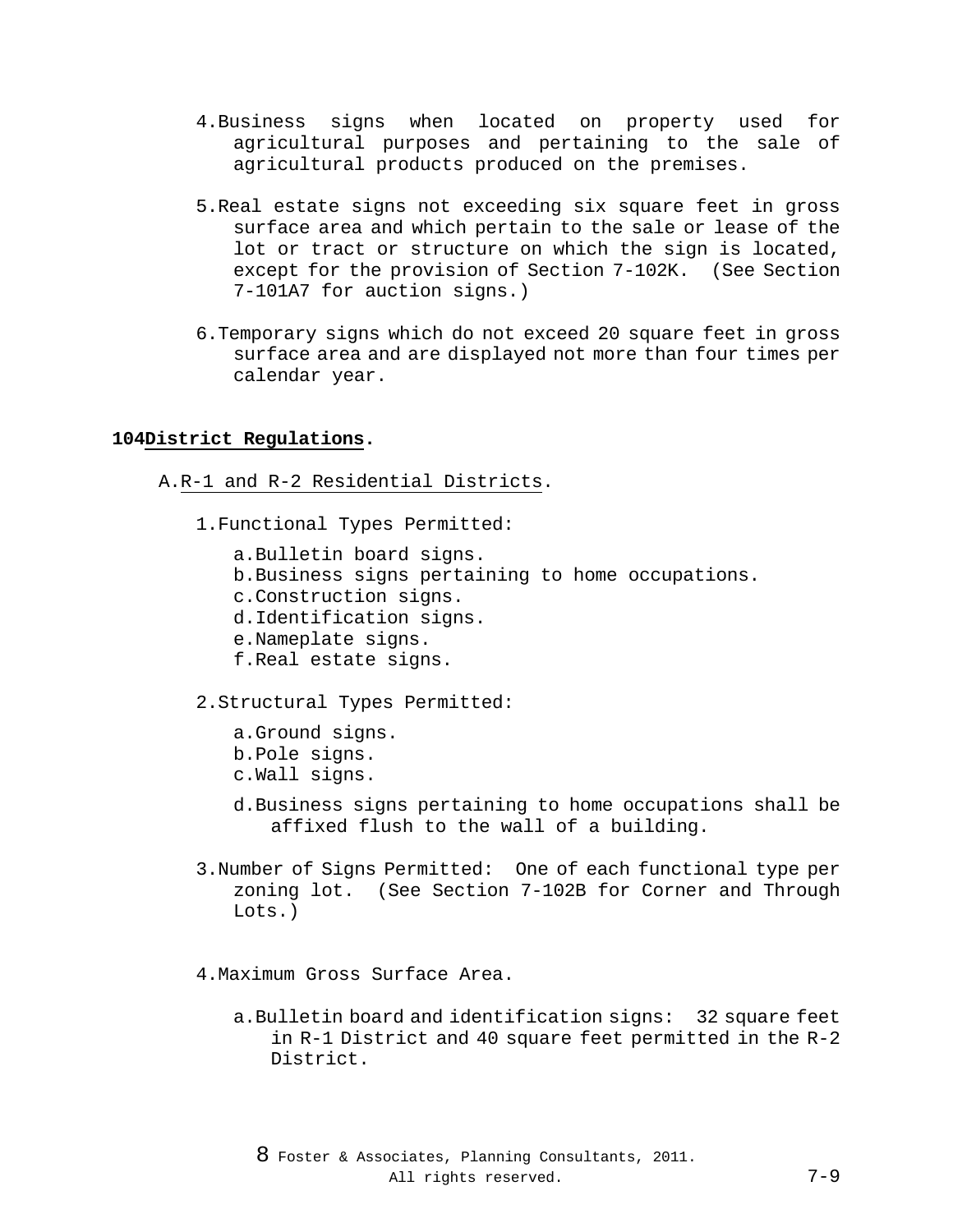- b.Business signs pertaining to a home occupation only: Two square feet or the minimum required by state statutes.
- c.Construction signs: 40 square feet.
- d.Nameplate signs: Two square feet.
- e.Real estate signs: Six square feet per lot; provided, that one sign not more than 100 square feet in area announcing the sale of lots and/or houses in a subdivision may be located on such development. Such sign shall be removed when 75% of the lots in the subdivision have been sold.
- 5.Maximum Height: 15 feet; provided, that signs associated with one and two-family dwellings and all types of manufactured and mobile homes shall not be located at a height greater than eight feet above ground floor elevation.
- 6.Required Setback: 10 feet from the front lot line, except temporary real estate and garage sale signs, and none from the side yard setbacks.
- 7.Illumination: No sign shall be illuminated, except that bulletin board and identification signs may be indirectly illuminated with incandescent or fluorescent light.

#### B.C-1 Central Business District.

- 1.Functional Types Permitted: Any type listed in Section 7-101A, including advertising signs when the latter is approved as a conditional use by the Board of Zoning Appeals.
- 2.Structural Types Permitted: Any type listed in Section 7-101B.
- 3.Number of Signs Permitted: No limitation.
- 4.Maximum Gross Surface Area: Two square feet of sign area for each one foot lineal street frontage; provided, no single sign shall exceed a gross surface area of 150 square feet, except for advertising signs that shall not exceed 300 square feet.

8 Foster & Associates, Planning Consultants, 2011. All rights reserved. 7-10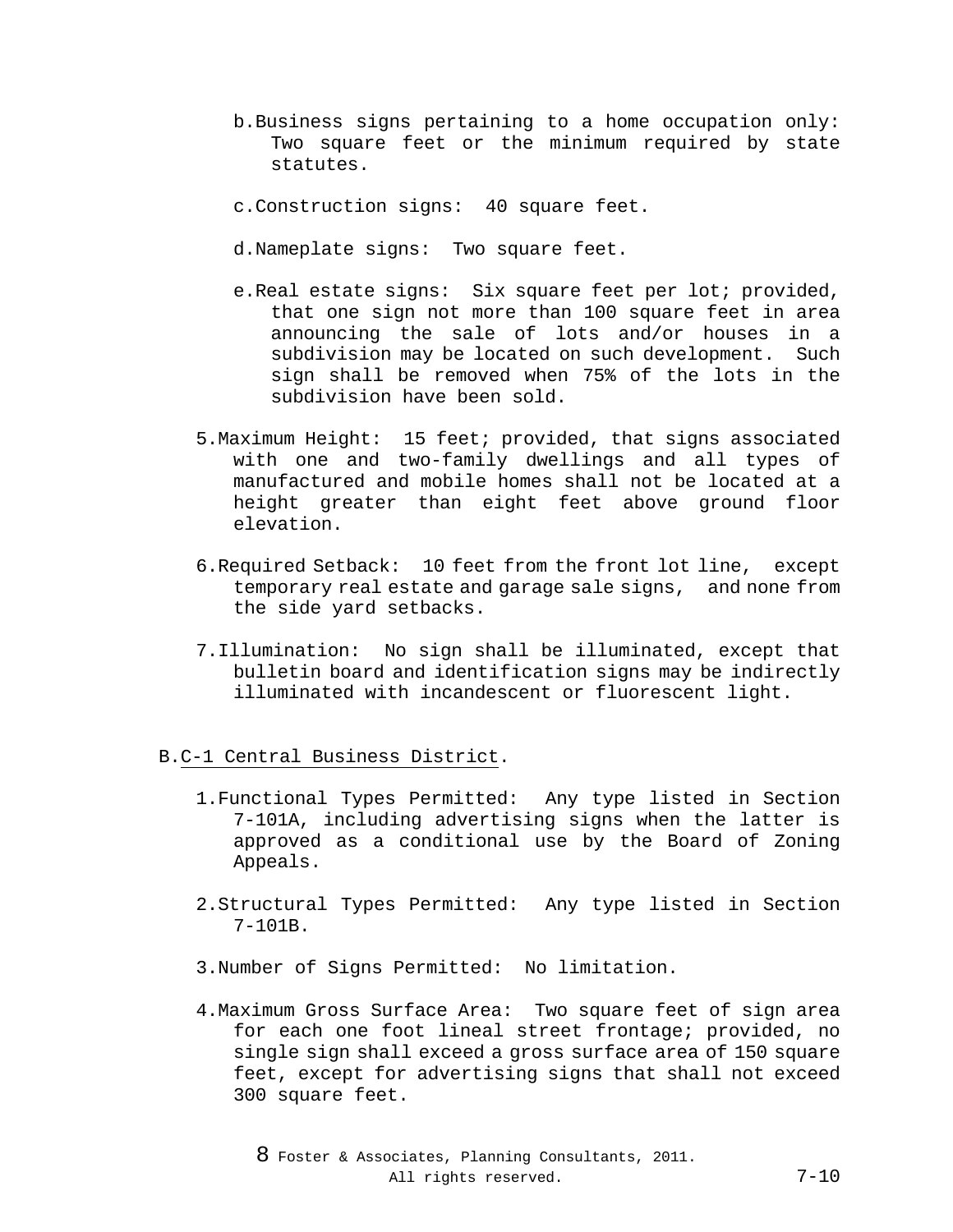- 5.Maximum Height: 25 feet, except that roof signs may not exceed a height of five feet above the highest point of the roof line.
- 6.Required Setback: No minimum required.
- 7.Illumination: Illuminated signs shall be permitted.

#### C.C-2 General Business District.

- 1.Functional Types Permitted: Any type listed in Section 7-101A, including advertising signs.
- 2.Structural Types Permitted: Any type listed in Section 7-101B.
- 3.Number of Signs Permitted: No limitation.
- 4.Maximum Gross Surface Area: Three square feet of sign area for each one foot lineal street frontage; provided, no single sign shall exceed a gross surface area of 200 square feet, except for advertising signs that shall not exceed 300 square feet.
- 5.Maximum Height: 30 feet, except that roof signs may not exceed a height of five feet above the highest point of the roof line.
- 6.Required Setback: No minimum required.
- 7.Illumination: Illuminated signs shall be permitted.

#### D.I-1 Industrial District.

- 1.Functional Types Permitted: Any types listed in Section 7-101A.
- 2.Structural Types Permitted: Any types listed in Section 7-101B.
- 3.Number of Signs Permitted:
	- a.Ground and pole signs:One of each functional type per zoning lot.

8 Foster & Associates, Planning Consultants, 2011. All rights reserved. 7-11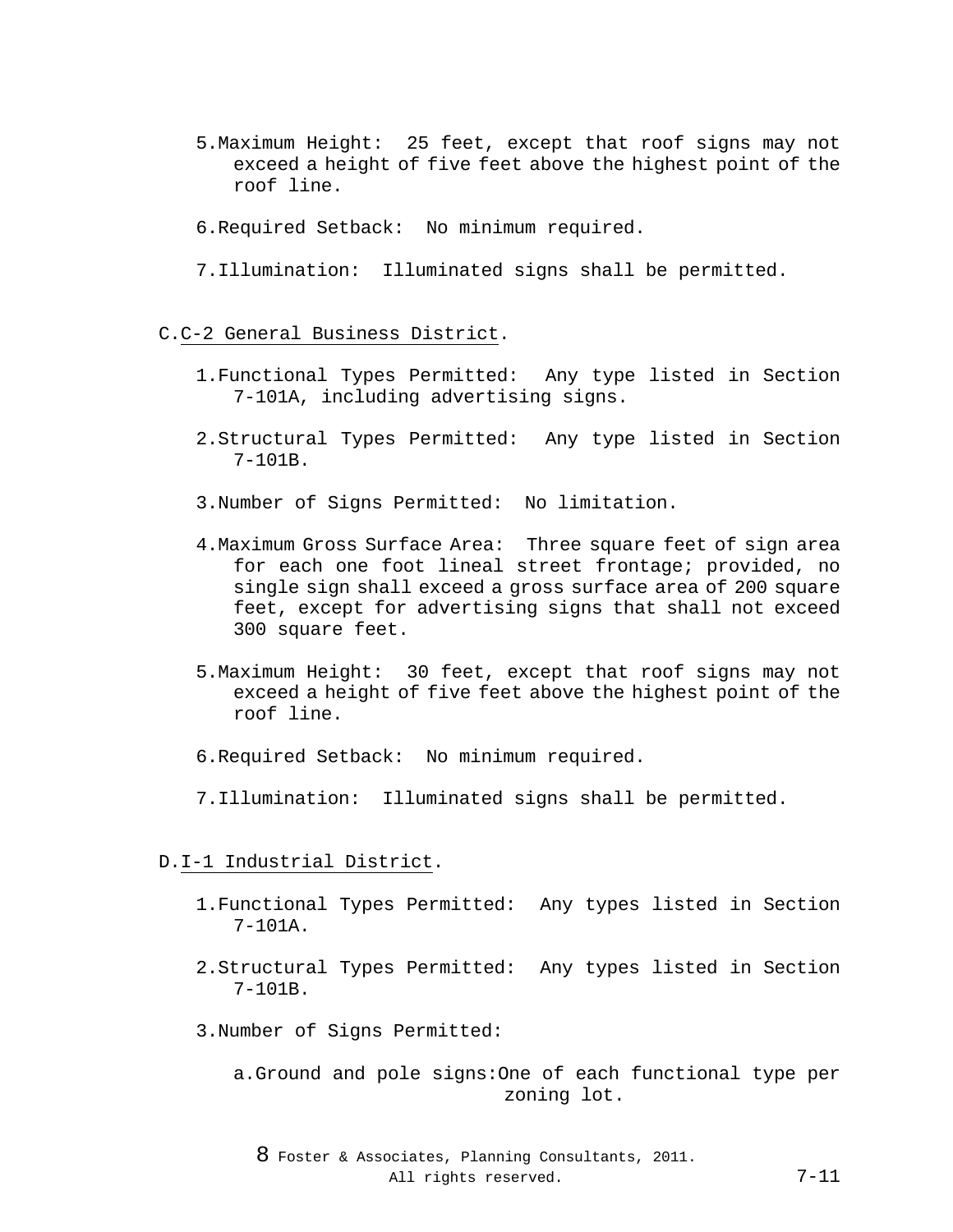- b. Other structural types permitted: No limitation.
- 4.Maximum Gross Surface Area: Four square feet of sign area for each one foot lineal street frontage; provided, no single sign shall exceed a gross surface area of 300 square feet, except for advertising signs that shall not exceed 400 square feet.
- 5.Maximum Height:
	- a.Wall and roof signs: 10 feet above the highest point of the roof line on which such sign is located.

b.All other signs: 30 feet.

- 6.Required Setback: No minimum required.
- 7.Illumination: Illuminated signs shall be permitted.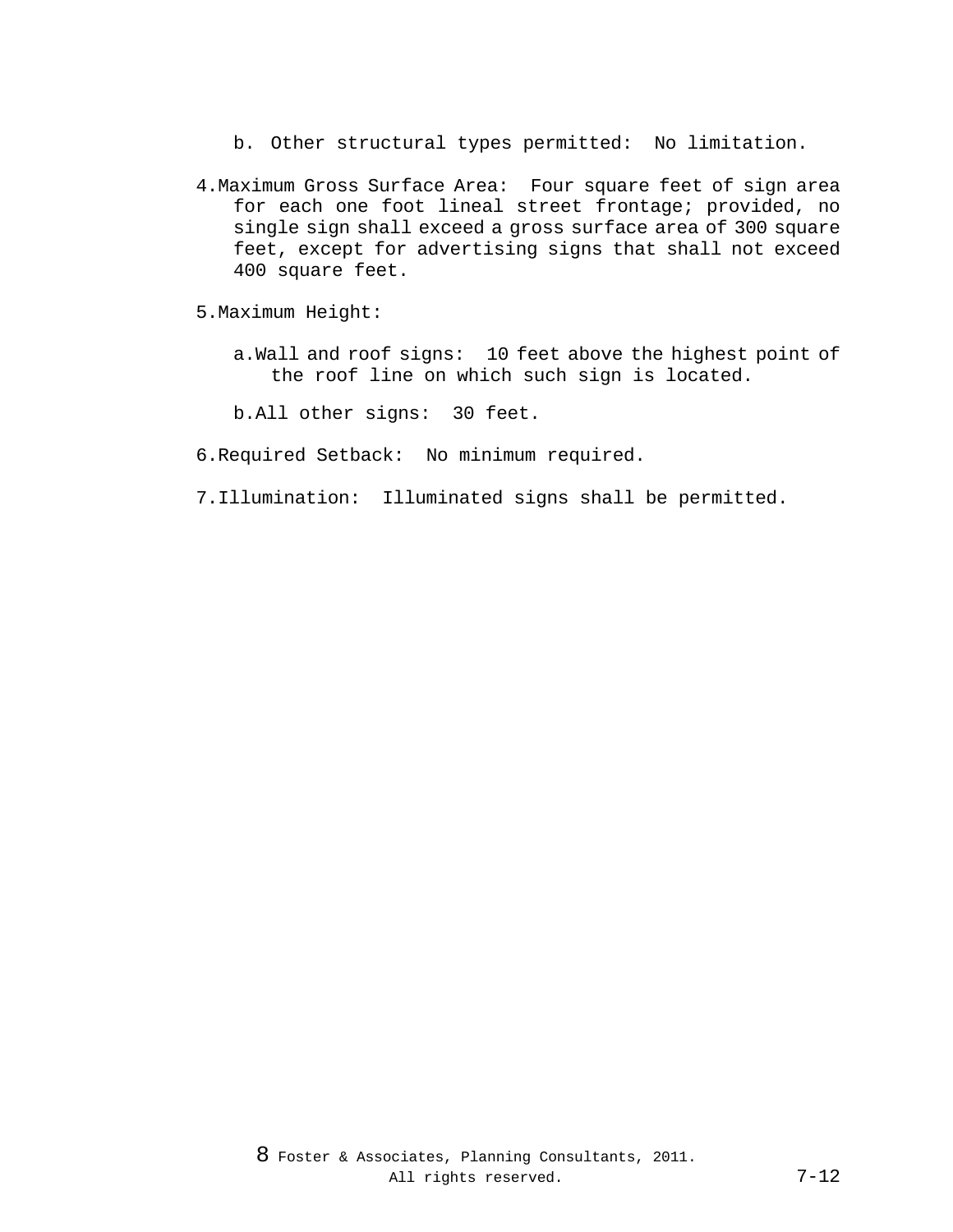**ARTICLE 8. NONCONFORMING LOTS, STRUCTURES AND USES**

- **100Purpose.** The purpose of this Article is to (1) provide for the regulation of nonconforming lots, buildings, structures and uses; and (2) specify those circumstances and conditions under which such nonconformities shall be permitted to continue. The right to continue a nonconforming lot, building, structure or use shall not be affected by a change in ownership or operator of the structure or use unless such ownership or operator is a condition attached to an approval for a special or conditional use. Definitions of such nonconformities are as follow:
	- A.Nonconforming Lot of Record. A zoning lot which is shown by a recorded plat or deed to have been owned separately and individually from adjoining tracts of land at a time when the creation of a lot of such size and width at such location would not have been prohibited by any zoning regulations and such lot now neither complies with the lot area requirements or the width for any permitted uses in the zoning district in which it is located.
	- B.Nonconforming Structure. An existing building or structure which does not comply with the maximum lot coverage and height or the minimum yard requirements which are applicable to new structures in the zoning district in which it is located.
	- C.Nonconforming Use. An existing use of a structure or land which does not comply with the use regulations applicable to new uses in the zoning district in which it is located.
	- D.Nonconformity. A nonconforming lot, use or structure that does not comply with currently applicable regulations, but that complied with zoning regulations in effect at the time it was legally established. (See Sections 8-100 A, B and C above and Section 8-107 for Registration of Nonconformities and Exemptions.)

# **101Nonconforming Lots of Record.**

## A.In Any Residential District.

1.Notwithstanding the regulations imposed by any other provision of these regulations, a single-family detached dwelling or any type of manufactured or mobile home which is a permitted use by the applicable district regulations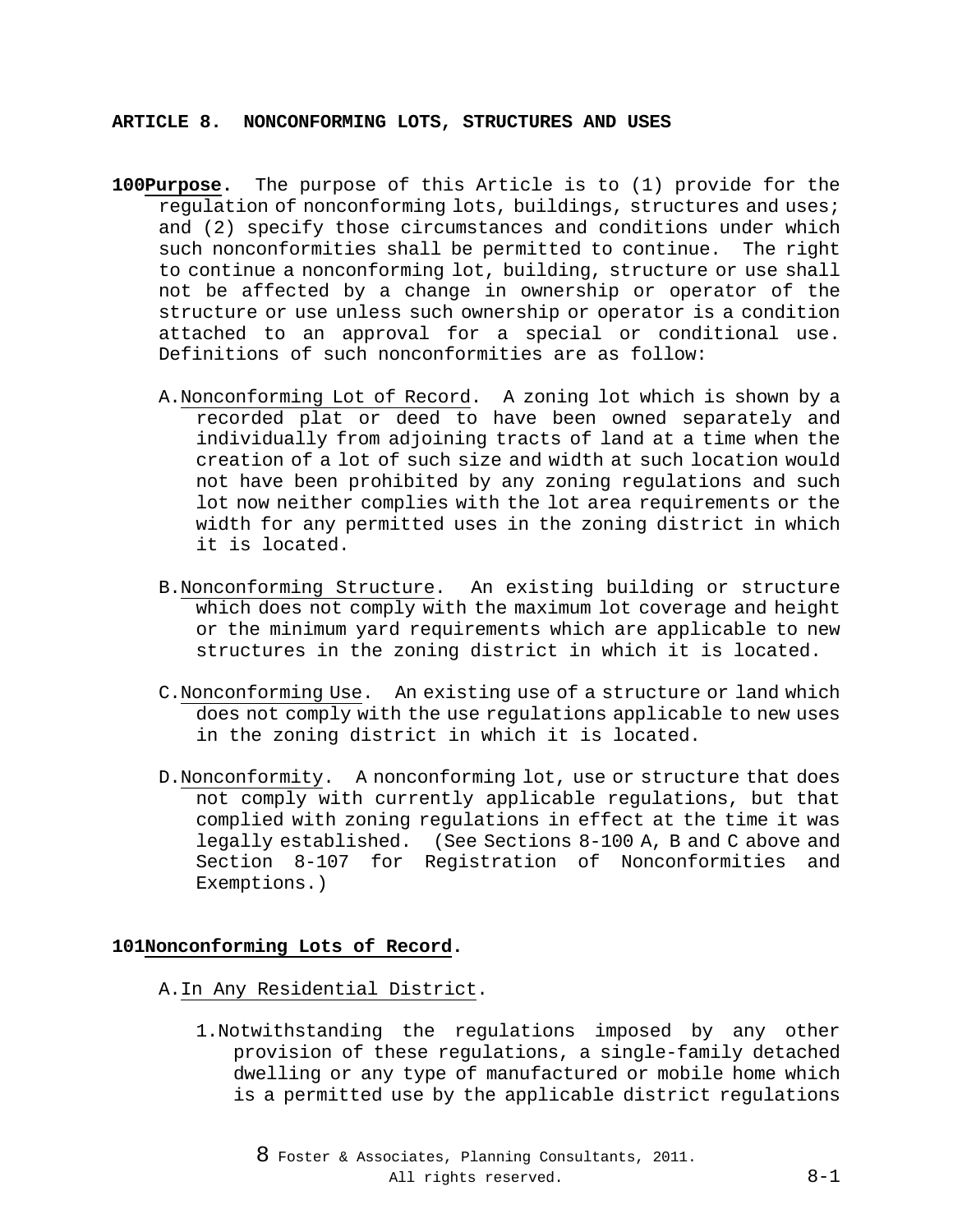and complies with the restrictions in Section 8-101A2 may be located on a  $lot(s)$  in the same ownership that is not less than 50 feet in width with public water and sewerage and that consists entirely of a tract of land that:

- a.Has less than the prescribed minimum lot area, width or depth, or all three; and
- b.Meets the definition in Section 8-100A for a nonconforming lot of record.
- 2.Construction permitted by Section 8-101A1 shall comply with all of the regulations except lot area, width and depth applicable to a single-family detached dwelling or any type of manufactured or mobile home permitted in the zoning district in which the lot in question is located; provided, however, that the following side yard requirements shall apply in place of the side yard requirements otherwise applicable:
	- a.The structure shall be placed on the lot so as to provide a yard on each side of the dwelling.
	- b.The sum of the widths of the two side yards on each lot shall be not less than the smaller of:
		- (1)20% of the width of the lot, or
		- (2)the minimum total for both side yards prescribed by the bulk regulations for the zoning district.
	- c.In any case, neither side yard resulting from the methods permitted in Section 8-101A2b shall be less than five feet wide.
	- d.When a yard is also considered to be a front yard on a corner lot, one of the front yards comprising part of the lot width may be reduced to 15 feet; provided, that a driveway to a parking space must maintain a length of at least 20 feet from the front lot line.

#### B.In Districts Other than Residential Districts.

1.Notwithstanding the regulations imposed by any other provision of these regulations, a structure designed for any permitted use may be erected on a lot of the type described in Section 8-101A1.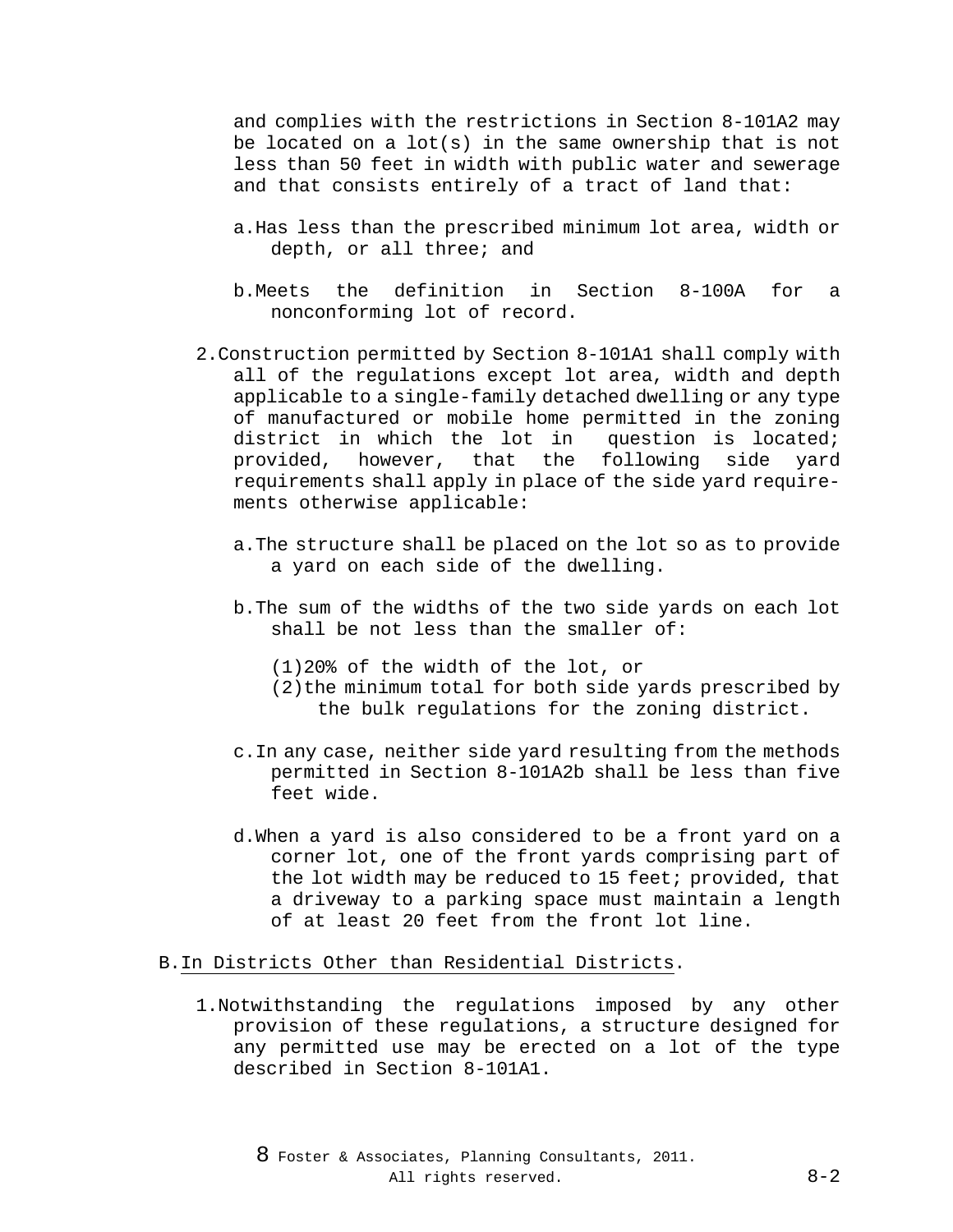2.Construction permitted by Section 8-101B1 shall comply with all of the regulations except minimum lot area, width and depth applicable in the zoning district in which the lot in question is located; provided, that the width of any side yard must not be less than that derived by applying the following formula (wherein the width of any side yard required =  $w$ ):

|             |   |                  |  | Minimum side yard |  |             |
|-------------|---|------------------|--|-------------------|--|-------------|
| required    |   | Actual lot width |  | $\mathbf{X}$      |  | by district |
| regulations |   |                  |  |                   |  |             |
|             | W |                  |  |                   |  |             |
|             |   |                  |  |                   |  |             |

Minimum lot width required by district

regulations

### **102Nonconforming Structures.**

- A.Authority to Continue. Any structure which is devoted to a use which is permitted in the zoning district in which it is located, but which is located on a lot which does not comply with the applicable lot size requirements and/or the applicable bulk regulations, may be continued, so long as it remains otherwise lawful, subject to the restrictions in Section 8-102B through 8-102D.
- B.Enlargement, Repair or Alterations. Any such structure described in Section 8-102A may be enlarged, maintained, repaired or structurally altered; provided, however, that no such enlargement, maintenance, repair or alteration shall either create any additional nonconformity or increase the degree of existing nonconformity of all or any part of such structure, except that as to structures located on a lot that does not comply with the applicable lot size requirements, the side yard requirements shall be determined by Section 8-101A2 or 8-101B2, whichever is applicable.
- C.Damage. In the event that any structure described in Section 8-102A is damaged, by any means except flooding, to the extent of more than 50% of its fair market value, such structure shall not be restored unless it shall thereafter conform to the regulations for the zoning district in which it is located; provided, that structures located on a lot that does not comply with the applicable lot size requirements shall not in any event be required to provide a side yard that exceeds the yard requirements in Sections 8-101A2 or B2, whichever is applic-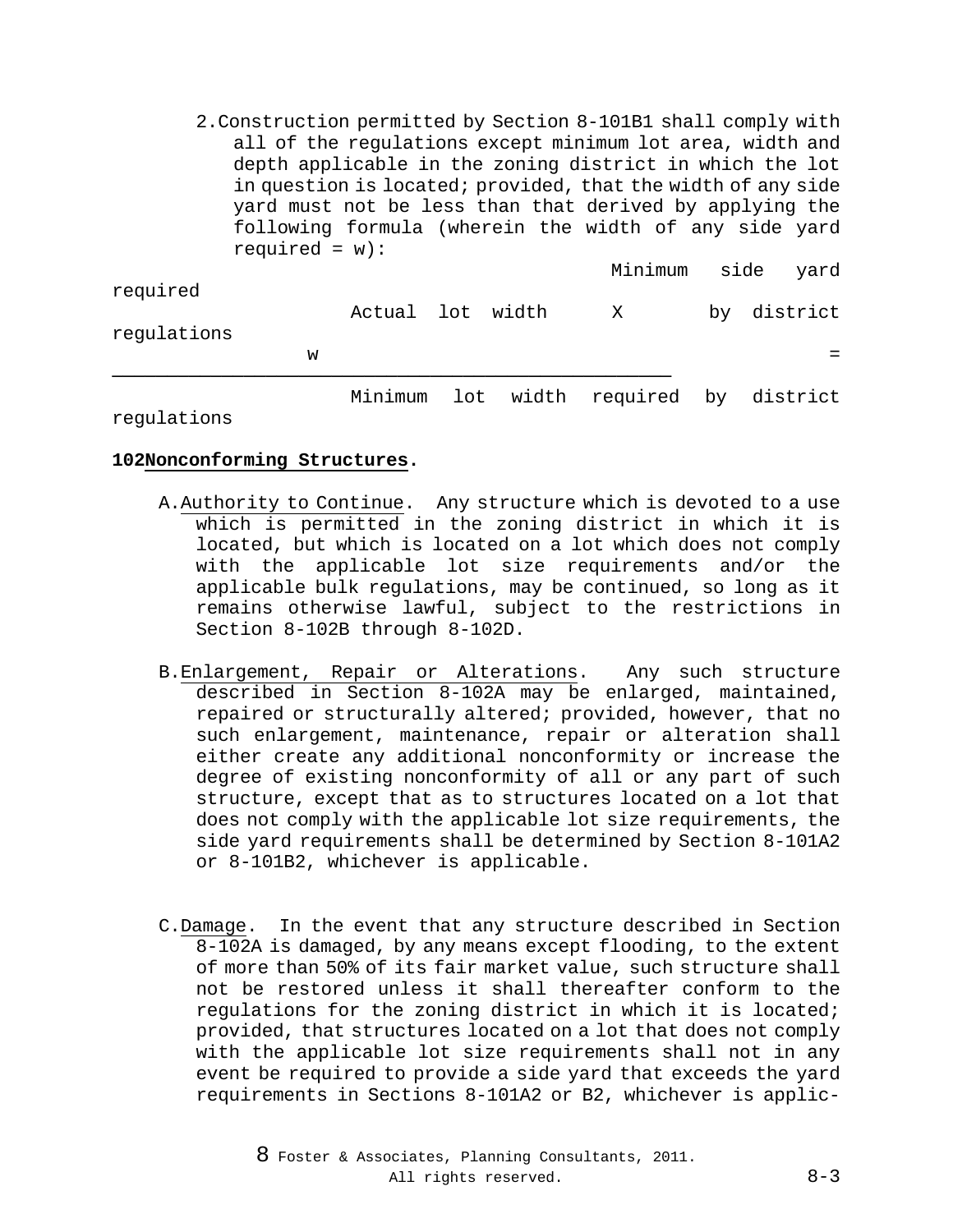able. When a structure is damaged to the extent of 50% or less of its fair market value, no repairs or restoration shall be made unless a zoning permit is obtained and restoration is actually begun within one year after the date of such partial<br>destruction and is diligently pursued to completion. If the destruction and is diligently pursued to completion. applicant is aggrieved by the decision of the Zoning Administrator in approving the percent of damage to the value of the structure based on data submitted by the applicant, an appeal may be made to the Board of Zoning Appeals for a<br>determination. (See Section 8-105 for Nonconforming (See Section 8-105 for Nonconfor<br>Structures and Uses and Appendix Nonresidential Structures and Uses and Appendix for and Substantial-Improvement in Floodplain Management Regulations.)

D.Moving. No structure described in Section 8-102A shall be moved in whole or in part for any distance whatever, to any other location on the same or any other lot, unless the entire structure shall thereafter conform to the regulations of the zoning district in which it is located after being moved. (See Section 3-103M for Moving Structures.)

## **103Nonconforming Uses.**

- A.Authority to Continue. Any lawfully existing nonconforming use of part or all of a structure or any lawfully existing nonconforming use of land, not involving a structure or only involving a structure which is accessory to such use of land, may be continued, so long as otherwise lawful, subject to the regulations contained in Sections 8-103B through 8-103J.
- B.Ordinary Repair and Maintenance.
	- 1.Normal maintenance and incidental repair or replacement, installation or relocation of nonbearing walls, nonbearing partitions, fixtures, wiring or plumbing, may be performed on any structure that is devoted in whole or in part to a nonconforming use; provided, however, that this subsection shall not be deemed to authorize any violation of Sections 8-103C through I of these regulations.
	- 2.Nothing in these regulations shall be deemed to prevent the strengthening or restoring to a safe condition of a structure in accordance with an order of a public official who is charged with protecting the public safety and who declares such structure to be unsafe and orders its

8 Foster & Associates, Planning Consultants, 2011. All rights reserved. 8-4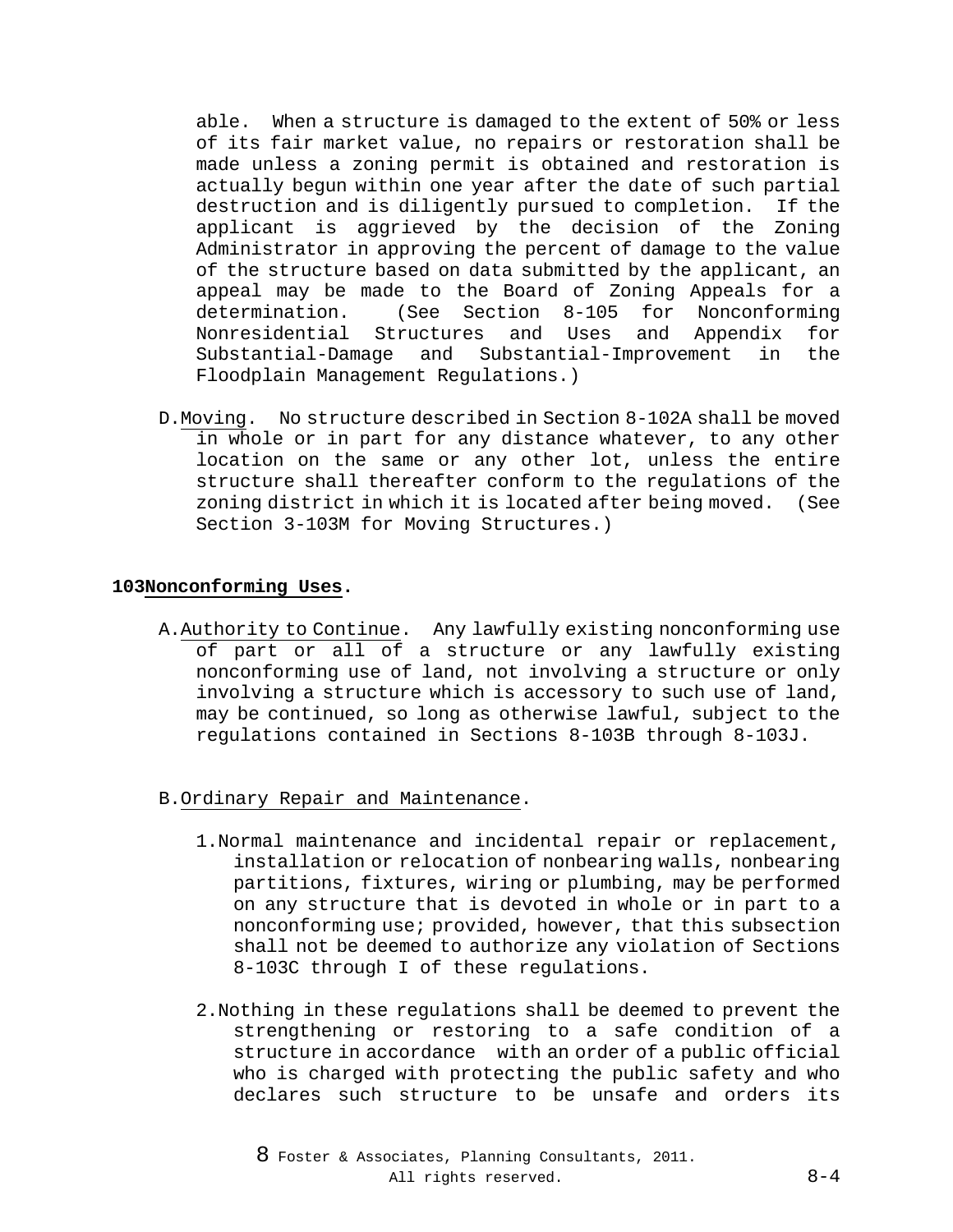restoration to a safe condition provided that such restoration will not be in violation of Section 8-103F of these regulations.

C.Structural Alteration. No structure that is devoted in whole or in part to a nonconforming use shall be structurally altered unless the entire structure and use thereof shall thereafter conform to all regulations of the zoning district in which it is located.

## D.Extension.

- 1.Extension of a nonconforming use is permitted within a nonconforming structure to any portion of the floor area that was not occupied by such nonconforming use on the effective date of these regulations or on the effective date of the original City Zoning Regulations or a subsequent amendment heretofore that caused such use to become nonconforming; provided, however, that no structural alterations shall be made unless such changes, and the use thereof, conform to the regulations of the district in which the structure is located.
- 2.Extension of a nonconforming use of a part of a structure is not permitted if all or substantially all of the structure is designed or intended for a use which is permitted in the district in which the structure is located, nor shall the use be changed to any other nonconforming use.
- 3.Extension of a nonconforming use is not permitted to any structure or land area other than the one actually occupied or used by such nonconforming use on the effective date of these regulations or on the effective date of the original City Zoning Regulations or a subsequent amendment heretofore that caused such use to become nonconforming.
- E.Enlargement. No structure that is devoted in whole or in part to a nonconforming use shall be enlarged or added to in any manner unless such structure and the use thereof shall thereafter conform to the regulations of the district in which it is located.
- F.Damage. In the event that any structure that is devoted in whole or in part to a nonconforming use is damaged, by any means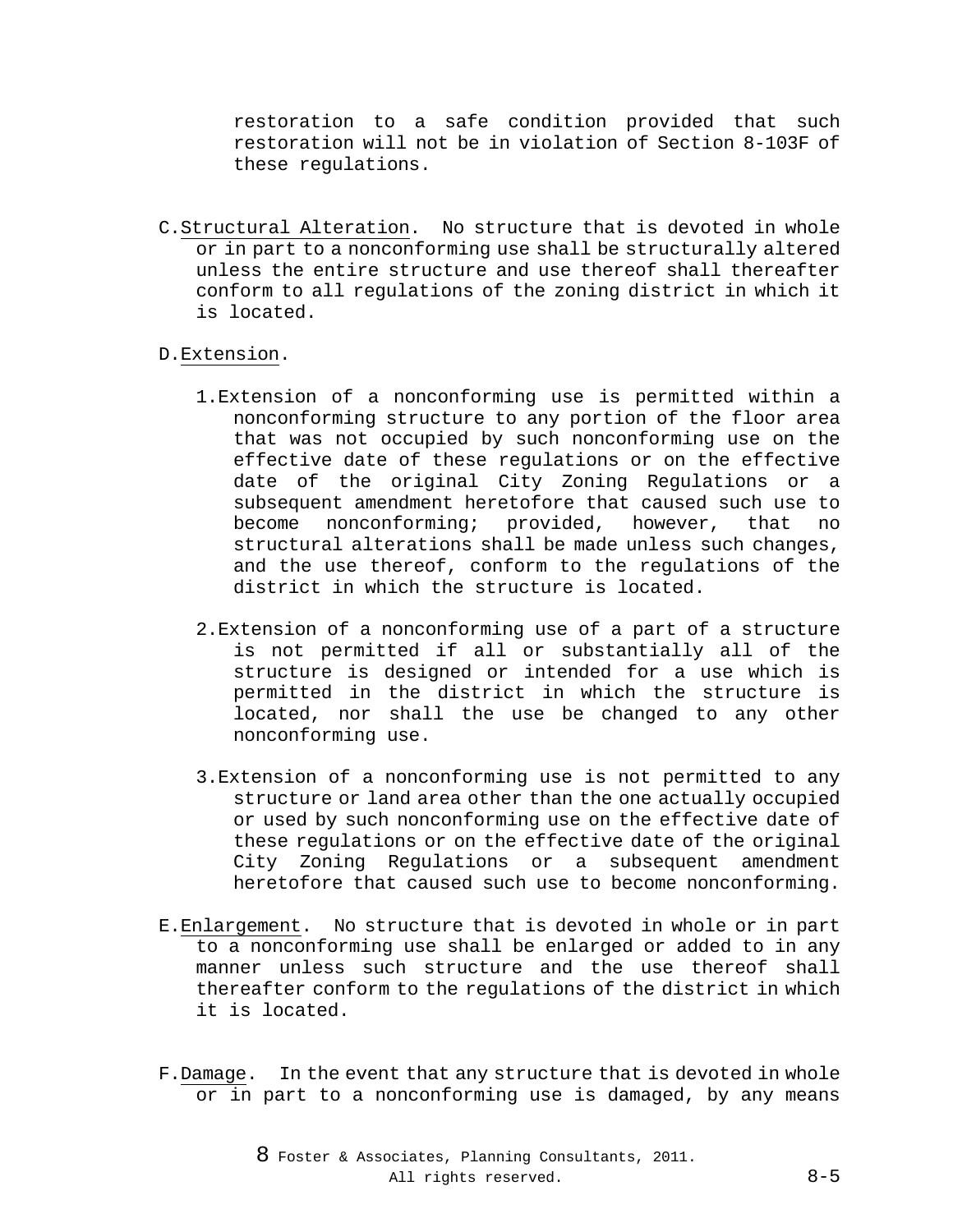except flooding, to the extent of more than 50% of its fair market value, such structure shall not be restored unless such structure and the use thereof shall thereafter conform to all regulations of the zoning district in which it is located. When such damage is 50% or less of the fair market value, no repairs or restoration shall be made unless a zoning permit is obtained, and restoration is actually begun within one year after the date of such partial damage and is diligently pursued to completion. If the applicant is aggrieved by the decision of the Zoning Administrator in approving the percent of damage to the value of the structure based on data submitted by the applicant, an appeal may be made to the Board of Zoning Appeals for a determination. (See Section 8-105 for Nonconforming Nonresidential Structures and Uses and Appendix for Substantial-Damage and Substantial-Improvement in the Floodplain Management Regulations.)

- G.Moving. No structure that is devoted in whole or in part to a nonconforming use shall be moved in whole or in part for any distance whatever, to any other location on the same or any other lot, unless the entire structure and the use thereof shall thereafter conform to all regulations of the zoning district in which it is located after being so moved. No nonconforming use of land shall be moved in whole or in part for any distance whatever, to any other location on the same or any other lot, unless such use shall thereafter conform to all regulations of the zoning district in which it is located<br>after being so moved. (See Section 3-103M for Moving (See Section 3-103M for Moving Structures.)
- H.Change in Use. If no structural alterations are made other than those necessary to repair or maintain the structure as described in Section 8-103B1, a nonconforming use of a structure may be changed to another nonconforming use of the same or of a similar type of use or more restrictive use. Similarly, a nonconforming use of land not involving a structure or involving only an accessory structure may also be changed. When a nonconforming use has been changed to a more restrictive use or to any permitted use, it shall not thereafter be changed back to a less restrictive use or to a nonconforming use. In determining whether a change in use is the same, similar or more restrictive, the Zoning Administrator shall consider the changes in environmental factors such as outdoor storage, loading, traffic, parking, noise, lighting, air pollution, hours of operation, screening
	- 8 Foster & Associates, Planning Consultants, 2011. All rights reserved. 8-6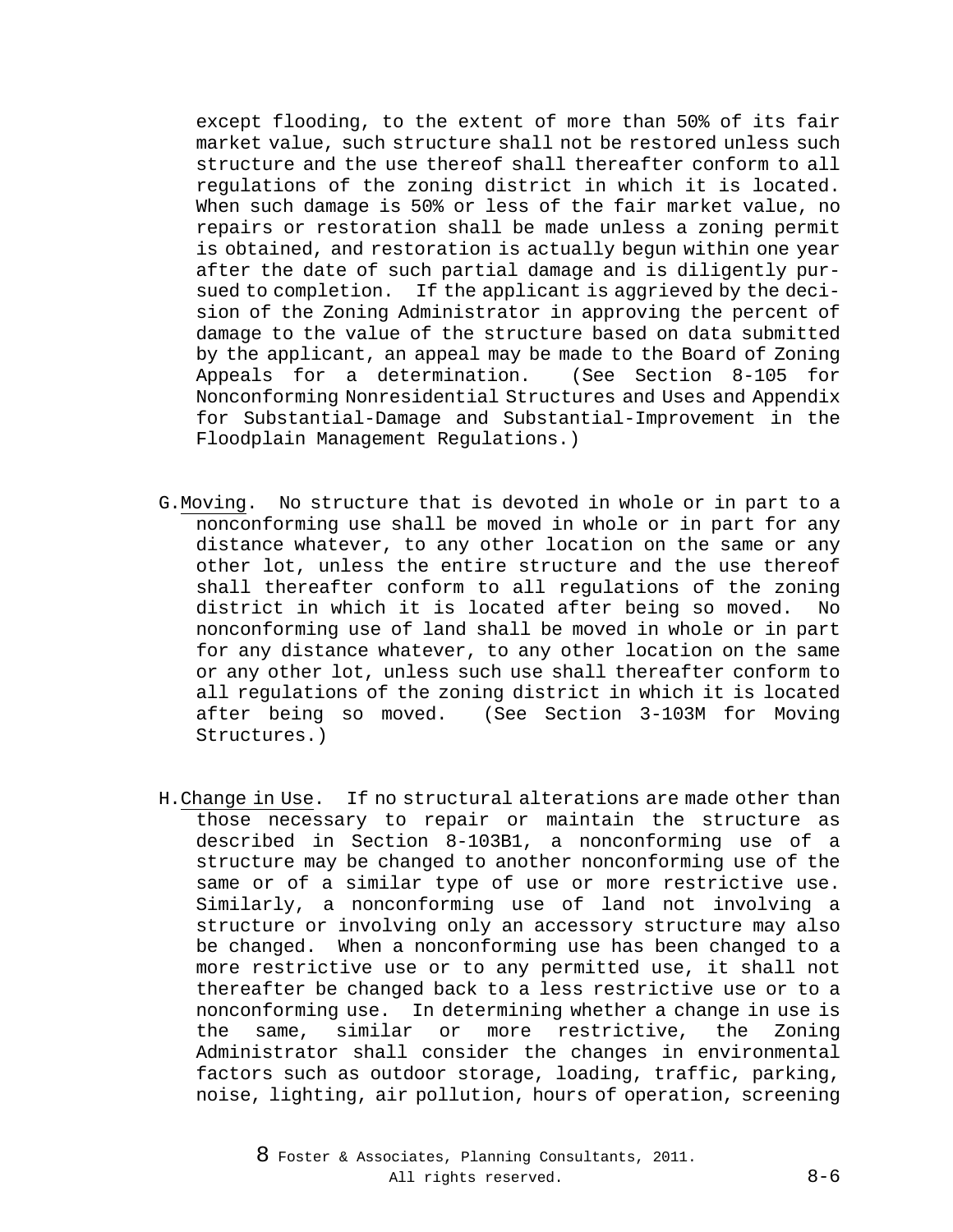and other factors, as well as the provisions available in Section 8-105. (See Section 9-101A for Zoning Permits and Section 9-101B for Occupancy Certificates.)

## I.Abandonment.

- 1.When a nonconforming use of land, not involving a structure, or involving only a structure which is accessory to the nonconforming use of land, is abandoned for a period of six consecutive months, such use shall not thereafter be reestablished or resumed, and any subsequent use or occupancy of such land shall comply with the regulations of the zoning district in which such land is located.
- 2.When a nonconforming use of a part or all of a structure which was designed and intended for any use which is permitted in the zoning district in which such structure is located, is abandoned for a period of 12 consecutive months, such use shall not thereafter be reestablished or resumed, and any subsequent use or occupancy of such structure shall comply with the regulations of the zoning district in which such structure is located.
- 3.When a nonconforming use of a part or all of a structure which was **not** designed and intended for any use which is permitted in the zoning district in which such structure is located, is abandoned for a period of 12 consecutive months, such use shall not thereafter be reestablished or resumed, and any subsequent use or occupancy of such structure shall comply with the regulations of the zoning district in which such structure is located.
- J.Nonconforming Accessory Uses. No use which is accessory to a principal nonconforming use shall continue after such principal use shall cease or terminate.
- **104Nonconforming Residential Structures.** Notwithstanding the provisions of Sections 8-103C, D and E, any structure which is devoted to a residential use and which is located in a business or industrial district, may be structurally altered, extended, expanded and enlarged; provided, that after any such alteration, extension, expansion or enlargement, such structure shall not be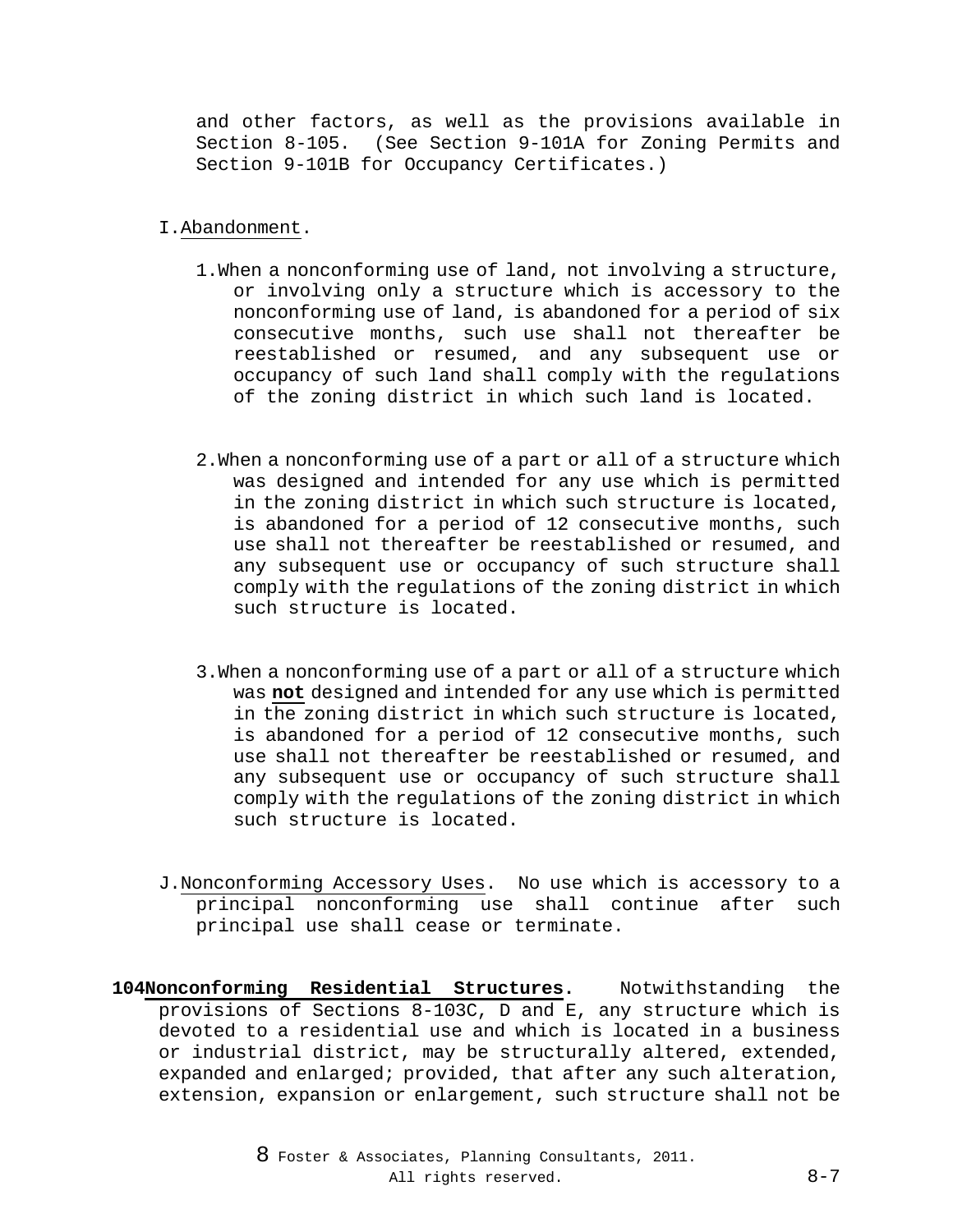used to accommodate a greater number of dwelling or lodging units than such structure accommodated prior to any such work unless specifically permitted by the district.

**105Nonconforming Nonresidential Structures and Uses.** Notwithstanding any other provisions of these regulations and, in particular, Sections 8-102 B and C and 8-103C, D, E and F, nonconforming nonresidential structures and uses that existed on the day prior to the effective date of these regulations, may apply on a one time basis only to the Board of Zoning Appeals for a conditional use to structurally alter, enlarge or reconstruct after damage, or make extensions to structures or uses including the use of additional land when properly zoned for the use, so long as in the opinion of the Board under stated conditions that the effect upon adjacent areas is protected to the extent feasible and the public interest served. (See Section 10-107C6 for Authorized Variances.)

## **106Status of Existing Special and Conditional Uses.**

- A.The following procedures are to be followed to determine the status of existing special and conditional uses after their reclassification as lawful, permitted, special or conditional uses in these regulations to avoid nonconformities and to provide equitable conversions of such uses:
	- 1.Where a use existed prior to the effective date of these regulations and was previously permitted only as a special use permit, i.e., an exception approved by the Board of Zoning Appeals, such uses shall not be deemed to be nonconforming, but shall, without further action, be deemed to be a lawful special or conditional use as now classified with the same conditions applicable as originally established, unless reclassified now as a permitted use.
	- 2.Where a use existed prior to the effective date of these regulations and any prior regulations and was or is now classified as a special use or as a conditional use, it shall be considered to be a lawful, conforming special or conditional use. Enlargement, extension or alterations to existing structures or land improvements for expansion of such lawful uses may be made within the area of the zoning lot which was actually used for such uses on the effective

8 Foster & Associates, Planning Consultants, 2011. All rights reserved. 8-8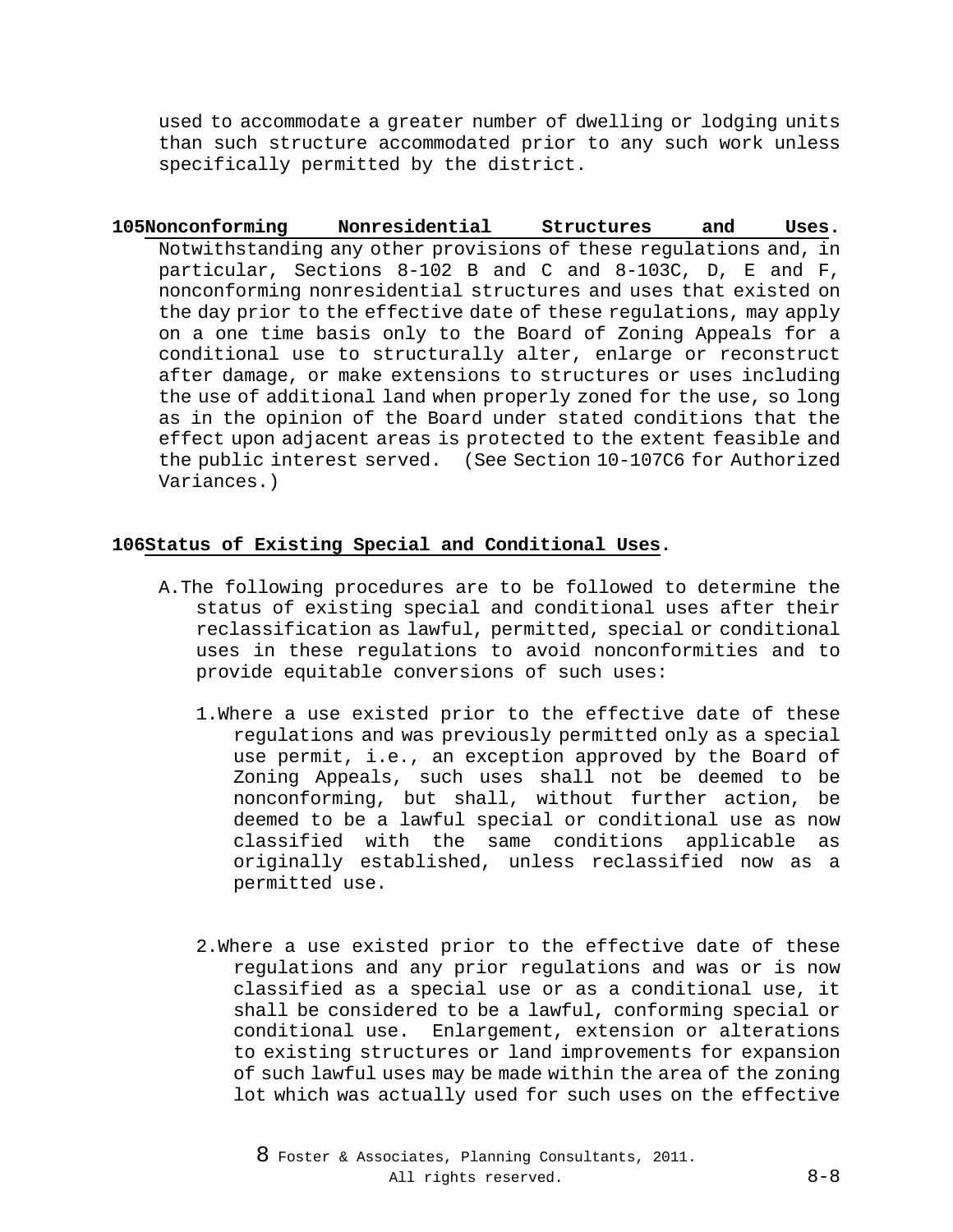date of these regulations and shall be subject to all requirements set forth in these regulations as a permitted use.

- **107Registration of Nonconformities and Exemptions.** (See Sections 8-100D for Nonconformities and 3-100E for Exemptions.)
	- A.Purpose. Registration of nonconformities and exemptions, among other purposes, is to provide a property owner with a record of their nonconformity or exemption which may be in effect for many years. Such a record is very desirable since most nonconformities or exemptions are established in the past and the availability of personal witnesses and written documentation to confirm their status becomes more difficult due to the passage of time. This is particularly important since the person claiming the nonconformity or exemption has the burden to prove their claim by the preponderance of the evidence. Registration can be especially useful to property owners who may have a nonconformity or exemption created by changing their zoning status from the unincorporated area of a county to the City regulations.
	- B.Rights Conditioned. A lawfully established nonconformity including exemptions is a vested right protected by due process which is sometimes referred to as being "grandfathered-in". In order to establish such a right, it is essential that it be created or commenced prior to the enactment of the regulations which restricted its establishment. A nonconformity or exemption which violated the zoning regulations at its inception has no lawful right to continue. Once the validity of the nonconformity or exemption has been determined, it has the right to be sold, inherited, transferred or assigned unless restricted by a condition attached to a special or conditional use. Certain limitations, however, may be placed on the expansion, repair, maintenance and continuance of such nonconformities or exemption as may be determined by the provisions of Article 8 in these regulations. For example, continuance may be subject to abandonment or limited amortization of certain uses.
	- C.Registration Process. The Zoning Administrator shall establish a process for registration of nonconformities and exemptions and a system for making determinations thereof and keeping records of the same. While there shall be no deadline

8 Foster & Associates, Planning Consultants, 2011. All rights reserved. 8-9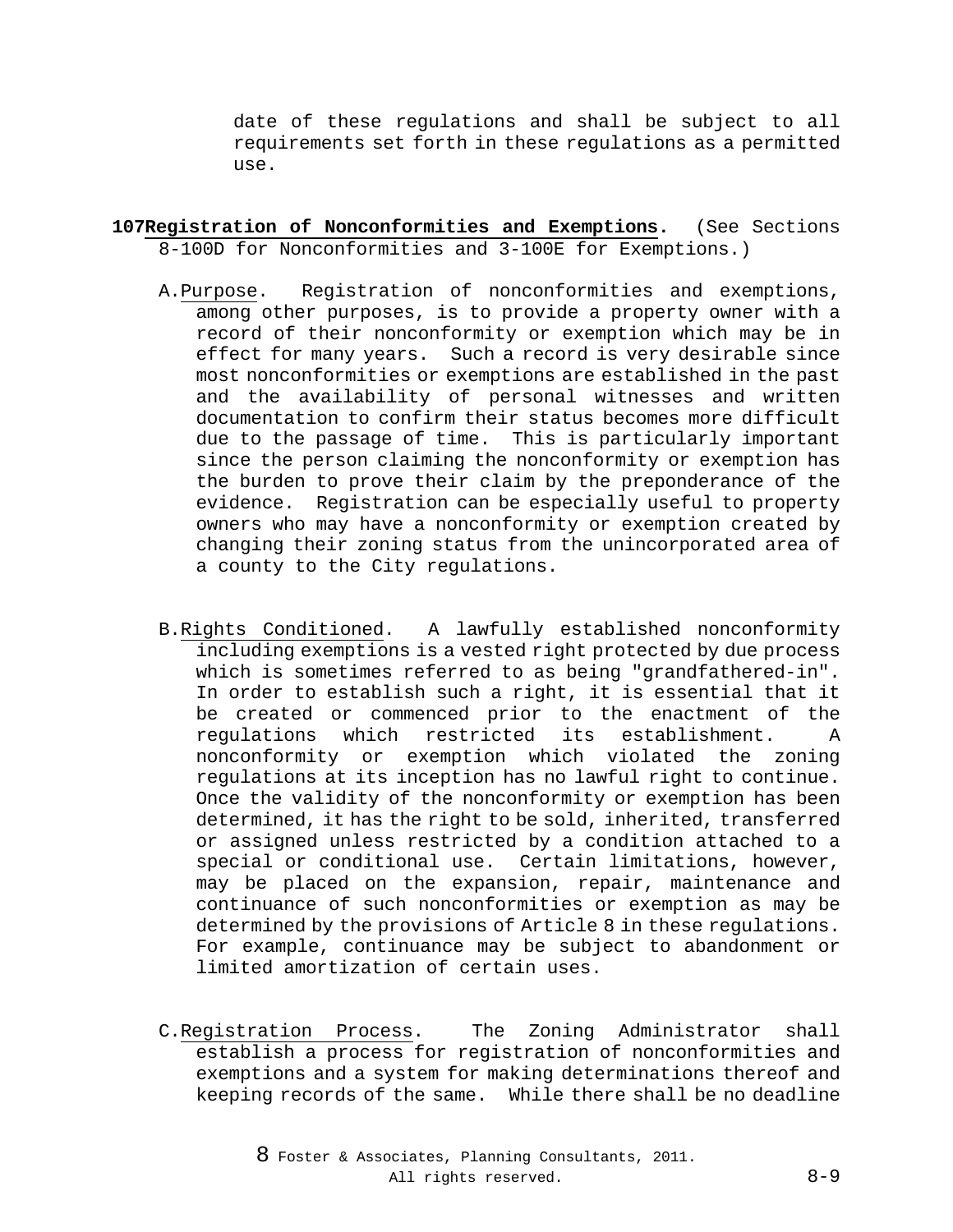for registration, property owners anticipating the need for registration should do so at their earliest convenience.

- D.Registration Determination. The Zoning Administrator shall determine the qualifications of the lot, use or structure for registration as to its legal, nonconforming status. Such determination in writing shall be based on the evidence submitted by the property owner requesting the registration.
- E.Appeal. An aggrieved party may appeal the Zoning Administrator's determination whether to register or not register the nonconformity or exemption to the Board of Zoning Appeals. (See Section 10-106 pertaining to Appeals.)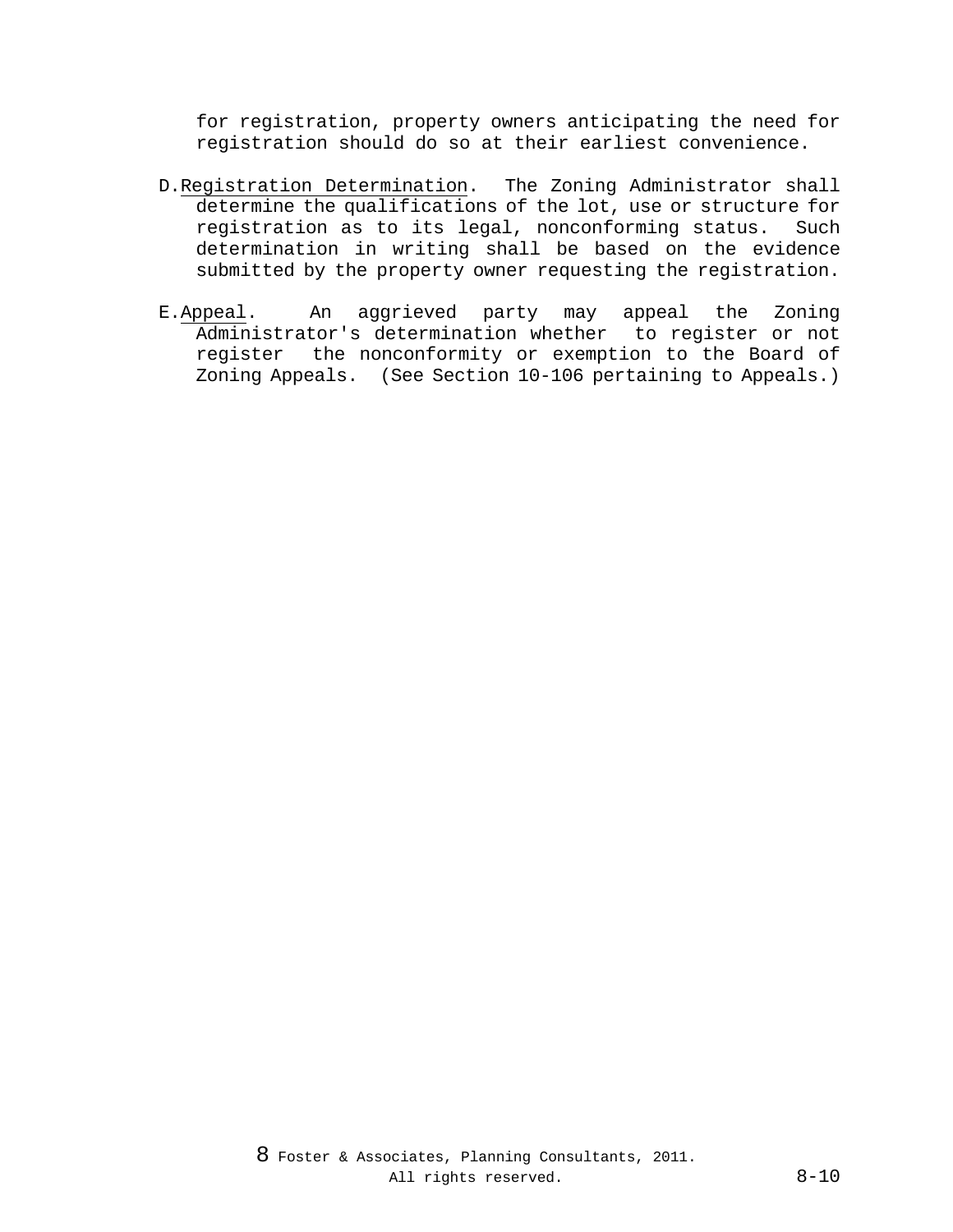#### **ARTICLE 9. ADMINISTRATION AND ENFORCEMENT**

- **100Office of the Zoning Administrator.** A Zoning Administrator shall be appointed by the Mayor with the consent of the City Council. The Zoning Administrator and clerical assistance as shall be approved from time to time shall administer and enforce these regulations, except for those duties specifically assigned to the Clerk and the City Attorney.
	- A.Duties of the Zoning Administrator. (See Section 9-102 for Enforcement and Liability.)
		- 1.Approve and issue all zoning permits and occupancy certificates and make and maintain records thereof.
		- 2.Conduct inspections of buildings, structures and uses of land to determine compliance with the provisions of these regulations.
		- 3.Maintain a set of administrative forms to assist applicants and to process the cases considered by the Planning Commission, Board of Zoning Appeals and Governing Body.
		- 4.Receive, file and forward to the Planning Commission the applications and records for all amendments and special uses which are initially filed with the Zoning Administrator.
		- 5.Receive, file and forward to the Board of Zoning Appeals the applications and records for all variances and conditional uses which are initially filed with the Zoning Administrator and forward all records of appeals to the Chairperson of the Board.
		- 6.Maintain permanent and current public records of the zoning regulations, including but not limited to the Official Zoning Map(s), amendments, special uses, appeals, variances, conditional uses and applications thereof and records of hearing thereon.
		- 7.Provide such technical and clerical assistance as may be required by the Planning Commission, the Board of Zoning Appeals, the Governing Body and other agencies and officials in the exercise of their duties relating to these regulations.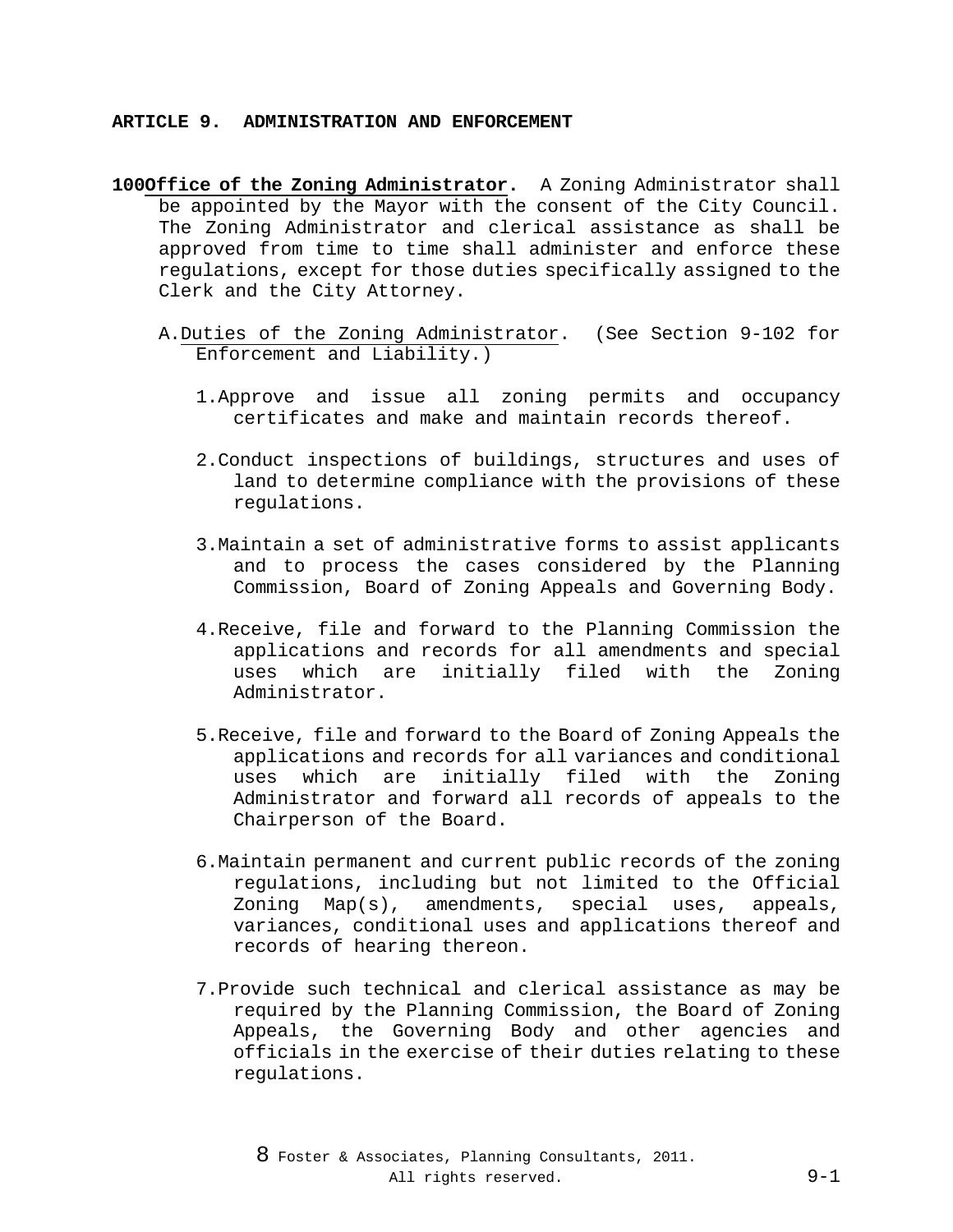- 8.Maintain for distribution to the public a supply of the current zoning regulations, zoning map(s) and any rules of the Planning Commission and the Board of Zoning Appeals. A fee may be charged to defray the cost of printing and distribution.
- 9.Maintain the official copy of the zoning map(s) showing the district boundaries. Such map(s) shall be marked "Official copy of zoning district map(s) incorporated into zoning regulations by adoption of Ordinance No. by the Governing Body of the City of St. John on the \_\_\_\_\_\_ day of 10.1000 of 10.2000 of 10.2000 mm and available to the public at all reasonable the public at all business hours. Each map shall be signed by the Mayor and attested to by the Clerk. The effective date shall be noted on the map(s) and periodic changes indicated by a revision date.
- B.Duties of the Clerk. The Clerk shall maintain certain official records and carry out certain responsibilities in the administration of these regulations as follows:
	- 1.That not less than three copies of these model regulations shall be marked by the Clerk as "Official Copy as Incorporated by Ordinance No. ", (i.e., the ordinance approved by the Governing Body) and all sections or portions thereof intended to be omitted clearly marked to show any such omissions or showing the sections, articles, chapters, parts or portions that are incorporated and to which shall be appended a copy of the incorporating ordinance. Such copies maintained by the Clerk shall be open to inspection and available to the public at all reasonable business hours.
	- 2.That the Clerk supply official copies of these regulations similarly marked as described in Section 9-100B1 to the applicable police department, court, Zoning Administrator, City Attorney and all administrative departments of the City charged with the enforcement of these regulations. Subsequent amendments to these regulations shall be appended to such copies.
	- 3.That such clerical assistance be provided by the Clerk to the Governing Body as to facilitate and record the actions

8 Foster & Associates, Planning Consultants, 2011. All rights reserved. 9-2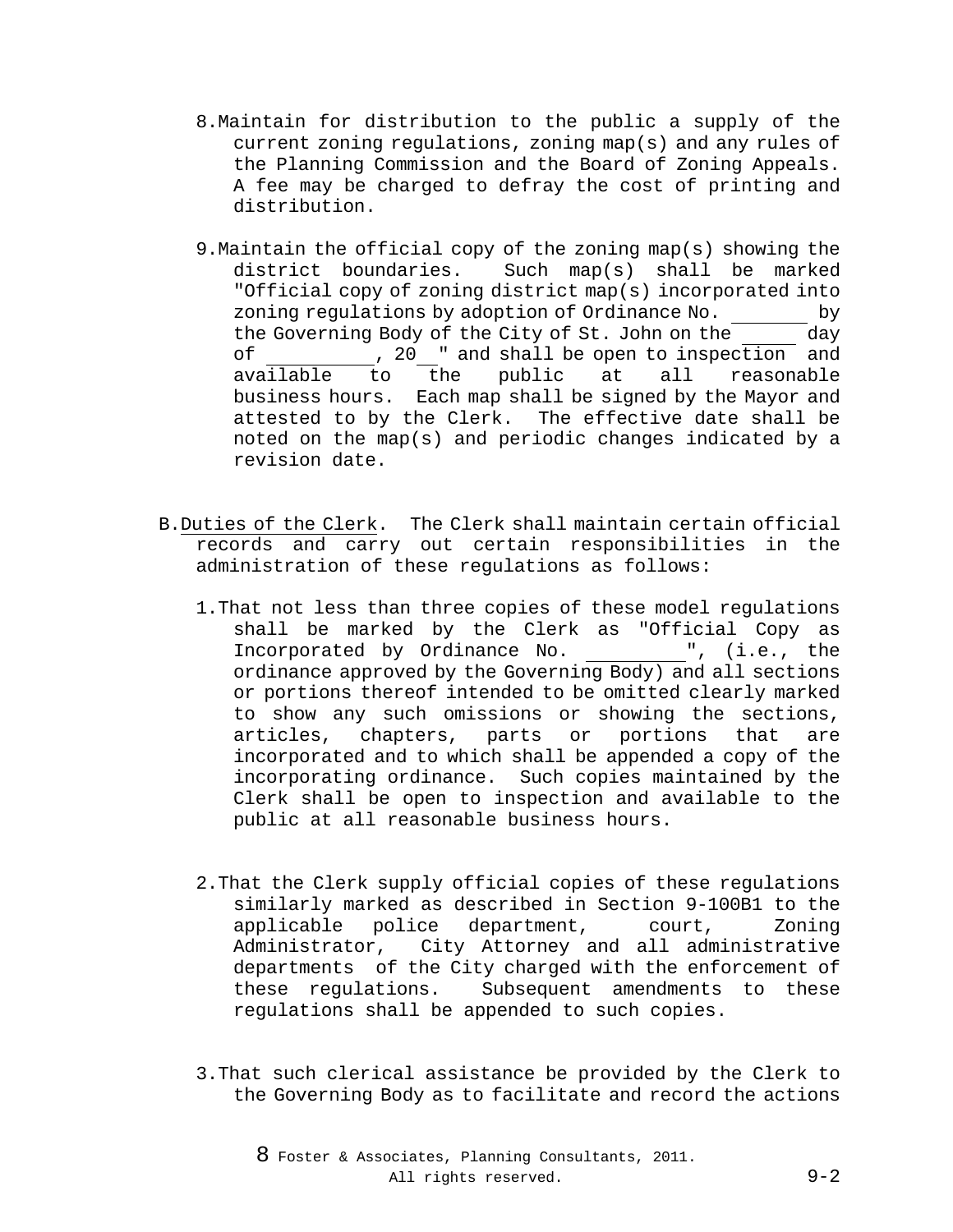of the Governing Body in the exercise of their duties relating to these regulations.

### **101Zoning Permits and Occupancy Certificates. \***

A.Zoning Permits.

j.

1.Unless a zoning permit shall first have been obtained from the Zoning Administrator, the construction, reconstruction, moving or structural alteration of any building or structure or the improvement of land prior to its use or the use of any land or structure being changed to any other use, shall not be commenced. For permits required on accessory uses, temporary uses, home occupations, plans for parking and loading space and signs, see Articles 5, 6 and 7. **Such permits shall not be issued by any other official, employee, department, board or agency of the City, except as provided for as a temporary permit in Section 6-101. Any zoning permit issued in conflict with the provisions of these regulations shall be null and void.** (See Section 8-103H for Change in Use.)

**\***The City may issue zoning permits and occupancy certificates concurrently with the process of issuing building and occupancy permits under any applicable City building codes.

- 2.Except for a continuation of an existing use or occupancy, accessory structures or uses, or additions to existing structures or uses, permits must also meet the requirements of the City Subdivision Regulations and, thus, shall not be issued on land which is
- not shown on a recorded plat or replat, or a lot split or exempted from the platting requirements. If platting or replatting is not required, all of the public improvements necessary to carry out the requested permit nevertheless may be required, including dedications in lieu of platting for easements and to widen rights of way.
- 3.No principal or accessory building or structure or use, or portion thereof, shall be permitted to locate on or project over any platted or recorded public easement or over any known utility installation, unless (1) as a sign permitted by Section 7-102K or (2) as an accessory structure or use which is moveable, relocatable or poses no significant

8 Foster & Associates, Planning Consultants, 2011. All rights reserved. 9-3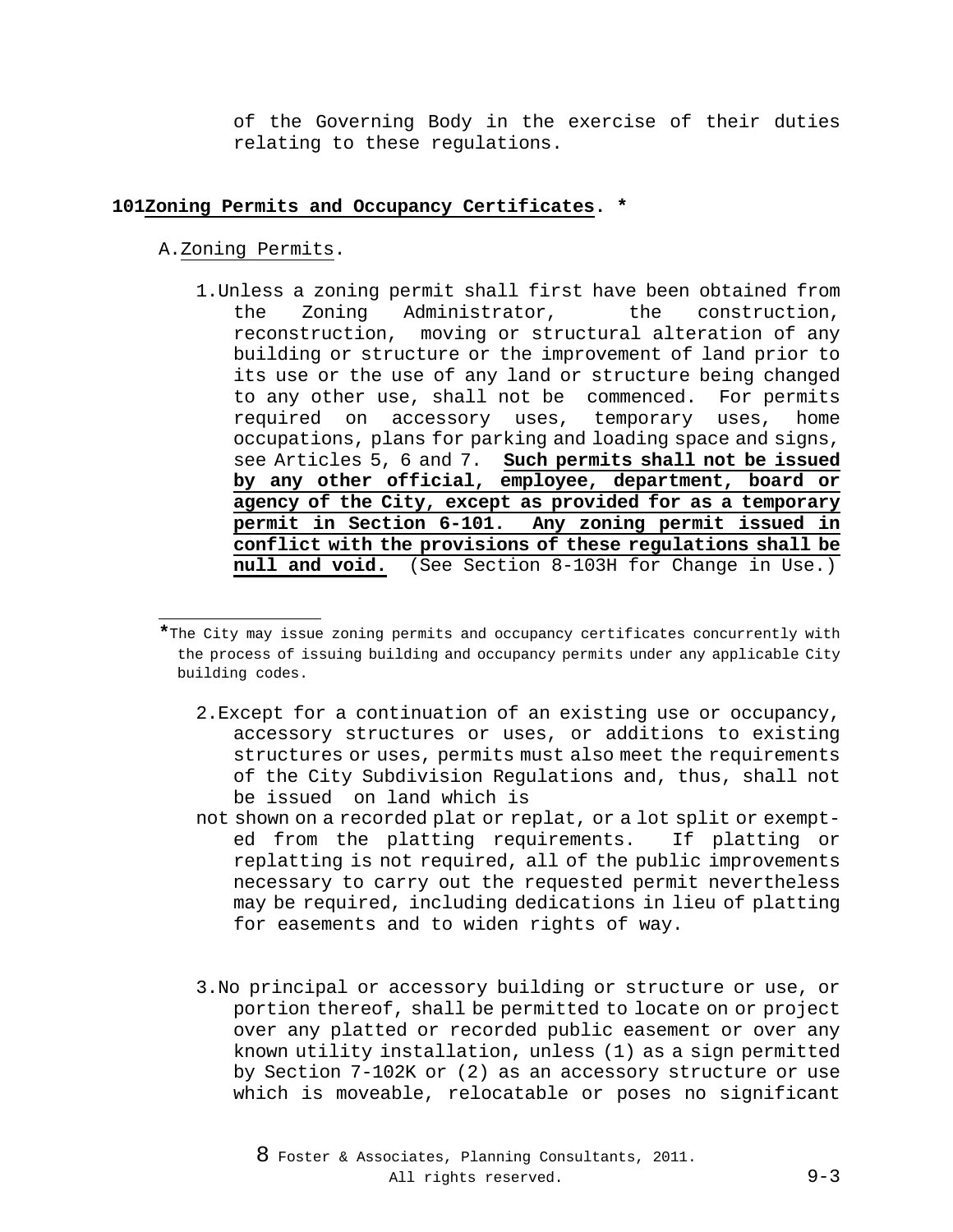problem to the maintenance of existing public improvement<br>installations or to such future installations. Ground installations or to such future installations.<br>level extensions such as concrete slabs o extensions such as concrete slabs or other permanent-type materials are not permitted in or on a public easement except as extensions of parking spaces or driveways for which a zoning permit has been or is being issued. In any event, when such structures or uses are permitted to be located on or project over such easements, the property owner assumes the risk and liability for any reconstruction or replacement necessary including fences if any maintenance or other improvements are required by the City or a utility provider.

- 4.A zoning permit is not initially required for grading and/or excauvating a proposed construction site.
- 5.Application. Every application for a zoning permit shall be accompanied by the following:
	- a.A drawing or copy of the recorded plat, in duplicate, of the piece or parcel of land,  $lot(s)$ ,  $block(s)$ , parts or portions thereof, drawn to scale showing the actual dimensions of the zoning lot(s), including any easements thereon.
	- b.A drawing, in duplicate, drawn to scale and in such form as may, from time to time, be prescribed by the Zoning Administrator, showing the location, ground area, height and bulk of (1) all present and proposed structures, (2) driveways, parking spaces and loading areas, (3) building setback lines in relation to lot lines, (4) waste disposal areas, (5) use to be made of such present and proposed structures on the land, and (6) such other information as may be required for the proper enforcement of these regulations.
- One copy of such drawings shall be retained by the Zoning Administrator as a public record.
- 6.Issuance. A zoning permit shall be either issued or disapproved by the Zoning Administrator within 10 days after the receipt of an application thereof or within such further period as may be agreed to by the applicant. When the Administrator refuses to issue a zoning permit, the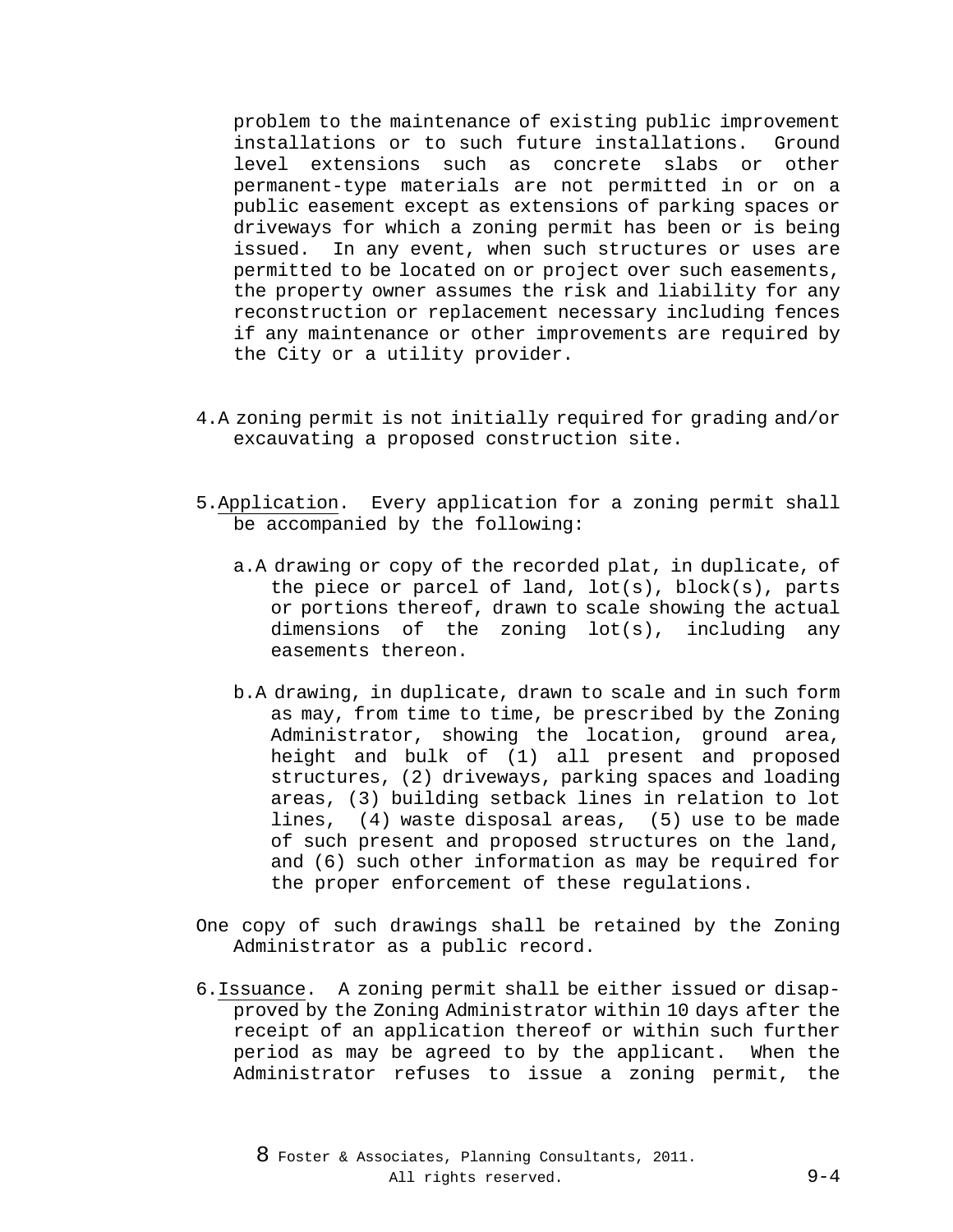applicant shall be advised in writing of the reasons for the disapproval.

- 7.Period of Validity. A zoning permit shall become null and void 180 days after the date on which it is issued, unless within said period construction, reconstruction, moving or structural alteration of a structure is commenced or a use is commenced. If the construction or work is abandoned or suspended for any 180-day period after such a permit is issued, then application must be made to the Zoning Administrator for an extension of time to continue the<br>project. The Administrator may grant reasonable The Administrator may grant reasonable extensions of time provided no changes have been made in<br>any applicable requlations. If such changes have any applicable requlations. occurred, application must be made for a new permit based on the provisions of the new or amended regulations in order to continue the project, unless Section 2-100G applies pertaining to vesting of single-family residential developments. (See Section 2-100F for Effect of Existing Permits.)
- B.Occupancy Certificates. No structure or addition thereto constructed, reconstructed, moved or altered after the effective date of these regulations shall be occupied or used for any purpose; and no land vacant on the effective date of these regulations shall be used for any purpose; and no use of any land or structure shall be changed to any other use, unless an occupancy certificate shall first have been obtained from the Zoning Administrator certifying that the proposed use or occupancy complies with all the provisions of these regulations. (See Section 8-103H for Change in Use.)
	- 1.Application. Every application for a zoning permit shall be deemed to be an application for an occupancy certificate. Every occupancy certificate shall be in such form and contain such information as the Administrator shall provide by general rule.
	- 2.Issuance.
		- a.No occupancy certificate for a structure or addition thereto constructed, reconstructed, moved or structurally altered or for the new or changed use of any structure or land shall be issued after the effective date of these regulations until such work has been completed and the premises inspected and certified by the Zoning Administrator to be in full and com-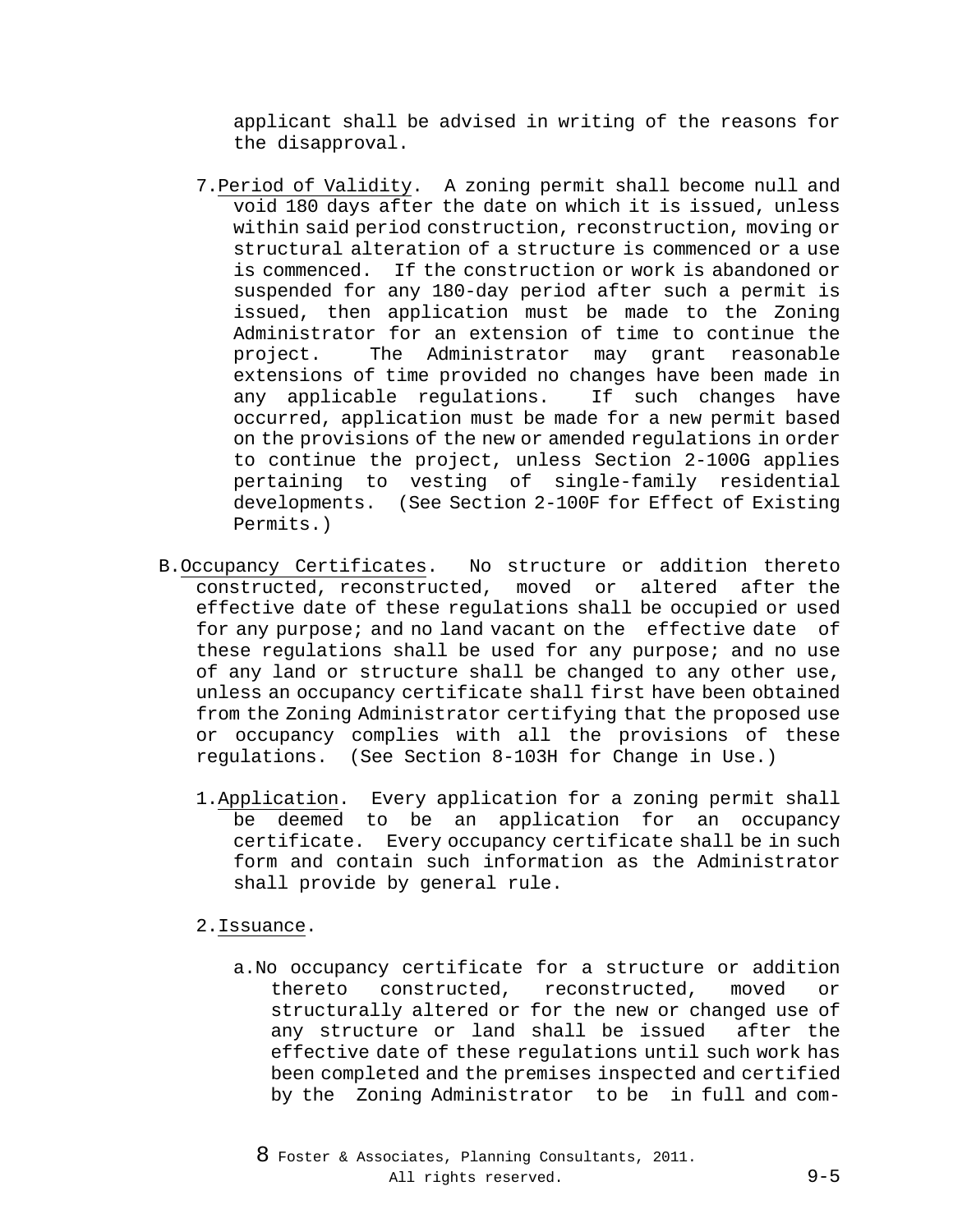plete compliance with the plans and specifications upon which the zoning permit was issued including the requirements for utilities, streets and other public improvements in the City Subdivision Regulations which must either be installed or guaranteed. Direct access must be available from the frontage of each zoning lot to an opened public street or otherwise the improvement of the street must be guaranteed by such methods as stated in the Subdivision Regulations.

b.An occupancy certificate shall be issued or written notice shall be given to the applicant stating the reasons why a certificate cannot be issued within 10 days after the Zoning Administrator is notified that the structures or premises are ready for occupancy or use. Pending the issuance of a permanent occupancy certificate, a temporary occupancy certificate may be issued to be valid for a period not to exceed six months from its date pending the completion of any addition or improvement(s) or during partial occupancy of the premises; provided, satisfactory guarantees are submitted including the possible use of performance bonds or escrow accounts.

# **102 Enforcement and Liability.**

- A.It shall be the duty of the Zoning Administrator or any deputies working under his or her direction to enforce the provisions of these regulations in consultation with the City Attorney in the following manner:
	- 1.To refuse to issue any zoning permit or occupancy certificate for any building or structure or use of any premises which would violate any of the provisions herein.
	- 2.To revoke a zoning permit and issue a stop order at any time for a building or structure or use for which the same was issued when it shall appear (1) that there is a departure<br>from the plans, specifications or conditions as from the plans, specifications or required under terms of the permit; (2) that the same was procured by false representation; (3) that it was issued by mistake, or (4) that it violates any provisions of the zoning regulations.
	- 3.To cause any building, structure, place or premises to be inspected and examined as required by these regulations and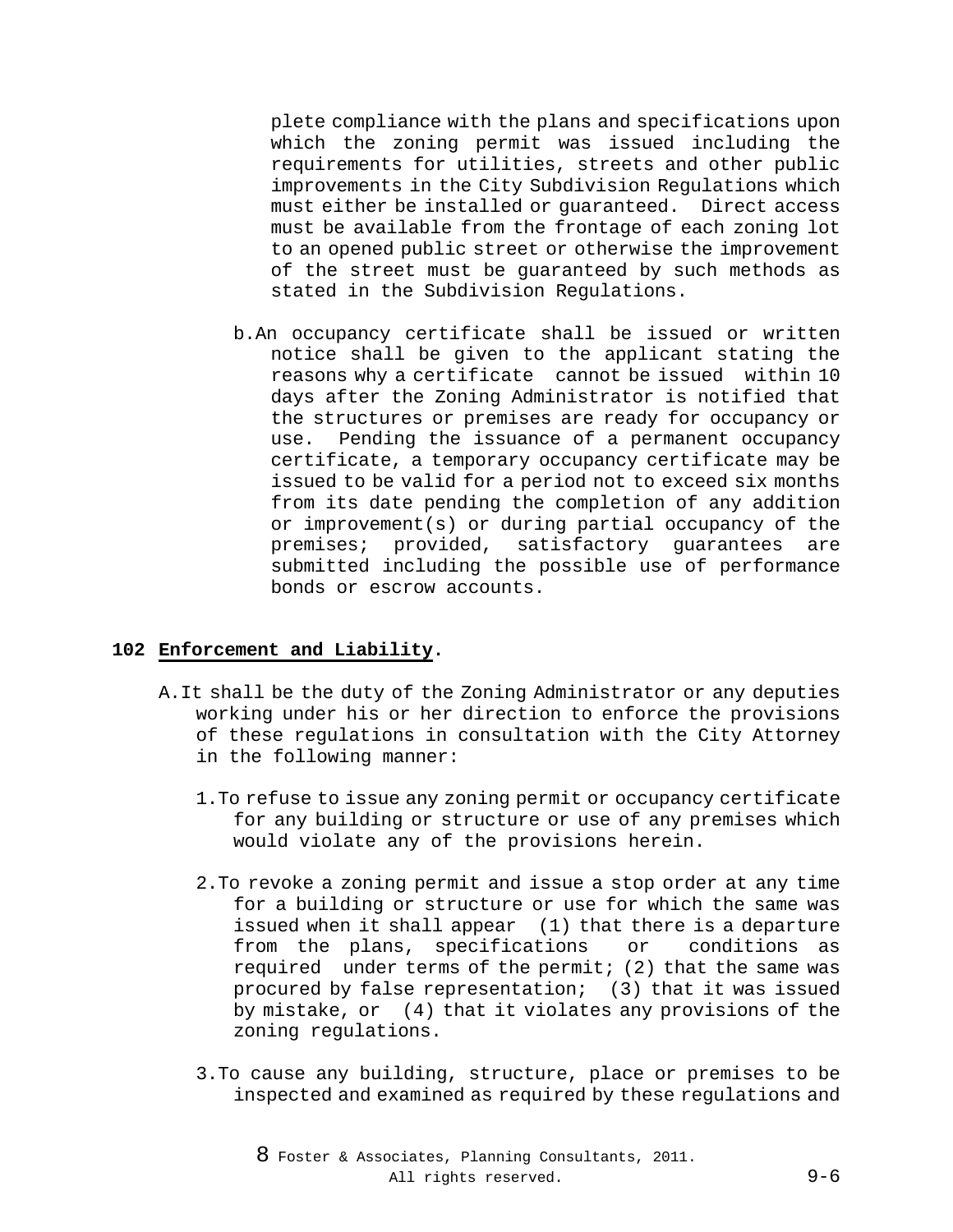to order in writing the remedying of any condition found to exist therein or threat in violation of any provisions herein.

- 4.To institute any appropriate action or proceedings to prevent such unlawful action or use or to restrain, correct or abate such violation on or about the premises of any building or structure which is constructed, built, moved, structurally altered or reconstructed or land is used in violation of any provisions herein.
- B.The Zoning Administrator or designee charged with the enforcement of these regulations, acting in good faith and without malice in the discharge of the duties described herein, shall not be personally liable for any damage that may accrue to persons or property as a result of any act or by reason of an act or omission in the discharge of such duties. A suit brought against the Administrator because of an act or omission performed by the Administrator in the enforcement of any provision of these regulations or other pertinent laws or ordinances implemented through the enforcement of these regulations shall be defended by the City until final termination of such proceedings, and any judgment resulting therefrom shall be assumed by the City. (See K.S.A. 75-6101 et seq. in general and K.S.A. 75-6109 specifically.)

# **103Violations.**

- A.Penalties. Pursuant to K.S.A. 12-761, as amended, any violations of these regulations shall be deemed to be a misdemeanor. The owner or agent of a building, structure or premises in or upon which a violation of any provision of these regulations has been committed or shall exist or the lessee or tenant of an entire building or entire premises in or upon which a violation has been committed or shall exist; or the agent, architect, building contractor or any other person who commits, takes part or assists in any violation or who maintains any building, structure or premises in or upon which a violation has been committed or shall exist, shall be punished by a fine not to exceed \$500 or by imprisonment for not more than six months for each offense or by both such fine and imprisonment. Each day's violation shall constitute a separate offense.
- B.Remedies. In case any building or structure is erected, constructed, reconstructed, structurally altered, converted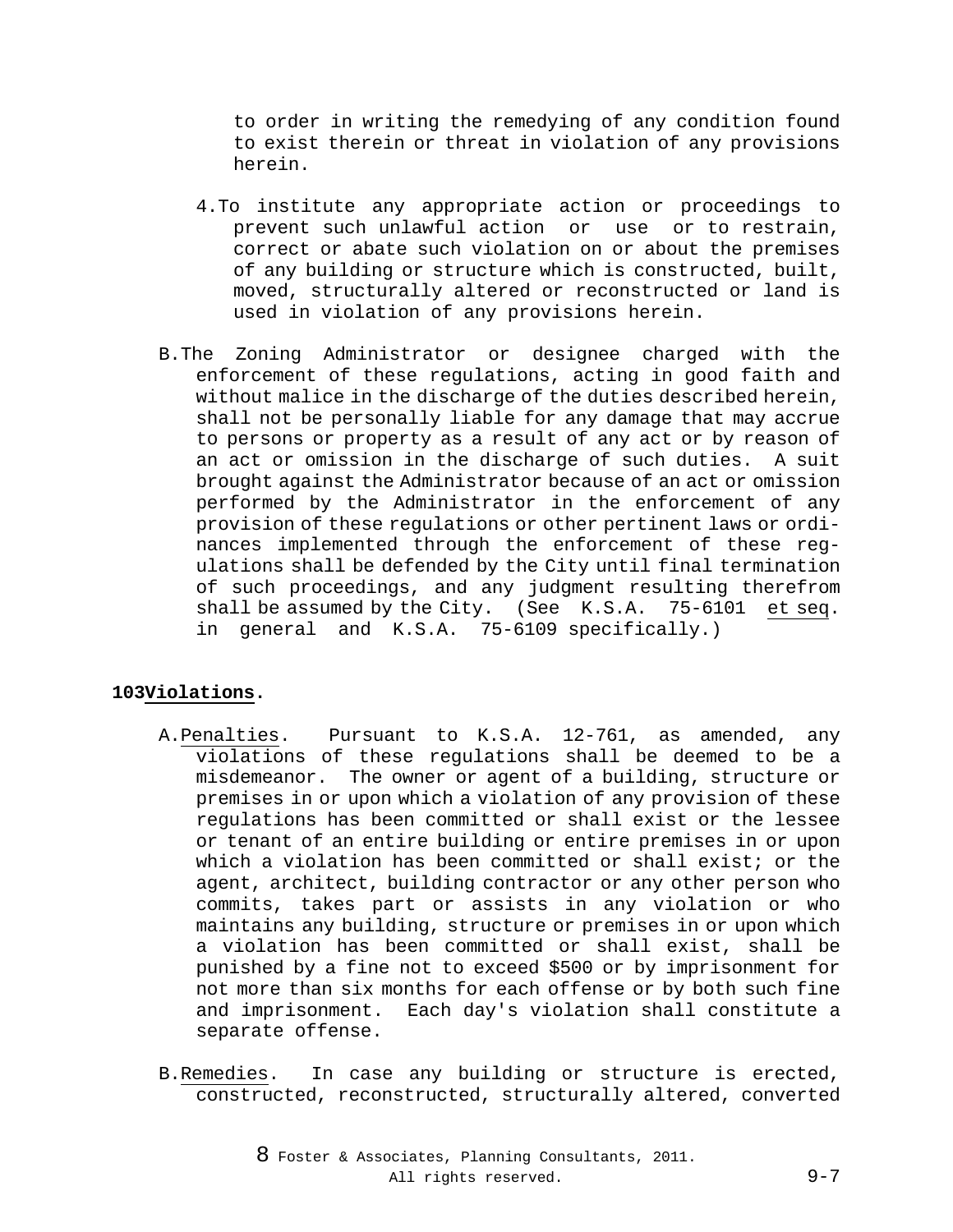or maintained; or any building, structure or land is used or is proposed to be used in violation of these regulations, the appropriate authorities of the City of St. John, in addition to using other remedies, may institute injunction, mandamus or other appropriate action or proceeding to prevent such unlawful erection, construction, reconstruction, alteration, conversion, maintenance or to correct or abate such violation, or to prevent the occupancy of such building, structure or land. In addition to the City, any person, the value or use of whose property is or may be affected by such violation, shall have the authority to maintain suits or actions in any court of competent jurisdiction to enforce these regulations and to abate nuisances in violation thereof.

- **104Fees.** For purposes of wholly or partially defraying the costs of the administrative and enforcement provisions described in these regulations, including publication costs, the applicant upon filing an application for an amendment, special use, appeal, conditional use, variance or a zoning permit including occupancy certificate, shall pay the City a fee according to the fee schedule approved by the Governing Body. No part of such fee shall thereafter be refunded except for a zoning permit which is not approved.
- **105Reports.** The Zoning Administrator shall periodically report verbally or in writing to the Governing Body and the Planning Commission a summary of all zoning permits issued during the preceding period, giving details of any permitted variations, as well as the current status of all applications in process for<br>amendments, special uses, appeals, conditional uses and amendments, special uses, appeals, conditional uses and variances. Such a report shall include comments on any problems encountered in the administration or enforcement of these regulations which may especially be of use at the annual review established by Section 11-105.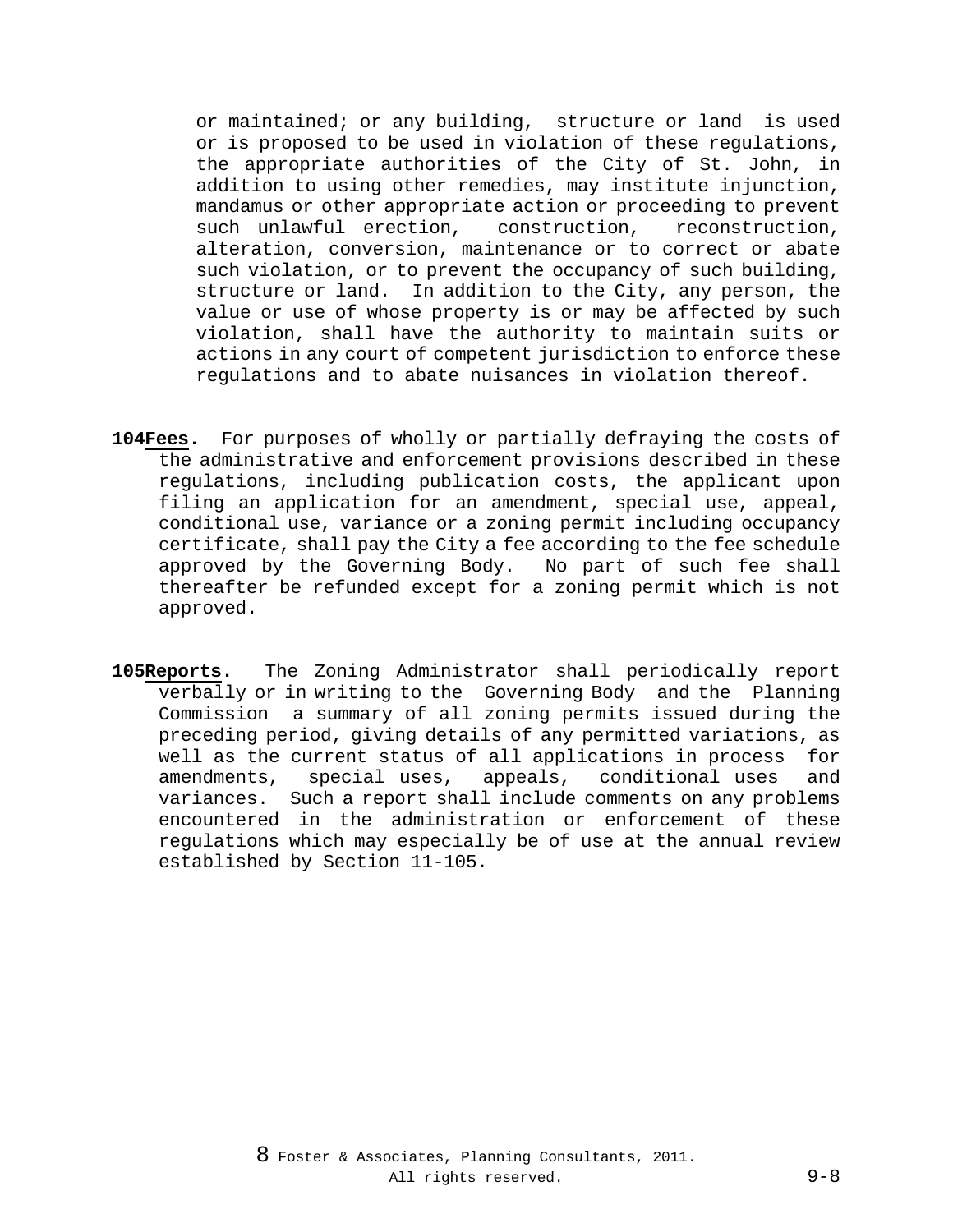#### **ARTICLE 10. BOARD OF ZONING APPEALS**

- **100Authorization.** The Planning Commission as previously established by the Governing Body has been designated to also serve as the Board of Zoning Appeals as prescribed by K.S.A. 12-759, as amended, and hereinafter in this Article will be referred to as the "Board."
- **101General Procedures.** All members of the Planning Commission are voting members of the Board whether they reside inside or outside the city limits and shall serve without compensation, but may be reimbursed for expenses when authorized by the Governing Body. All officers of the Planning Commission are officers of the Board including the Secretary. Public records shall be kept of all official actions of the Board which shall be maintained separately from the Planning Commission by the Secretary. The Board shall keep minutes of its proceedings showing evidence presented at hearings, findings of fact, decisions and the vote of each member upon each question. If absent, abstaining or disqualified from voting, such fact shall be indicated. Special meetings shall be held at the call of the Chairperson and at such other times as the Board may determine in its bylaws. Board meetings may be held separately from a Planning Commission meeting or in conjunction with such a meeting wherein the Planning Commission may recess a portion of its meeting to conduct business of the Board and to reconvene to continue the Planning Commission agenda. When a quorum is declared present, all actions of the Board including appeals, variances and conditional uses as exceptions shall be made by motion and decided by a majority vote of the members present and voting.
- The Board shall adopt rules for its operation in the form of bylaws which shall include hearing procedures and will not be in conflict with the ordinance designating the Planning Commission as the Board, the applicable state statutes and the provisions of these regulations. Such bylaws shall be subject to the approval of the Governing Body. The Governing Body shall establish a scale of reasonable fees to be paid in advance by the appealing party.
- **102Jurisdiction.** The Board shall have the following jurisdiction and authority as a quasi-judicial body:
	- A.To hear and decide appeals where it is alleged there is error in any order, requirement, decision or determination (all hereinafter referred to collectively as "decision") made by

8 Foster & Associates, Planning Consultants, 2011. All rights reserved. 10-1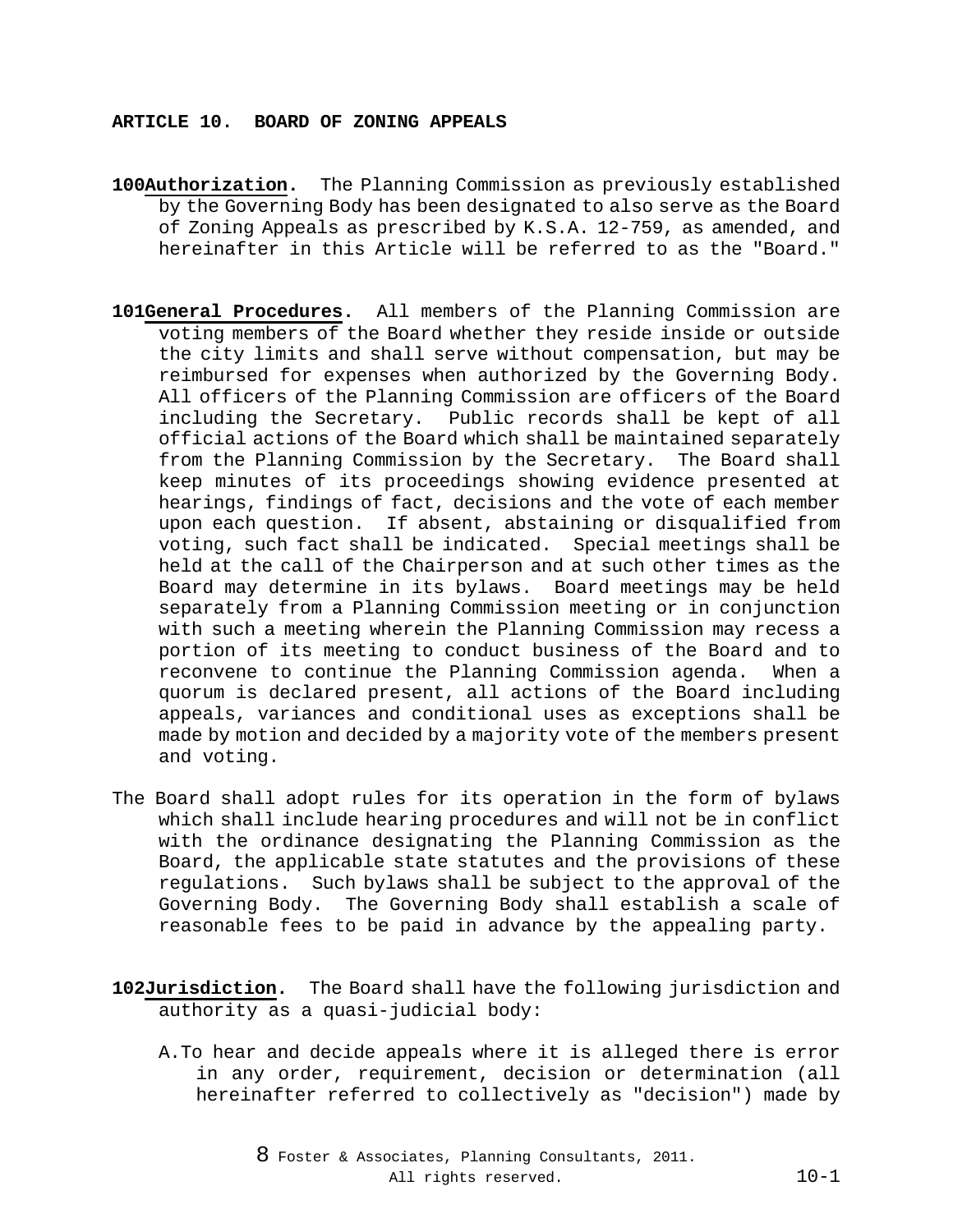the Zoning Administrator in the administration and enforcement of these regulations subject to the procedure and standards set out in Section 10-106.

- B.To hear and decide on variances from specific terms of these regulations subject to the procedure and standards set out in Section 10-107.
- C.To hear and decide on conditional uses as exceptions subject to the procedure and standards set out in Section 10-108.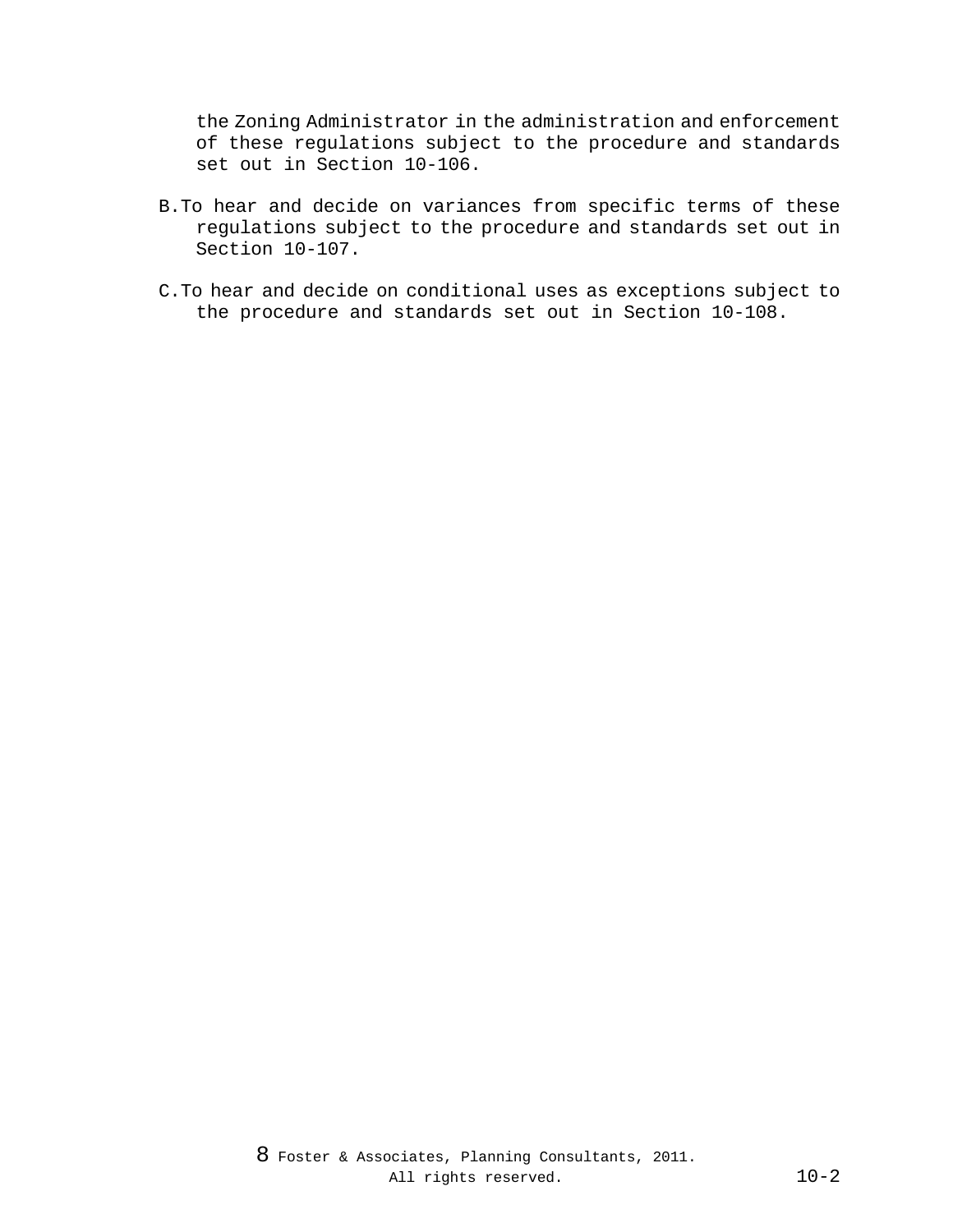- **103Notice of Hearing.** For the hearing on each appeal for a decision, variance or conditional use; public notice of the date, time and place of the hearing, the legal description or a general description sufficient to identify the property under consideration, and a brief description of the subject of such hearing shall be published once in the official newspaper so that at least **20 days shall elapse** between the date of such publication and the date for the hearing. All notices shall include a statement that a complete legal description is available for public inspection and shall indicate where such information is available when only a general description of the property is provided in the notice. A copy of such notice shall be mailed to each party making the appeal and to the Secretary of the Planning Commission.
- For land inside the city limits, the Board shall also provide notice to all owners of record of real property located within 200 feet of the exterior boundary of the property under consideration both within the city limits and extending outside the city limits when necessary. If the applicant's property is located adjacent to but within the city limits, the area of notification in addition to the 200 feet inside the City, shall be extended to 1,000 feet in the unincorporated area. If such area is located outside the city limits, the area of notification shall extend for 1,000 feet and, if such notification extends into any city limits, then such owners for 200 feet inside such city must also be included. If any of these notification areas extend into another county, similiar notification shall be given to owners of that area.
- Such notice shall be mailed so that at least **20 days shall elapse** between the mailing date and the hearing date. A list of such owners of record of real property with their addresses and zip codes shall be provided by the applicant. Failure to receive such notice after it has been properly addressed and deposited in the mail shall not invalidate any subsequent action taken by the Board. If there is no quorum present for the meeting or at the time of the hearing, the members in attendance may agree to hold another meeting in the future at a stated date, time and place for which, when announced at the present meeting, no further public notice need be given.
- The Board may give additional notice to other persons as it may from time to time provide by its rules. Such rules may include requirements for additional notice to be provided for by the posting of signs on the property to be considered in the appeal application.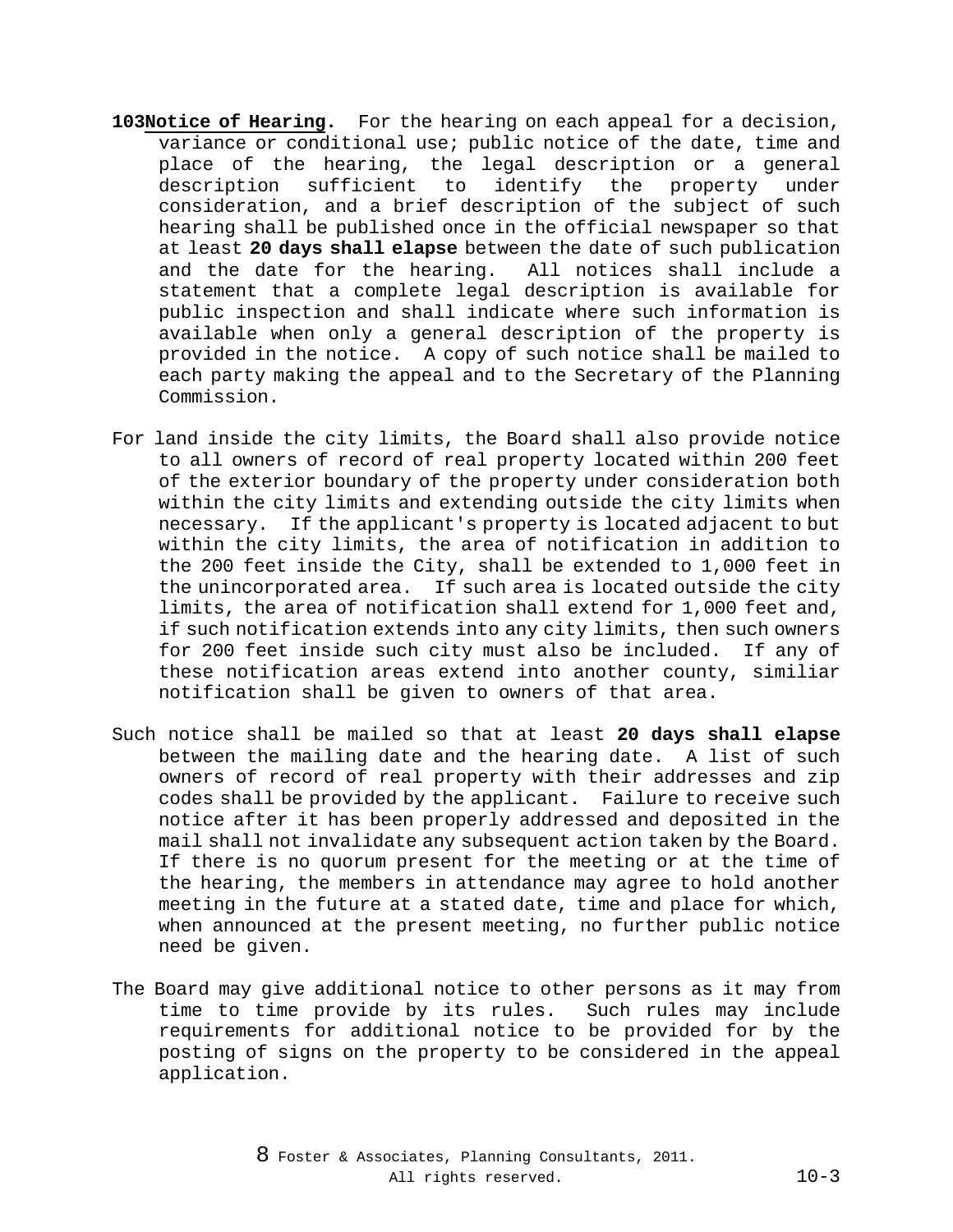- **104Conduct of Hearing.** The Board shall select a reasonable time and place for the hearing on each appeal of a decision, variance or conditional use as an exception. All hearings shall be open to the public; however, when hearing such appeals the Board exercises quasi-judicial functions and, thus, may upon proper motion proceed to deliberate in closed session according to K.S.A. 75-4318(a). No binding action may be taken and all voting must be conducted in an open meeting. Any person may appear and testify at a hearing, either in person or by a duly authorized agent or attorney. Every decision of the Board shall be filed without unreasonable delay with the Zoning Administrator and shall be open to public inspection during reasonable business hours.
- **105Finality and Judicial Review of Decisions.** Any order or determination of the Board on an appeal for a decision, a variance or a conditional use as an exception, shall be final decisions and shall be subject to judicial review, but not appealable to the Planning Commission or the Governing Body. Any person, official or governmental agency, jointly or separately dissatisfied by any decision of the Board, may present to the County District Court, a petition, duly verified, stating that such decision is illegal in whole or in part, specifying the grounds of the illegality and asking for relief therefrom based on a determination of the reasonableness of any such order or determination. Such petition shall be filed with the Court within 30 days after the date of filing the final decision with the Zoning Administrator.
- **106Appeals.** An appeal from a decision of the Zoning Administrator with respect to the interpretation, application or enforcement of these regulations may be taken to the Board by any person aggrieved, or by any officer of the City, or any governmental agency or body affected by any decision of the Zoning Administrator.
	- A.Time for Appeals. Appeals shall be made within 30 days after a decision has been made by the Zoning Administrator by filing an application for appeal. Upon the Chairperson's receipt of an application for appeal and notification to the Zoning Administrator, the Administrator shall forthwith transmit to the Chairperson all of the papers constituting the record upon which the decision being appealed was based.
	- B.Application. An application for an appeal shall (1) be filed with the Chairperson, (2) specify the grounds for such an appeal, (3) include the legal description of any property

8 Foster & Associates, Planning Consultants, 2011. All rights reserved. 10-4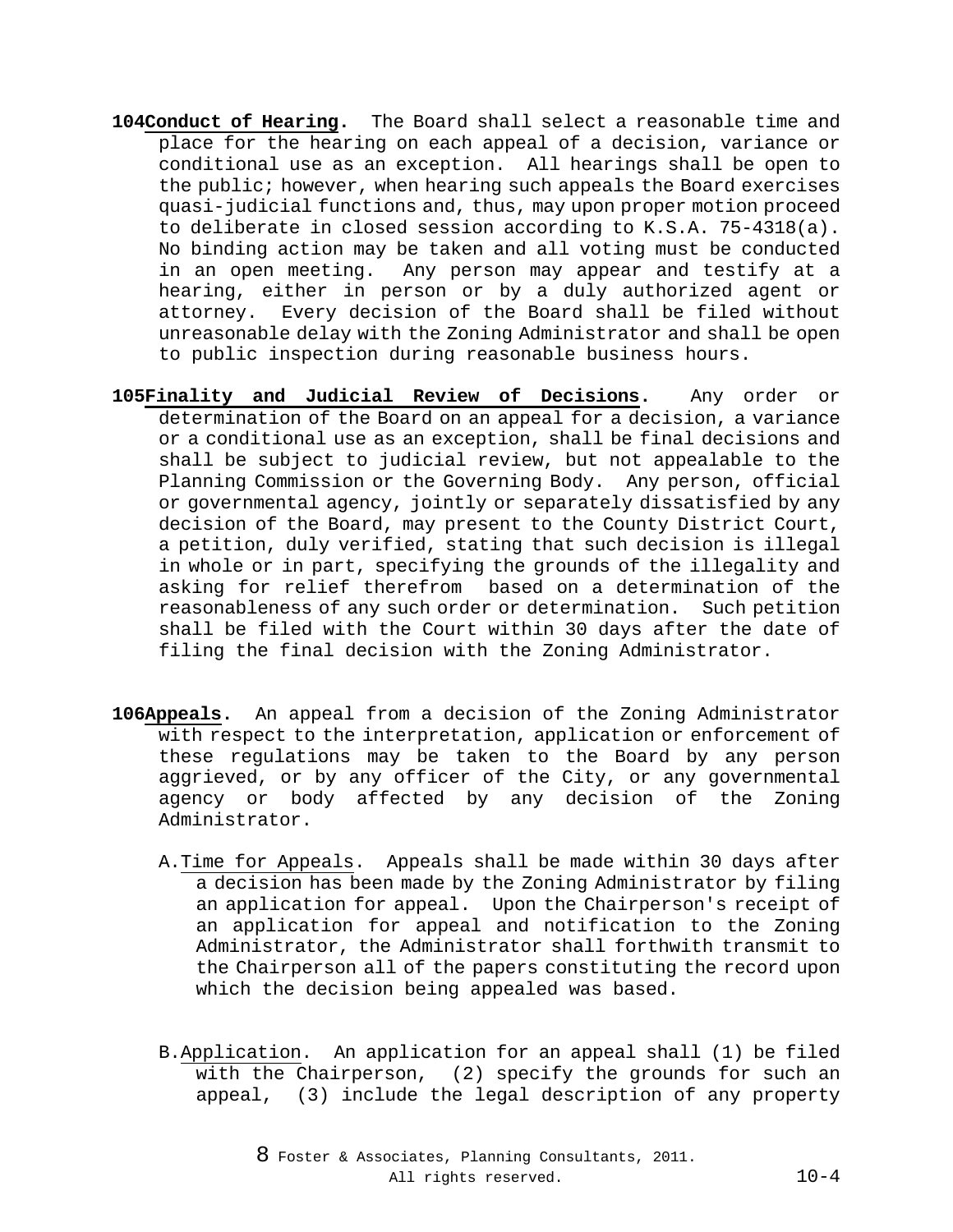involved with the appeal, (4) be accompanied by an ownership list as required by Section 10-103 and the filing fee, (5) provide such additional information as may be prescribed by rule of the Board.

- C.Stay of Proceedings. An appeal shall stay all legal proceedings in furtherance of the action appealed from unless the Zoning Administrator certifies to the Board, after the application for appeal has been filed, that by reason of facts stated in the certificate a stay would, in his opinion, cause imminent peril to life or property. In such case, the proceedings shall not be stayed other than by a restraining order which may be granted by the Board or by a court of record on petition with notice to the Zoning Administrator and on the basis of due cause shown.
- D.Hearing and Notice. A hearing on the application for such an appeal shall be held and notice thereof given as specified under Sections 10-103 and 104 and which are consistent with the general procedures and records required by Section 10-101.
- E.Decision. The Board may affirm or reverse, wholly or partly, or may modify the order, requirement, decision or determination appealed from, and may make such order, requirement, decision or determination as ought to be made, and to that end shall have all the powers of the Zoning Administrator, and may issue or direct the issuance of a zoning permit and/or occupancy certificate. No conditions may be attached to such a decision that could not otherwise have been available to the Zoning Administrator in making the initial The Board shall render a written decision in the form of a resolution on the appeal without unreasonable delay after the close of the public portion of the hearing.
- **107Variances.** The Board may authorize such variances from the terms of these regulations as will not be contrary to the public interest and provided that the spirit of the regulations shall be observed, public safety and welfare secured and substantial justice done. Variances may be authorized only in those specific instances enumerated in Section 10-107C and then only when the Board has made findings of fact based upon the standards set out in Section 10-107D that owing to special conditions a literal enforcement of the provisions of these regulations will, in an individual case, result in unnecessary hardship for the owner, lessee or occupant of land or structures. **According to K.S.A. 12-759(e), any such variance shall not permit any use not permitted by these**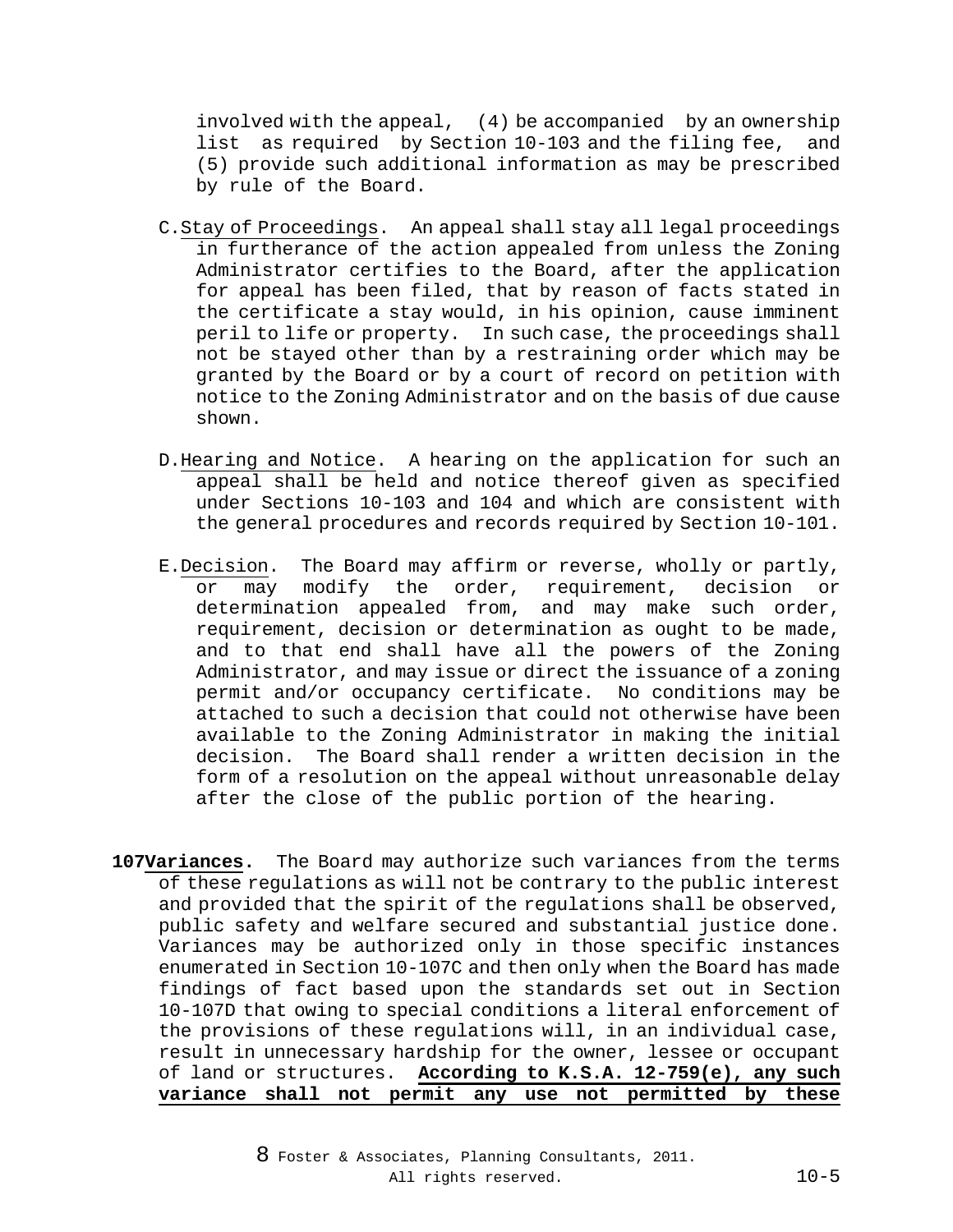# **regulations in the zoning district in which the variance is requested.**

- A.Application. An application for a variance shall (1) be filed with the Zoning Administrator, (2) provide the legal description of the property involved with the variance, (3) be accompanied by an ownership list as required by Section 10-103 and the filing fee, and (4) contain the following information as well as such additional information as may be prescribed by rule of the Board:
	- 1.The particular requirements of these regulations which prevent the proposed use or construction;
	- 2.The characteristics of the subject property which prevent compliance with the requirements of these regulations;
	- 3.The reduction of the minimum requirements of these regulations which would be necessary to permit the proposed use or construction;
	- 4.The particular hardship which would result if the particular requirements of these regulations were applied to the subject property; and
	- 5.Submit a sketch drawn to scale showing the lot(s) included in the application, the structures existing thereon and the structures proposed that necessitate the request.
- B.Hearing and Notice. A hearing on the application for such a variance shall be held and notice thereof given as specified under Sections 10-103 and 104 and which are consistent with the general procedures and records required by Section 10-101.
- C.Authorized. Variances from the provisions of these regulations shall be granted by the Board only in accordance with the standards set out in Section 10-107D, and may be granted only in the following instances and in no others:
	- 1.To vary the applicable minimum lot area, lot width and lot depth requirements.
	- 2.To vary the applicable bulk regulations, including maximum height and lot coverage and minimum yard requirements.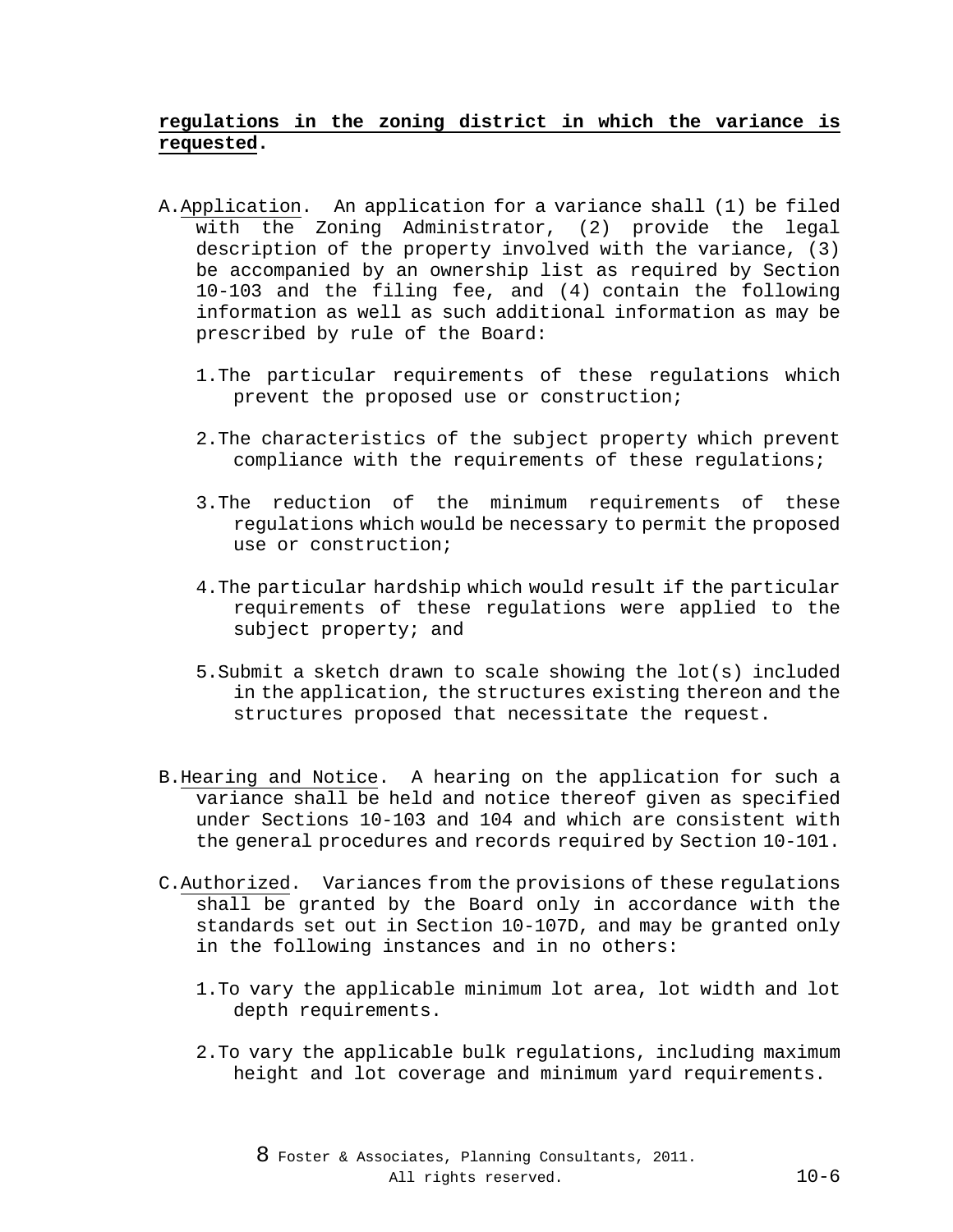- 3.To vary the dimensional provisions for permitted obstructions in required yards including fences in Section 3-103F.
- 4.To vary the applicable number of required off-street parking spaces and the amount of off-street loading requirements of Article 5.
- 5.To vary the applicable dimensional sign provisions of Section 7-102 regarding general standards and Section 7-104 regarding district regulations.
- 6.To vary the applicable requirements in Sections 10-107 C1 through 5 above in conjunction with conditional use<br>applications for nonconforming, nonresidential nonconforming, structures and uses under provisions of Section 8-105.

## D.Standards.

- 1.The Board may grant a variance upon specific written findings of fact based upon the particular evidence presented to it at the hearing that **all** the conditions required by K.S.A. 12-759(e) have been met which are listed below:
	- a.That the variance requested arises from such condition which is unique to the property in question and which is not ordinarily found in the same zoning district, and is not created by an action or actions of the property owner or the applicant;
	- b.That granting of the variance will not adversely affect the rights of adjacent property owners or residents;
	- c.That strict application of the provisions of these regulations from which a variance is requested will constitute unnecessary hardship upon the property owner represented in the application;
	- d.That the variance desired will not adversely affect the public health, safety, morals, order, convenience, prosperity or general welfare; and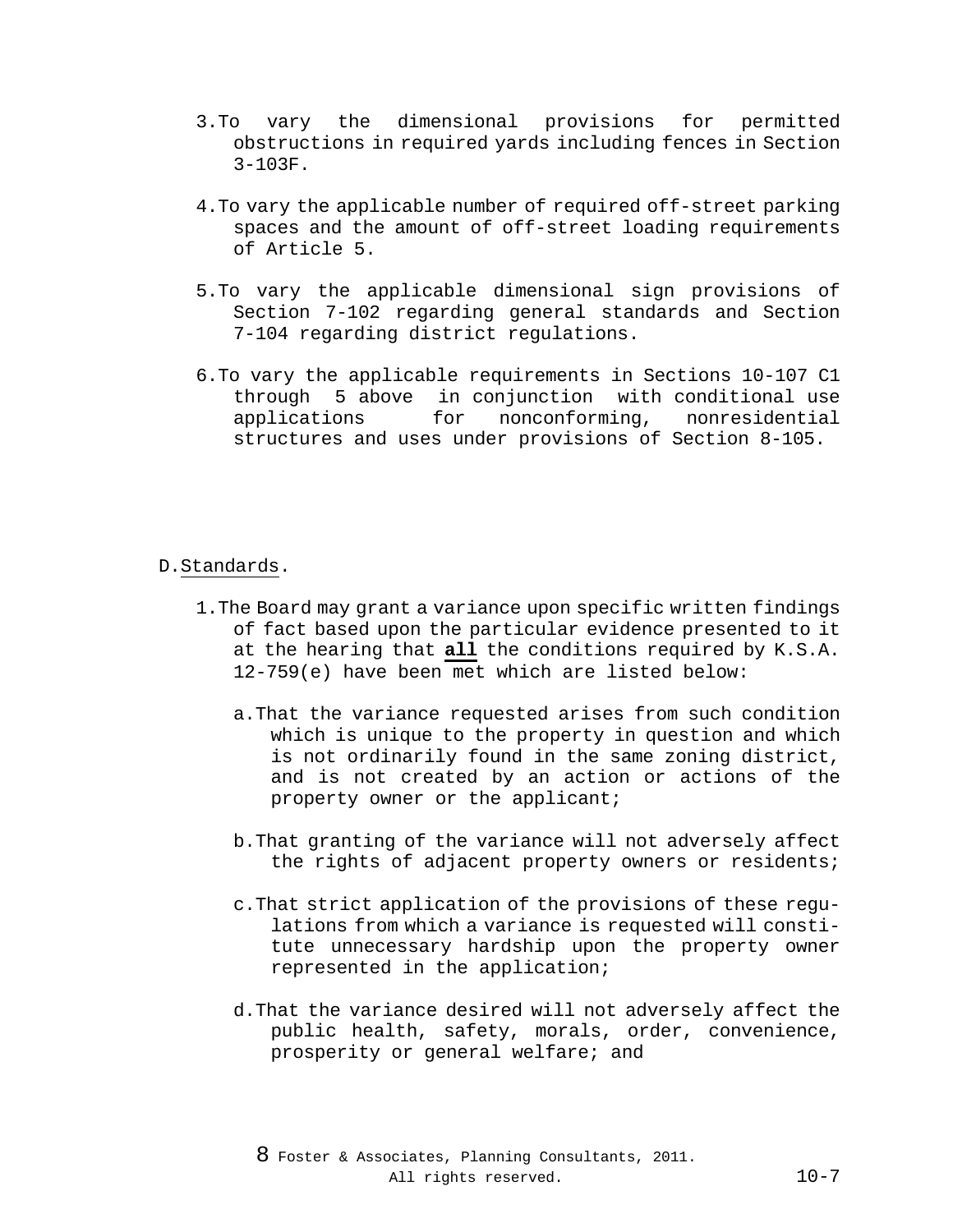- e.That granting the variance desired will not be opposed to the general spirit and intent of these regulations.
- 2.In determining whether the evidence supports the conclusions required by Section 10-107D1, the Board shall consider the extent to which the evidence demonstrates that:
	- a.The particular physical surroundings, shape or topographical condition of the specific property involved would result in a practical difficulty or unnecessary hardship upon or for the owner, lessee or occupant, as distinguished from a mere inconvenience, if the provisions of these regulations were literally enforced;
	- b.The request for a variance is not based exclusively upon a desire of the owner, lessee, occupant or applicant to make more money out of the property;
	- c.The granting of the variance will not be materially detrimental or injurious to other property or improvements in the neighborhood in which the subject property is located; and
	- d.The proposed variance will not impair an adequate supply of light or air to adjacent property, substantially increase congestion on public streets or roads, increase the danger of fire, endanger the public safety or substantially diminish or impair property values within the neighborhood.
- E.Conditions. In granting a variance, the Board may impose such conditions upon the premises benefitted by the variance as may be necessary to comply with the standards set out in Section 10-107D which would reduce or minimize any potentially injurious effect of such variance upon other property in the neighborhood and to carry out the general purpose and intent of these regulations, including methods for guaranteeing performance such as are provided for in Section 10-108D. Failure to comply with any of the conditions for a variance which are later attached to a zoning permit shall constitute a violation of these regulations. If an applicant desires to make a change in a condition at a later date, it is necessary to apply for a rehearing and a decision be made in the same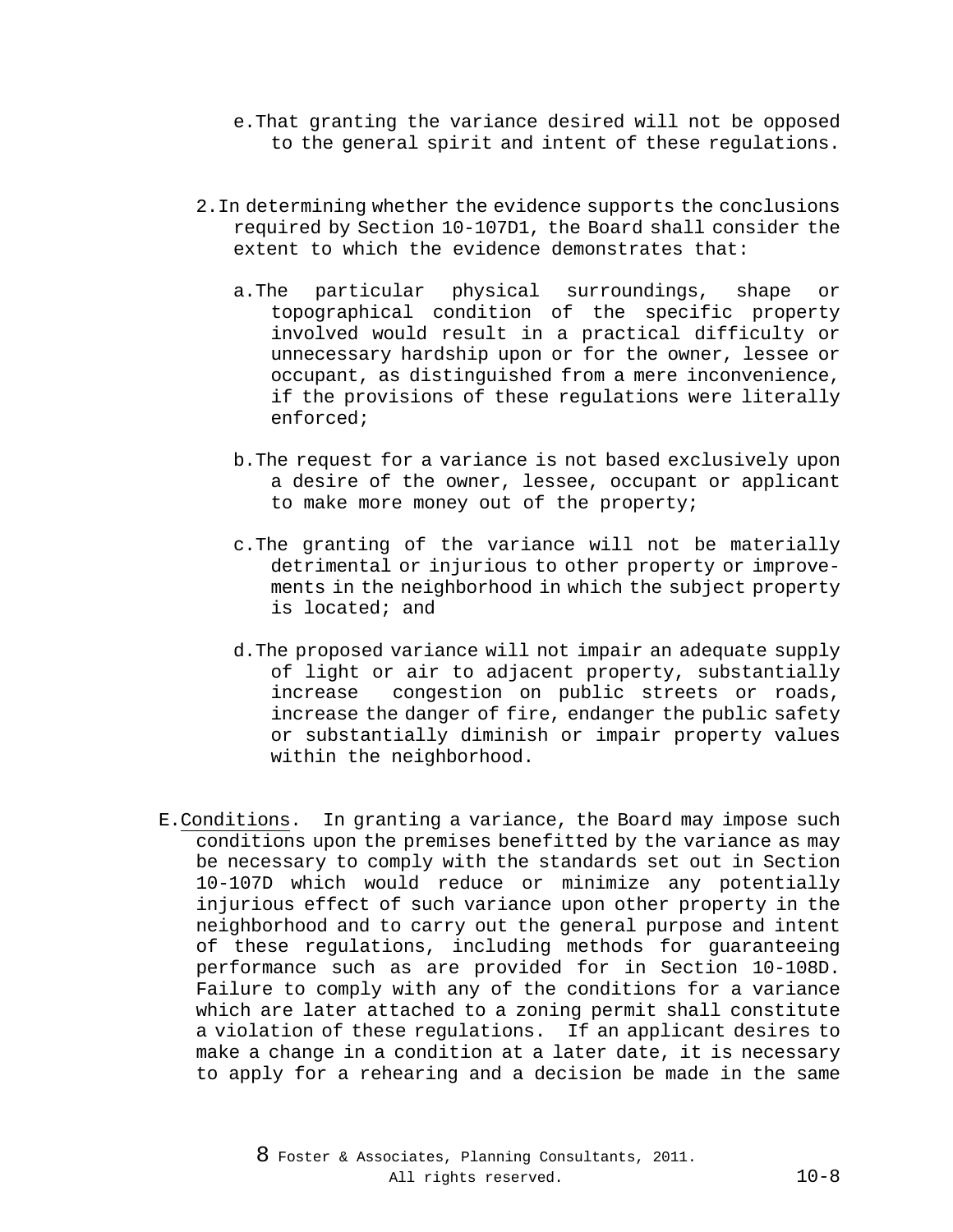manner as the original variance; however, only the requested condition is to be reconsidered at the hearing.

- F.Decisions and Records. The Board shall render a written decision containing specific findings of fact in the form of a resolution on an application for a variance without unreasonable delay after the close of the public portion of the hearing. The Zoning Administrator shall maintain complete records of all actions of the Board with respect to applications for variances in order to properly issue permits.
- G.Period of Validity. No variance granted by the Board shall be valid for a period longer than 180 days from the date on which the Board grants the variance, unless within such 180-day period a zoning permit is obtained and the variance requested is started. The Board may grant extensions not exceeding 180 days each during the period of validity, upon written application, without further notice or hearing.
- **108Conditional Uses.** The Board may grant as an exception to the provisions of these regulations, the establishment of only those conditional uses that are expressly authorized to be permitted in a particular zoning district or in one or more zoning districts. No such conditional use shall be granted unless it complies with all of the applicable provisions of these regulations.
	- A.Application. An application for a conditional use shall (1) be filed with the Zoning Administrator, (2) provide the legal description of the property involved with the conditional use, (3) be accompanied by an ownership list as required by Section 10-103 and the filing fee, and (4) contain the following information as well as such additional information as may be prescribed by rule of the Board:
		- 1.A statement or diagram showing compliance with any special conditions or requirements imposed upon the particular conditional use by the applicable district regulations or Section 10-108D if applicable;
		- 2.A statement as to why the proposed conditional use will not cause substantial injury to the value of other property in the neighborhood;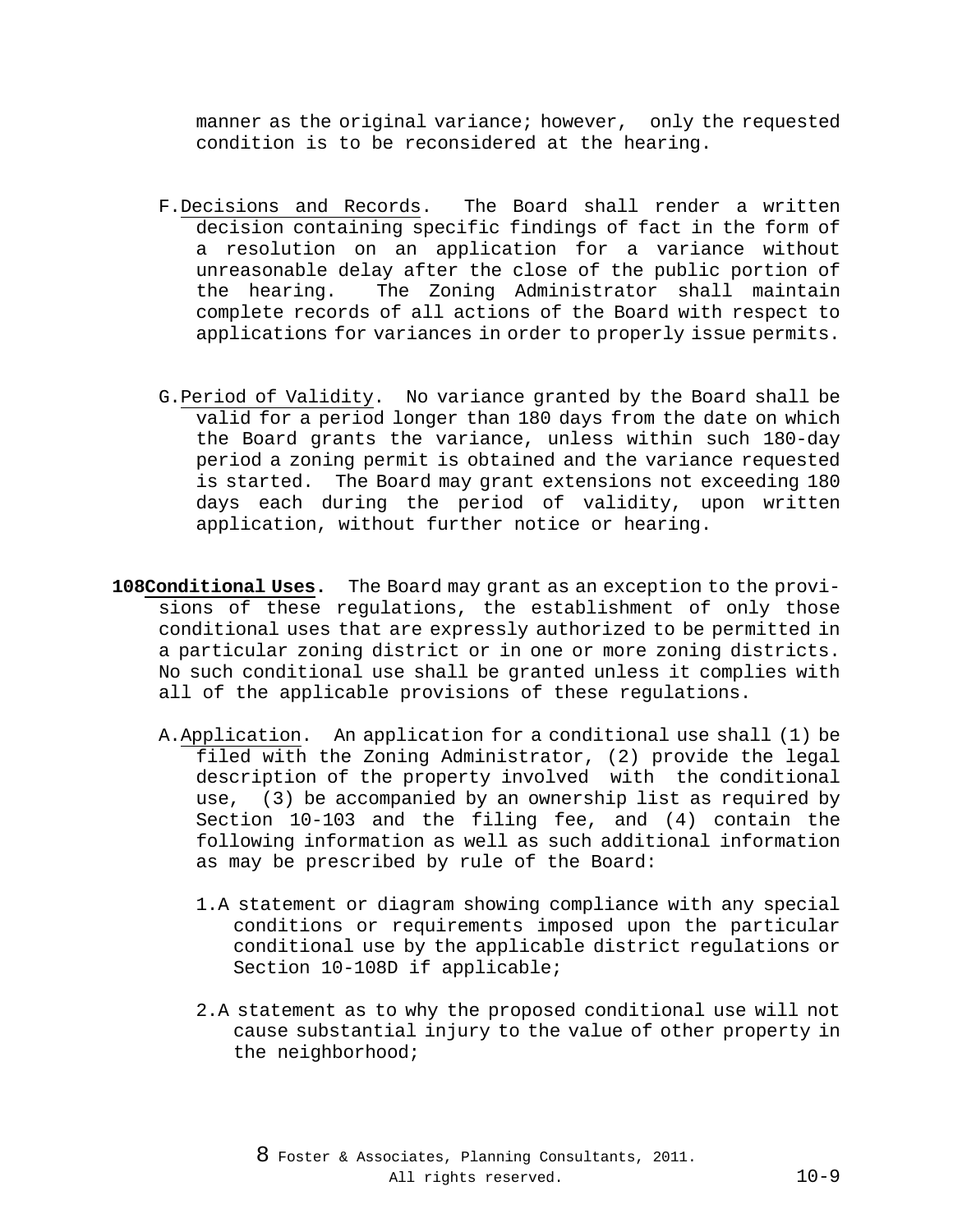- 3.A statement as to how the proposed conditional use is to be designed, arranged and operated in order to permit the development and use of neighboring property in accordance with the applicable district regulations; and
- 4.Present data in support of the standards specified in Section 10-108C.
- B.Hearing and Notice. A hearing on the application for such a conditional use as an exception shall be held and notice thereof given as specified under Sections 10-103 and 104 and which are consistent with the general procedures and records required by Section 10-101.
- C.Standards. The Board may grant a conditional use when it makes specific written findings of fact based upon the particular evidence presented to it at the hearing which support conclusions that:
	- 1.The proposed conditional use complies with all applicable regulations, including lot size requirements, bulk regulations, use limitations and performance standards; unless a concurrent application is in process for a variance.
	- 2.The proposed conditional use will not cause substantial injury to the value of other property in the neighborhood.
	- 3.The location and size of the conditional use, the nature and intensity of the operation involved in or conducted in connection with it, and the location of the site with respect to streets giving access to it are such that the conditional use will not dominate the immediate neighborhood so as to prevent development and use of neighboring property in accordance with the applicable zoning district regulations. In determining whether the conditional use will so dominate the immediate neighborhood, consideration shall be given to:
		- a.The location, nature, size and height of buildings, structures, walls and fences on the site; and
		- b.The nature and extent of landscaping and screening on the site.
	- 4.Off-street parking and loading areas will be provided in accordance with the standards set forth in Article 5 of

8 Foster & Associates, Planning Consultants, 2011. All rights reserved. 10-10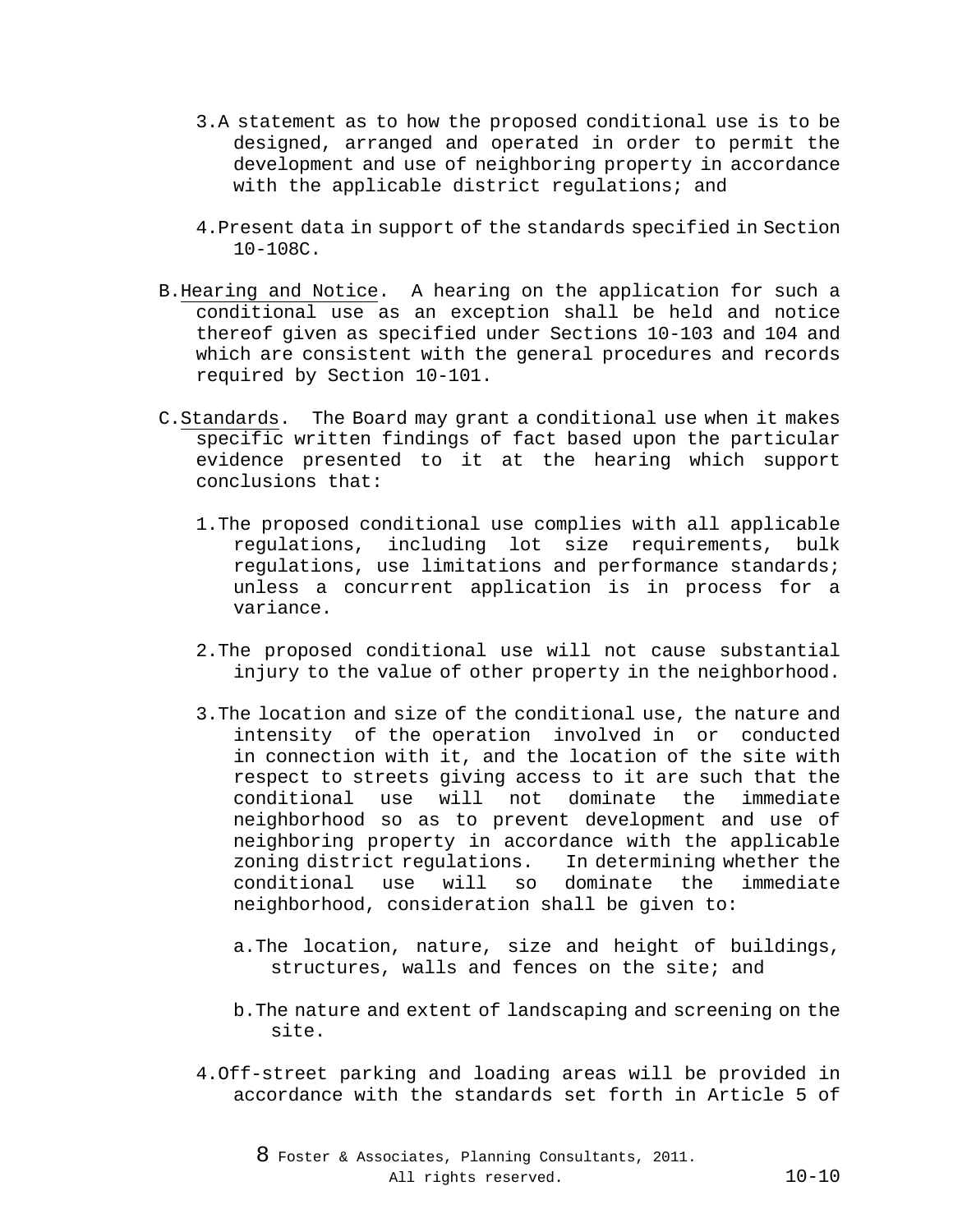these regulations. Such areas will be screened from adjoining residential uses and located so as to protect such residential uses from injurious effects.

- 5.Adequate utility, drainage and other such necessary facilities have been installed or will be provided by platting, dedications and/or guarantees.
- 6.Adequate access roads, entrance and exit drives and/or access control is available or will be provided by platting, dedications and/or guarantees and shall be so designed to prevent traffic hazards and to minimize traffic congestion in public streets and roads.
- D.Conditions. In granting a conditional use, the Board may attach such conditions upon the premises and/or the applicant benefitted by the conditional use as may be necessary to comply with the standards set out in Section 10-108C in order to reduce or minimize any potentially injurious affect upon other property in the neighborhood and to carry out the general purpose and intent of these regulations. Such conditions may include, but not be limited to, further restrictions on bulk regulations; time of operation and ownership limitations; screening, landscaping and fencing; provision of utilities, drainage and other public improvements; additional access or access control; off-street parking and loading requirements; and platting, dedications and/or guarantees. In addition to the guarantees referred to below for parking and/or screening, covenants which run with the land or the property to guarantee that conditions will be carried out at a future date may be filed with the County Register of Deeds. Failure to comply with any of the conditions for a conditional use which are later attached to a zoning permit shall constitute a violation of these regulations. If an applicant desires to make a change in a condition at a later date, it is necessary to apply for a rehearing and a decision made in the same manner as the original conditional use; however, only the condition requested is to be reconsidered at the hearing.
- In lieu of actual construction of required off-street parking or the initial provisions for screening, the Board may accept, in the name of the City, a corporate surety bond, cashier's check, escrow account or other like security in an amount to be fixed by the Board and conditioned upon actual completion of such improvement within a specified time. Such securities shall be filed with the Clerk. The Governing Body may enforce such securities by all equitable means.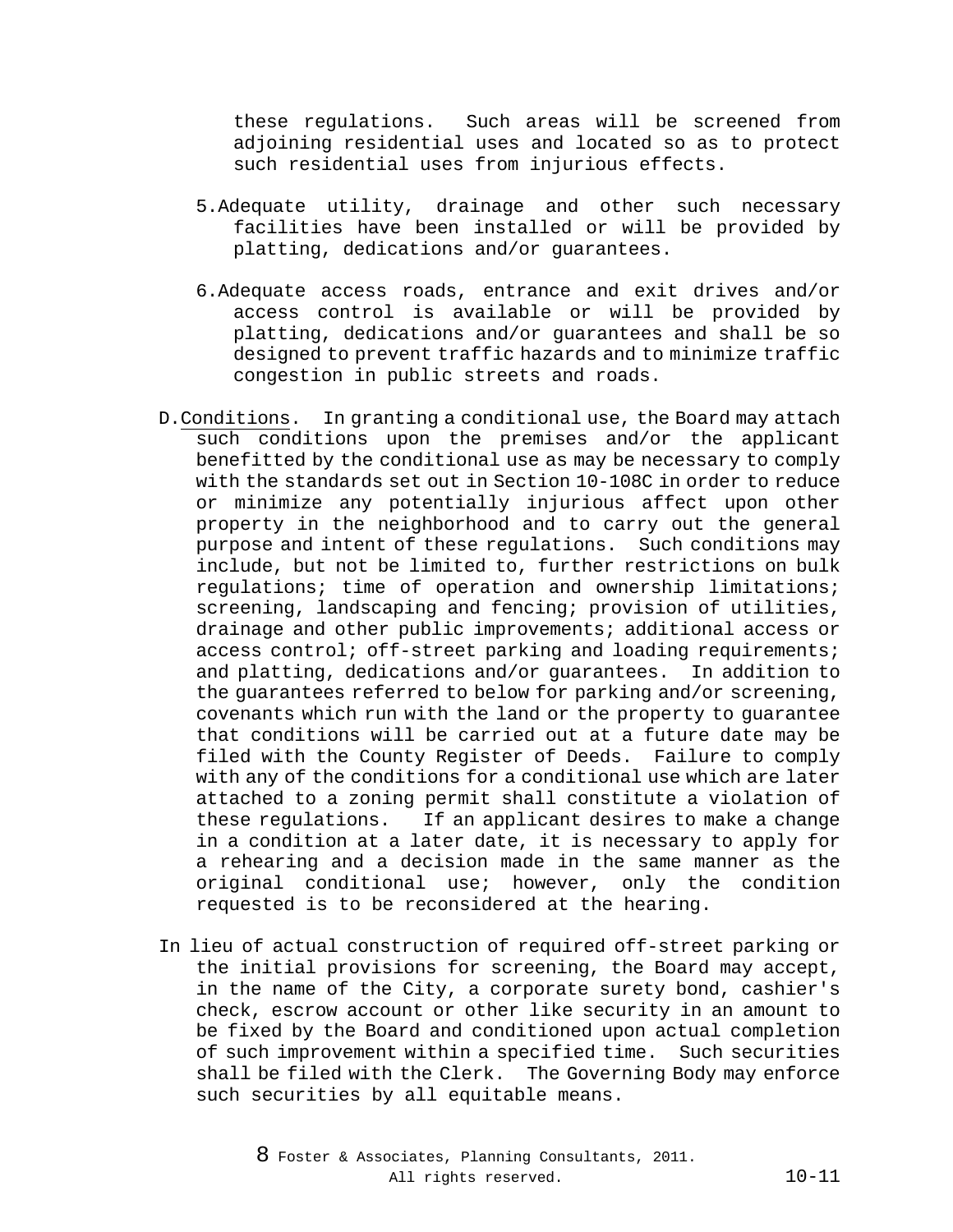- E.Decisions and Records. The Board shall render a written decision containing specific findings of fact in the form of a resolution on an application for a conditional use without unreasonable delay after the close of the public portion of the hearing. The Zoning Administrator shall maintain complete records of all actions of the Board with respect to applications for conditional uses in order to properly issue permits.
- F.Period of Validity. No conditional use granted by the Board shall be valid for a period longer than 180 days from the date on which the Board grants the conditional use, unless within such period a zoning permit is obtained and the conditional use requested is started. The Board may grant extensions not exceeding 180 days each during the period of validity, upon written application, without further notice or hearing.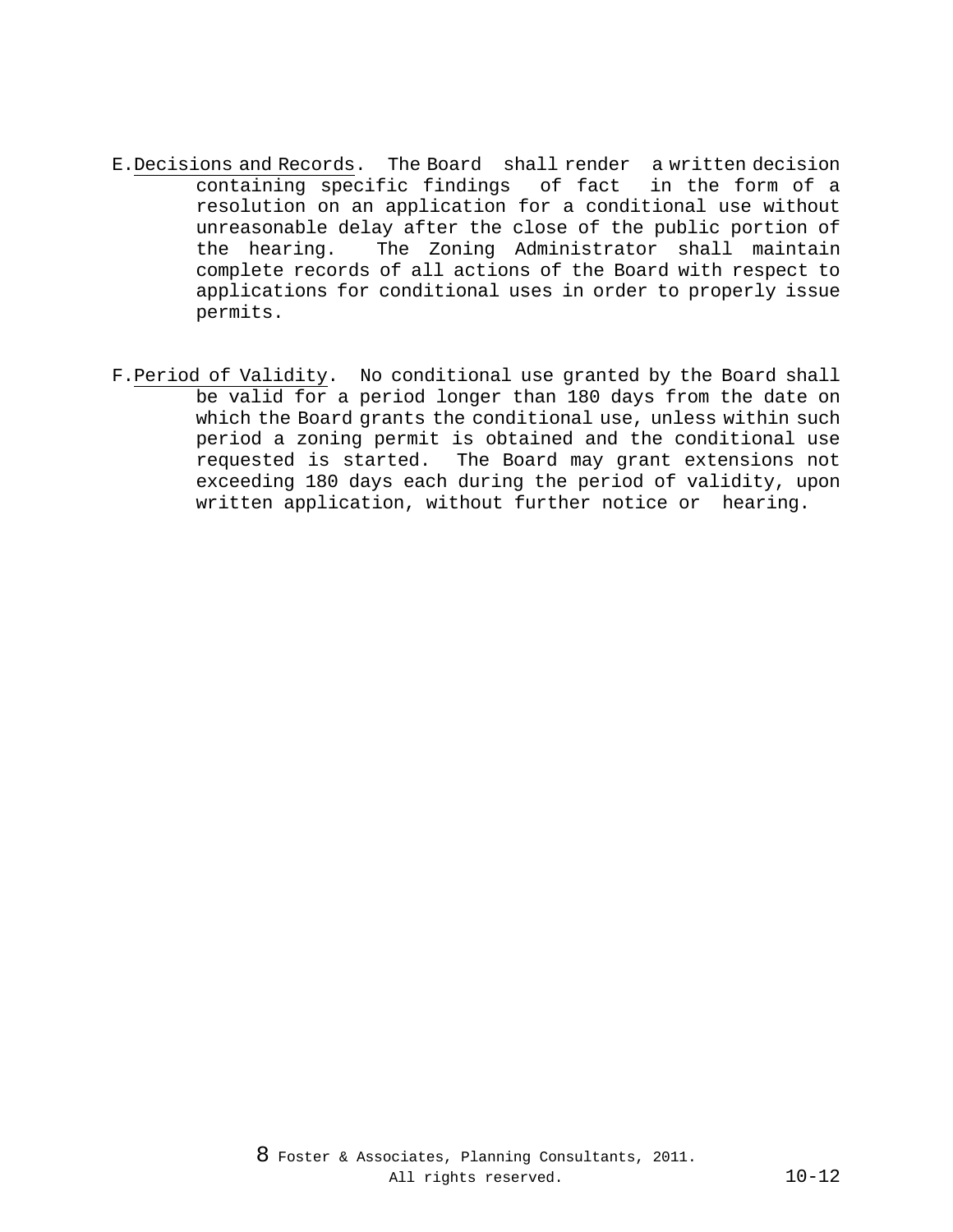- **100General Provisions for Amendments and Special Uses.** These regulations and the districts created under the authority of these regulations may be amended from time to time by the Planning Commission following a public hearing and the approval by the Governing Body. No such amendment shall be adopted except in accordance with the procedures of this Article 11. **Special use applications are not amendments, but are processed for the hearing in the same manner. The Official Zoning Map is not amended.** (See Section 11-101 for special uses.
	- A.Proposal. Amendments or special uses may be proposed: (1) by the Governing Body, (2) by the Planning Commission or (3) upon application by, or on behalf of the owner of the property affected, but only in accordance with the procedure set forth in Section 11-100B. When the Governing Body proposes an amendment or special use, it shall transmit its proposal to<br>the Planning Commission for a public hearing and the Planning Commission for a recommendation thereon. (See Section 11-100D3 for special notice of hearing procedure for Governing Body and Planning Commission applications.)
	- B.Application. When the owner of the property affected proposes an amendment to any zoning district or applies for a special use, an application shall (1) be filed with the Zoning Administrator who refers it to the Planning Commission for a hearing, (2) be in such form and contain such information as shall be prescribed from time to time by the Commission, and (3) in all instances contain the following information:
		- 1.The precise wording of any proposed amendment of these regulations or the exact description of the special use requested.
		- 2.In the event that the proposed application would change the zoning district classification or apply for a special use for any specific property:
			- a.The name, address and telephone number of the owner of the property as the applicant or the agent, if any, representing the owner;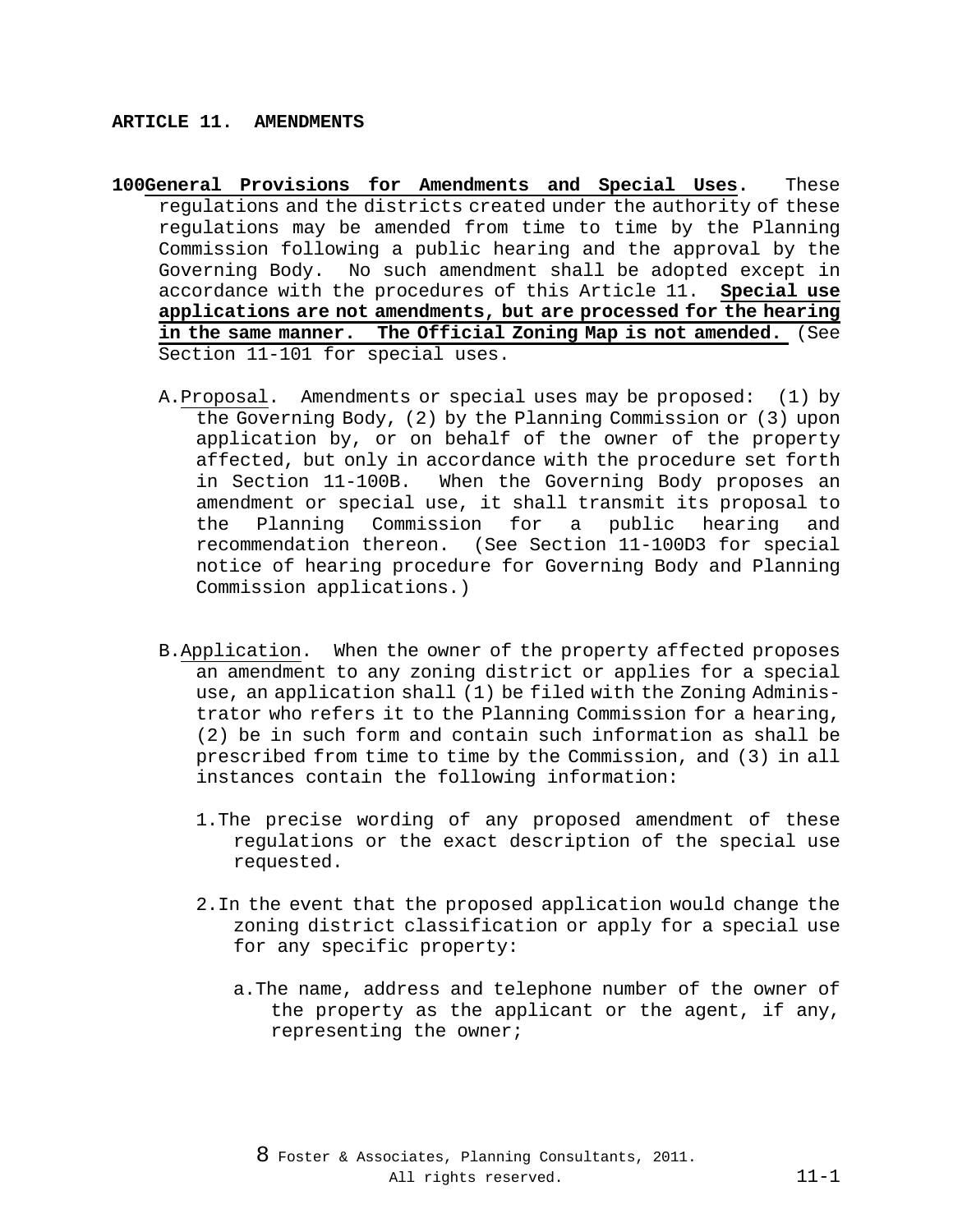- b.The legal description of the property and a general description such as a street address sufficient to identify the property;
- c.The present and proposed zoning district classifications and existing uses of the property and structures thereon;
- d.The dimensions of the property and the zoning lot area stated in square feet or acres or fractions thereof; and
- e.For land inside the city limits, an ownership list of the names, addresses and zip codes of the owners of record of real property located within 200 feet of the exterior boundary of the area described in the application both within the city limits and extending outside the city<br>limits when necessary. If such area is located If such area is located adjacent to but within the city limits, the ownership list, in addition to the 200 feet inside the city limits, shall provide similar information extending to 1,000 feet into the unincorporated area. If such area is located outside the city limits, the ownership list shall extend for 1,000 feet in the unincorporated area and, if the latter extends into any city limits, then such owners for 200 feet inside such city must also be included on the list. If either of these notification distances extend into another county, such owners in that area must also be included on the list.
- C.Public Hearing. The Planning Commission shall hold a public hearing on each proposed amendment that is filed with, referred to, or initiated by the Commission. The Commission shall select a reasonable time and place for such public hearing, and it shall hold such hearing within 45 days from the date on which the proposed amendment is received. An applicant for an amendment may waive the requirement that such hearing be held within 45 days.
- D.Notice of Hearing. One of the following three procedures shall be selected to provide proper notice for a public hearing for any zoning amendment application:
	- 1.Public notice of a hearing by the Planning Commission on a proposed amendment shall be published once in the official newspaper by the Zoning Administrator. At least **20 days**

8 Foster & Associates, Planning Consultants, 2011. All rights reserved. 11-2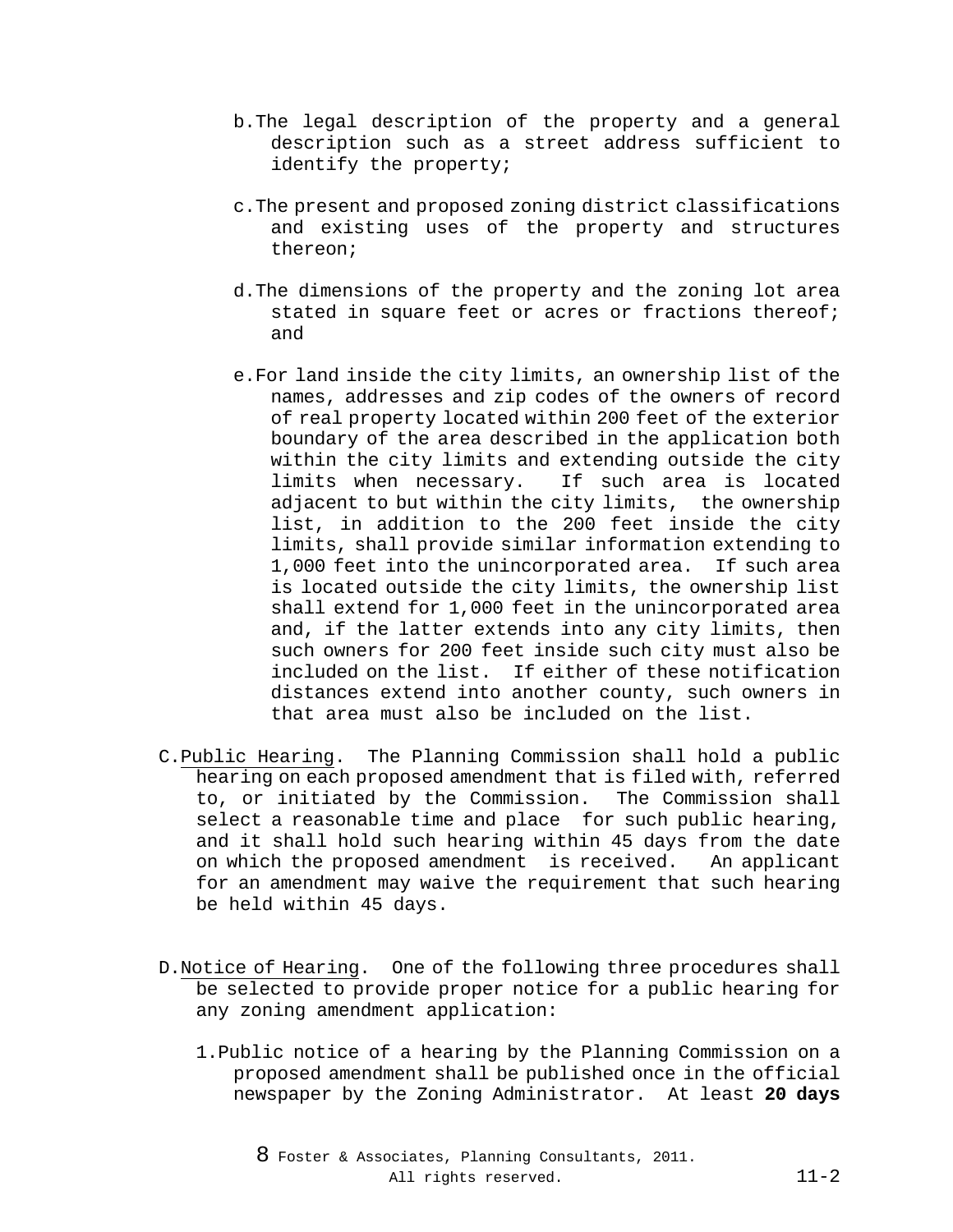**shall elapse** between the date of such publication and the date set for such hearing. Such notice shall state the date, time and place of the hearing and shall contain a statement regarding the proposed changes in regulations or the zoning classification or zoning district boundaries of any property. If the proposed amendment would change the zoning classification of any specific property or the boundaries of any zoning district, such notice shall contain the legal description or a general description sufficient to identify the property under consideration. If a general description is used, the notice shall include a statement that a complete legal description is available for public inspection and where such description is available.

- In addition to such publication notice, the Zoning Administrator shall mail a written notice of the hearing containing information similar to the published notice thereof to the applicant and to the owners of record of all real property within the area to be altered or changed and to all owners of record of real property located within 200 feet of the exterior boundary of the area described in the amendment application both within the city limits and extending outside the city limits when necessary. If such area is located adjacent to but within the city limits, the area of notification shall, in addition to the 200 feet inside the city limits, be extended to 1,000 feet in the unincorporated area. If such area is located outside the city limits, the area of notification shall extend for 1,000 feet and, if such notification extends into any city limits, then 200 feet inside such city limits must also be included. If any of these notification areas extend into another county, similar notification shall be given to The notice to property owners including the applicant shall be mailed so that **20 days shall elapse** between the mailing date and the hearing date. When the notice has been properly addressed and deposited in the mail, failure of a party to receive such notice shall not invalidate any subsequent action taken by the Commission or the Governing Body.
- 2.Whenever five or more owners of record of real property owning 10 or more contiguous or noncontiguous lots, tracts or parcels of the same zoning classification initiate a rezoning of their property from a less restrictive to a more restrictive zoning classification, such amendment shall
	- 8 Foster & Associates, Planning Consultants, 2011. All rights reserved. 11-3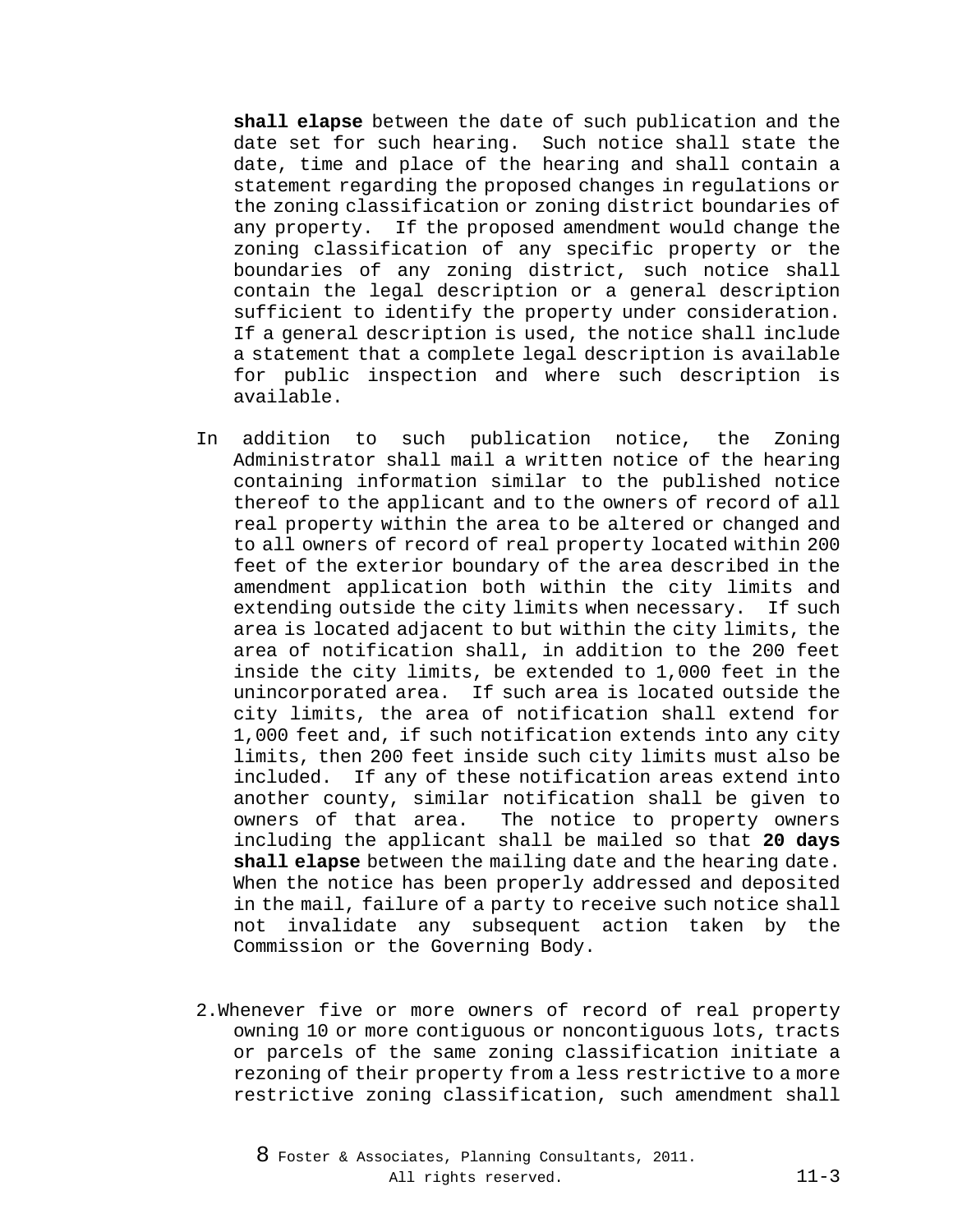require notice by publication only and hearing in like manner as required by Section 11-100C. Such zoning amendment **shall not** require written notice and **shall not** be subject to the protest petition provision of Section 11-103.

- 3.Whenever the Governing Body or the Planning Commission initiates a rezoning from a less restrictive to a more restrictive zoning classification of 10 or more contiguous or noncontiguous lots, tracts or parcels of the same zoning classification having five or more owners of record of real<br>property, such amendment shall require notice by such amendment shall require notice by publication and hearing in like manner as that required by Section 11-100C. In addition, written notice **shall be** required to be mailed to **only** owners of record of real properties to be rezoned and **only** such owners shall be eligible to initiate a protest petition under Section 11-103.
- The Commission may give such additional notice to other persons as it may from time to time provide by its rules. Such rules may include requirements for additional notice to be provided for by the posting of signs on the land to be considered in the amendment application.

### E.Conduct of Hearing.

- 1.All hearings that these regulations require the Planning Commission to conduct for amendments to changes in the text of the regulations or the zoning classifications or in district boundaries shall be open public meetings according to K.S.A. 75-4317 et seq., the Open Meetings Act. When a proposed amendment will affect the zoning classification or district boundary of specific property, however, the Commission acts in a quasi-judicial capacity and, thus, may upon proper motion proceed to deliberate in closed session according to K.S.A. 75-4318(a). No binding action can be taken in such a session and all voting must be conducted in an open meeting.
- 2.Any interested person or party may appear and be heard at the hearing in person, by agent or by attorney.
- 3.The hearing shall be conducted and a record of the proceedings shall be preserved in such a manner and

8 Foster & Associates, Planning Consultants, 2011. All rights reserved. 11-4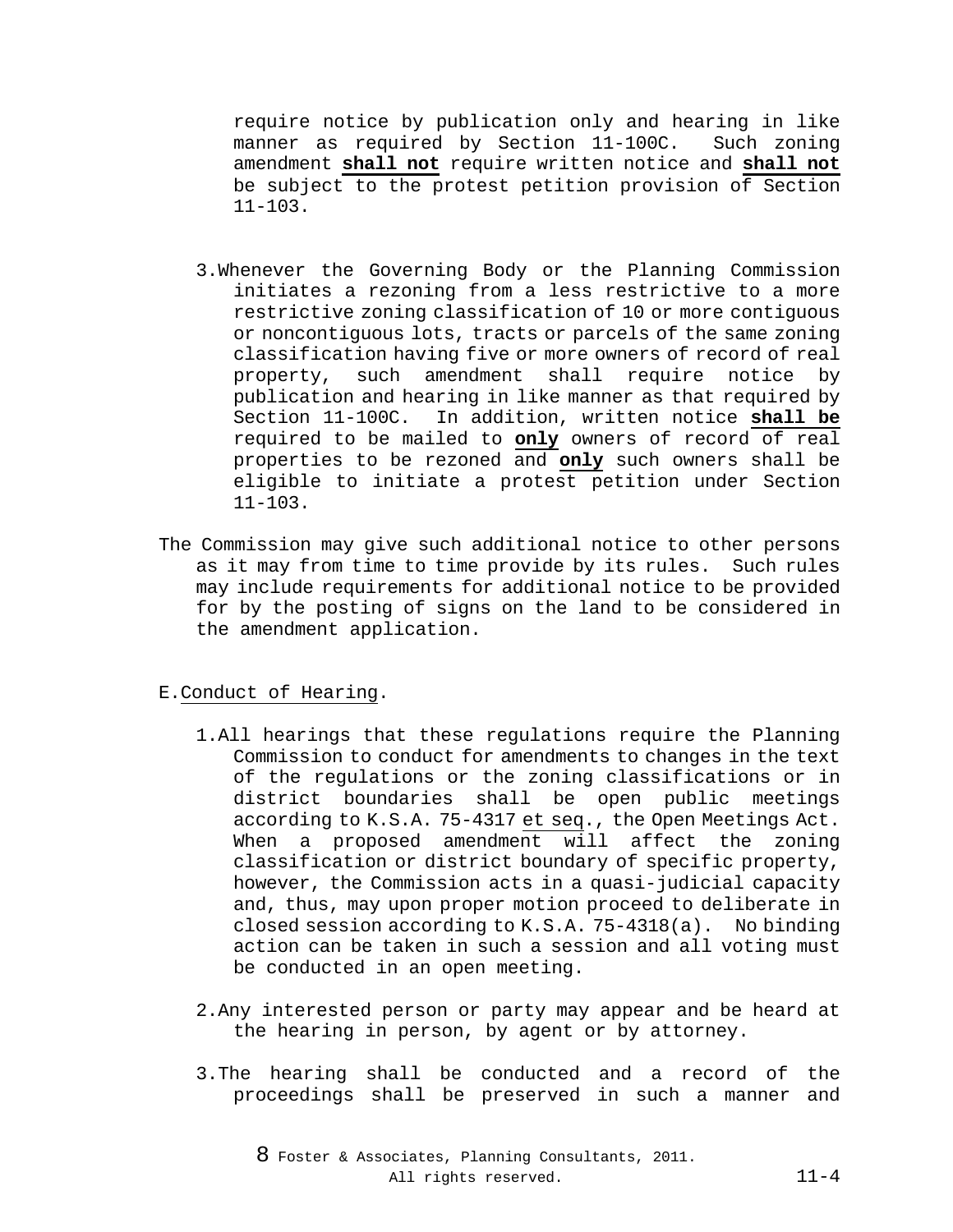according to such procedures as the Commission may from time to time prescribe by rule or bylaws which are not in conflict with these regulations or applicable state statutes.

- 4.The Commission shall keep minutes of the proceedings showing evidence presented at hearings, findings of fact by the Commission, motions made and the vote of each member upon any question or recommendation. If a member is absent, abstains or disqualified, such fact shall be indicated.
- 5.The Commission may request a report on any proposed amendment from any governmental official or agency, or any other person, firm or corporation. If such a report is made, a copy thereof shall be made available to the applicant and any other interested person prior to or at the public hearing.
- 6.The Commission may make recommendations on proposed amendments to specific properties which affect only a portion of the land described in the hearing notice or which give all or any part of the land described a zoning classification of lesser change than that set forth in the notice. A recommendation for a zoning classification of lesser change than that set forth in the notice shall not be valid, however, without republication and, where necessary, remailing of notices, unless the Commission shall have previously established a table or publication available to the public which designates what zoning classifications are lesser changes authorized within the published zoning classifications. (See Appendix, page A-1, for Table of Comparability for Zoning Districts.)
- 7.For action on zoning amendments, a quorum of the Commission must be more than one-half of the membership as established by ordinance. A majority vote of the members of the Commission present and voting at the hearing shall be required to recommend approval or disapproval of the amendment to the Governing Body. If the Commission fails to make a recommendation on a rezoning request, the Commission shall be deemed to have made a recommendation of disapproval.
- 8.A hearing may be adjourned from time to time upon a motion to continue in the future at some stated date, time and place. At the conclusion of a hearing, the Commission

8 Foster & Associates, Planning Consultants, 2011. All rights reserved. 11-5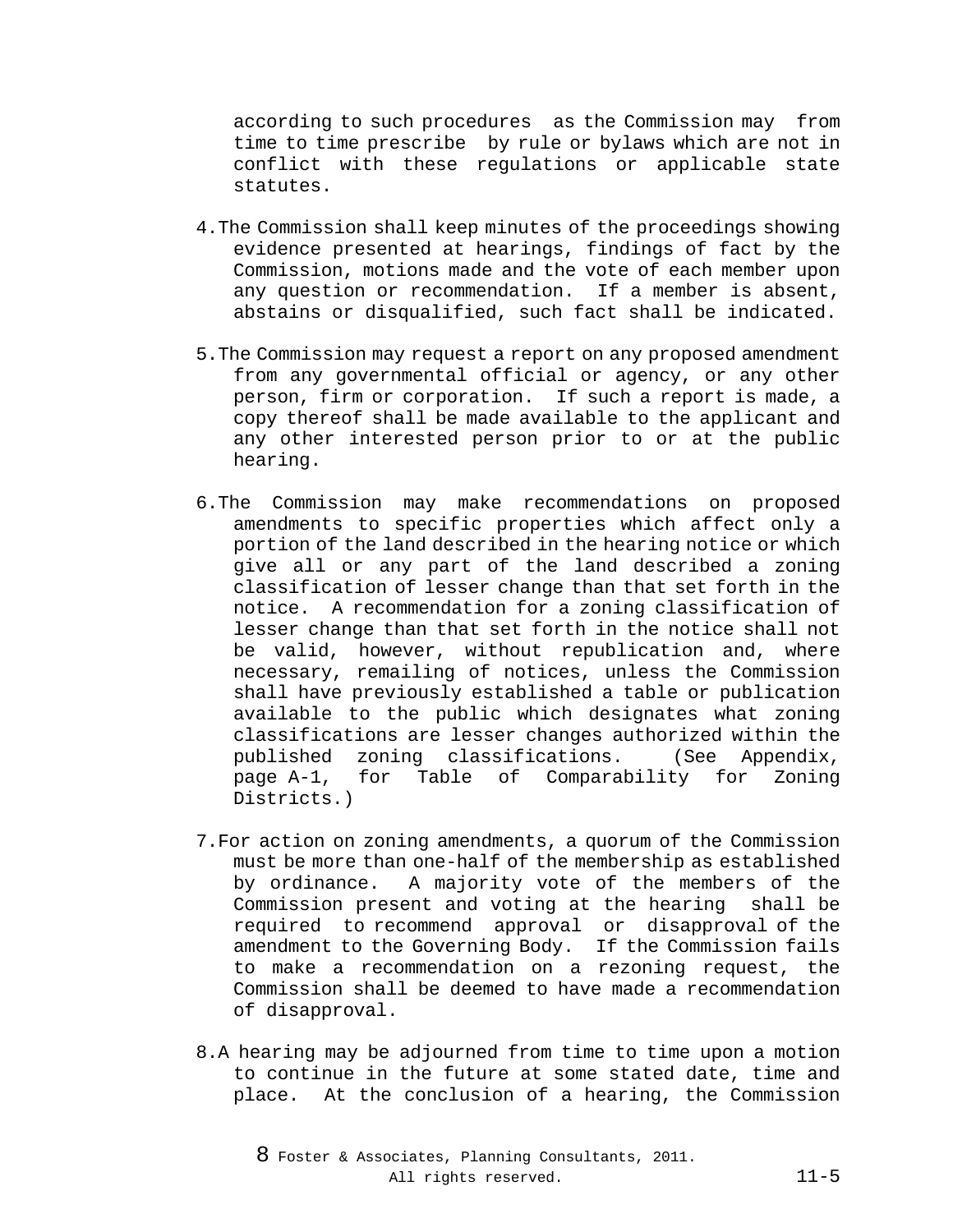shall prepare its findings and the factors on which to base its recommendation and vote.

- 9.If a meeting is called or a hearing is on the agenda and no quorum is present, the members in attendance may agree to hold the hearing at another meeting in the future at a stated date, time and place or at the next regular meeting for which, when announced at the present scheduled meeting, no further public notice need be given to continue the hearing.
- F.Report by Planning Commission. Within 14 days after the close of the public portion of the hearing and voting on a proposed amendment or special use, the Planning Commission shall submit a report to the Governing Body. A copy of this report shall also be filed with the Clerk and the Zoning Administrator and such copies shall be kept available for public inspection. A copy of the report shall also be mailed to the applicant. Such report shall contain a recommendation as to whether the proposed amendment or special use should be approved or disapproved and specific written determinations on the items listed in Section 11-100G and on such other items as the Commission may consider relevant. The report submitted to the Governing Body shall be accompanied by a summary of the hearing as required by K.S.A. 12-756(b). In lieu of a report, the above information may be contained in the minutes of the meeting and submitted to the Governing Body.
- G.Amendments to Text. When a proposed amendment by the Governing Body or Planning Commission would result in a change or revision in the text of these regulations, but would not result in a change of zoning classification of any specific property, a legislative hearing shall be held by the Commission and the report shall contain a statement as to the nature and effect of such proposed amendment and determinations as to the following items:
	- 1.Whether such change is consistent with the intent and purposes of these regulations; and
	- 2.Whether the proposed amendment is made necessary because of changed or changing conditions in the zoning districts affected and, if so, the nature of such changed or changing conditions.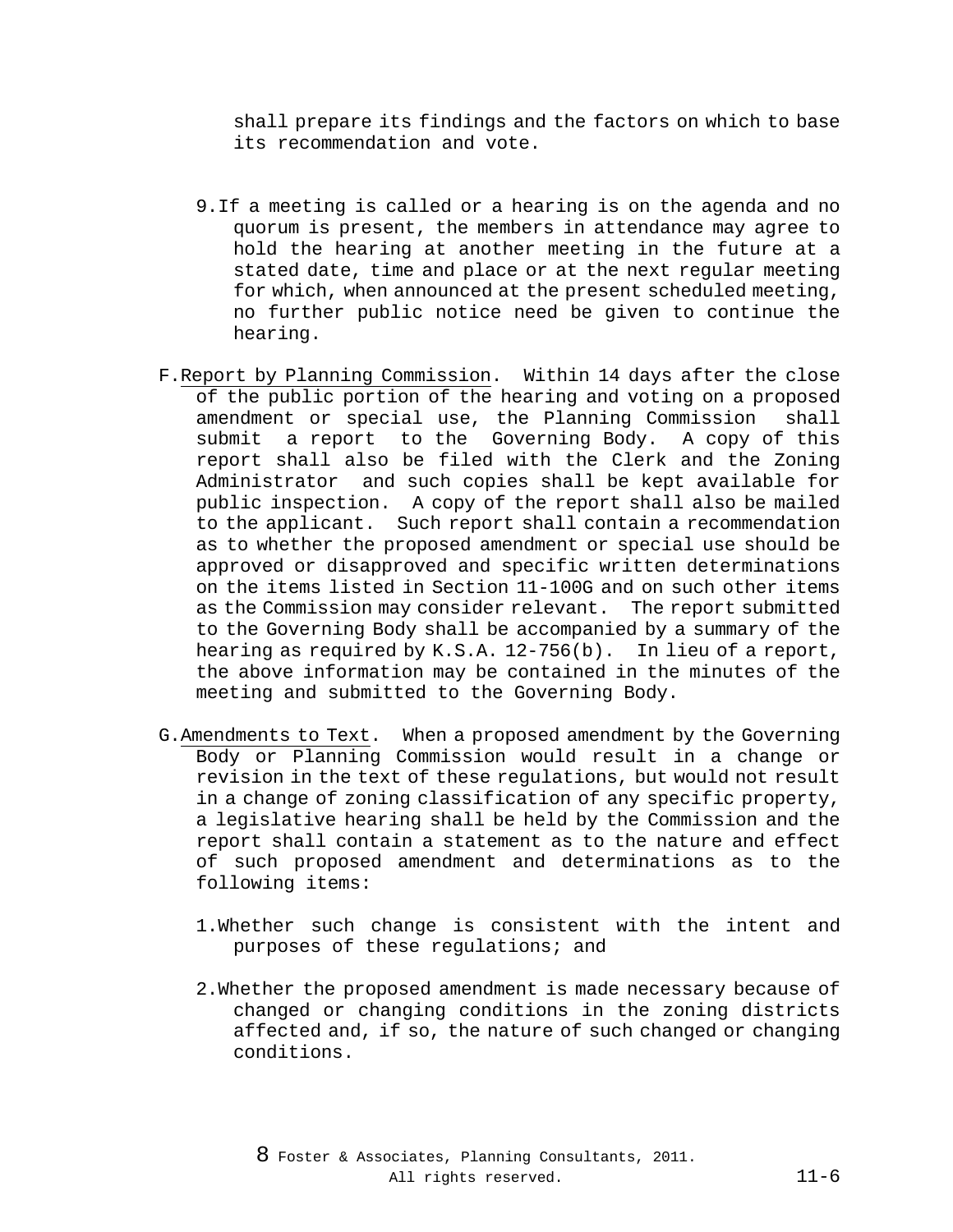- H.Review Criteria for Amendments or Special Uses. When a proposed rezoning amendment or special use would result in a zoning change for any specific property, the report of the Planning Commission accompanied by a summary of the hearing shall contain statements as to (1) the present and proposed district classifications or description of the special use, (2) the applicant's reasons for requesting such reclassification or special use, and (3) a statement of the factors where relevant upon which the recommendation of the Commission is based using the following criteria as guidelines: **\***
	- 1. What are the existing uses and their character and condition<br>on the subject property and in the surrounding on the subject property and in the surrounding neighborhood?
	- 2.What is the current zoning of the subject property and that of the surrounding neighborhood in relation to the request?
	- 3.Is the length of time that the subject property has remained undeveloped or vacant as zoned a factor in the consideration?

j.

**<sup>\*</sup>NOTE:** All the factors stated in the decision of Golden v. City of Overland Park, 224 Kan. 591, 584 P.2d 130 (1978) are included in this list. In using these factors as guidelines, modifications may be made in the criteria to more specifically relate them to the particular zoning change in classification or special use.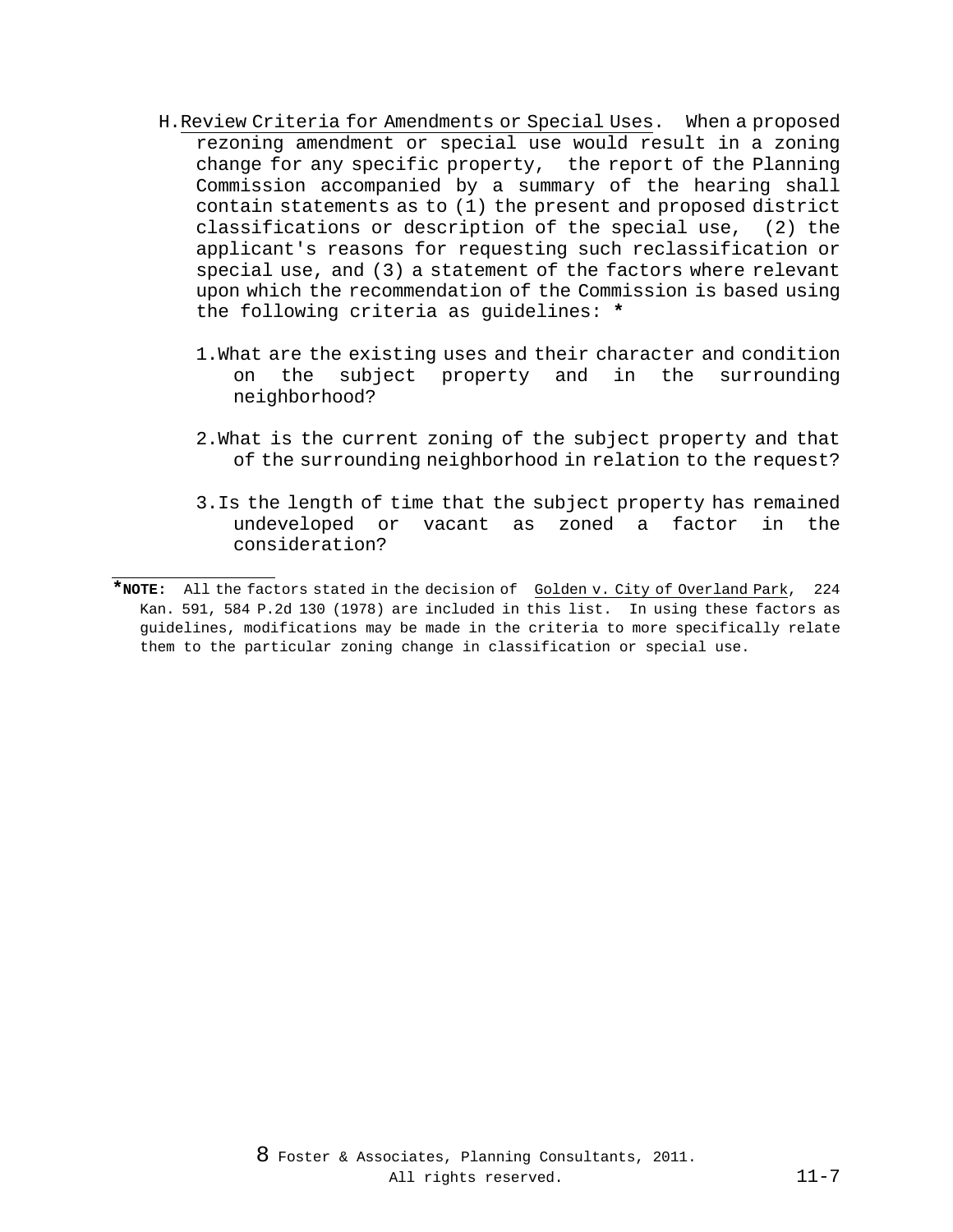- 4.Would the request correct an error in the application of these regulations?
- 5.Is the request caused by changed or changing conditions in the area of the subject property and, if so, what is the nature and significance of such changed or changing conditions?
- 6.Do adequate sewage disposal and water supply and all necessary utility facilities including street access exist or can they be provided to serve the uses that would be permitted on the subject property?
- 7.Would the subject property need to be platted or replatted or in lieu of dedications made for rights of way, easements, access control or building setback lines?
- 8.Would a screening plan be necessary for existing and/or potential uses of the subject property?
- 9.Is suitable vacant land or buildings available or not available for development that currently has the same zoning as is requested?
- 10.If the request is for business or industrial uses, are such uses needed to provide more services or employment opportunities?
- 11.Is the subject property suitable for the uses in the current zoning to which it has been restricted?
- 12.To what extent would the removal of the restrictions, i.e., the approval of the zoning request detrimentally affect other property in the neighborhood?
- 13.Would the request be consistent with the purpose of the zoning district classification and the intent and purpose of these regulations?
- 14.Is the request in conformance with the Comprehensive Plan and does it further enhance the implementation of the Plan?
- 15.What is the nature of the support or opposition to the request?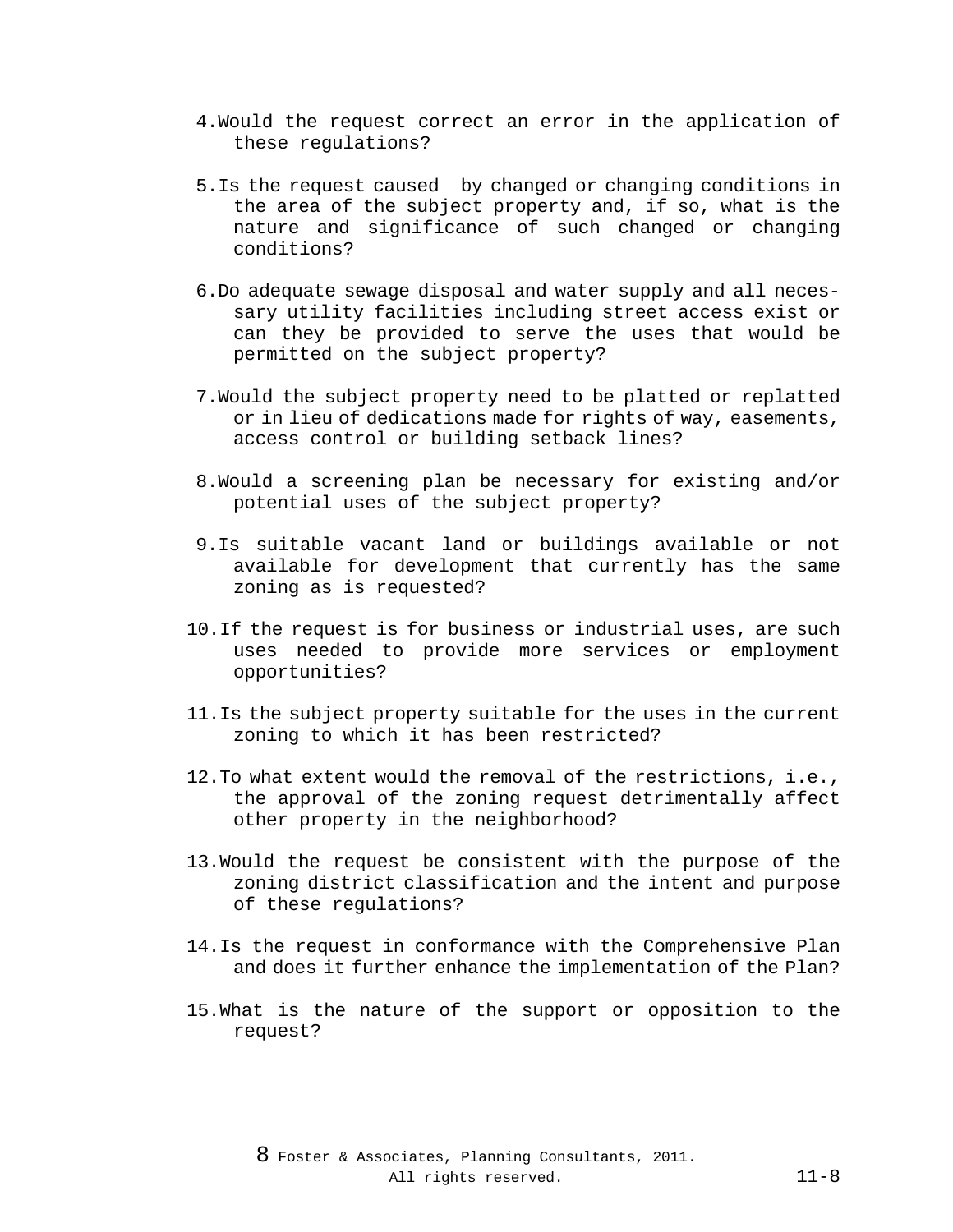- 16.Is there information or are there recommendations on this request available from knowledgeable persons or experts which would be helpful in its evaluation?
- 17.By comparison, does the relative gain to the public health, safety or general welfare outweigh the loss in property value or the hardship imposed upon the applicant by **not** approving the request?
- Of those factors considered as relevant to the requested change in zoning district classification or boundary or special use, not all factors need to be given equal consideration by the Commission in deciding upon its recommendation.
- **101Special Uses.** Because of particular factors associated with their activities, certain uses which might have an adverse effect upon nearby properties or upon the character and future development of a district are not permitted outright in districts, but are allowed as "special uses" when their proposed location is supplemented by additional conditions such as to make the use considered compatible with the surrounding property, the neighborhood and the zoning district.
- In granting a special use, the minimum requirements of approval for all similar types of permitted uses in the same district must be met, unless otherwise reduced by a specific reference in these regulations. The requirements may be made more stringent if there is potentially injurious effects which may be anticipated upon other property and the neighborhood or contrary to the welfare and<br>convenience of the public. Such additional conditions may Such additional conditions may include, but are not limited to, requirements affecting the lot size or yard dimensions; changing street width; the extent and location of entrance or exit drives; controlling the size, location and number of signs; the period and time of operation; lot coverage and height of buildings; screening, fencing and/or landscaping to protect the surrounding property; establishing environmental standards for air and water pollution, noise, vibration, lighting and other such conditions; protection from flooding; and additional improvements such as street construction, sidewalks, utilities and storm drainage, if necessary, including platting and/-or dedications. Such conditions may be placed upon the property which is the subject of the special use application or upon the applicant or both.
- Although the Official Zoning Map(s) is not amended, the procedure for approval of a special use shall otherwise be the same as for an amendment to change a zoning district classification or boundary which is set forth in Section 11-100 of this Article including the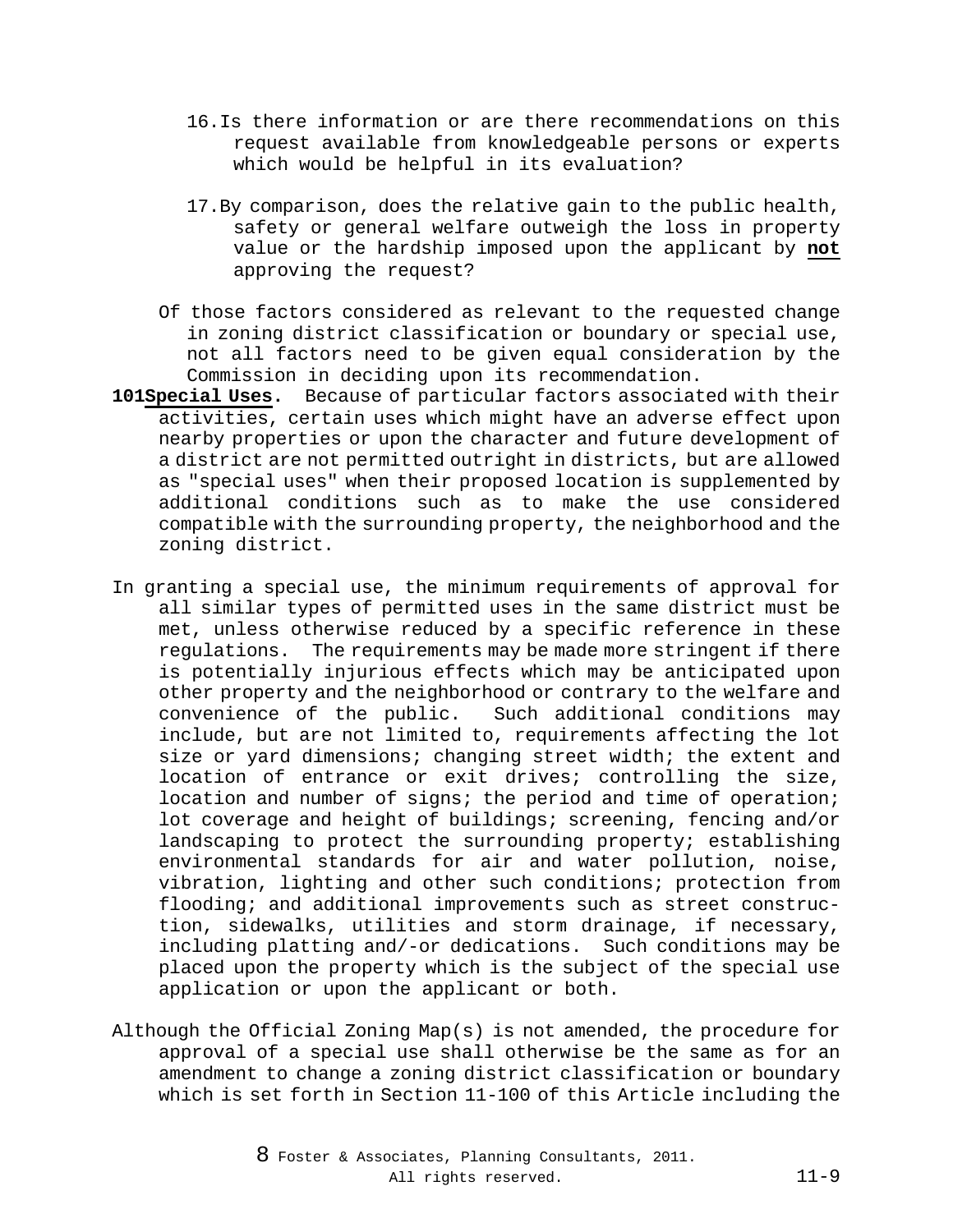provisions for filing protest petitions in Section 11-103; provided, that any conditions which are attached to the special use shall be made a part of the effectuating ordinance. Applications for special uses shall be accompanied by a plot plan of the proposed development. Concurrent applications may be processed for changing zoning district classifications as amendments and approving special uses on the same property wherein joint notices are advertised and mailed; however, separate hearings are held, review criteria, motions and effectuating ordinances are necessary.

- Failure to comply with any of the conditions for a special use which is later attached to a zoning permit, shall constitute a violation of these regulations. If an applicant desires to make a change in a condition at a later date, it is necessary to apply for a rehearing and a decision be made in the same manner as the original special use; however, only the requested condition is to be reconsidered at the hearing.
- No special use approval by the Governing Body shall be valid for a period longer than one year from the publication date of the effectuating ordinance unless (1) another time period is designated as a condition attached to the special use; or  $(2)$  an application is filed and a zoning permit is approved during the period of validity. In such instance the special use shall be<br>valid for the period of validity of the zoning permit. The valid for the period of validity of the zoning permit. Governing Body may authorize extensions of the validity period without notice or public hearing for more than one year upon a written request received within a valid period. Upon expiration of any validity period, the effectuating ordinance automatically becomes null and void unless an extension has been granted or a zoning permit has been obtained during the validity period.
- **102Project Review.** In the event that certain public improvements, facilities or utilities of a type embraced within the recommendations of the Comprehensive Plan are classified as special uses or are the subject of a change in zoning district classification or boundary, the consideration of such uses by the Planning Commission in conjunction with a zoning application may also constitute their project review of such proposed use if concurrently processed under procedures required by K.S.A. 12-748, as amended; provided, that a statement of findings is included in the Commission's approval or disapproval as to whether such proposed use is or is not in conformance with the<br>Comprehensive Plan. In case the Commission finds that the In case the Commission finds that the proposed use is not in conformance to the Plan and states in writing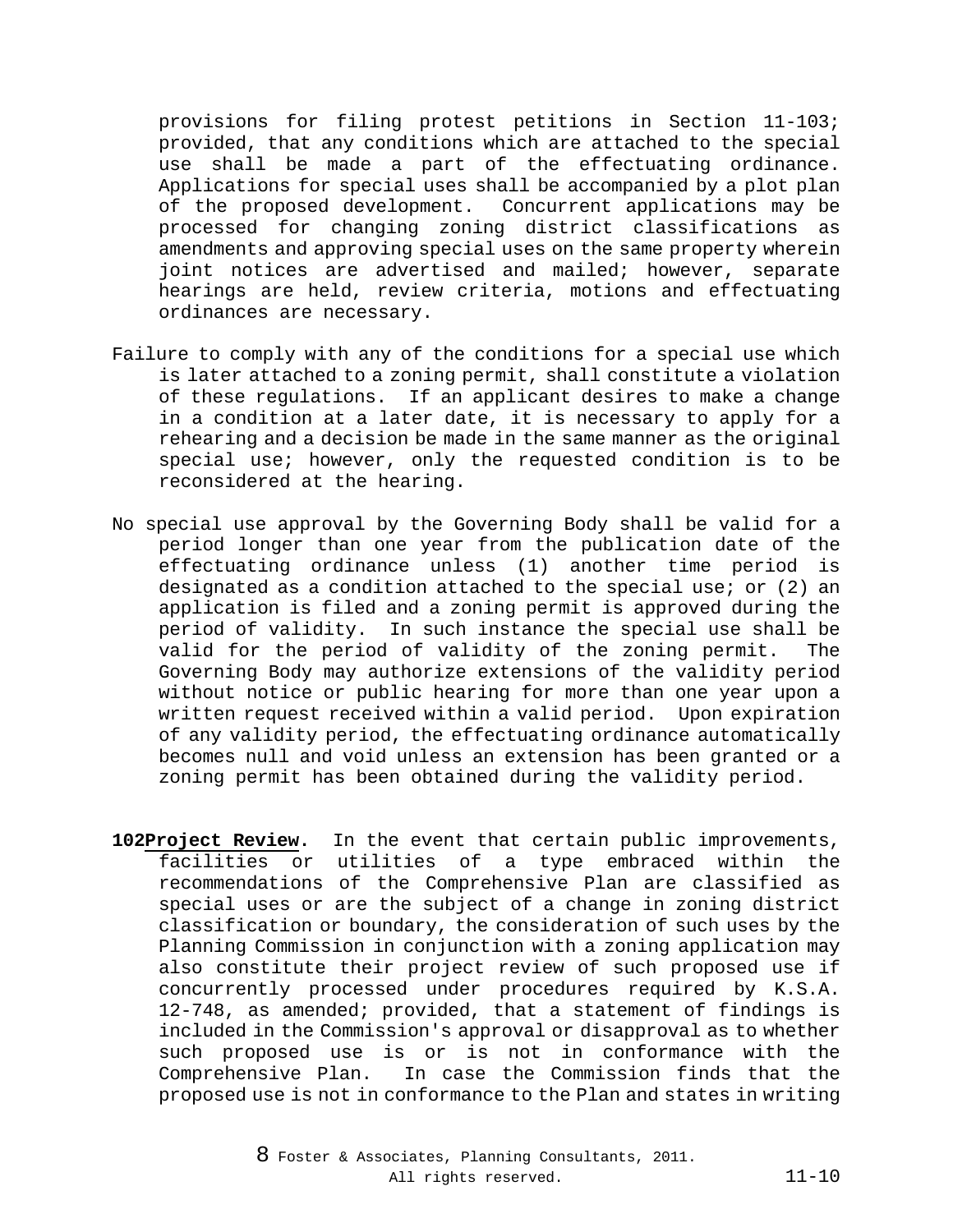the manner in which it is not in conformance, then the Governing Body shall not proceed with construction of such a proposed use unless the Governing Body by a majority vote overrides the disapproval of the Commission and the Plan shall be deemed to have been amended and the Commission shall make the necessary changes in the Plan to reflect the vote of the Governing Body.

- **103Filing of Protest.** Whether or not the Planning Commission approves or disapproves a zoning change, if a written protest petition against a proposed amendment for a specific property or a special use shall be filed in the office of the Clerk within 14 days after the date of the conclusion of the hearing by the Commission which is signed and an accurate legal description of their property provided by the owners of record of 20% or more of any real property proposed to be altered or changed, excluding streets or public ways, or by the owners of record of 20% or more of the real property within the total area required in the official area of notification by Section 11-100D, excluding streets and public ways and specific statutorily excluded property as described below; then the effectuating ordinance shall not be passed except by at least a 3/4 vote of all the members of the City Council.
- Property statutorily excluded by K.S.A. 12-757(f) from determining the sufficiency of a protest petition when calculating the total real property within the notification area is that which was (1) requested by the owner of the specific property for rezoning or a special use; or (2) the owner of the specific property requested for rezoning or a special use who does not oppose in writing such rezoning or special use. (See Sections 11-100 D2 and D3 for protest petition exceptions for rezoning from a lesser restrictive to a more restrictive zoning classification.)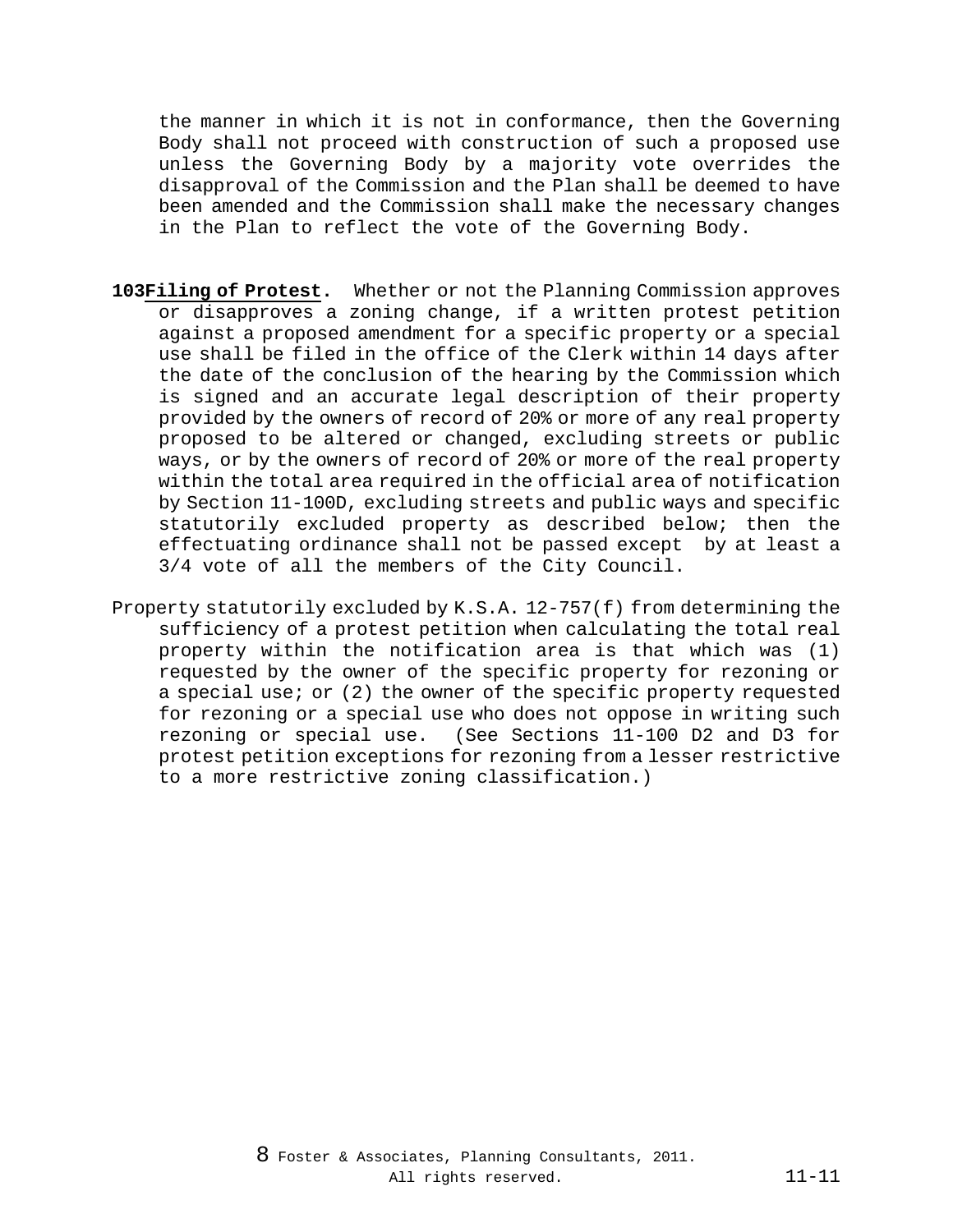- **104Adoption of Amendments or Special Uses by the Governing Body.** When the Planning Commission in its report submits a recommendation of approval or disapproval of a proposed amendment or special use including the basis therefore, the Governing Body may: (1) Adopt such recommendation by an effectuating ordinance; (2) override the Commission's recommendation by a 2/3 majority vote of the membership of the City Council; or (3) return such recommendation to the Commission with a statement specifying the basis for the Governing Body's failure to approve or disapprove. If the Governing Body returns the Commission's recommendation, the Commission, after considering the same, may resubmit its original recommendation giving the reasons therefore or submit a new or amended recommendation. Upon the receipt of such recommendation, the Governing Body, by a simple majority thereof, may adopt or may revise or amend and adopt such recommendation by the effectuating ordinance or it need take no further action thereon. If the Commission fails to deliver its recommendation to the Governing Body following the Commission's next regular meeting after receipt of the Governing Body's report, the Governing Body shall consider such course of inaction on the part of the Commission as a resubmission of the original recommendation and proceed accordingly.
- In considering its decision under each of the above set of circumstances, the Governing Body shall take into account the guidelines in Section 11-100H which are relevant to the proposed amendment or special use and, having reviewed the Commission's findings of fact and the factors upon which their recommendation is based, the Governing Body either adopts the Commission's findings and factors by reference or records their own findings of fact and the factors upon which their decision is based.
- The proposed amendment or special use shall become effective upon publication for either of them of their respective adopting ordinance. If such an amendment affects the classification or boundaries of any zoning district, the respective ordinance shall legally describe the classification or boundaries as amended, shall order the Official Zoning Map(s) to be changed to reflect such amendment, and shall reincorporate such map(s) as amended.
- **105Annual Review.** In order to maintain these regulations including the Official Zoning Map(s), the Planning Commission shall annually hold a public review at their first regular meeting in January to consider amendments, if any, to these regulations. Preceding such a review, the Governing Body and other affected governmental

8 Foster & Associates, Planning Consultants, 2011. All rights reserved. 11-12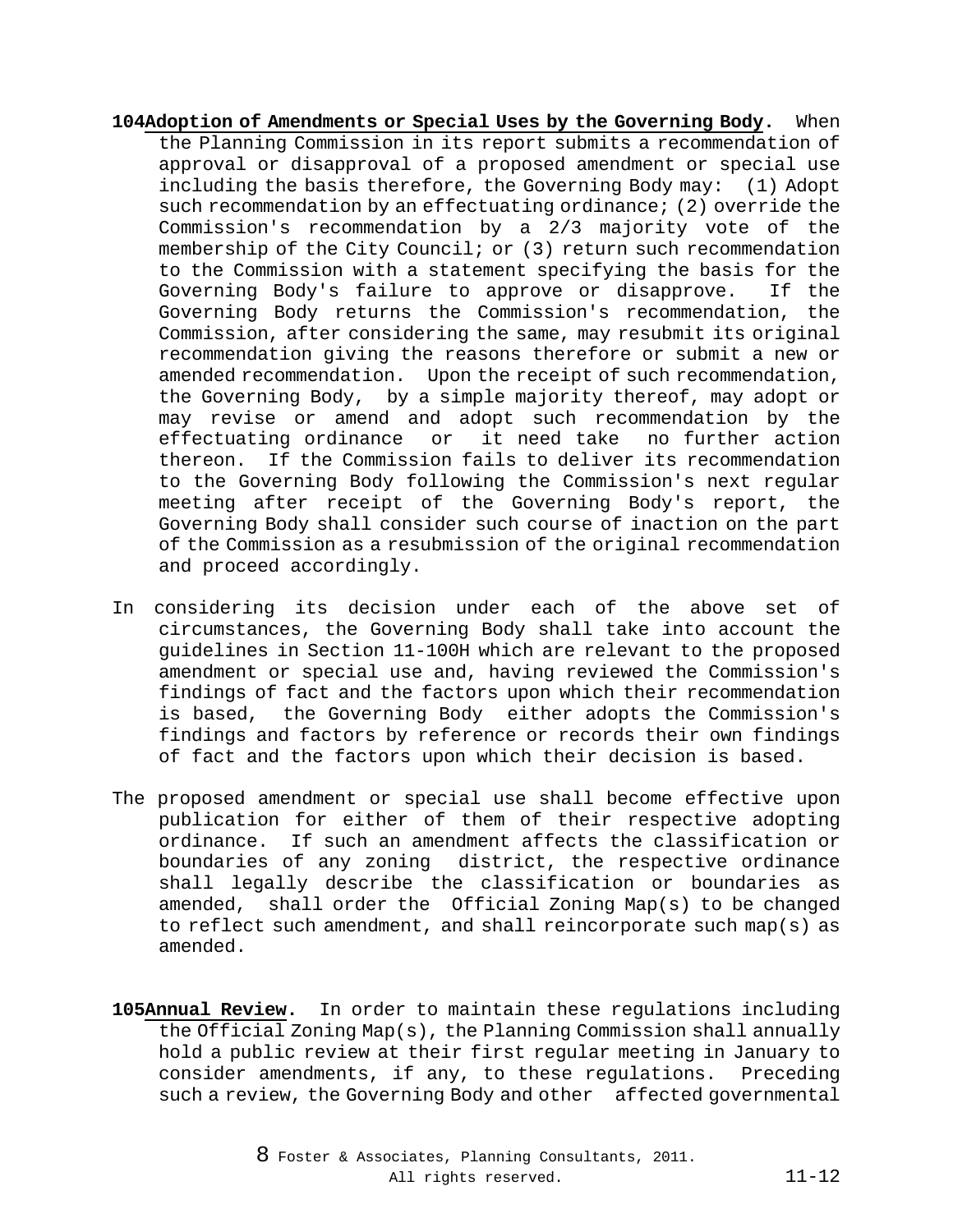agencies and interested parties should be notified of the intent to review and their ideas requested. In preparation for such a review, the Zoning Administrator shall maintain a master copy of the current zoning regulations on which are recorded comments and ideas brought to the attention of the Administrator during the preceding year in order to maintain the intent and purpose of these regulations under changing conditions and to implement the Comprehensive Plan. Information on any relevant changes in state statutes shall be compiled for the review.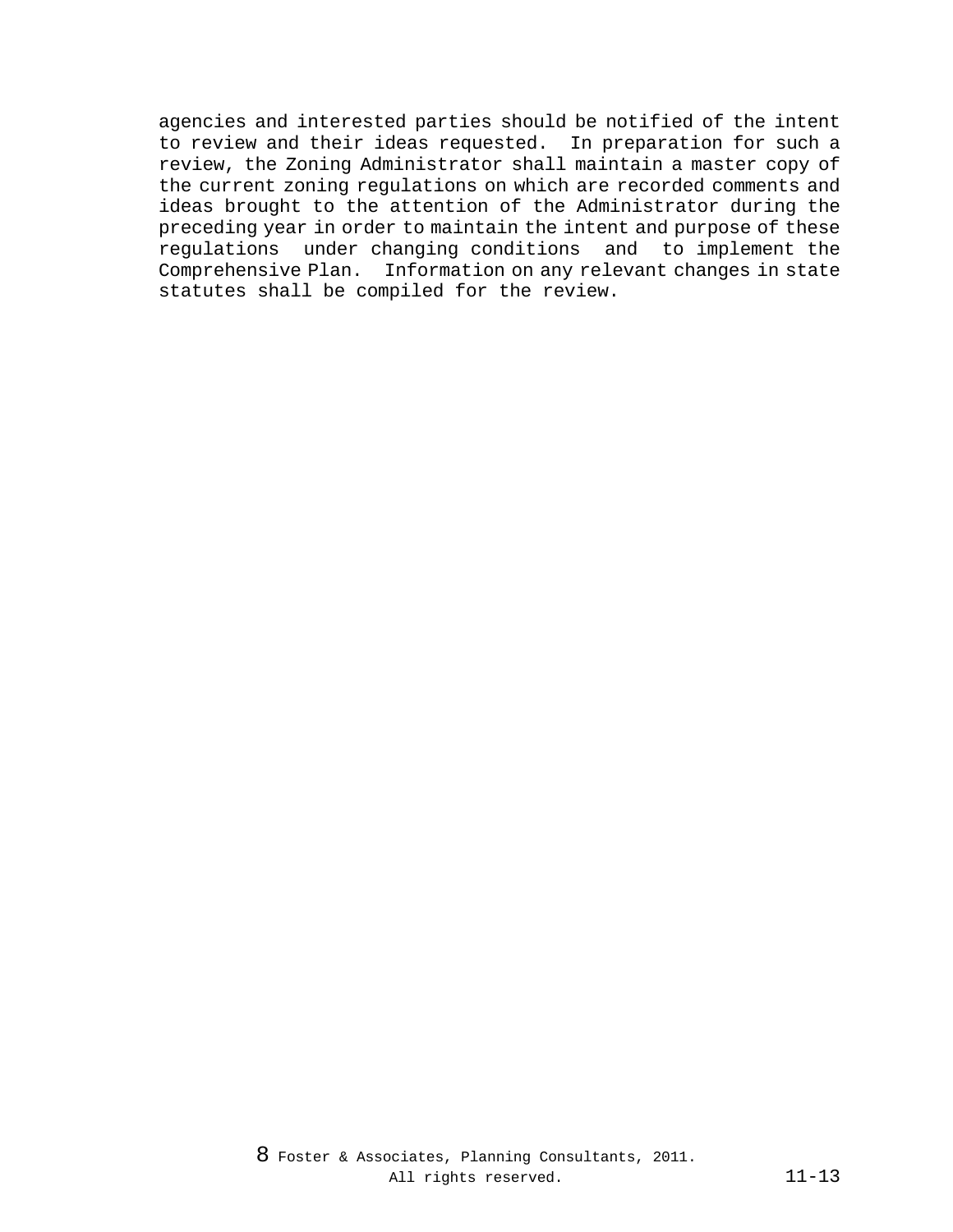- **106Judicial Review.** As provided by K.S.A. 12-760, as amended, any ordinance, regulation, amendment, special use or other zoning decision provided for or authorized by these regulations shall be reasonable and any person aggrieved thereby may have the reasonableness of any decision determined by bringing an action against the City within 30 days after a final decision is made by the City. In the event that an amendment to these regulations or a special use is approved by the Governing Body, the 30-day period commences when the effectuating ordinance is published. Such action shall be brought in the Stafford County District Court.
- According to K.S.A. 12-757(a), if a proposed amendment is not a general revision of the existing regulations and affects specific property, such an amendment shall be presumed to be reasonable if it is in accordance with the land use plan or the land use element of the comprehensive plan.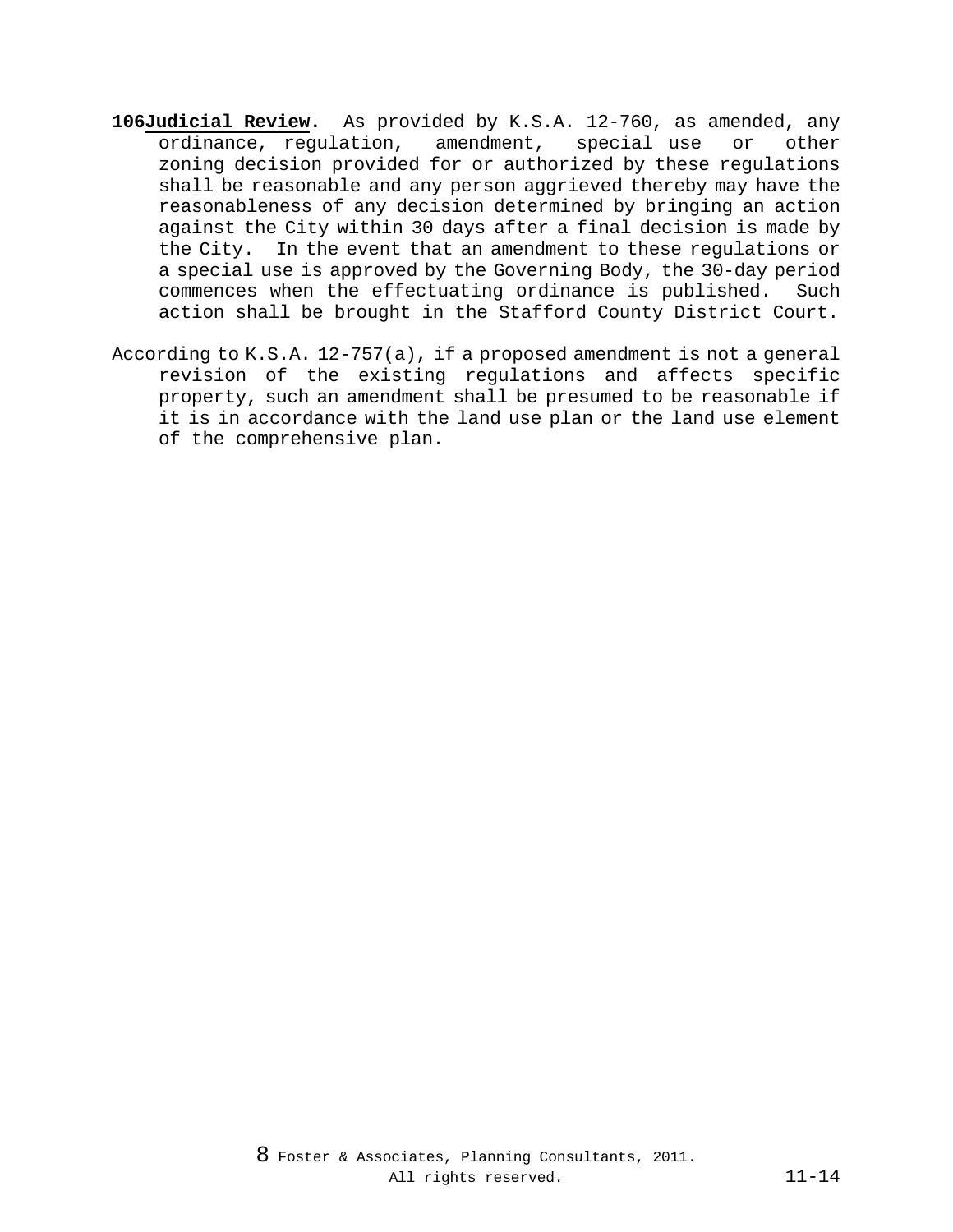# **ARTICLE 12. SEVERABILITY AND EFFECTIVE DATE**

- 100Severability. If any provisions of these regulations are held to<br>be unconstitutional or otherwise invalid by any court of be unconstitutional or otherwise invalid by any court competent jurisdiction, then such provisions shall be considered separately and apart from the remaining provisions of these regulations, so as to be completely severable and the remaining provisions of these regulations shall remain in full force and effect.
- 101**Effective Date.** These regulations shall be in full force and effect from and after their adoption by the Planning effect from and after their adoption by the Planning<br>Commission, approval by the Governing Body by an ordinance approval by the Governing Body by an ordinance incorporating these regulations by reference as a model code in book form and publication of such ordinance in the official city newspaper.

**ADOPTED** by the St. John City Planning Commission on September 26 , 2011.

> j. Phyllis J. Staub, Chairperson

# **ATTEST:**

j. Johnna J. G. Stanford, Secretary

**APPROVED and ADOPTED** by the City Council of the City of St. John, Kansas on December 06 , 2011.

j. (S E A L) Jill Stimatze, Mayor

# **ATTEST:**

j.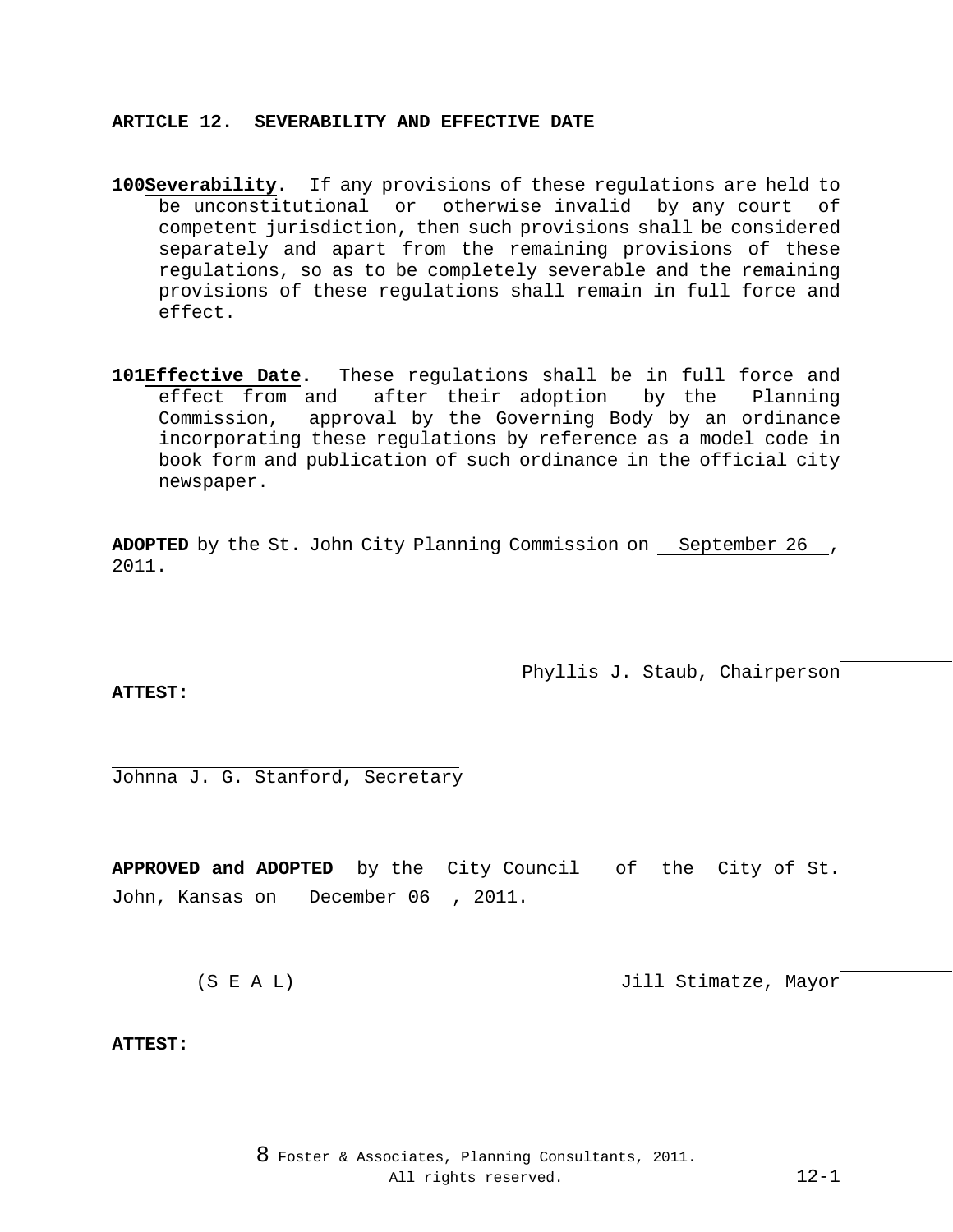Johnna J. G. Stanford, City Clerk

(Adopted by Ordinance No. 1007 by the City Council of the City of St. John, Kansas on \_\_ December 06 \_, 2011, officially published in The St. John News on December 14 , 2011 and effective on December 14 , 2011.)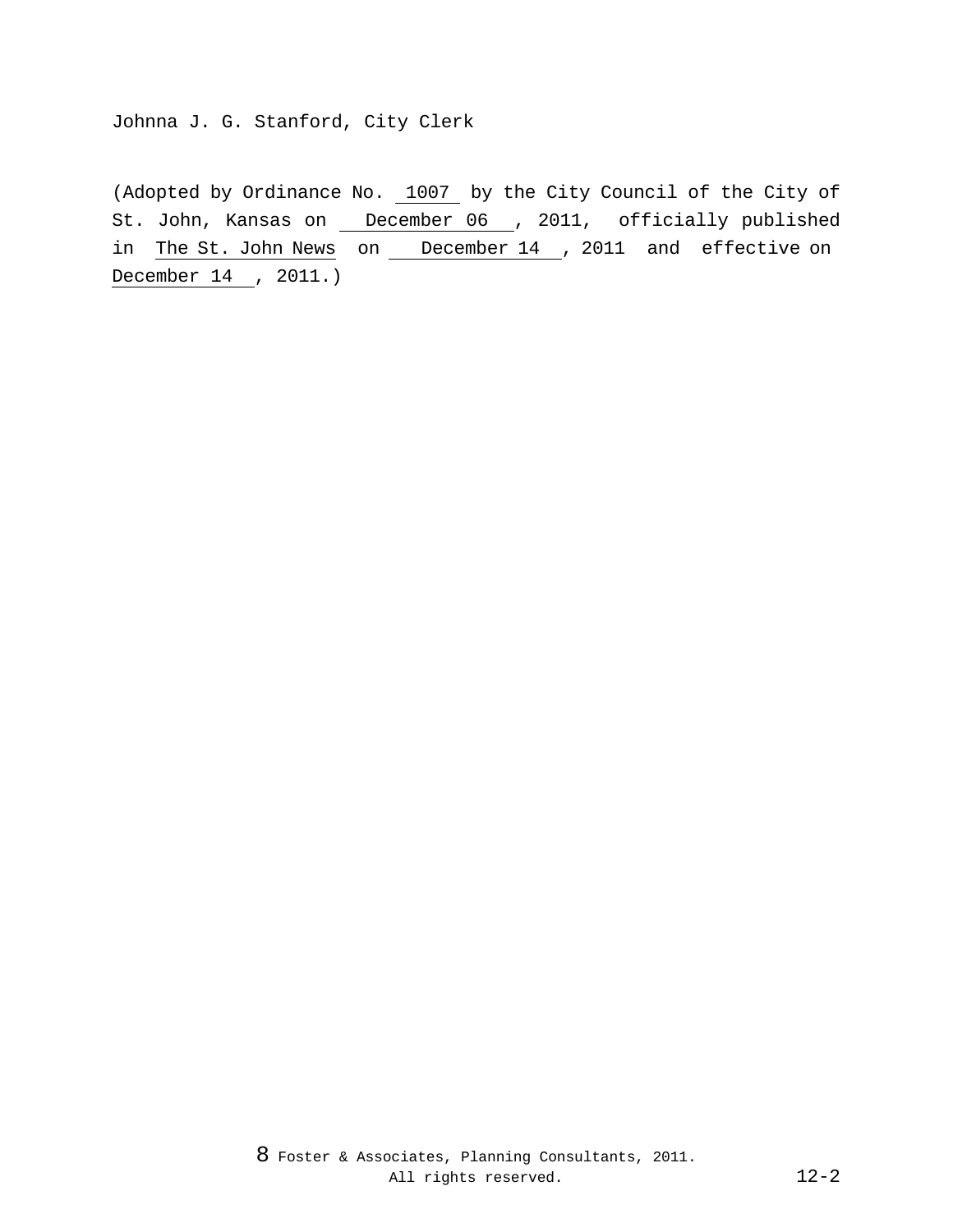## **APPENDIX**

#### **TABLE OF COMPARABILITY FOR ZONING DISTRICTS**

In accordance with provisions provided for in K.S.A. 12-757(b) and in Section 11-100E6 of the Zoning Regulations of the City of St. John, Kansas, the Planning Commission hereby establishes a "Table of Comparability for Zoning Districts" as listed below. This table designates the zoning districts which are considered to be "lesser changes" due to their more restrictive characteristics as set forth in the Zoning Regulations.

When considering zoning district amendments, the Planning Commission and the Governing Body may recommend and approve a lesser change in zoning districts for the property already advertised for a public hearing without republication of a notice or redistribution of notices to property owners when such change is more restrictive than the district which is applied for as shown on the table below; provided, however, that such recommendation and approval shall not be for a lesser classification than the existing zoning district. If the applicant at the Governing Body meeting at which a zoning amendment is being considered desires to amend the application and/or the Governing Body desires to consider a "lesser" zoning change, then such a proposed change shall be returned to the Planning Commission for reconsideration and further recommendation to the Governing Body without further publication or notice as provided for in K.S.A. 12-757(c) and in Section 11-104 of the Zoning Regulations.

**MOST RESTRICTIVE:** R-1 Single-Family Residential District

- R-2 Multiple-Family Residential District
- C-1 Central Business District
- C-2 General Business District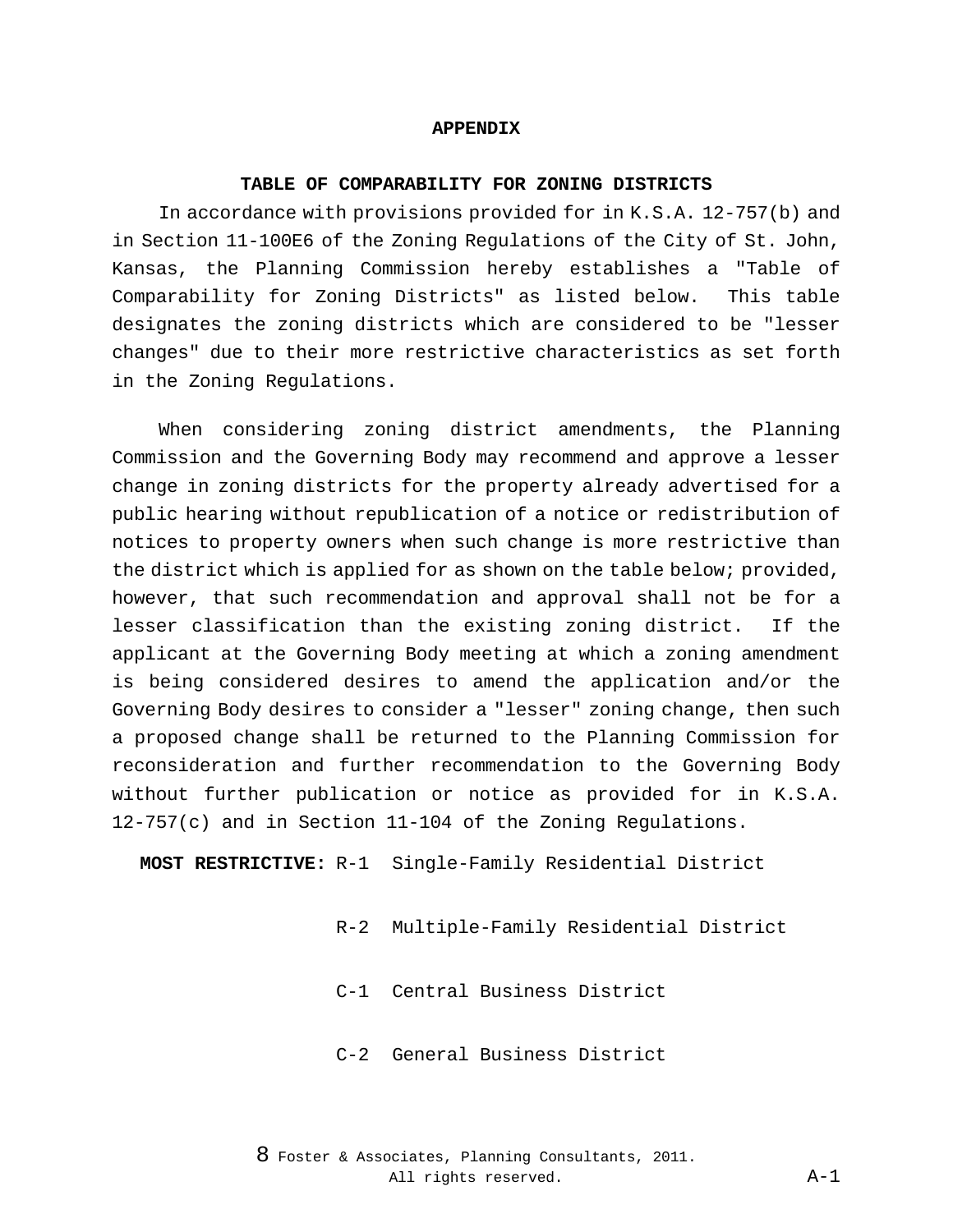Because of the unique and special purpose which the P-O Protective Overlay District serves, this district is excluded from the Table of Comparability.

Although the notification for a "Special Use" is processed in the same manner as a zoning district amendment, it is not an actual change in zoning districts and, therefore, the Table of Comparability does not apply and reapplication is necessary for consideration of a different "Use" even if in the same zone. Part of the property considered for a Special Use, however, may be withdrawn by the applicant or a lesser amount recommended for approval without renotification.

EXAMPLE: If an application is advertised for a public hearing requesting a change from R-1 Single-Family Residential District to I-1 Industrial District, the Planning Commission may recommend the lesser, i.e., more restrictive C-2 Business District without republication or mailing of new notices.

If an application, however, is advertised for a public hearing requesting a change from the existing C-2 Business District to the I-1 Industrial District, the recommending of the lesser R-2 Multiple-Family Residential District shall not be valid without republication and the mailing of new notices.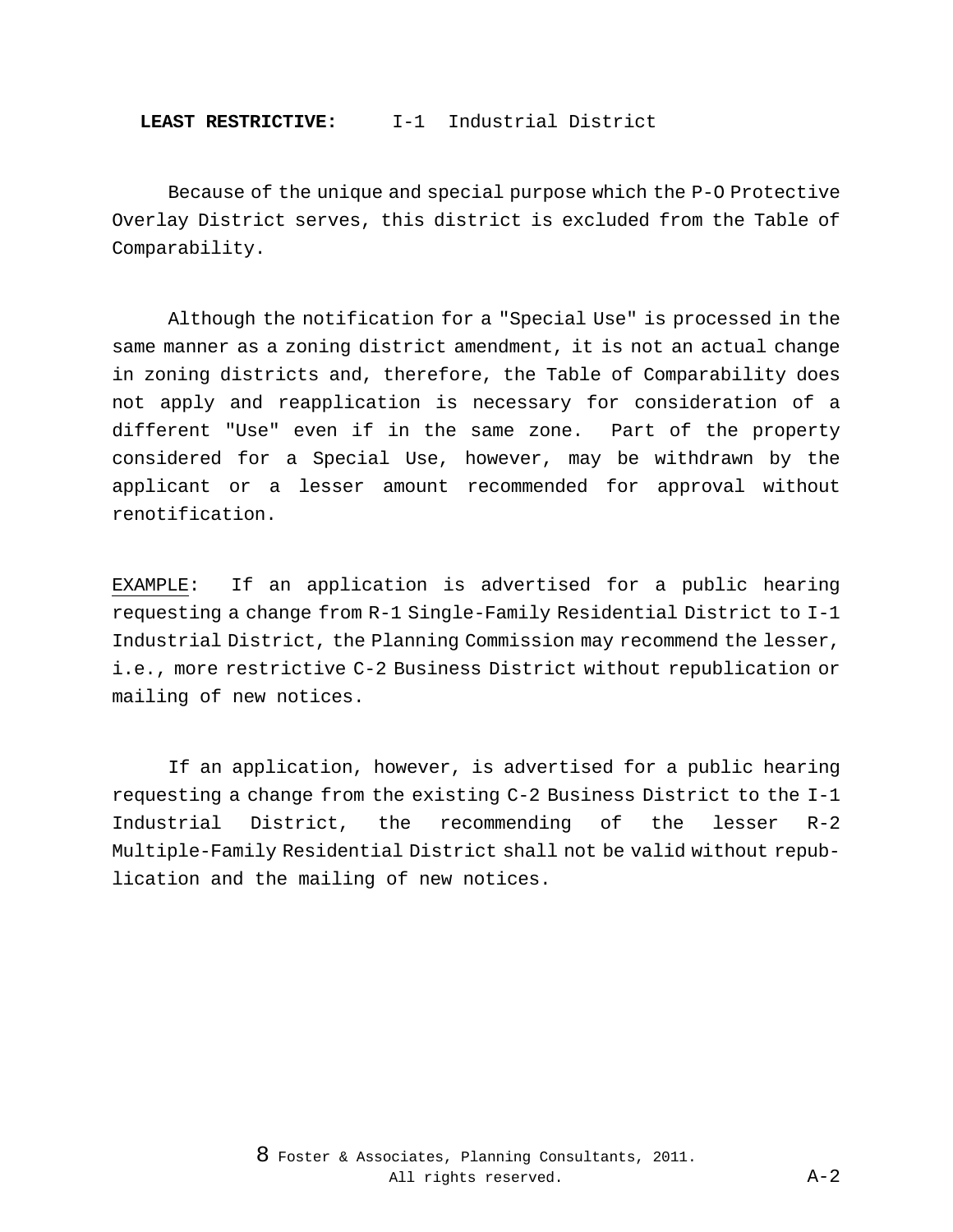## **SELECTED INDEX BY SUBJECT AND SECTION**

# **A**

**Accessory Use or Structure** - definition of, 6-100A; general requirements, 3-102H; permitted uses,<br>zoning permit, 6-100B; bulk  $6-100B;$ regulations, 6-100C; use limitations, 6-101D

**Access to Business and Industrial District** - residential limitation, 3-103H

- **Adult Care Center** definition of,  $2 - 102$
- **Adult Care Home** definition of, 2-102; See also nursing or convalescent home, 2-102
- **Agreements, Private** rules of interpretation for, 2-100C
- **Agriculture** definition of, 2-102

**Alley** - definition of, 2-102

- **Alteration, Structural** definition of, 2-102; See structural alteration
- **Amateur Radio Operator** See height, maximum for exemption, 2-102

**Amendments** - general requirements, 11-100; proposed by, 11-100A; application, 11-100B; notice, 11-100D; hearing, conduct thereof, 11-100C and E; minutes, 11-100E4, 11-100F; table of comparability, 11-100E6, Appendix; voting, quorum, 11-100E4 and 7; hearing continued, 11-100E8 and 9; no quorum, 11-100E9; report on, 11-100F; change in text, 11-100G; review criteria, 11-100H; protest petition, 11-103; adoption by governing body, 11-104; judicial review, 11-106; See also project review, 11-102

- **Amusement Center** definition of, video games, 2-102
- **Animal Hospital or Clinic** definition of, 2-102
- **Animal or Fowl** definition of agriculture, 2-102
- **Annexed Land** zoning procedure, 3-103 I
- **Annual Review** regulations, zoning administrator's master copy, 11-105
- **Antenna, Television and Radio** See definition of height, maximum for exemptions, 2-102; accessory uses, 6-100B7
- **Apartment** definition of, See dwelling, multiple-family, 2-102

**Appeal from Decision of Zoning Administrator** - general requirements, 10-106; time for, 10-106A; application,<br>10-106B; stay of proceedings, proceedings, 10-106C; hearing, notice, 10-106D; decision, 10-106E; See also board of zoning appeals

**Assisted Living Facility** - definition of, 2-102

**Auction Sign** - See real estate sign, 7-101A7

Automobile Service Station definition of, 2-102

**Awning** - definition of, 2-102; permitted obstruction, 3-103F1

## **B**

**Basement** - definition of, 2-102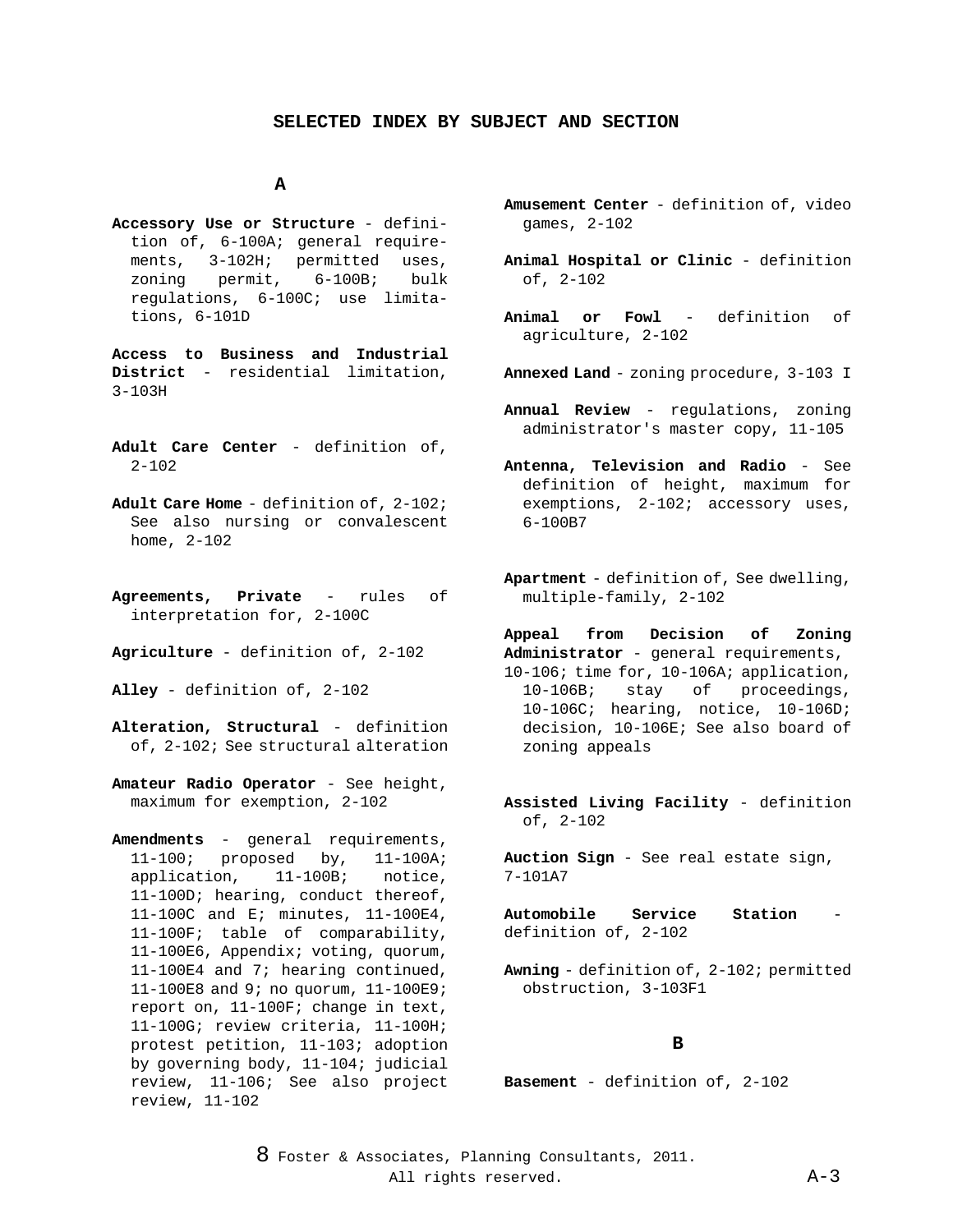- **Bay Window** permitted obstruction, 3-103F1
- **Bed and Breakfast Home** definition of, home occupation, 2-102
- **Bed and Breakfast Inn** definition of,  $2 - 102$
- **Billboard Sign** state sign regulations, 7-100; advertising, 7-101A1
- **Board of Zoning Appeals** meaning of,<br>2-101A11; planning commission planning designation, 10-100; general procedures, voting, 10-101; jurisdiction, 10-102; judicial review, 10-105
- **Boarding or Rooming House** definition of, 2-102; home occupation, 6-102B3

**Building** - definition of, 2-102

- **Building Setback** definition of, See setback, building, proposed rights-of-way, 2-102; platted, 3-103B
- **Bulk Regulations** definition of, 2-102; general requirements, 3-102E; utility and communication facilities exemption, 3-103G; accessory uses, 6-100C
- **Business and Professional Office** - definition of, 2-102

# **C**

- **Campground** definition of, 2-102
- **Canopy** definition of, 2-102; permitted obstruction, 3-103F1
- **Capacity in Persons** definition of,  $2 - 102$
- **Carport** definition of, 2-102; not permitted obstruction, 3-103F1; See also garage
- **Car Wash** definition of, 2-102
- **Change in Ownership or Operator** right to continue, 8-100
- **Change in Use** nonconforming, 8-103H; zoning permits, 9-101A; occupancy certificates, 9-101B
- **Child Care Center** definition of, See child care facilities, 2-102; home occupation prohibited, 6-102D3
- **Child Care Facilities** definition of, 2-102
- **Chimney** permitted obstruction, 3-103F1
- **Citizen Band Operator** See height, maximum for exemption, 2-102

**City Clerk** - duties, 9-100B

- **Club**  definition of, 2-102; See also fraternal or service club
- **Common Lot Line Housing** See dwelling, attached
- **Communication Structure** See definition of height, maximum for exemptions, 2-102; lot size and bulk regulations exemption, 3-103G; accessory uses, 6-100B7
	- **Community Event** temporary permit, 6-101; annual celebration, carnival, circus, musical festival, 6-101A
- **Conditional Use** definition of, 2-102; general requirements, 3-102C; See also individual zoning districts for list of conditional uses, Article 4; status of existing or reclassified, 8-106; application, 10-108A; notice, 10-103; hearing, 10-108B; standards, 10-108C; conditions, 10-108D; decision, record, 10-108E; validity
- 8 Foster & Associates, Planning Consultants, 2011. All rights reserved.  $A-4$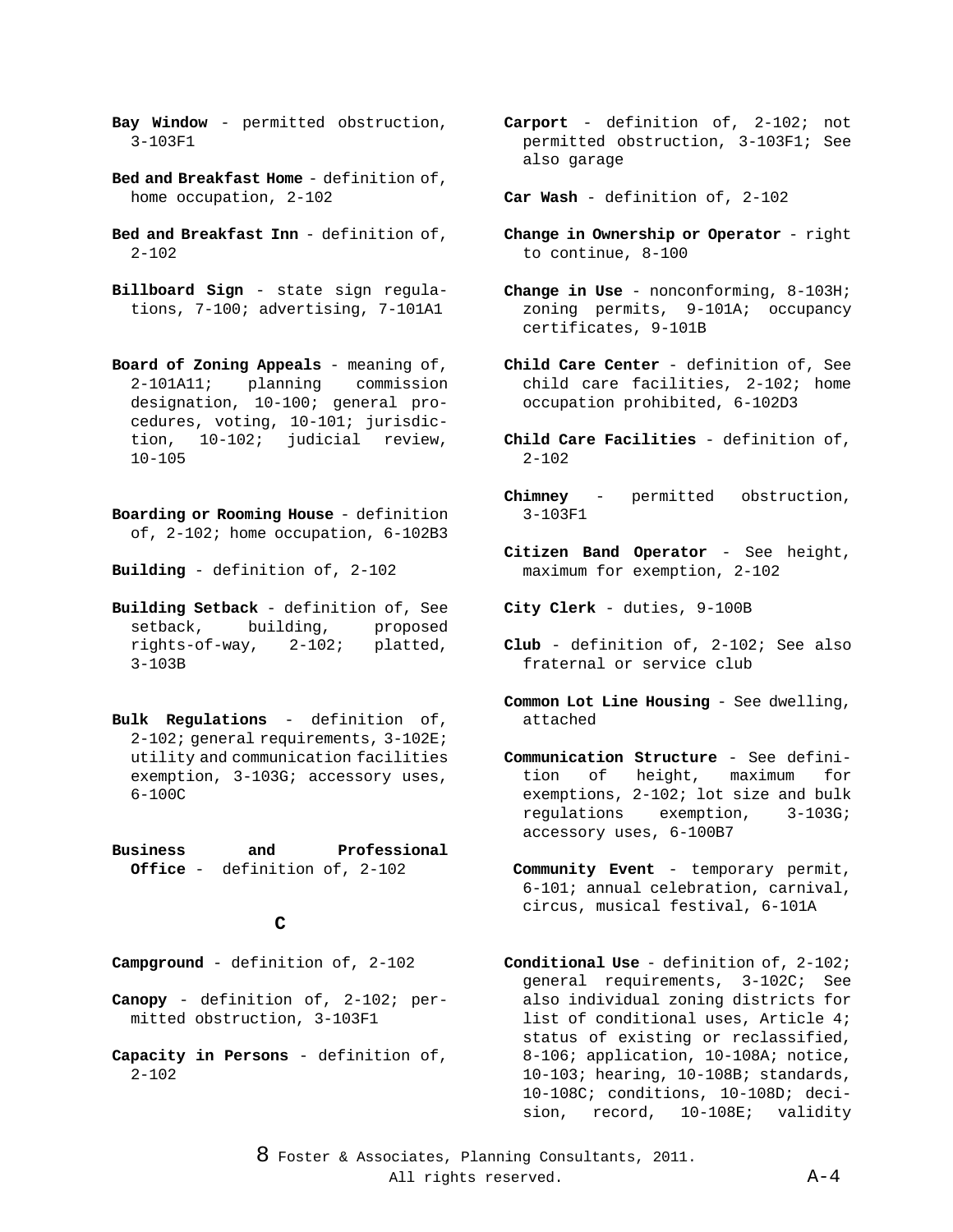period, 10-108F; See also board of zoning appeals

- **Condominium** definition of, 2-102; See also dwelling; lot size<br>requirements, 3-102D2; bulk requirements, 3-102D2; bulk regulations, 3-102E2
- **Construction Project** contractor's office and storage, 6-101C
- **Contradictory Regulations** rules of interpretation for, 2-100B
- **Corner Lot** definition of, See lot, corner, 2-102

#### **D**

- **Damaged Structure or Use** nonconforming, 8-102C, 8-103F
- **Day Care Home** definition of, See child care facilities, 2-102; home occupation permitted, 6-102C1
- **Daylight Window** permitted obstruction, 3-103F1
- **Deck** not permitted obstruction, 3-103F1
- **Deed Restriction** rules of interpretation for, See private agreements, 2-100C
- **Density** definition of, 2-102
- **Dental Clinic** definition of, See medical, dental or health clinic, 2-102
- **Developer** definition of, 2-102
- **District** definition of, 2-102; See also zoning districts
- **Dog Kennel** definition of, 2-102
- **Drive-in Establishment** definition of, 2-102

**Dwelling** - definition of, 2-102

**Dwelling, Accessory** - definition of, 2-102

- **Dwelling, Attached** definition of, common lot line housing, 2-102
- **Dwelling, Detached** definition of, 2-102
- **Dwelling, Multiple-Family** definition of, 2-102
- **Dwelling, Single-Family** definition of, 2-102; See also dwelling, detached
- **Dwelling, Two-Family** definition of, 2-102; See also dwelling, attached
- **Dwelling Unit** definition of, 2-102

## **E**

- **Earth-Sheltered Dwelling** definition of, 2-102; See also dwelling
- **Easement** definition of, 2-102; dedication thereof, 3-103K, 9-101A2; construction on or over, 9-101A3
- **Eaves and Gutters** permitted obstruction, 3-103F1
- 2**Effective Date** amendments, 11-104; regulations, 12-101
- **Electric Transmission Line Tower** See height, maximum for exemption, 2-102
- **Enforcement** zoning administrator, city attorney, 9-102A; See also violations
- **Exception** See conditional use
- **Exemptions from Regulations** list of use exemptions, 3-100E; registration of, 8-107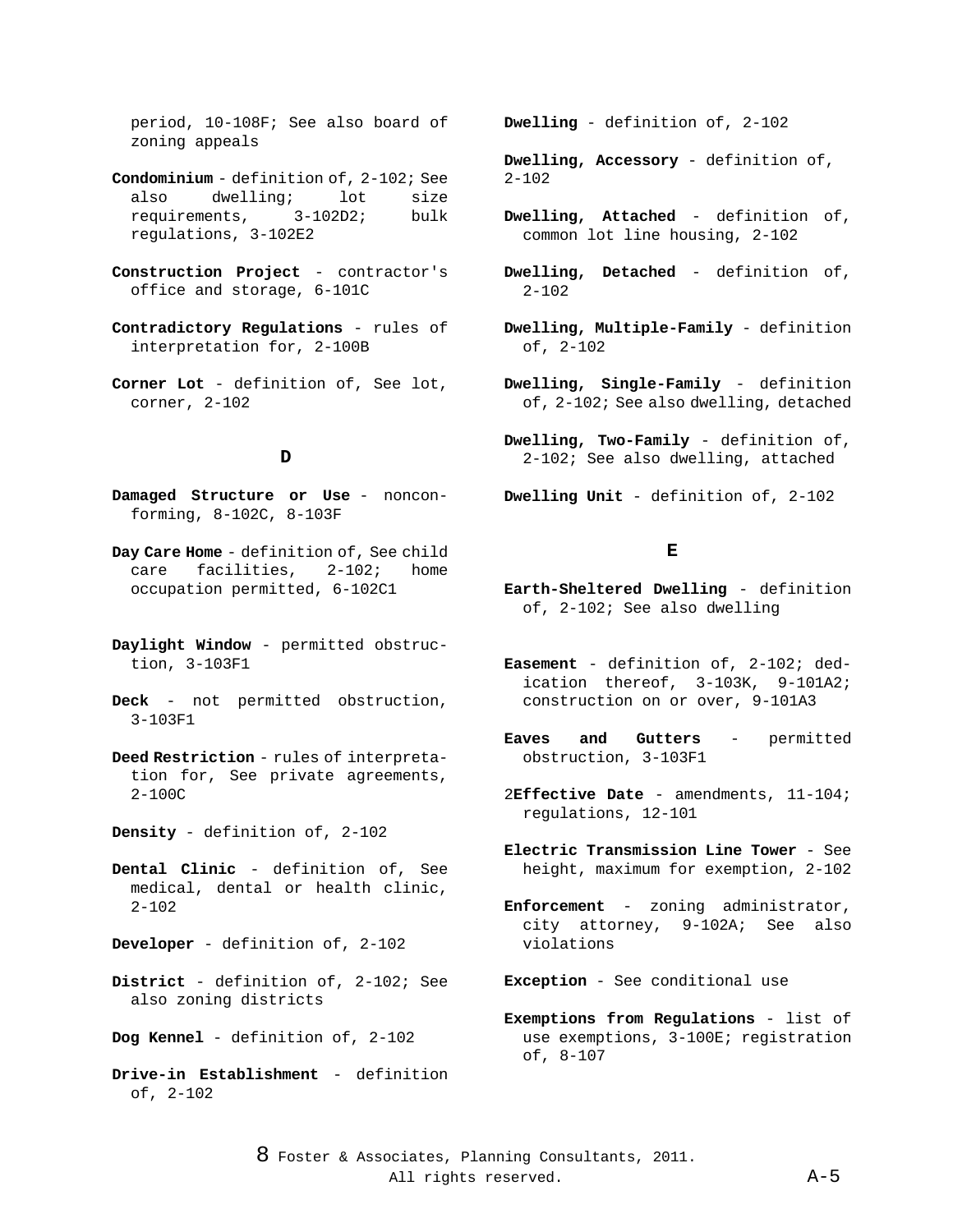**Existing or Reclassified Special or Conditional Uses** - status of, 8-106

#### **F**

**Family** - definition of, 2-102

**Family Day Care Home** - definition of, See child care facilities, 2-102

**Fees** - fee schedule, 9-104

- **Fence** definition of, 2-102; permitted obstruction, 3-103F 2 through 5;<br>screening requirements, 3-104; requirements, 3-104; zoning permit, 6-100B; See also wall
- **Fire Escapes** permitted obstruction, 3-103F1
- **Fireworks** temporary use, 6-101H
- **Flagpole** See definition of height, maximum for exemption, 2-102; permitted obstruction, 3-103F1
- **Floor Area** definition of, 2-102; required parking spaces, 5-101
- **Fraternal and Service Club** definition of, 2-102

**Frontage** - definition of, 2-102

- **Front Lot Line** definition of, See lot line, front, 2-102
- **Front Yard** definition of, See yard, front, corner lot, 2-102; average setback in existing residential, 3-103C

#### **G**

**Garage, Private** - definition of, 2-102; not permitted obstruction, 3-103F1; setback requirements for attached<br>and detached, 5-100A4; zoning  $detached, 5-100A4;$ permit, 6-100B; accessory use,

 $6-100B1$ ; bulk regulations,  $6-100C$ ;<br>use limitations.  $6-100D1$ ; home use limitations, 6-100D1; home occupation, 6-102B1

**Garage, Repair** - definition of, 2-102

- **Garage Sale Sign** right-of-way location, 7-102K; exemption, 7-103A5
- **Garage Sales** frequency, 6-101F
- **Garden Store** definition of, 2-102
- **Governing Body** meaning of, 2-101A7; adoption of amendments, 11-104;<br>adoption of regulations, 12-101; adoption of regulations, ordinance, Appendix
- **"Grandfather Clause"** general, Article 8
- **Group Boarding Home** definition of, See child care facilities, 2-102
- **Group Day Care Home** definition of, See child care facilities, 2-102
- **Group Home** definition of, 2-102; See also dwelling, single-family
- **Guest House** definition of, 2-102

## **H**

- **Hazardous Waste Facility** definition of, 2-102
- **Health Clinic** definition of, See medical, dental or health clinic, 2-102
- **Height, Maximum** definition of, grade, exemptions for, 2-102

**Home Occupation** - general requirements, 3-102J; authorization, zoning permit,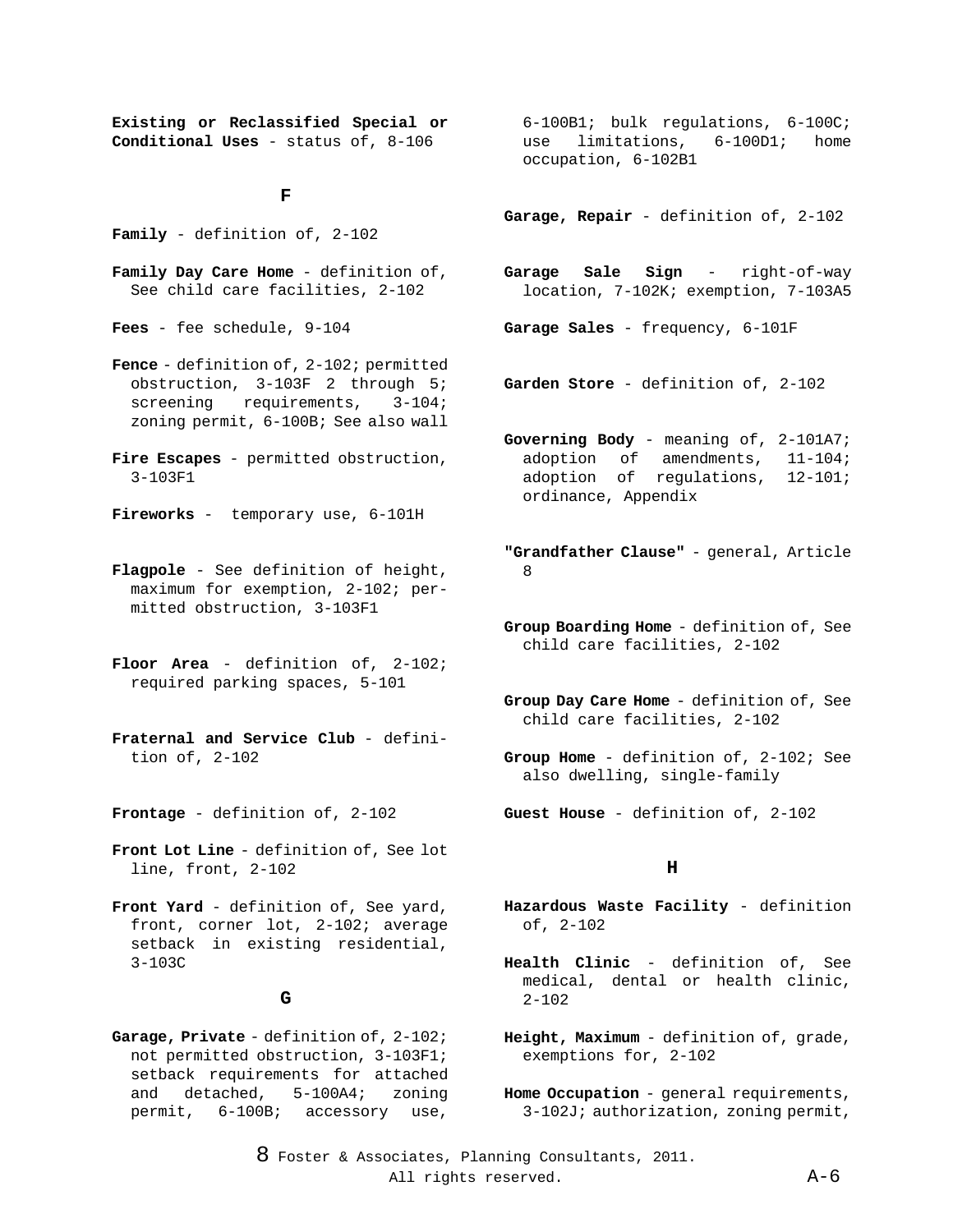$6-102$ ; definition of,  $6-102A$ ; use<br>limitations,  $6-102B$ ; permitted, 6-102B; permitted, 6-102C; prohibited, 6-102D; sign, 7-104A

**Hotel** - definition of, 2-102

#### **I**

**Interior Lot** - definition of, See lot, interior, 2-102

# **J-K**

- **Judicial Review** court action, time limit, 11-106
- **Jurisdiction, Zoning** See zoning jurisdiction, 1-103

# **L**

**Landscaping** - definition of, 2-102; screening and landscaping requirements, 3-104

- **Liability** zoning administrator, 9-102B
- **Licensing Regulation** rules of interpretation, 2-100E
- **Loading and Unloading** See off-street loading and unloading
- **Lot** definition of, See lot, zoning, 2-102

**Lot Area** - definition of, 2-102

- **Lot Coverage** definition of, 2-102
- **Lot Depth** definition of, 2-102
- **Lot Line** definition of, 2-102
- **Lot of Record** definition of, 2-102; nonconforming, 8-100, 8-101
- **Lot, Reverse Frontage** definition of, 2-102
- **Lot Size Requirements** definition of, 2-102; general requirements, 3-102D; utility and communication facilities exemption, 3-103G

**Lot Width** - definition of, 2-102

# **M**

- **Manufactured or Mobile Home** - definitions of, 2-102; See also dwelling; replacement of,
- 3-103N 1 and 2; as storage or office, 3-103N3; See also residential-design manufactured home
- **Measurements** measuring distances, 2-101A13
- **Medical Clinic** definition of, See medical, dental or health clinic, 2-102
- **Microwave Transmitting and Relay Tower** - See definition of height, maximum, 2-102
- **Mini-Storage Facility** definition of,  $2 - 102$

**Model Home** - sales office, 6-101C

**Modular Home** - definition of, 2-102; See also dwelling

**Motel** - definition of, See hotel, 2-102

**Moving Structure** - See structure

#### **N**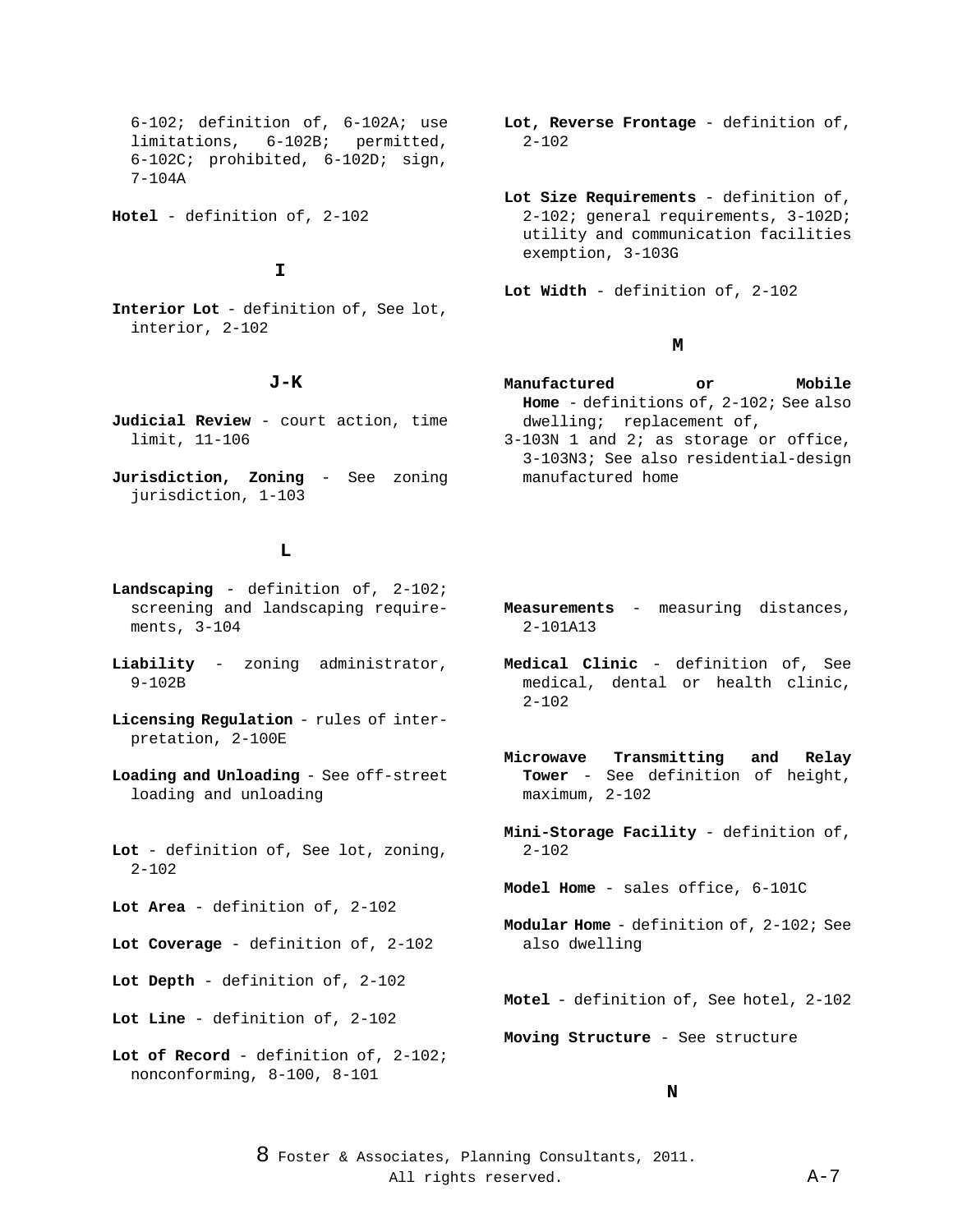- **Nonconforming Lot of Record** definition of, 2-102, 8-100A; residen-<br>tial districts. 8-101A; other districts, 8-101A; districts, 8-101B
- **Nonconforming Structure**  definition of, 2-102, 8-100B; continuation, 8-103A; enlargement, repair or alteration, 8-102B; damage, 8-102C; moving, 8-102D; residential, 8-104; nonresidential, 8-105
- **Nonconforming Use** definition of, 2-102, 8-100C; continuation, 8-103A; repair, 8-103B; alteration, 8-103C; extension, 8-103D; enlargement, 8-103E; damage, 8-103F; moving, 8-103G; change in use, 8-103H; abandonment, 8-103 I; residential,<br>8-104; nonresidential, 8-105; nonresidential, registration of, 8-107

**Nonconformity** - definition of, 8-100D; registration of, 8-107

**Nursing or Convalescent Home** - definition of, 2-102; See also adult care home and assisted living facility, 2-102

## **O**

- **Obstructions Permitted in Yards** - permitted obstructions, 3-103F
- **Occupancy Certificate** definition of, 2-102; compliance requirements, 9-101B; application, 9-101B1; completion and inspection, subdivision regulations requirements, 9-101B2a; issuance period, temporary, 9-101B2b

**Off-Street Loading and Unloading** - requirements, 5-103

**Off-Street Parking** - general requirements, 3-102G; general provi-

sions for design, maintenance and plan approval, zoning permit, 5-100; handicapped parking, 5-100A5j; required spaces, 5-101; off-premises parking areas, 5-102

- **Open Land, Uses of** compliance of, 3-100D
- **Ordinance** effectuating, 11-104; incorporating regulations, Appendix

# **P-Q**

- **Parking Space** See off-street parking
- **Patio** permitted obstruction, See also patio cover, 3-103F1
- **Penalties** See violations
- **Permit, Existing Zoning** effect on,  $2 - 100F$
- **Permitted Use** definition of, 2-102; general requirements, 3-102A; See also individual zoning districts for list of permitted uses, Article 4
- **Person** legal entities included, 2-101A5
- **Planning Commission** meaning of, 2-101A9; adoption of regulations, 12-101
- **Political Sign** exemption, 7-103A8; See also ideological signs, 7-103A9
- **Porch** not permitted obstruction, 3-103F1
- **Portable Sign** regulations, 7-102L
- **Portable Storage Unit** definition of,  $2 - 102$

**Premises** - definition of, 2-102

**Preschool** - definition of, See child care facilities, 2-102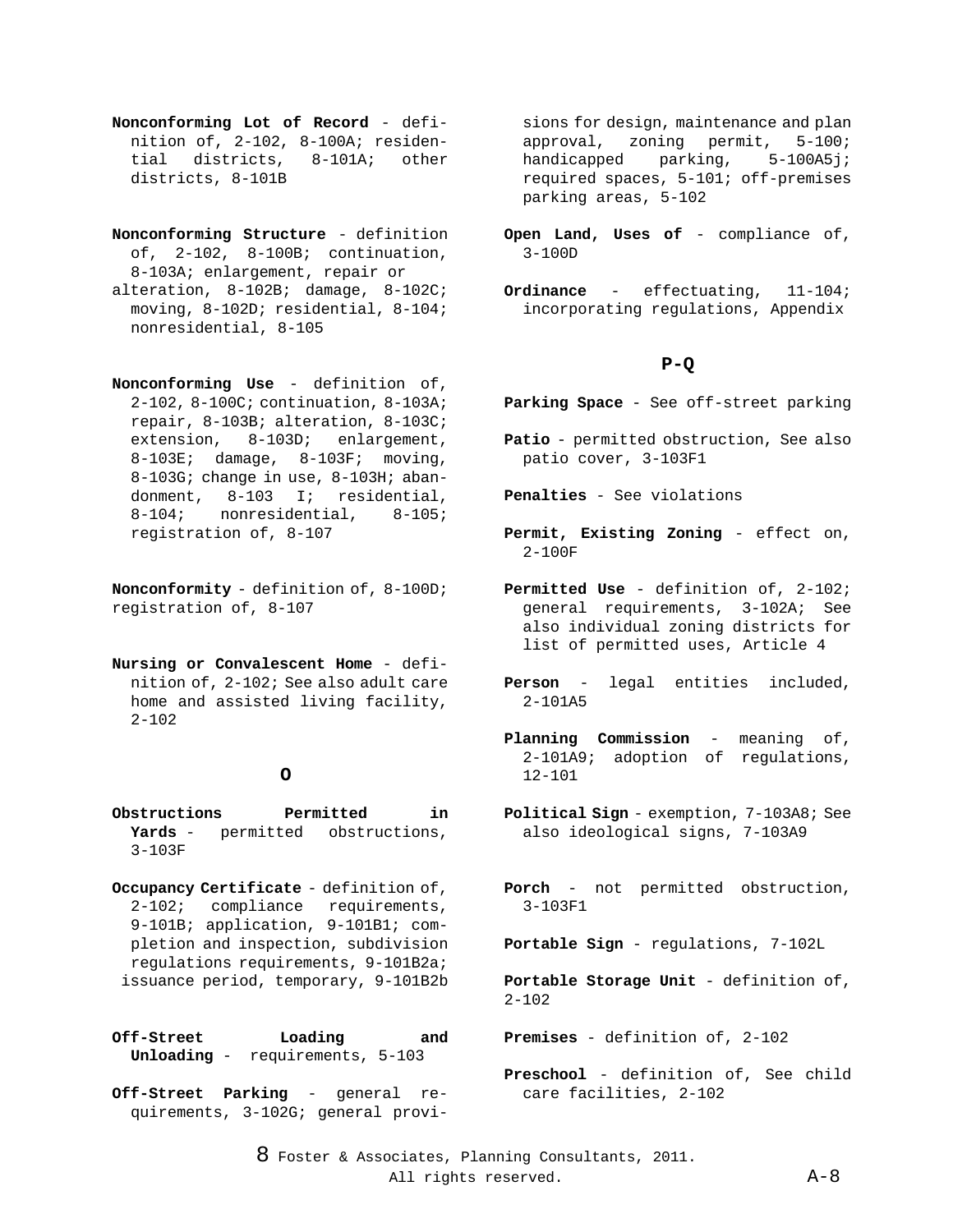**Principal Structure** - definition of,  $2 - 102$ 

- **Principal Use** definition of, 2-102
- **Professional Office** definition of,  $2 - 102$
- **Project Review** public improvements, facilities, utilities, 11-102
- **Protest Petition** filing, procedure, 11-103
- **Purpose of Zoning District** See introductory paragraph for each district, Article 4
- **Purpose of Regulations** purpose generally, 1-101

# **R**

- **Real Estate Sign** right-of-way location, 7-102K; exemption, 7-103B5
- **Rear Lot Line** definition of, See lot line, rear, 2-102
- **Rear Yard** definition of, See yard, rear, 2-102
- **Recreational Vehicle**  definition of, 2-102; storage of boats, camping trailers, motor homes, 6-100B4
- **Recycling Center** definition of small,<br>large or processing,  $2-102i$ large or processing, accessory uses, 6-100B12; zoning permit, 6-101; temporary uses, 6-101G
- **Rehabilitation Home** definition of,  $2 - 102$
- **Repair or Maintenance of Structure** - See definition of structural alteration, 2-102; alterations regulated, 3-100C; nonconforming, 8-102B, 8-103B
- **Residential Building** definition of, 2-102
- **Residential Center** definition of,2-102

#### **Residential-Design Manufactured**

- **Home** definition of, restrictive covenants, 2-102; See also dwelling and manufactured or mobile home
- **Restaurant** definition of, 2-102
- **Restrictive Covenant** rules of interpretation for, See private agreements, 2-100C
- **Retail** definition of, 2-102
- **Rezoning** See amendments
- **Right of Way, Proposed** See definition of setback, building, 2-102; dedication thereof, 3-103K, 9-101A2
- **Roof Structures** See definition of height, maximum for exemptions, 2-102
- **Rooming House** See boarding or rooming house
- **Rules of Word Construction** definition of selected words, 2-101; undefined words and terms, 2-101C

#### **S**

- **Salvage Yard** definition of, unlicensed or inoperative motor vehicles, 2-102
- **Satellite Dish Antenna** requirements for, 6-100B6
- **Screening** definition of, 2-102; requirements, 3-104
- **Seasonal Sales** Christmas trees, 6-101B; farm produce, 6-101D; retail goods, 6-101E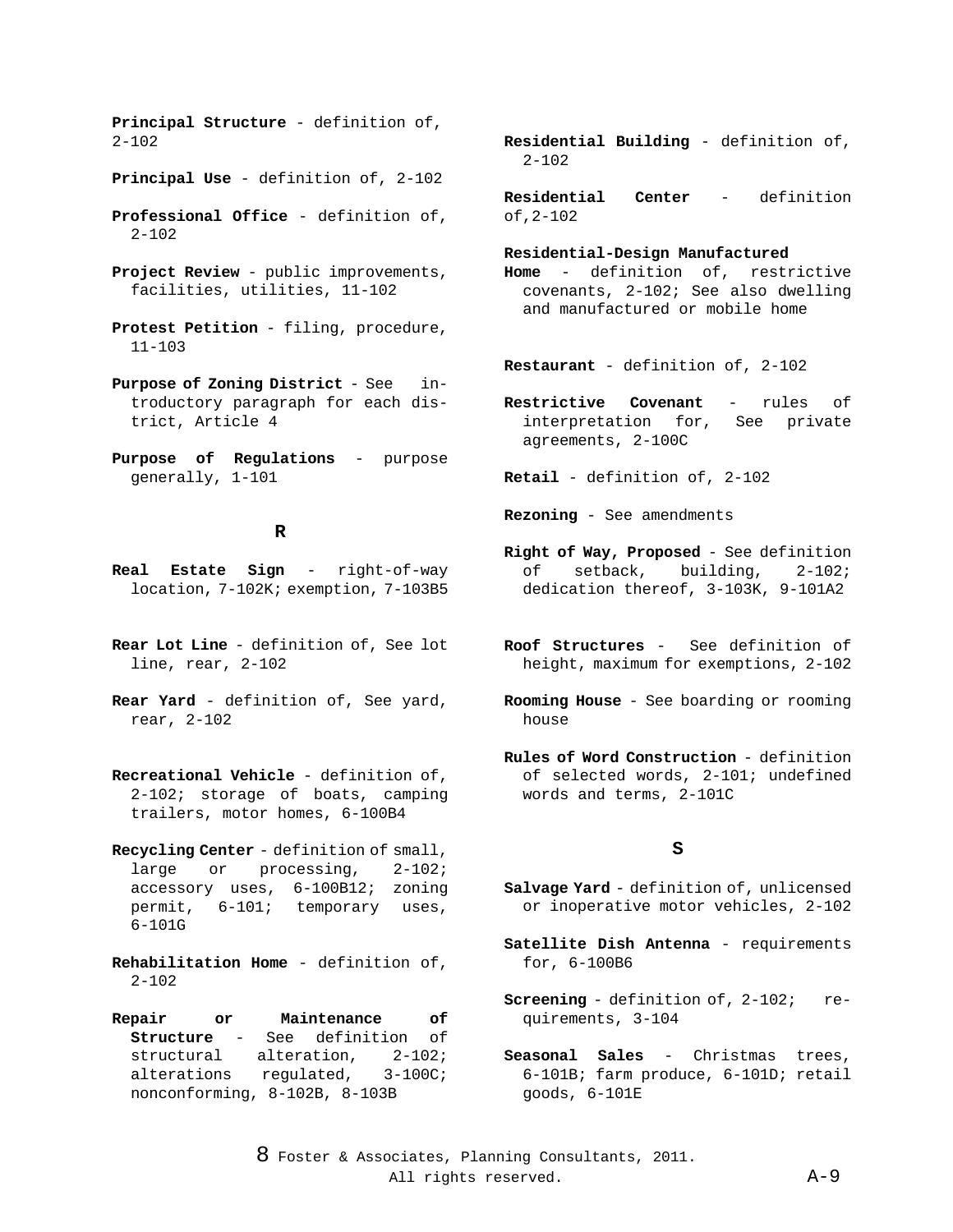- **Service Station** definition of, See automobile service station, 2-102
- **Severability** unconstitutionality, invalidity, 12-100
- **Sewer Facilities** general requirement, 3-103J
- **Side Lot Line** definition of, See lot line, side, 2-102
- **Side Yard** definition of, See yard, side, 2-102
- **Sign** definition of, 2-102; general requirements, 3-102K; functional classifications, 7-101A; structural types, 7-101B; general standards,<br>7-102; location on or over or over right-of-way or easement, 7-102K;<br>damaged or unsafe, 7-102M; unsafe,<br>7-103; exemptions, 7-103; district regulations, 7-104; home occupation, 7-104A
- **Sign of Governmental Body** general exemption, also exempts school board, 7-103A1
- **Solar Equipment** See definition of height, maximum for exemption, 2-102; accessory use, 6-100B6
- **Special Use** definition of, 2-102; general requirements, 3-102B; See also individual zoning districts for list of special uses, Article 4; status of existing or reclassified, 8-106; general requirements, conditions, approval procedure, protest petition, 11-101; review criteria, 11-100H; See also amendments and protest petitions
- **Statutory Authority** applicable state statutes, 1-102
- **Storage, Outdoor** definition of, 2-102, accessory use, 6-100B13; manufactured or mobile home as storage structure, 3-103N3; See also

individual zoning districts for use limitations

- **Storage Structure** See definition of, Portable Storage Unit, 2-102; zoning permit, 6-100B; accessory use,  $6-100B3$ ; bulk regulations,  $6-100C$ ;<br>use limitations,  $6-100D1$ ; home use limitations, 6-100D1; home occupation, 6-102B1
- **Structure** definition of, 2-102; moving, 3-100A, 3-103M; new, 3-100A; new uses, 3-100B, 8-103H; number of on a zoning lot, 3-103A; See also nonconforming structure and nonconforming use
- **Structural Alteration** definition of, 2-102; compliance requirements, 3-100C
- **Swimming Pool** accessory use, fencing, 6-100B8

# **T**

- Table of Comparability lesser changes, republication, renotification, special uses, 11-100E6, Appendix
- **Tavern and Drinking Establishment** - definition of, 2-102
- **Temporary Use or Structure** general requirements, 3-102I; temporary uses permitted, zoning permit, 6-101
- **Through Lot** definition of, See lot, through, 2-102

# **U**

**Unlawful Uses** - status of, 2-100D

- **Unlicensed or Inoperative Motor Vehicles** - See definition of salvage yard, 2-102
- **Use Regulations** definition of, 2-102; use limitation, 3-102F; See also individual zoning districts for use limitations, Article 4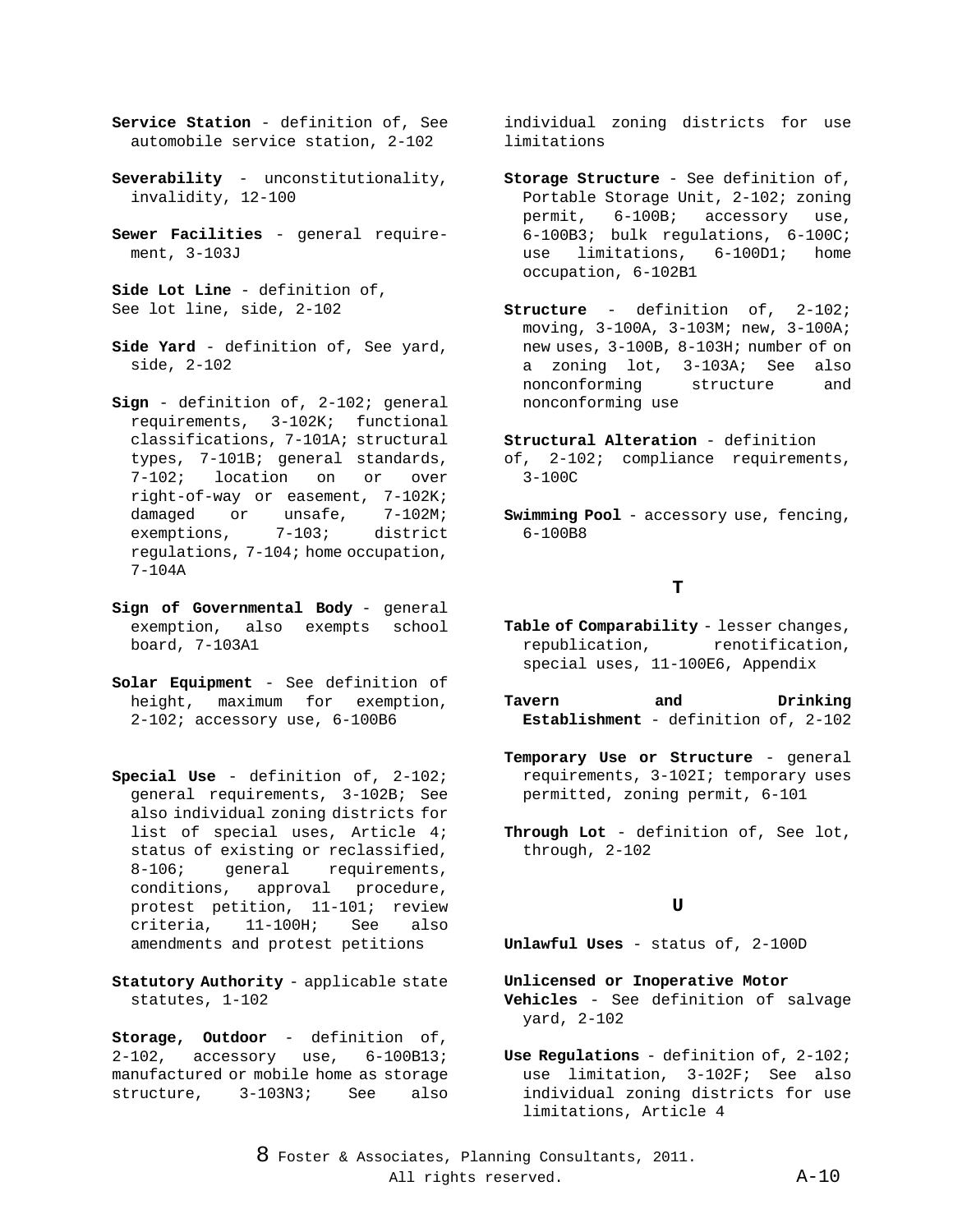- **Uses** open land, 3-100D; number of on a zoning lot, 3-103A
- **Utility** exemptions, 3-100E1; lot size and bulk regulations,3-103G

#### **V**

- **Variance** notice, 10-103; general requirements, use variance, 10-107; 10-107A; hearing,<br>orized, 10-107C; 10-107B; authorized, 10<br>statutory findings of statutory findings of fact, 10-107D1; conclusions from evidence; 10-107D2; conditions, 10-107E; decision, record, 10-107F; validity period, 10-107G; See also board of zoning appeals
- **Vesting of Development Rights** - status of single-family residential development, 2-100G
- **Veterinarian Clinic** definition of, See animal hospital or clinic,  $2 - 102$
- **Video Games** See amusement centers,  $2 - 102$
- **Violations** penalties, 9-103A; remedies, 9-103B; floodplain, 9-103C
- **Vision Triangle** definition of, central business district exception, 2-102; general requirements, 3-103 O

#### **W-X**

**Wall** - definition of fence, 2-102; permitted obstruction, 3-103F 2 through 5; decorative perimeter boundary and entryway to subdivision, 3-103F3; See also fence

- **Water Tower** See definition of height, maximum for exemption, 2-102
- **Water Facilities** general requirement, 3-103J
- **Wind Energy Conversion System, Private** - See definition of height,  $2-102$ ; accessory use, 6-100B14
- **Window Well** permitted obstruction, 3-103F1; See also daylight window
- **Wing Wall** permitted obstruction, 3-103F1

# **Y**

**Yard** - definition of,2-102; general restrictions, 3-102E; open land, 3-103D; permitted obstructions, 3-103F

**Yard Sales** - frequency, 6-101F

## **Z**

- **Zoning Administrator** definition of, 2-102; duties, 9-100A; enforcement, 9-102A; liability, 9-102B; reports, 9-105
- **Zoning Districts** establishment of,<br>3-101A; districts listed below 3-101A; districts contain the related provisions for permitted, special and conditional uses; lot size requirements; bulk regulations and use limitations: R-1 Single-Family Residential;
- 8 Foster & Associates, Planning Consultants, 2011. All rights reserved. A-11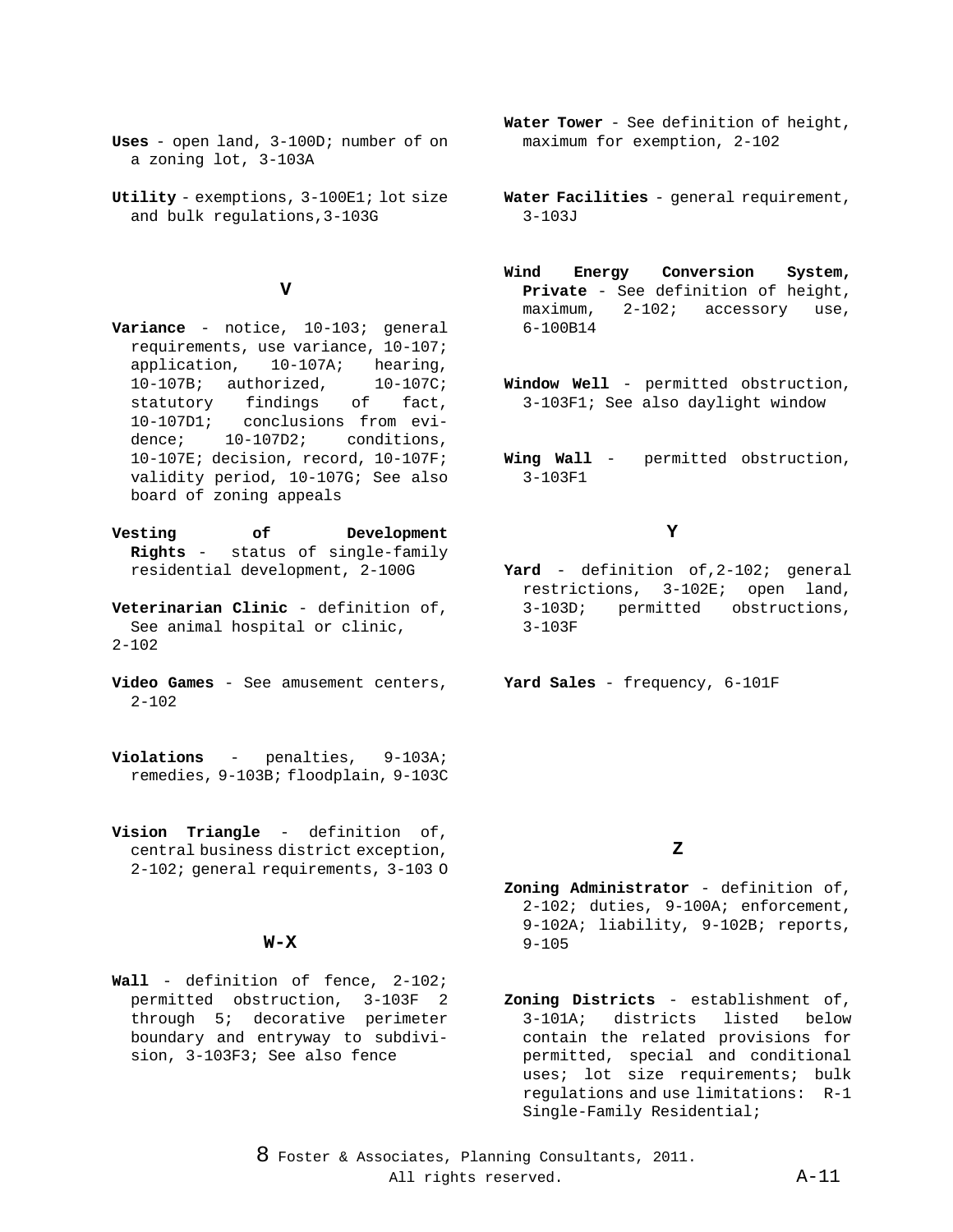- R-2 Multiple-Family Residential; C-1 Central Business; C-2 General Business; I-1 Industrial
- **Zoning Jurisdiction** regulations applicable to, area covered, 1-103
- **Zoning Lot** definition of, See lot, zoning, 2-102; number of structures or uses on, 3-103A
- **Zoning Maps** boundaries, 3-101B2,<br>3-101C, 3-101D; certificate,  $3-101C, 3-101D;$ revision, 9-100A9; incorporation by reference, ordinance, Appendix
- **Zoning Permit** effect on existing, 2-100F; definition of, 2-102; screening, 3-104; accessory uses, 6-100B; temporary uses, 6-101; home occupations, 6-102; null and void, 9-101A1; subdivision regulations requirements, 9-101A2; construction on or over easement, 9-101A3; grading, 9-101A4, application, 9-101A5; period to issue, 9-101A6; validity, 9-101A7